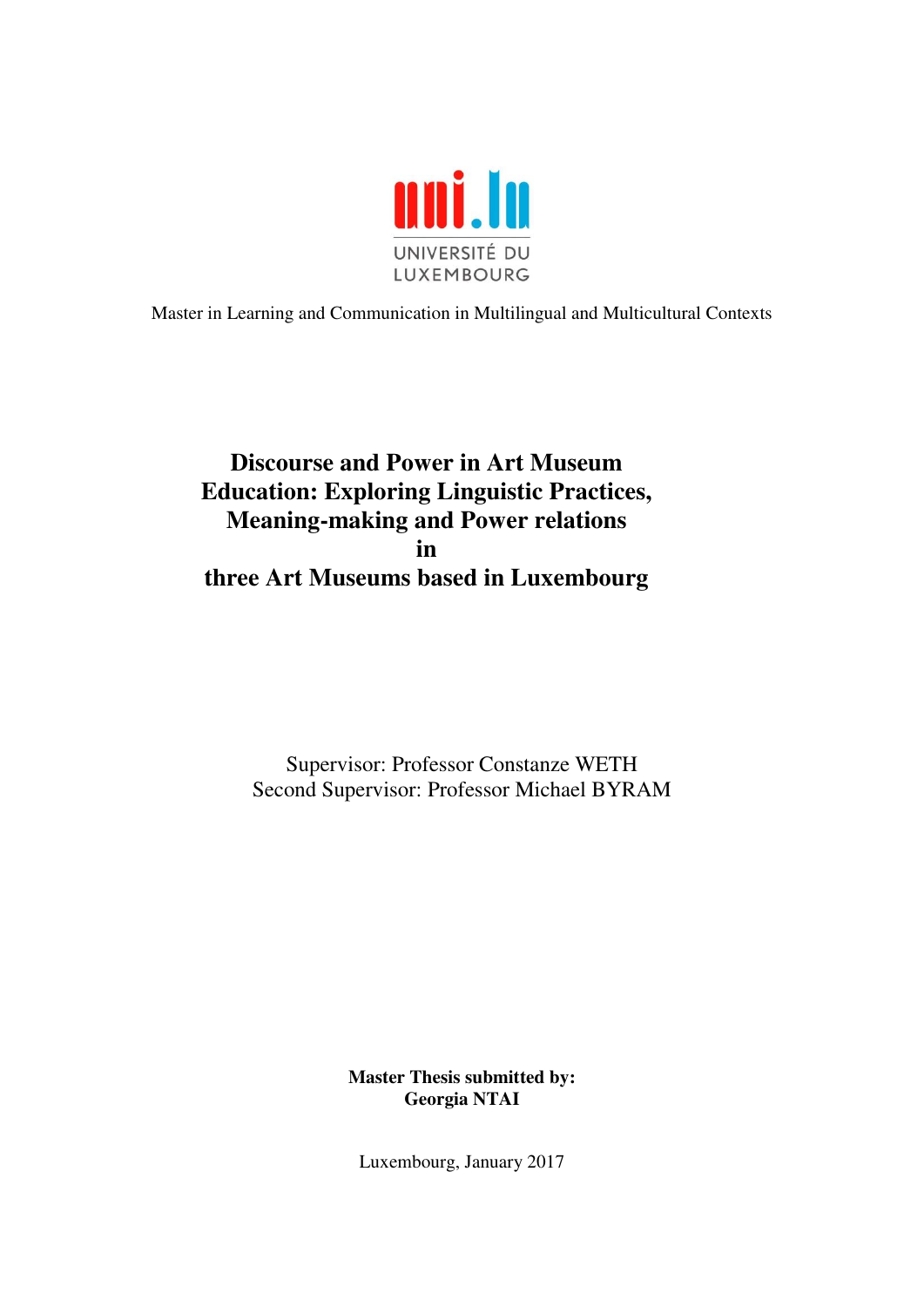# **I. Abstract**

Museums are considered to be social institutions and most of them are state funded fully or partially, since they preserve and promote the cultural heritage of societies. One of their primary mission is educational, consequently the role of museum education becomes central in their function. The present research is exploratory aiming to investigate the field of art museum education in three main axes: the *linguistic practices*, the *meaning-making* processes and the *power relations* between the museum education staff and the audience. In a qualitative study with a sociological approach, data regarding the three main axes of inquiry were collected by semi-structured interviews with two different types of museum education staff: the pedagogic managers and the educators; and analyzed with a combination of discourse and content analysis.

The intent of the study is to explore the inclusion or exclusion of different audiences, different not only in terms of sociolinguistic aspects, but also, in terms of their level of initiation to the artistic discourse, via the two main axes: first, the *language choice and use* and second, the *meaning- making processes* in the art museum education field.

The topic proves to be of high social relevance in the trilingual society of Luxembourg, where more than 150 nationalities and their languages are present along with the societal trilingualism in the country. The Luxembourgish society provides an ideal small scale map to investigate how this diversity in society is represented in a social institution such as a museum and whether museums are ready to integrate this social change in their functions, especially in one of their primary functions which is education.

In conclusion, the main findings of the study suggest that the three art museums investigated are mostly visited by French (or French speaking), Luxembourgish and Italian people, who are members of a highly educated social group with a relation to art or art amateurs. Furthermore, the access to the artistic discourse mainly designed and controlled by the curators is very limited to non-initiated audience and educators intervene to assure the democratization of that discourse with the audience that needs it the most, i.e. young children or non-initiated adults. However, this research is limited to one-sided perception of museum experts, and no audience research is conducted; consequently, further research would be suggested to obtain comprehensive findings.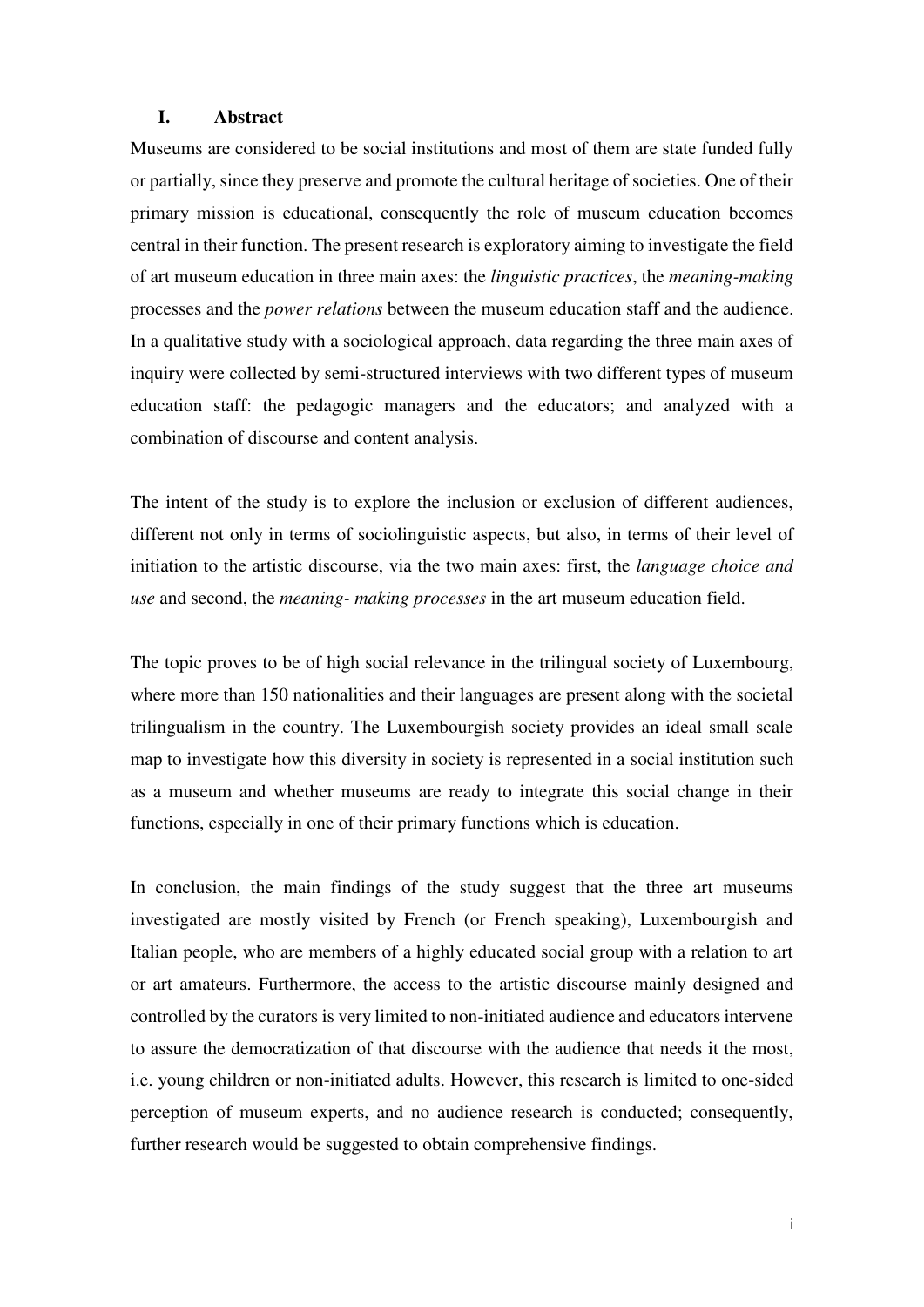## **I. Résumé**

Les musées sont des institutions sociales dont la plupart est financée par l'État, entièrement ou en partie, puisqu'ils préservent et promeuvent l'héritage culturel des sociétés. Une de leurs missions premières est l'éducation et elle tient une place centrale dans leurs fonctions. La présente étude a pour but de porter un regard sur cette fonction éducative des musées d'art selon trois axes: les *pratiques linguistiques*, les *procédés de construction de sens* et les *relations de pouvoir* entre le personnel chargé d'éducation et le public. A travers une approche sociologique pour cette étude qualitative, les données concernant les trois axes de recherche ont été collectées par des entretiens semi-dirigés, auprès de deux types de personnel chargé d'éducation : les responsables pédagogiques et les éducateurs; leurs propos ont été analysés avec une combinaison d'analyse du discours et du contenu*.*

L'objectif de cette étude est d'observer l'inclusion ou l'exclusion des différents publics, à travers deux axes principaux : premièrement, le choix et l'usage de la langue, et deuxièmement, les procédés de construction de sens utilisés par les musés dans leurs projets éducatifs. Les types de publics visés ici, diffèrent d'une part par sur un plan sociolinguistique, et d'autre part sur leur degré d'initiation aux discours artistiques.

Ce sujet se révèle être d'un grand intérêt social dans un pays comme le Luxembourg, où plus de 150 nationalités et langues correspondantes côtoient le trilinguisme sociétal du pays. La société luxembourgeoise fournit un échantillon idéal pour observer comment cette diversité est représentée dans les institutions sociales telles que les musées, et si ces derniers sont prêts à intégrer cette diversité dans leurs fonctions, en particulier ici, leur fonction éducative.

En conclusion, les résultats principaux de l'étude révèlent que les trois musées d'art observés sont principalement visités par des Français (ou francophones), des Luxembourgeois et des Italiens, tous ayant un niveau d'éducation élevé, entretenant des relations avec l'art ou étant amateurs d'art. De plus, l'accès au discours artistique, principalement créé et contrôlé par les commissaires, est très limité pour le public noninitié; les éducateurs interviennent pour assurer la démocratisation de ce discours pour les publics qui en ont le plus besoin, comme les jeunes enfants ou les adultes non-initiés. Cependant, cette recherche est limitée à une vision à sens-unique des experts des musées, et aucune recherche n'a été menée auprès du public; par conséquent, une étude plus approfondie serait utile pour obtenir des résultats plus représentatifs.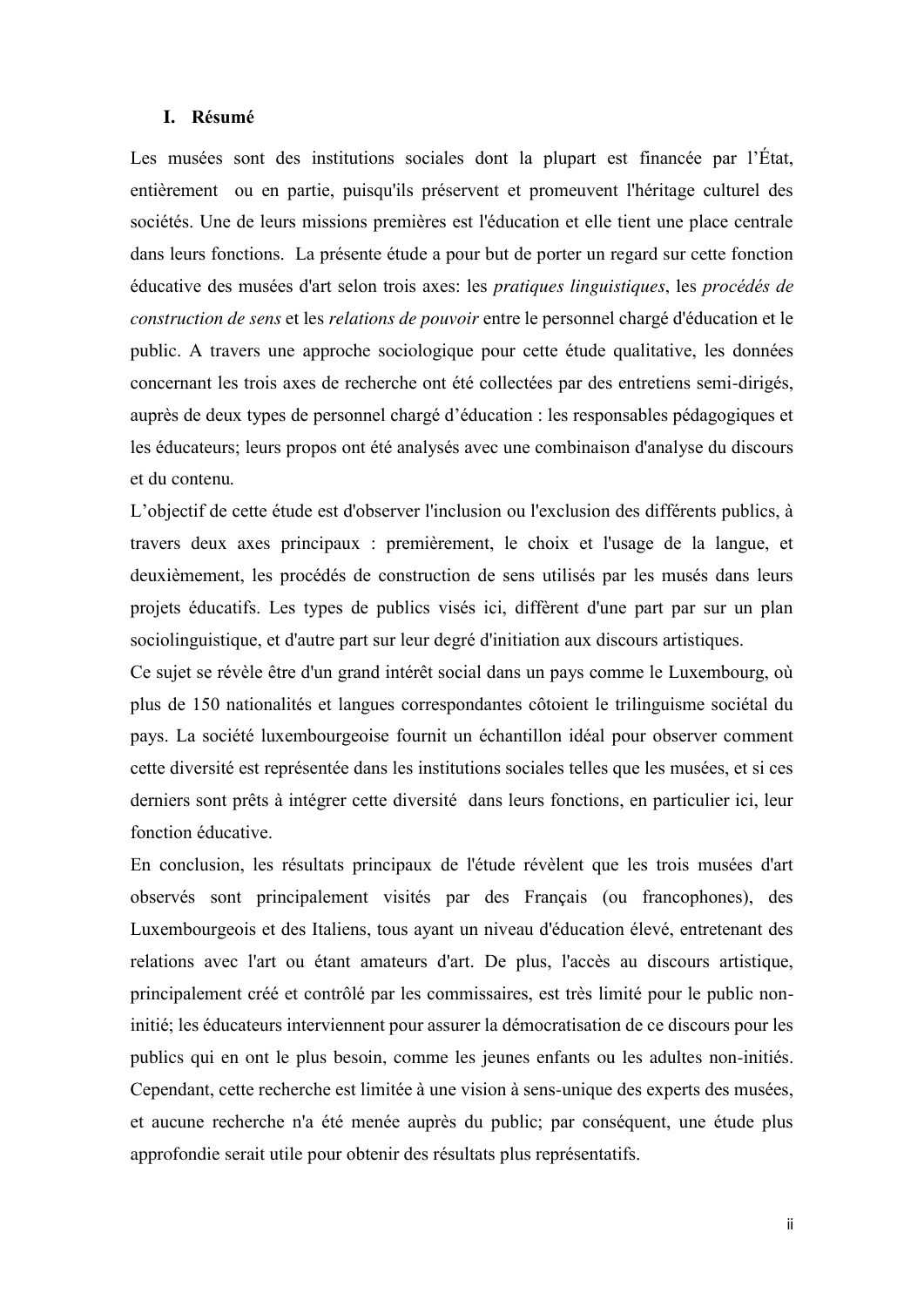# **I. Περίληψη**

Τα μουσεία θεωρούνται κοινωνικά ιδρύματα και τα περισσότερα από αυτά χρηματοδοτούνται πλήρως ή εν μέρει από το κράτος, εφόσον διαφυλάσσουν και προωθούν την πολιτισμική κληρονομιά της κοινωνίας. Μια από τις κύριες αποστολές τους είναι η εκπαίδευση, ως εκ τούτου ο ρόλος των εκπαιδευτικών προγραμμάτων είναι κεντρικός στη λειτουργία τους. Η παρούσα διπλωματική εργασία ερευνά το χώρο της εκπαίδευσης στα μουσεία τέχνης εστιάζοντας σε τρεις βασικούς άξονες: τις *γλωσσικές πρακτικές*, τις *διαδικασίες παραγωγής νοήματος* και τις *σχέσεις εξουσίας* μεταξύ των εκπαιδευτικών των μουσείων και του κοινού. Πρόκειται για μια ποιοτική έρευνα με κοινωνιολογική προσέγγιση, τα δεδομένα της οποίας συλλέχθηκαν μέσα από ημιδομημένες συνεντεύξεις με δυο διαφορετικούς εκπροσώπους του εκπαιδευτικού προσωπικού των μουσείων τέχνης: τους υπεύθυνους εκπαιδευτικών προγραμμάτων και τους εκπαιδευτικούς. Η ανάλυση των δεδομένων βασίστηκε τόσο στο λόγο όσο και στο περιεχόμενο των συνεντεύξεων.

Σκοπός της εργασίας είναι να διερευνήσει την συμπερίληψη ή τον αποκλεισμό των διαφορετικών ομάδων κοινού, διαφορετικών όχι μόνο ως προς τα κοινωνιογλωσσικά τους χαρακτηριστικά, αλλά και ως προς το επίπεδο της μύησής τους στον καλλιτεχνικό λόγο, μέσω δύο βασικών αξόνων: πρώτον, την γλωσσική επιλογή και χρήση, και δεύτερον, τις διαδικασίες παραγωγής νοήματος στο χώρο της μουσειακής εκπαίδευσης.

Στην τρίγλωσση κοινωνία του Λουξεμβούργου όπου λαμβάνει χώρα η έρευνα, και στην οποία είναι παρούσες περισσότερες από 150 εθνικότητες και γλώσσες, η παρούσα έρευνα έχει υψηλό κοινωνικό ενδιαφέρον. Η Λουξεμβουργιανή κοινωνία αποτελεί έναν ιδανικό μικρής κλίμακας χάρτη για την διερεύνηση του τρόπου με τον οποίο εκφράζεται αυτή η κοινωνική πολυμορφία σε ένα κοινωνικό ίδρυμα όπως είναι το μουσείο, καθώς και για την ετοιμότητα των μουσείων να ανταποκριθούν σε αυτή την κοινωνική πολυμορφία εμπερικλείοντας αλλαγές στα εκπαιδευτικά τους προγράμματα.

Συμπερασματικά, τα κυριότερα ευρήματα αυτής της έρευνας υποδεικνύουν πως το κοινό των τριών μουσείων τέχνης που συμμετείχαν στην έρευνα αποτελείται κυρίως από Γάλλους (ή από Γαλλόφωνους), Λουξεμβουργιανούς και Ιταλούς, οι οποίοι είναι υψηλού μορφωτικού επιπέδου και έχουν κάποια σχέση με την τέχνη ή είναι εραστές της τέχνης. Επιπρόσθετα, η πρόσβαση στον καλλιτεχνικό λόγο, ο οποίος σχεδιάζεται και ελέγχεται κυρίως από τους εφόρους, είναι πολύ περιορισμένη στο μη-μυημένο κοινό και οι εκπαιδευτικοί παρεμβαίνουν για να διασφαλίσουν την εκδημοκρατισμό αυτού του λόγου για το κοινό όπου απαιτείται περισσότερο, τα νέα παιδιά και τους μη-μυημένους ενήλικες.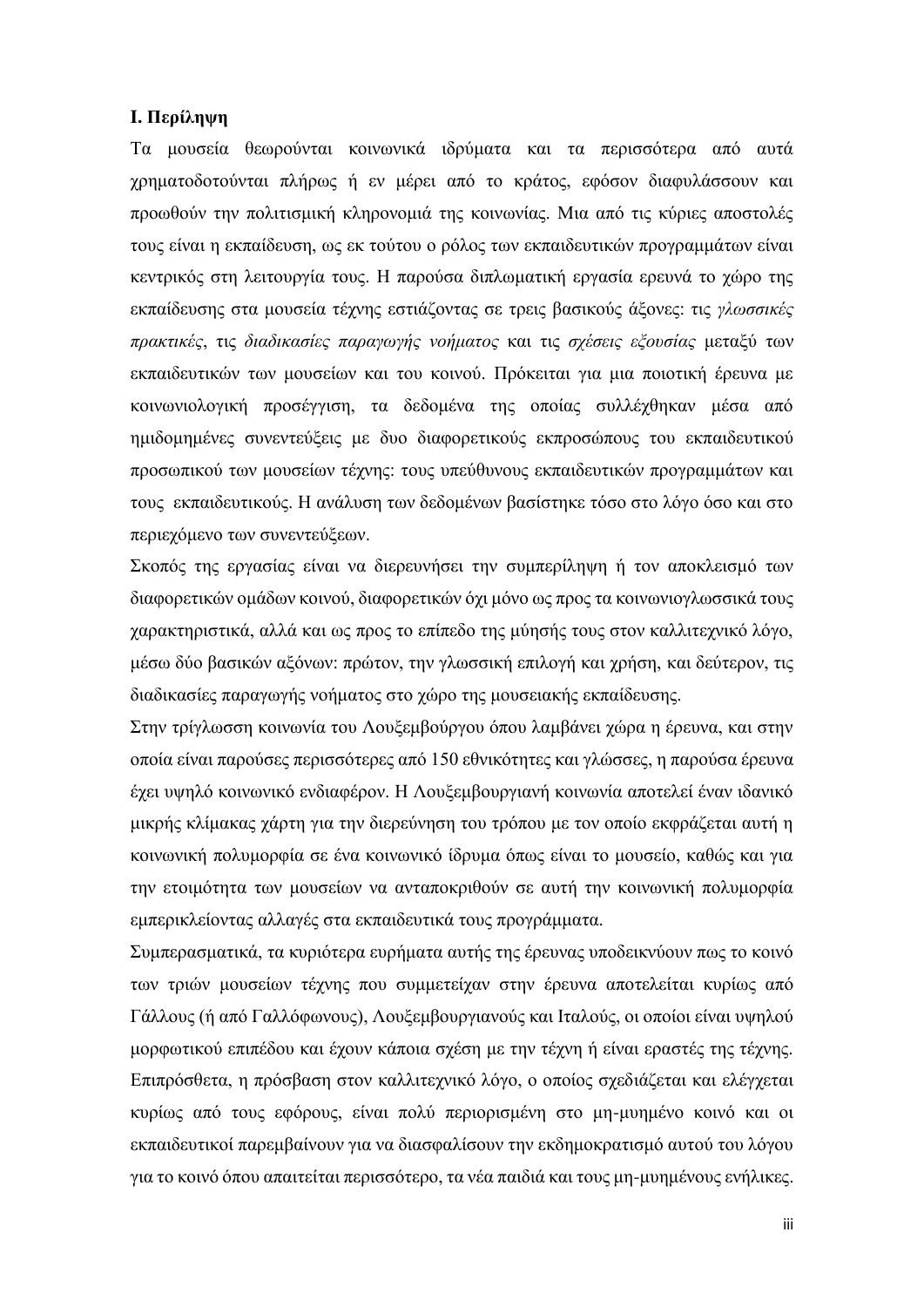Ωστόσο, η έρευνα περιορίζεται μόνο στις αντιλήψεις του εκπαιδευτικού προσωπικού των τριών μουσείων τέχνης, και δεν συμπεριλαμβάνει έρευνα κοινού, κατά συνέπεια, περαιτέρω έρευνα θα ήταν δόκιμη προκειμένου να συγκεντρωθούν πιο ολοκληρωμένα ευρήματα.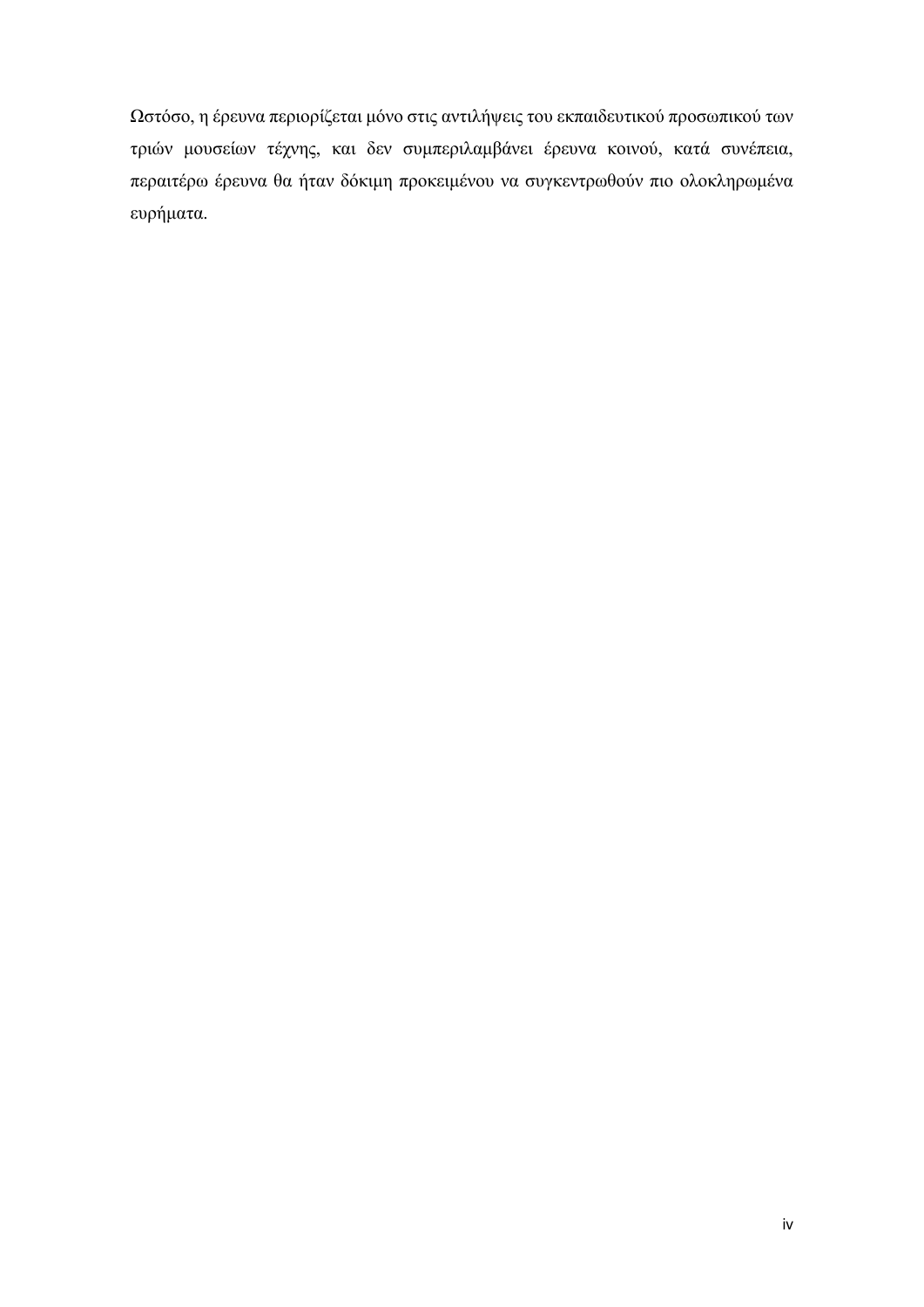# **I. Acknowledgements**

This project would have not been possible without the support of a lot of people and I am grateful for all the help I have received during the whole process. First of all, I would like to thank my supervisor Professor Constanze Weth for her belief in the project and her encouragement to develop the project in an independent and autonomous way, while she was always available to provide guidance and support both at an academic and at a personal level. Moreover, I am more than grateful to Professor Michael Byram who agreed to be the second supervisor of the present thesis and whose feedback has been priceless and allowed me to consider the study in a broader perspective.

Furthermore, I would like to thank the participants of this study for their availability, openness and constructive feedback on my research, without whom this project would have not been possible. I want to thank them all for their participation in this his project!

My big and special thanks goes to Olivia Kunnummel Bantan with whom we shared all the thesis' anxiety and enthusiasm since day one. Thank you my dearest Olivia for the endless discussions in the kitchen we shared for two years, and mostly for the food and chocolate you provided during the writing process! My gratitude also goes to Lena Radley for her invaluable, constructive feedback and for her moral support at a later stage of the thesis. Special thanks goes as well to Paula Szpinda who accepted to be my student jury!

I am especially thankful to my mother for her unbroken support all these years of studying and my father, even though he is no longer with us, for the inspiration and wisdom he provided during the first thirty years of my life. My special thanks goes to my siblings, Maria and Dimitris, for all their support and love during this adventure of the last two years. Special thanks also goes to Tina Goltsou who has proved to be a great friend during the last two years and provided a new home for me in Luxembourg! *Un grand merci* also goes to my friends Lefteris Petropoulos, Pauline Barthes and Giota Kokkosi for their friendship and support during the whole process!

Last, but not least, I would like to thank Athanasios Alexandridis who is the main responsible for my decision to pursue my studies in Luxembourg and who helped me to evolve into the person I am now. I am eternally thankful to you Sir for inspiring me to imagine and pursue my own Ithaka.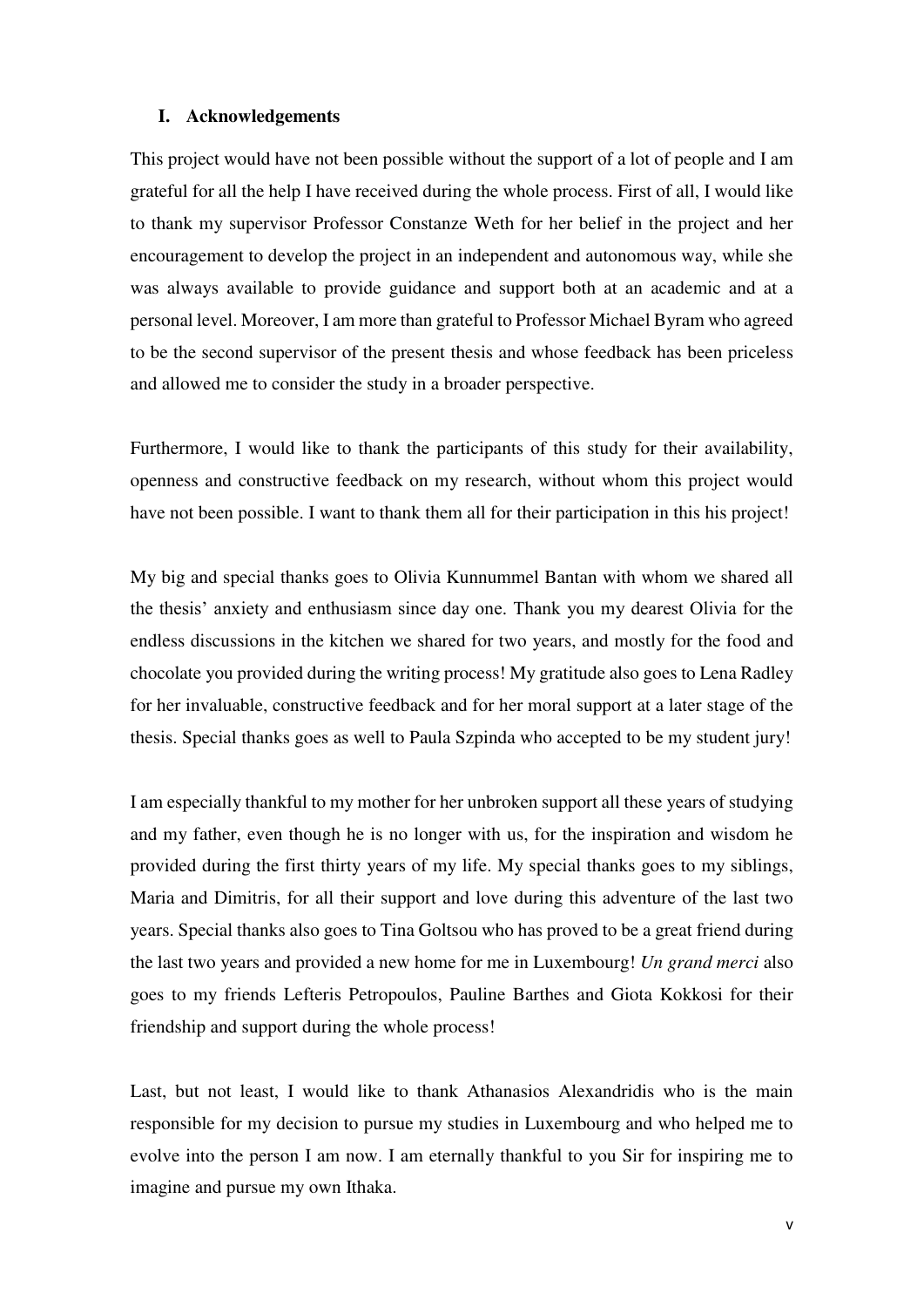*Ithaka gave you the marvelous journey. Without her you wouldn't have set out. She has nothing left to give you now.* 

*And if you find her poor, Ithaka won't have fooled you. Wise as you will have become, so full of experience, you'll have understood by then what these Ithakas mean.*

> C. P. Cavafy, "The City" from *C.P. Cavafy: Collected Poems.*  Translated by Edmund Keeley and Philip Sherrard. Princeton University Press (1975)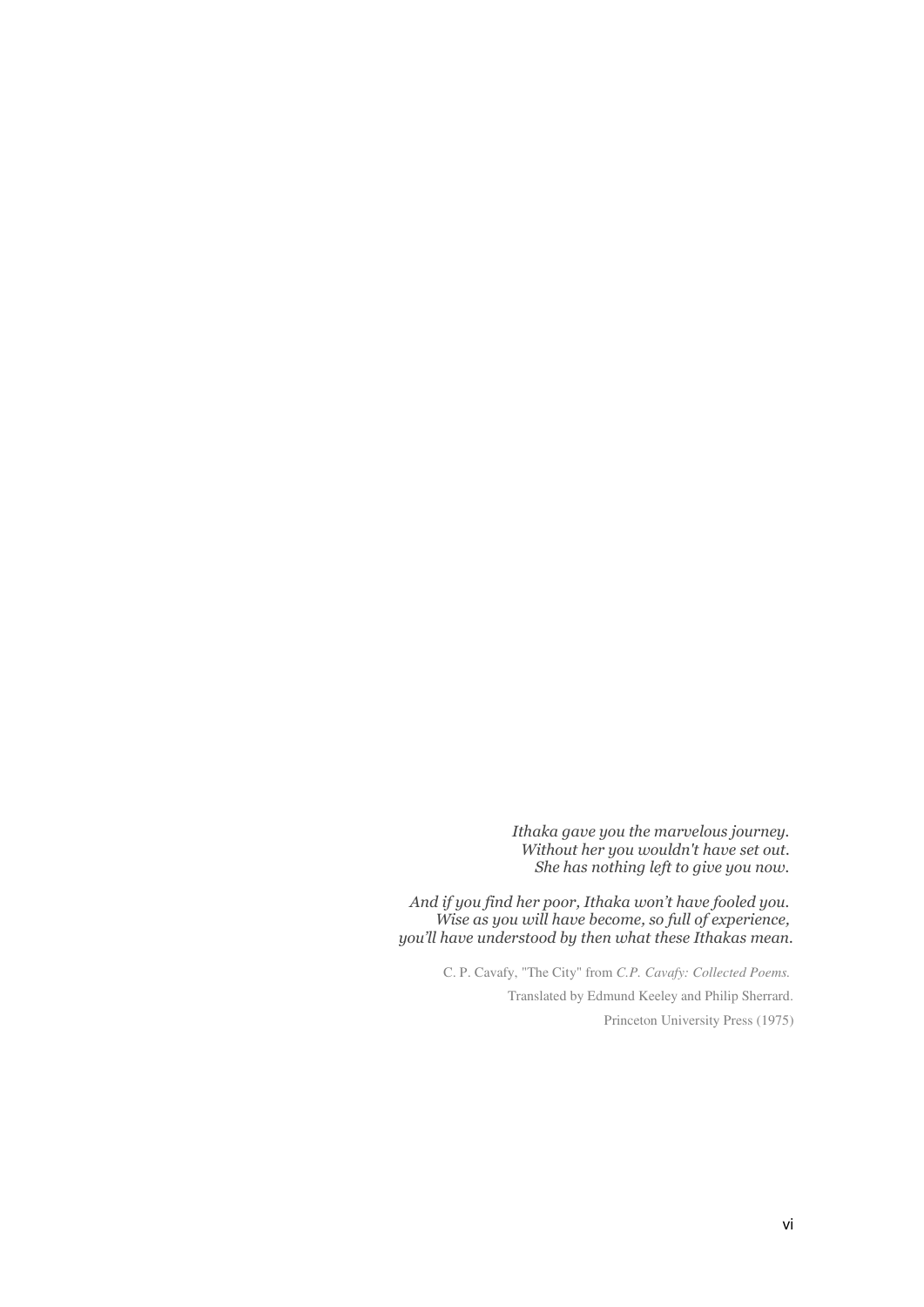| <b>I.Abstracts</b><br><b>II. Acknowledgements</b><br><b>Table of Contents</b> |  |
|-------------------------------------------------------------------------------|--|
|                                                                               |  |
|                                                                               |  |
|                                                                               |  |
|                                                                               |  |
|                                                                               |  |
|                                                                               |  |
|                                                                               |  |
|                                                                               |  |
|                                                                               |  |
|                                                                               |  |
|                                                                               |  |
|                                                                               |  |
|                                                                               |  |
|                                                                               |  |
|                                                                               |  |
|                                                                               |  |
|                                                                               |  |
|                                                                               |  |
| 4.2. The Principles of Interpretation and the principle of "aboutness"  20    |  |
|                                                                               |  |
|                                                                               |  |
|                                                                               |  |
|                                                                               |  |
|                                                                               |  |
|                                                                               |  |
|                                                                               |  |
| 5.3. Participation of the audience through the Audience Advocate 25           |  |
|                                                                               |  |
|                                                                               |  |
|                                                                               |  |
|                                                                               |  |
|                                                                               |  |
|                                                                               |  |
|                                                                               |  |
|                                                                               |  |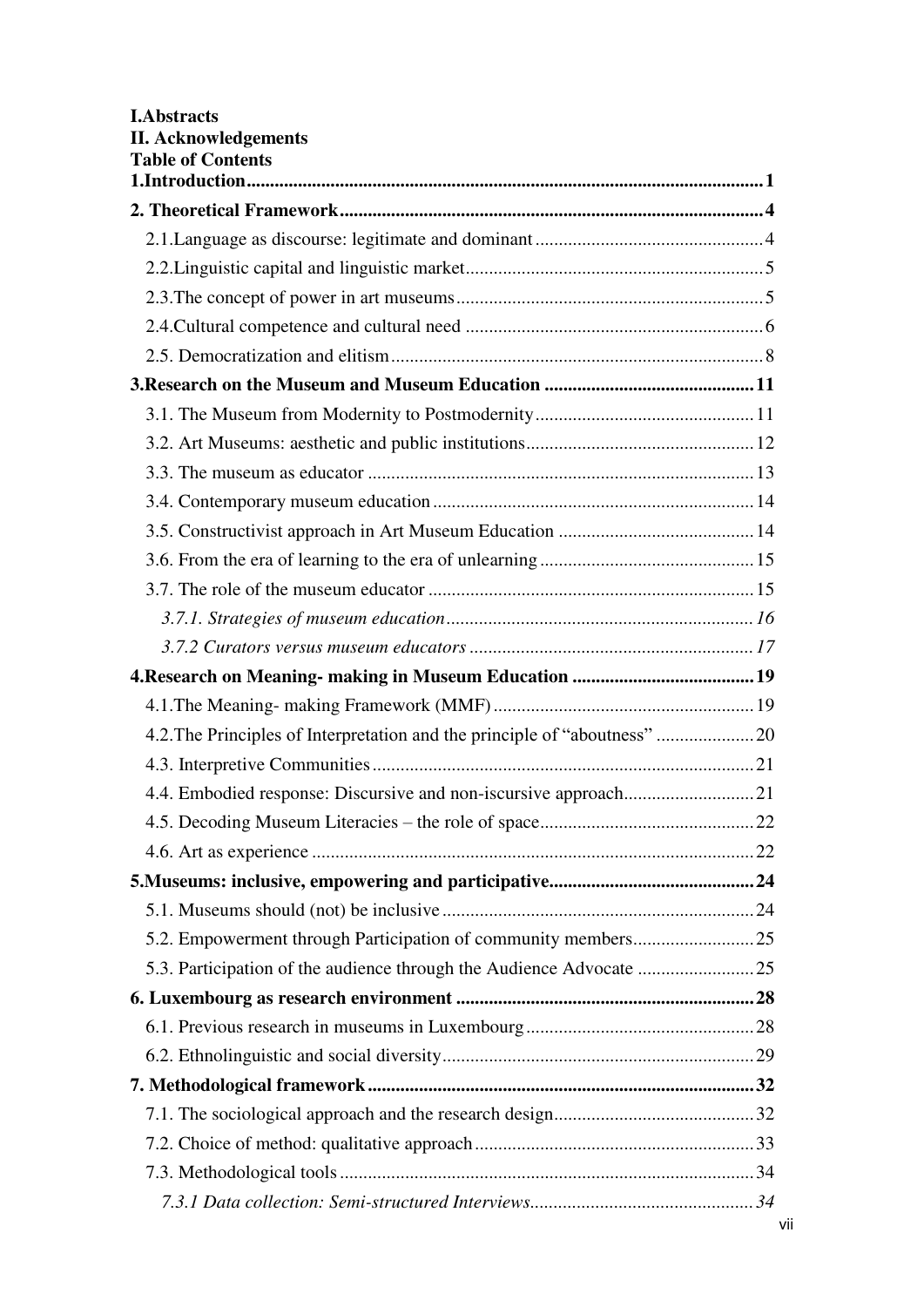| 8.1. Overview of Linguistic policy and linguistic practices in museum education50 |  |
|-----------------------------------------------------------------------------------|--|
|                                                                                   |  |
|                                                                                   |  |
|                                                                                   |  |
|                                                                                   |  |
|                                                                                   |  |
|                                                                                   |  |
|                                                                                   |  |
|                                                                                   |  |
|                                                                                   |  |
|                                                                                   |  |
|                                                                                   |  |
|                                                                                   |  |
| 8.3.4. The role of education, school and family in the cultural practice 72       |  |
|                                                                                   |  |
| 8.3.6 The absence of Portuguese community in museums due to 'lack of habit'77     |  |
| 8.3.7. Charismatic Ideology: 'It is natural for French to visit museums'79        |  |
|                                                                                   |  |
|                                                                                   |  |
|                                                                                   |  |
|                                                                                   |  |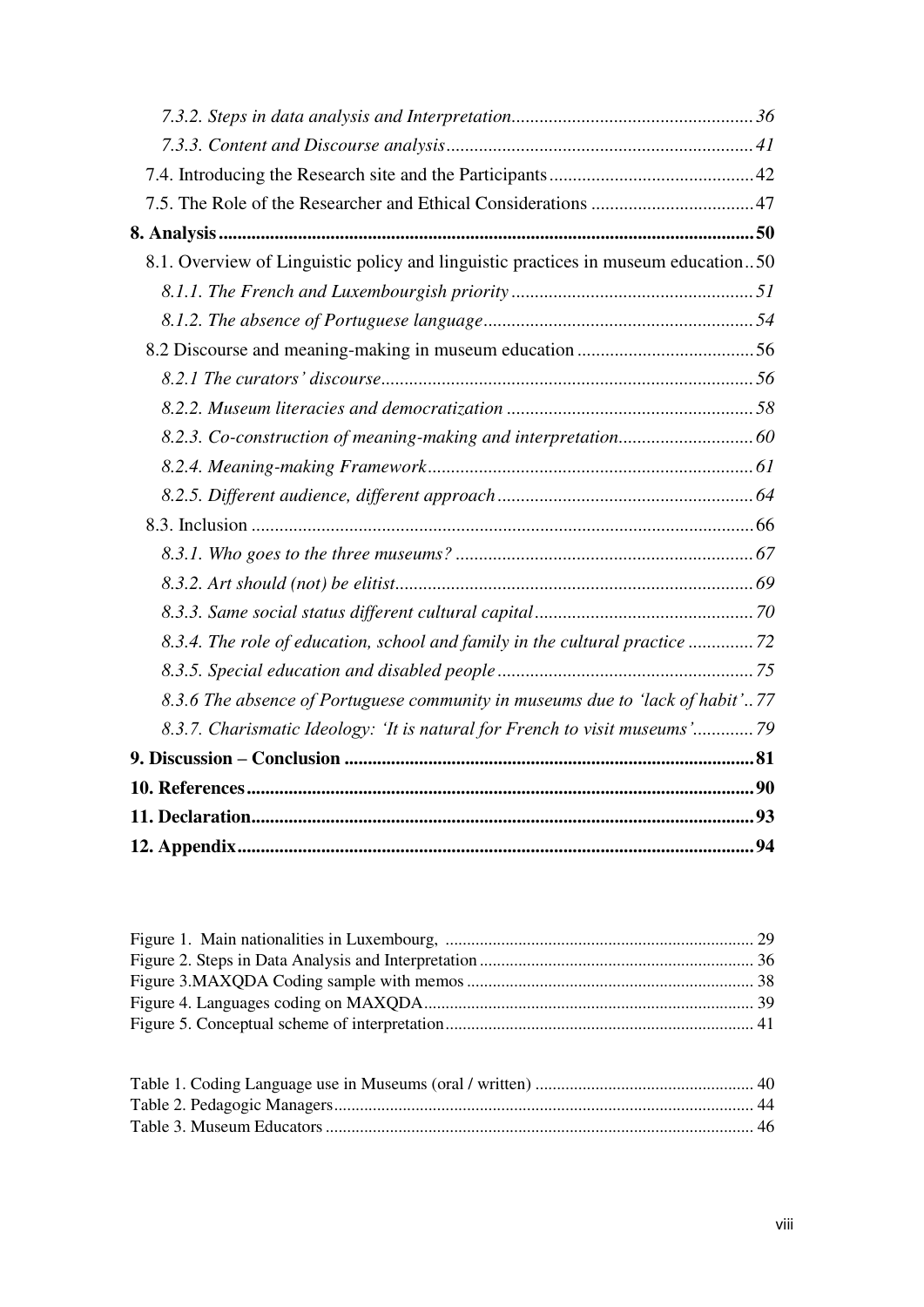## <span id="page-9-0"></span>**1. Introduction**

Museums are social institutions and most of them are state-funded fully or partially since they preserve and promote the cultural heritage of societies. One of their primary missions is educational (Hooper-Greenhill, 1994); consequently the role of museum education becomes central in their function. Many studies have been conducted around museum education with a focus on the benefits of museum education in academic achievement, the various approaches in museum education programs: constructive, de-constructive, postmodern etc.; the way interpretation or meaning-making is facilitated in the educational programs, and the role of museum educators. However, there is no research in museum education examining access to the artistic discourse and the meaning-making processes via linguistic practice, while exploring the power relations between museum professionals and the audience arising from these axes of inquiry. The rich ethnolinguistic and social diversity on the small territory of Luxembourg along with the societal trilingualism, constitute a very attractive and unique setting for this research.

This study seeks to explore the field of museum education in three art museums based in Luxembourg, named here as such: Museum 1, Museum 2 and Museum 3. It is an exploratory research aiming to investigate the field of art museum education in three main axes: the *linguistic practices*, the *meaning-making* processes and the *power relations* between the museum education staff and the audience. In a qualitative study with a sociological approach, data regarding the three main axes of inquiry were collected by semi-structured interviews with two different types of museum education staff: the pedagogic managers and the educators; and analyzed with a combination of discourse and content analysis.

The intent of this research thereby is to answer the three following questions according to the informants' perceptions:

- What are the *linguistic practices* in the museum education field?
- To what extent is the *artistic discourse* in museum education accessible to various ethnolinguistic and social groups?
- How do museum educators negotiate the *social and ethnolinguistic diversity* in Luxembourg and cater for this diverse audience in their educational programs?

More specifically, the present study intends to explore the inclusion or exclusion of different audiences, different not only in terms of sociolinguistic aspects, but also, in terms of their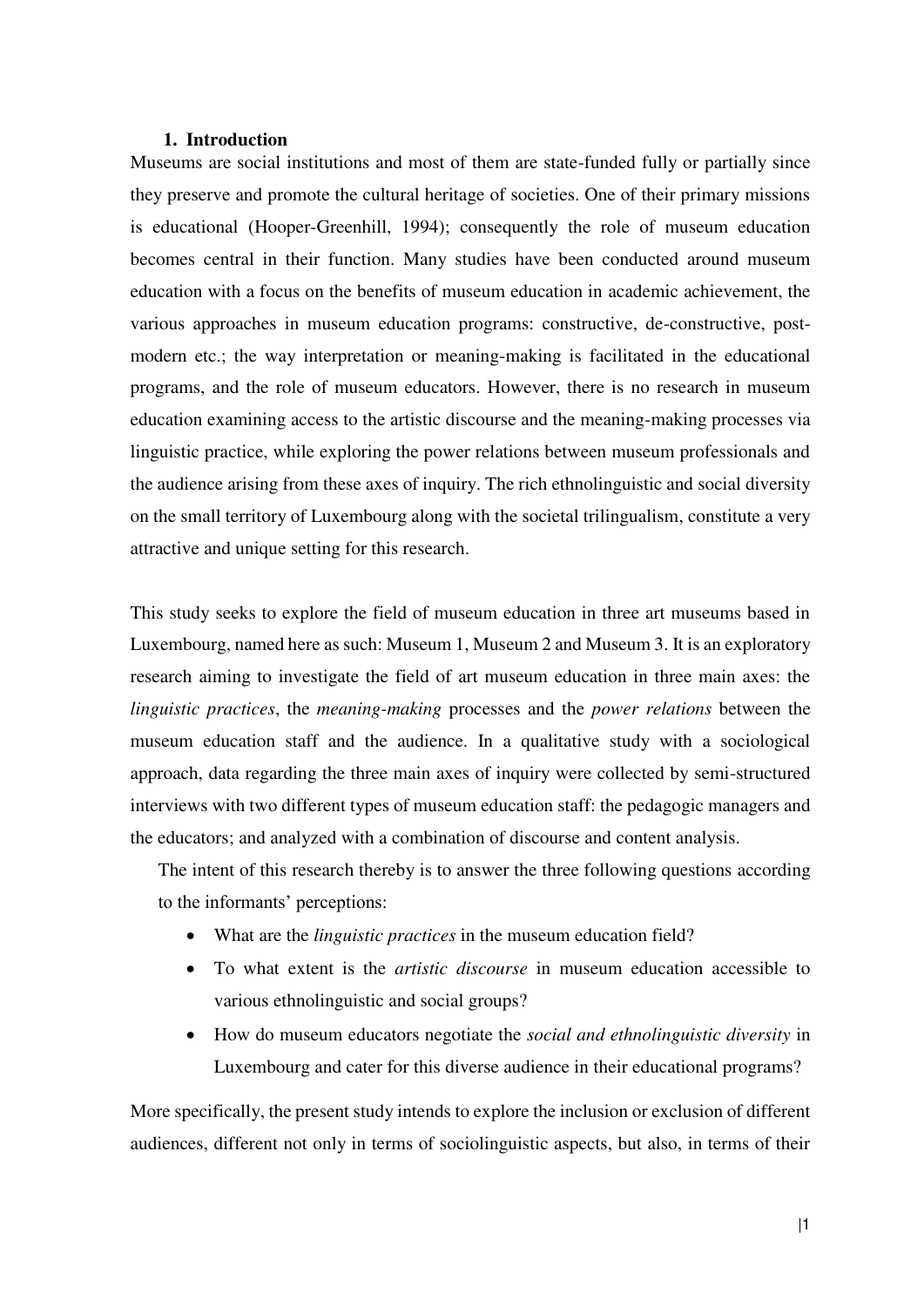level of initiation to the artistic discourse, via the two main axes: first, the *language choice and use* and second, the *meaning- making processes* in the art museum education field.

The choice of the topic for my Master thesis is relevant to my personal interest both in languages and arts, more specifically in art museums. As a certified translator in English by the IoL (Institute of Linguists, London, UK) and a graduate in Communication from the University of Paris VIII, France, I have personally been asked to study and work in English and French, while my mother tongue is Greek. In both fields of communication and translation, language is the main tool of work and I have always been very sensitive to linguistic use and its influence in terms of access to knowledge.

Moreover, I have always had a personal interest in arts, due to my family tradition in photography, since both my grandfather and my father were photographers and visual art amateurs, which had as a result to be exposed from a very young age not only to photography, but also to painting and plastic arts. However, during my visit in an art museum in Paris I realized that the linguistic choice of the museum educators was decisive to define my level of access to the artistic discourse they held. Moreover, the use of language was decisive for the interpretation and the meaning-making I could make out of the artworks. While in my early professional life I have held positions in the field of corporate communication and new media, publishing houses, translation offices and audiovisual productions, I later realized that I wanted to make a shift in my career and focus on cultural institutions, more specifically in art museums, since they were my domain of personal interest. My educational background along with my trilingualism, allowed me to pursue my studies in Luxembourg and conclude this Master program with a thesis dedicated to art museum education, in order to acquire in-depth knowledge that will consequently allow me to become an expert on the field and potentially shift my professional career towards the museums industry.

Furthermore, the topic proves to be of high social relevance in the trilingual society of Luxembourg, where more than 150 nationalities and their languages are present along with the societal trilingualism in the country. The Luxembourgish society provides an ideal small scale map to investigate how this diversity in society is represented in a social institution such as a museum and whether museums are ready to integrate this social change in their functions, especially in one of their primary functions which is education.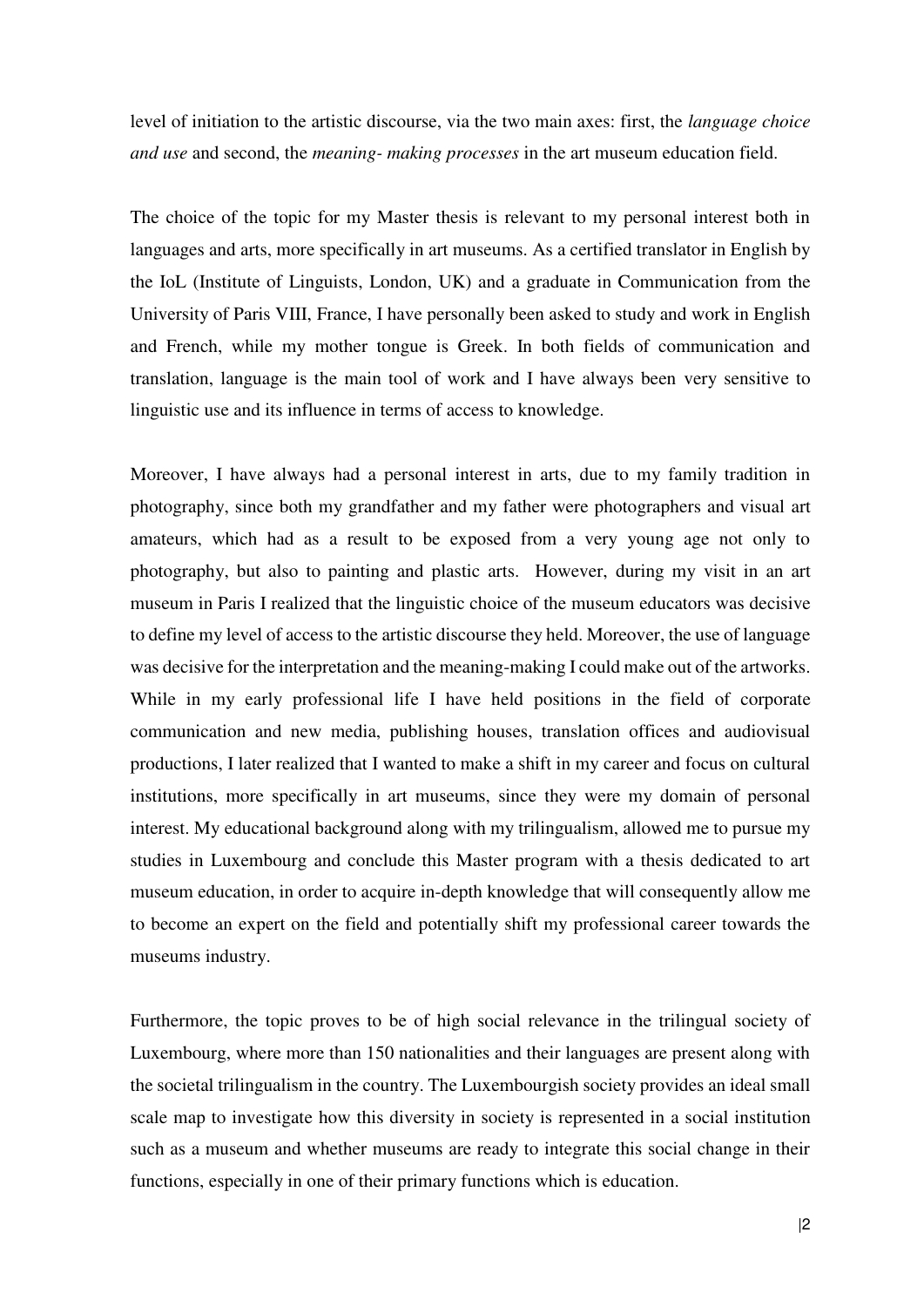The choice of the three art museums was based on the fact that these are the three out of the four art museums in the city of Luxembourg where this research is conducted; the fourth being mainly a history of art museum. The fourth museum was not selected in this study for two main reasons: it is basically a modern art history museum and not an art museum and its profile is very close to Museum 3, since they both belong to the state of Luxembourg and their museum education approach is very similar. Consequently, for these two reasons and for reasons of limited space and time, it was excluded from the scope of research. The three art museums selected represent a different value of art museum and have a different history and profile, Museum 3 being the most conservative one present for twenty years and owned by the state of Luxembourg, while Museum 2 was founded ten years ago and is considered the most "avant-garde" in modern art, and Museum 1, does not even call itself a museum and functions more like an art center.

The present study is divided in nine chapters, including the Introduction. The second chapter introduces the theoretical framework and the main concepts of the sociological approach adopted to analyze the data of this study. The third chapter, provides an overview of the museum's evolution since modern times, while it focuses on previous research conducted on museum education which is relevant to this study, while the fourth chapter focuses more specifically on previous research related to meaning- making in museum education, which is one of the two axes of inquiry of this study. Furthermore, the fifth chapter discusses the issues of inclusion, democratization and empowerment in art museums as they have been addressed in previous research. The sixth chapter presents the research context in Luxembourg and its specificity in terms of population composition and linguistic situation; it also refers to previous research conducted in three museums in Luxembourg and explains its relevance to the present study. Moreover, the seventh chapter explains the methodological framework and the methodological tools applied in this research, while it informs the reader about the researcher's role and ethical considerations. The next chapter is dedicated to present the analysis of the data collected during this study which is subdivided in three main sections regarding the linguistic situation in museums, the discourse and meaning- making processes and the issue of inclusion, democratization and access both to museums and their discourse. Finally, the last chapter includes conclusions of the main findings, the discussion of their implications and of the restrictions of this study and a perspective for future research.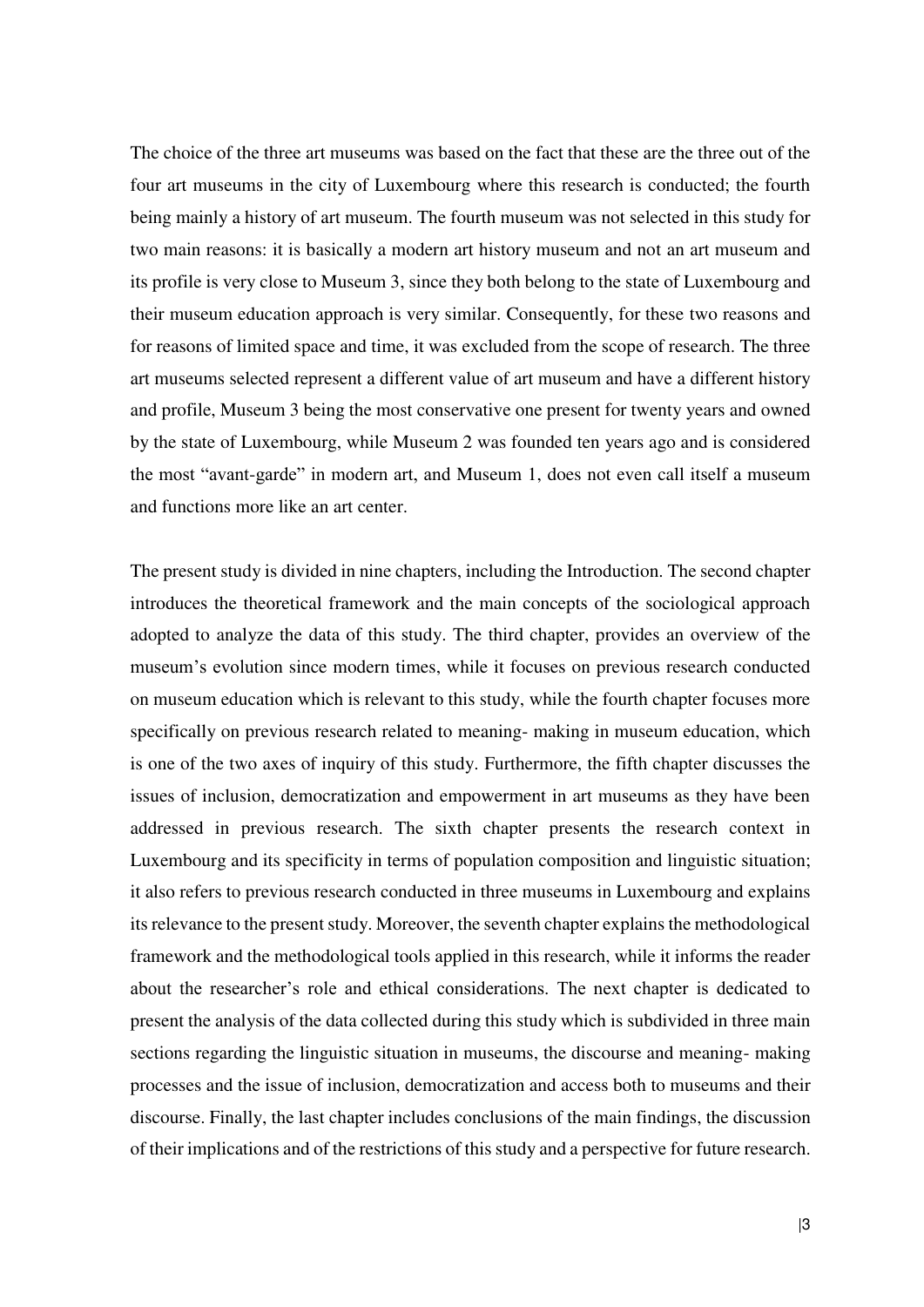# <span id="page-12-0"></span>**2. Theoretical Framework**

<span id="page-12-1"></span>2.1. Language as discourse: legitimate and dominant

This study explores the linguistic practices in art museum education in terms of *language* use: which languages are present in the museum education field, which are the dominant ones and which are less dominant, or event absent, but also, how the choice of languages conditions the *discourse* of the museum experts. *Discourse* in this study is the variety of language or a form of speech driven by curators, pedagogic managers, museum educators and artists, while the museum is considered to be the *linguistic market*. Each actor holds a certain *linguistic capital* depending on their position in the specific market of museum education and their competence in this *discourse*.

6

Language, however, could also refer to a form of speech that is universally recognized as *legitimate* (Bourdieu, 1991, p.56), with those who dominate this form of speech or *discourse*  holding a powerful *linguistic competence* and *capital*. The educators are the *instruments of implementation* (Bourdieu, 1991, p.57) of that discourse in the institutions, in this case the museums that *organize and reproduce* the dominant discourse about art which becomes the *legitimate language* of art. The audience is divided into categories depending on their *access to the linguistic resources* (Bourdieu, 1991), their level of exposure to this specific form of speech through education and their access to the means of expression depending on their position in the social structure; whether they belong to the *elites* that have more to *say*, in that case curators, artists, pedagogic managers, museum educators, etc. According to Bourdieu

the speakers who lack the legitimate competence are de facto excluded from the social domain in which the competence is required, or are condemned to silence. (Bourdieu, 1991, p. 55)

The two principal factors of production of the legitimate competence are the family background and the education system. (Bourdieu, 1991, p.62).

Like the sociology of culture, the sociology of language is logically inseparable from a sociology of education. (Bourdieu, 1991, p.62).

The findings of Bourdieu and Darbel (1985), along with the conclusion of Bourdieu's further studies (1979; 1991) on the *linguistic market* and the *legitimate language,* all sum up to the same outcome: the *linguistic* and *cultural competence* and the *linguistic* and *cultural capital*  are all products of instruction and familiarity acquired through long-term exposure to the codes of respective systems of languages or discourses, facilitated by family background. The notions of *democratization* and the *elites* will be addressed later in this chapter, since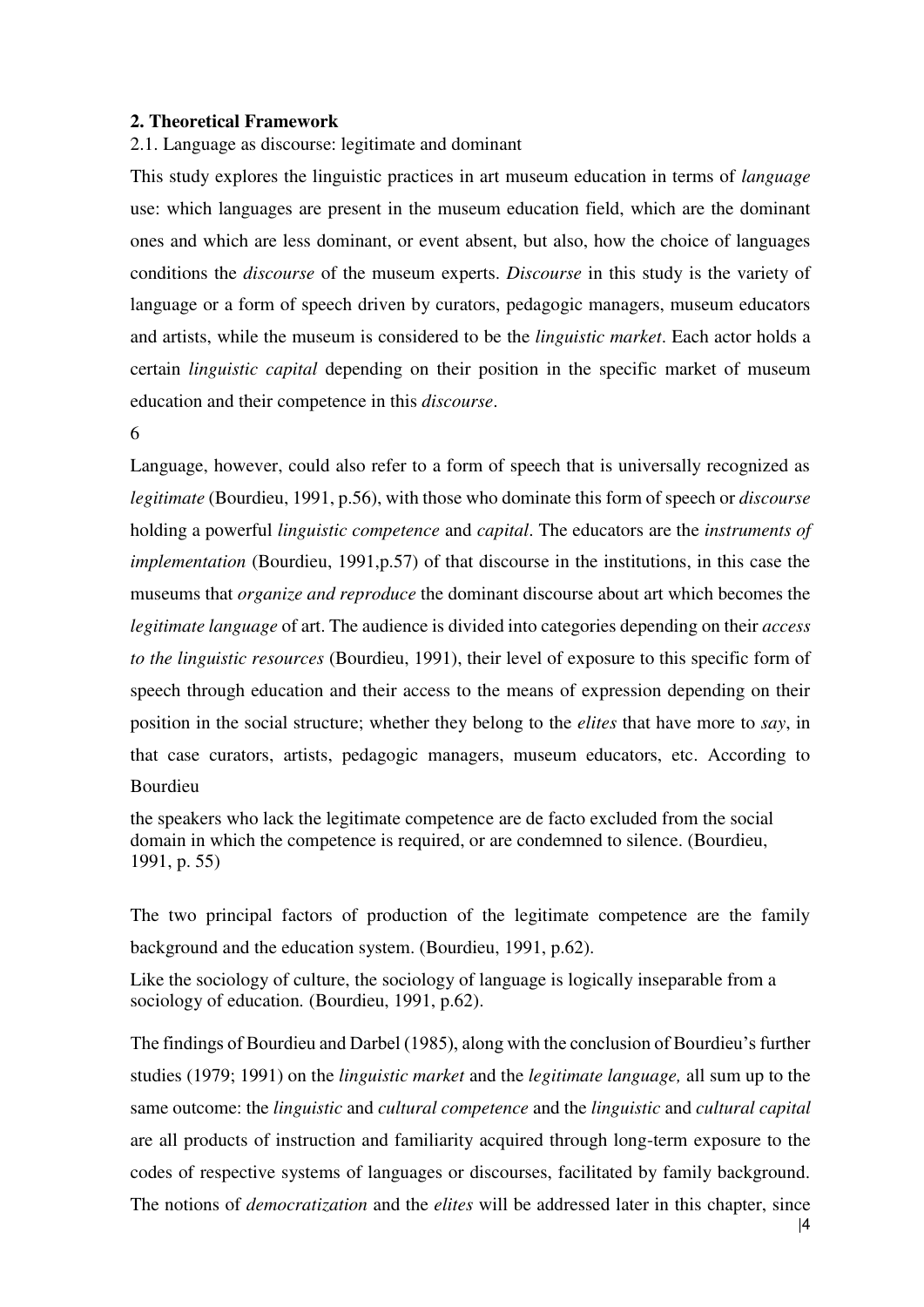they are both relevant to the second research questions concerning the access to the artistic discourse in museum education of various sociolinguistic groups.

## <span id="page-13-0"></span>2.2.Linguistic capital and linguistic market

In the frame of my study, the *linguistic market* of Luxembourg includes all the three languages of the country – Luxembourgish, French and German- with each one of them holding a different status in the hierarchy of languages depending on the specific *market* and the a*ctors* implicated each time. In the context of museums, English language is added in the linguistic market and holds a special position, since it is considered a global language. (Horner & Weber, 2008, p.84).

In general, the actors who are *competent linguistically* hold a *dominant linguistic capital*  against those who are less competent and they are *dominated* in the *linguistic market*.

The constitution of a linguistic market created the conditions of an objective competition in and through which the legitimate competence can function as linguistic capital. (Bourdieu, 1991, p.55)

The dominant competence functions as *linguistic capital*, assuring a profit of *distinction* in its relation to other competences only in so far as certain conditions (the unification of the market and the unequal distribution of the chances of access to the means of production to the legitimate places of expression) are continuously fulfilled so that the groups who possess that *competence* are able to impose it as the only *legitimate* one in the formal markets. (Bourdieu, 1991, pp. 56-57).

## <span id="page-13-1"></span>2.3.The concept of power in art museums

The questions of *power* and control are prominent in art museums, as Duncan (1995) argues, since museum professionals have the authority to control what is there to *see and not see*. Even though museum educators regard themselves as 'neutral' they are still creators of context, Hubard (2014, p. 104) argues, since they have the authority to choose which works to show to visitors and which to exclude; they also determine the processes through which visitors will engage with the works and they have the important mission to facilitate these processes in particular ways. All these facts constitute part of their power over non-initiated viewers who depend on their assistance to make meaning in art museums.

The people who have the authority to impose their opinion on culture are considered to be the style leaders or *taste makers* playing an even more important role than the opinion leaders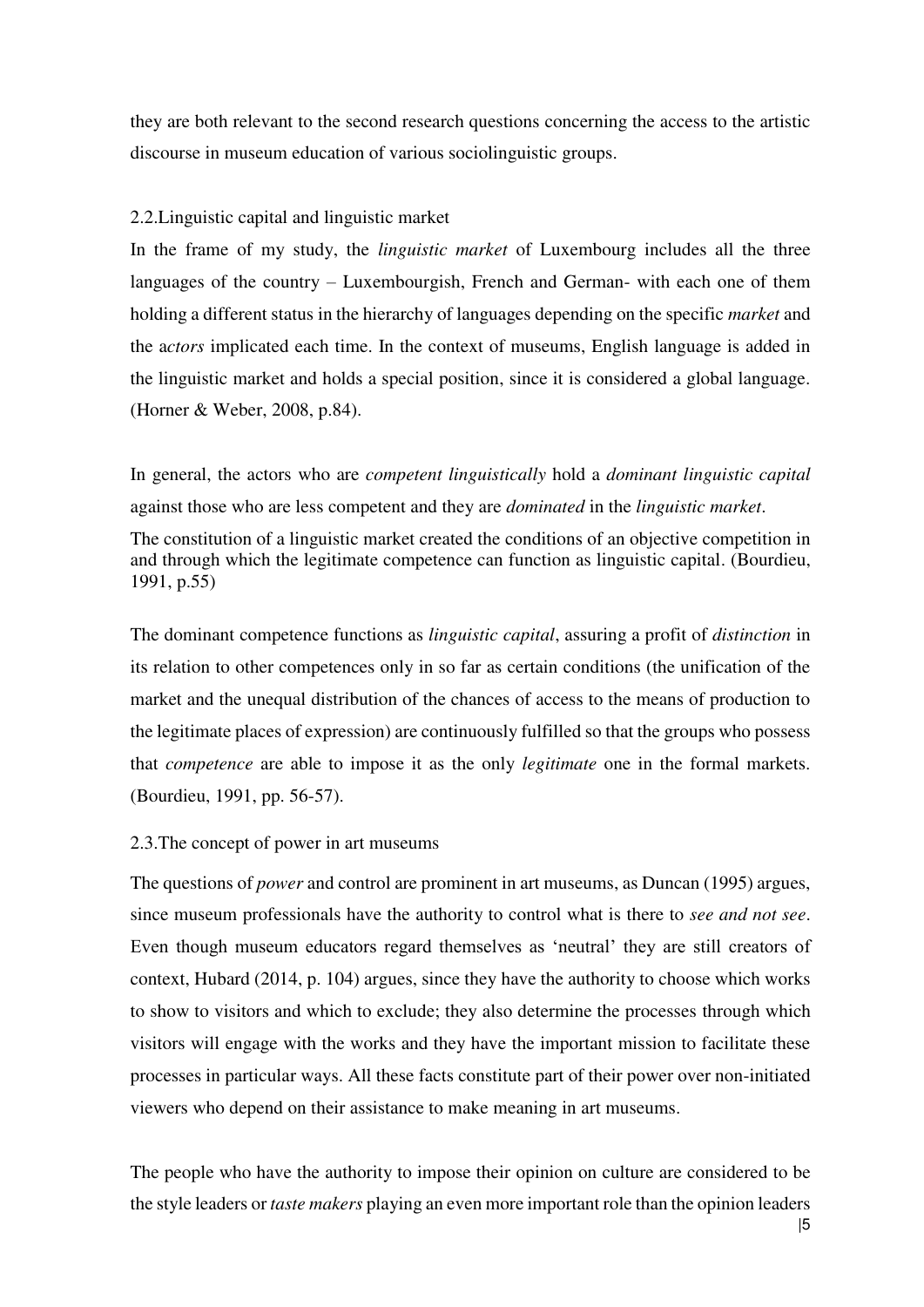play in matters of electoral choice (Bourdieu &Darbel, 1985, p.119). Curators in the case of museum are those who decide what needs to be seen by others, since they consider themselves *charismatic* and *legitimate* connoisseurs of art; otherwise named as *taste makers,*  since historically they were thought of as the *guardians of art* and they constitute a small elite of a closed world ("univers clos"). The legitimate way ("*la bonne manière*") to appropriate art is acquired only through imperceptible and unconscious learning of a premium education. (Bourdieu & Darbel, 1985, pp. 103-104). The real connoisseur has interiorized unconsciously the principles of art and can rarely name them. This *elite* of people with taste has acquired their status through a social process of skills obtained through education and family background.

As Hooper- Greenhill (2010, p. 27) argues, museum professionals are not always aware of the power they hold, but "this power is very 'real' in constructing 'reality', in shaping consciousness".

Regarding the concept of power, Mörsch (2011) presents the 'deconstructive function' of museum education, based on the critical examination of power relations inscribed in methods of education. She argues that the primary educational objective in the deconstructive function is the development of a critical attitude on the methods of teaching and learning.

 Questions are raised such as: who determines what is important to communicate? Who categorizes 'target groups' and to what end? What is gallery education permitted within institution and what is considered inappropriate and by whom? (Mörsch, 2011, p. 2-3).

According to Duncan (1995), if one studies the history of any art gallery or museum one will realize that the organization of museums is trusted to highest circles of power. Thus, museums and art museums are excellent fields to study the intersection of power and the history of cultural forms (Duncan, 1995, p. 12).

## <span id="page-14-0"></span>2.4.Cultural competence and cultural need

C*ultural competence* is defined as the prior knowledge of the artistic divisions that allow situating a representation, by the classification of *stylistic* indications that it carries, among the possibilities of representation constituting the artistic universe (Bourdieu & Darbel, 1985, p.73). In other words, cultural competence includes all these schemes of interpretation that are necessary to appropriate and decode artworks. The degree of this competence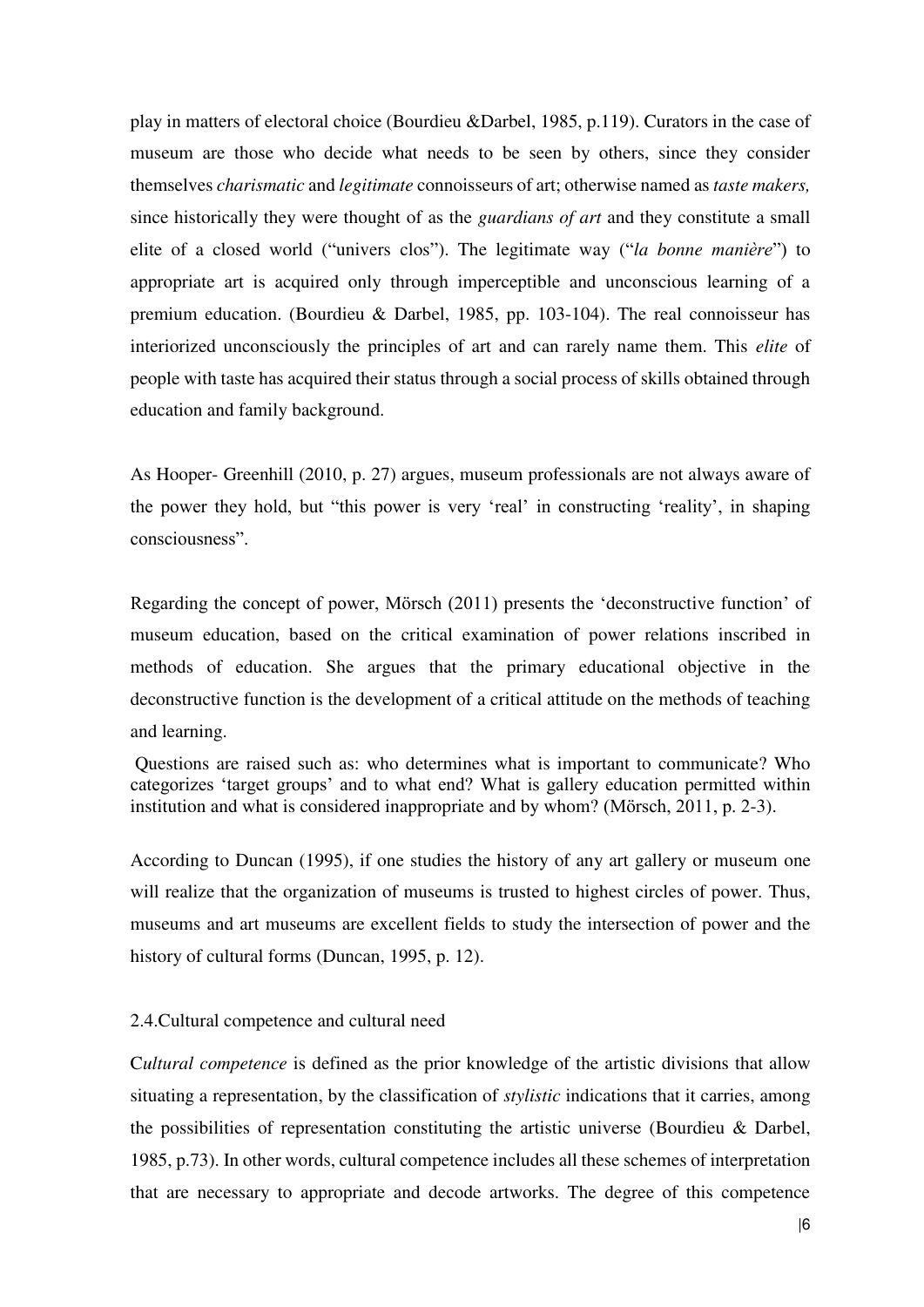depends not only on the degree one manages the codes of classification, but also on the degree of complexity and refinement of this system, and is measured by the level of aptitude to operate in different classification systems and divisions (Bourdieu & Darbel, 1985, p.74). Actually, the artworks in museums function as transmitters of messages in codes and the visitors are the receivers. The *cultural competence* will regulate the *gap between the level of transmission and the level of reception* (Bourdieu & Darbel, 1985, p.77). The degree of reception is related to the cultural competence one possesses and has interiorized through their prior knowledge of the classification system.

According to the authors, in order for somebody to consume art, one has first to feel the *need*  to consume it. This *cultural need* which is opposed to the *primary need* (Bourdieu & Darbel, 1985, p.69) is shaped by the exposure to long-term instruction and the family environment. People from *cultivated and higher social* classes (Bourdieu & Darbel, 1985, p.35) tend to go more often to museums and have acquired the *cultural competence* to appropriate art, understand it and decode it, since they have been exposed for a long period to the codes and the laws that form that *legitimate taste* through the educational system; *legitimate taste* refers to the taste that has been conceived, imposed and regulated by the *taste makers*, in the case of museums, as has already been explained previously, the curators. The inequalities in front of art and its consumption is the product of inequalities that the school has created (Bourdieu & Darbel, 1985, p.69). So the *culturally poor* can only see the color and forms of an artwork, but the *intelligent* ones see beyond that and appreciate the cultural value regardless the shape, form and colors that limit the pleasure to an aesthetic level. (Bourdieu & Darbel, 1985, p.13*).* 

Despite the fact that the museum has the privilege to speak the language of our era, the language of the image, the language intelligible to everyone and to every country (Bourdieu & Darbel, 1985, p.16), only those who own the theoretical concepts, the intellectual concepts that are applicable in the artworks, can really see beyond them and appreciate their *cultural value*. The need of the culture is a product of education which offers the means to satisfy it (Bourdieu & Darbel, 1985, p.69). According to the authors, our society offers to everyone the "pure possibility" to profit from the artworks exposed in museums, however very few people actually have the "real possibility" to do so. The difference between pure and real possibility is that the first relies on the practical access to museums, such as low entrance fees, but the second relies on the cultural competence of people going to museums; and this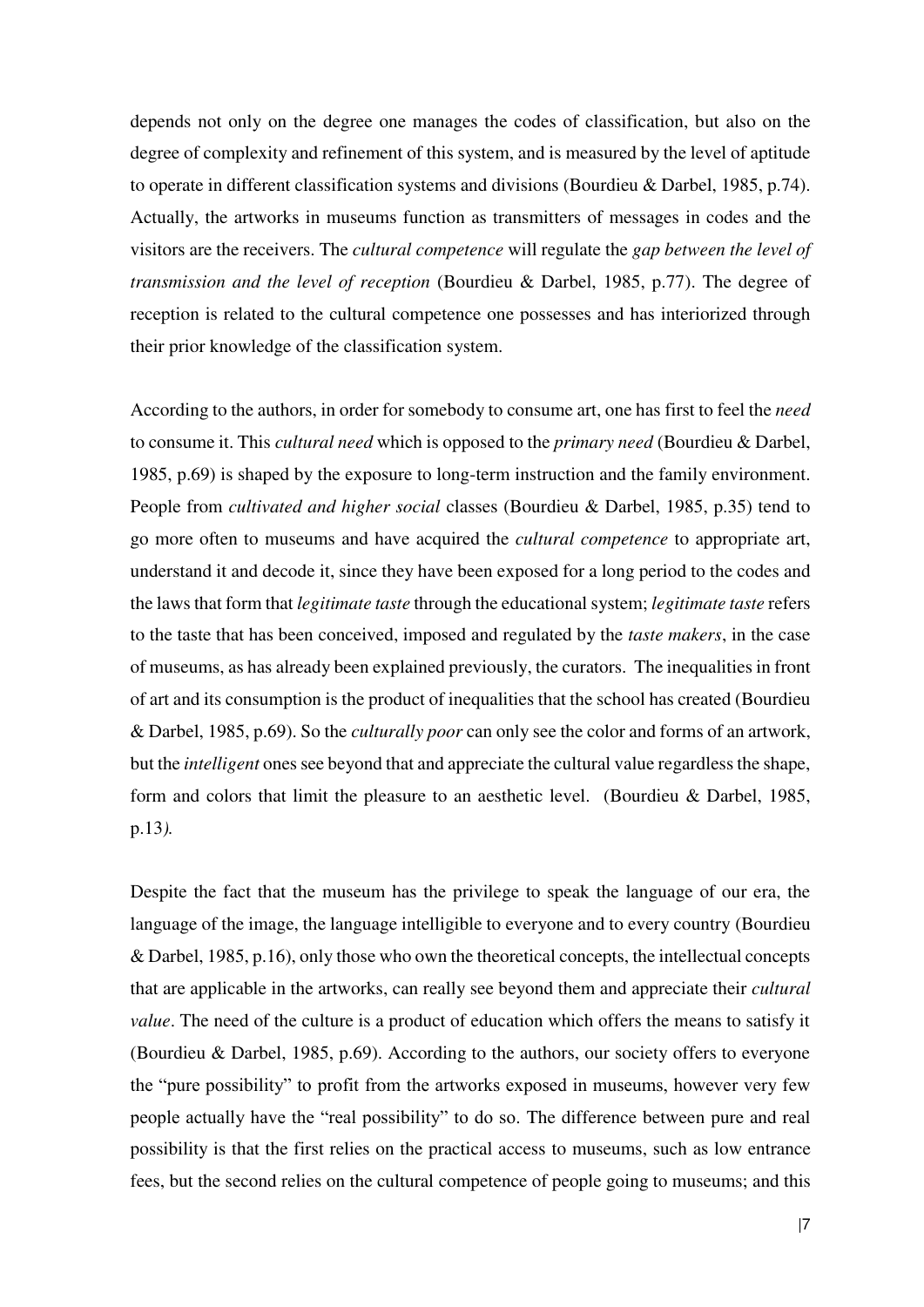cultural competence is bound to the cultural practice and the cultural need of people. This *real possibility* that the authors mention could explain the reason why museums despite their low entrance fees or in some cases free entrance on special occasions, such as the Night of Museums, are still visited by a certain population, the population that exercises this cultural practice and feels the need to do so. The absence of cultural practice or the feeling of absence are interrelated, since the intention can be realized only if it exists, (Bourdieu & Darbel, 1985, p.70). So, it all depends on the *cultural competence* one has acquired mainly through education and family background.

## 2.5. Natural distinction: Charismatic ideology

The socially constructed illusion of the *natural distinction* which is central to *charismatic ideology* is based mainly on the authority that the dominant ones have to impose, simply by their existence, a definition of *excellence,* which is their way of being, and is supposed to appear both *distinctive* and different, thus arbitrary and perfectly necessary, absolute and natural. (Bourdieu, 1979, p. 286).

This ideology supports the idea that the authentic experience with art is "affection" of the heart or immediate comprehension of the intuition of the laborious steps and comments of intelligence, ignoring the social and cultural conditions that make possible such experience and treats the virtuosity acquired through methodic learning as *natural*. (Bourdieu & Darbel, 1985, p. 108). The more cultivated visitors and the professionals of *high culture*, among them the curators, consider that they possess the "*new eye*" or the "pure gaze" and avoid proving to the non-initiated ones their program of perception with which they are equipped and which constitutes their culture (Bourdieu & Darbel, 1985, p. 90).

Most of the time this power is unconscious but it is still "very 'real' in constructing 'reality', in shaping consciousness" (Hooper- Greenhill, 2010, p. 27).

## <span id="page-16-0"></span>2.5. Democratization and elitism

According to Bourdieu (1979, pp.253-4) the intellectual professionals of the artistic field, curators, artist, art critics, have an ambivalent relationship with the idea of *democratization*. On the one hand, they support it because of their interest to proselytize more people in their cultural practice, and on the other hand, they are afraid that they will lose their "cultural distinction" which is the only objective basis for their rarity. These intellectual professionals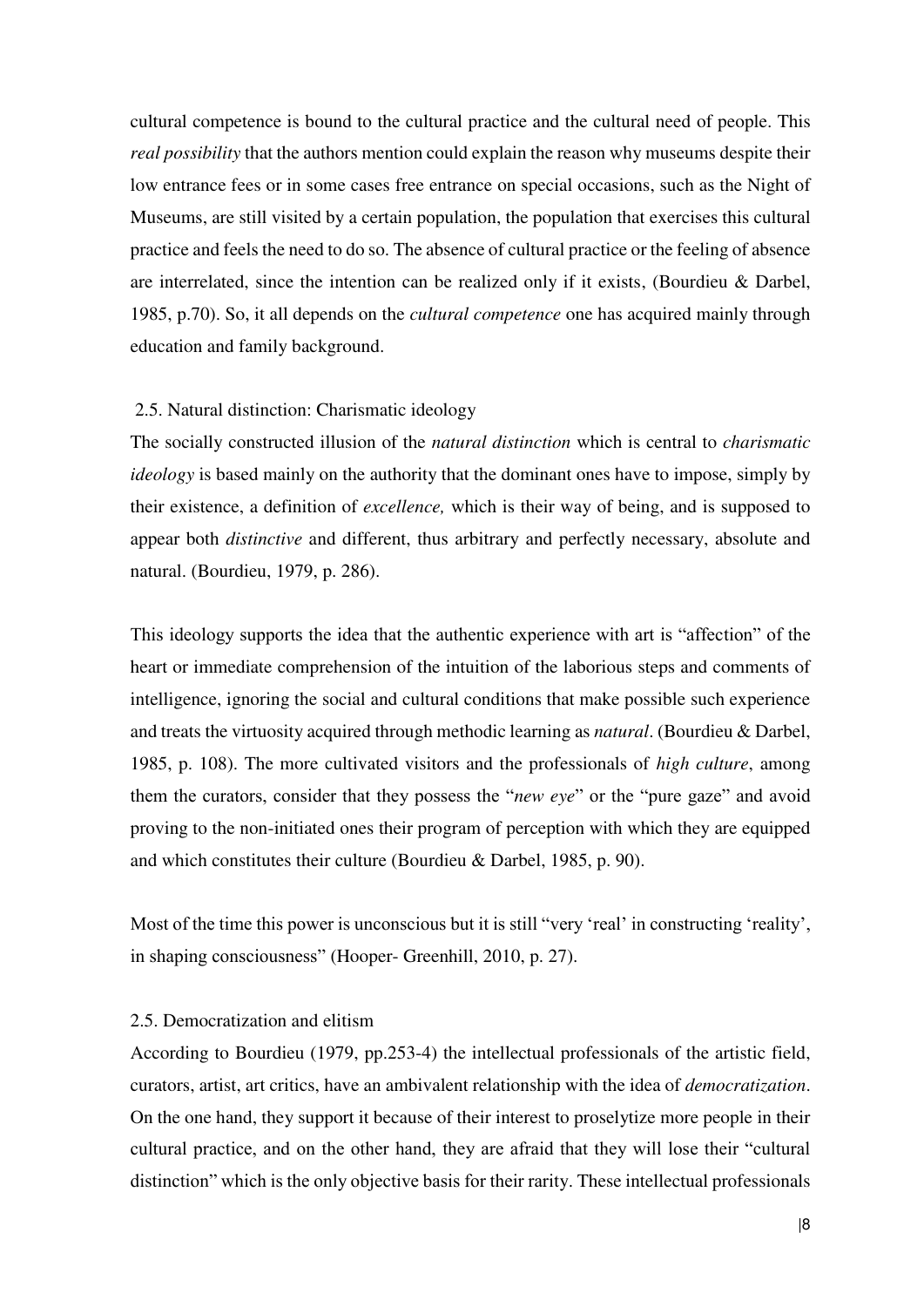of the artistic field, upper class, *bourgeois* of higher education claim that *democratization*  could lead to "*vulgarization*" which would constitute a threat to their distinctive privileges and the affirmation of their rarity.

They bear this *sense of distinction* due to their old access to their privileges acquired through family traditions and their cultural capital acquired through early exposure to cultural objects and *rare and distinguished* spectacles (Bourdieu, 1979, p.298). According to Nietzsche (1973, pp.41-24, cited in Bourdieu, 1979, p. 281) the real secret of culture is that many people struggle to acquire culture, they work for culture, apparently for their own interest, but basically, only to allow the existence of the small number, the *elite*. The *dominant*  classes, who constitute the *elite*, are distinguished by their freedom, their disinterest, and the "purity" of sublime tastes, while the *dominated* ones are distinguished by their distance from necessity, the interest and the baseness of material satisfaction. (Bourdieu, 1979, p. 285).

The *elite* of museums consider naively, according to Bourdieu (1985, p.41), that *democratization* is established with low cost entrance fees. This attitude, Bourdieu says, is illusionary, since the popular classes will not enter museums because of low price tickets, if they don't feel the need to do so at the first place. For Bourdieu (1979, p. 161-162) the only way to break the circle of *cultural needs* is by the means of education.

In conclusion, this chapter has provided the main concepts adopted and applied by the researcher for the data analysis of the present study. The work of Bourdieu and Darbel about museums in Europe conducted in the 1960s, along with the later works of Bourdieu (1979; 1991) on the concepts of *linguistic capital*, *cultural competence*, *linguistic market*, *legitimate language*, *democratization*, *elitism* and *distinction* have provided the main theoretical framework of this study. Additionally, the works of Duncan (1995), Hooper-Greenhill (1990; 1994; 2010), Hubard (2007a; 2007b; 2007c; 2011a; 2011b; 2014) and Mörsch (2011) presented in this chapter on museums and museum education with a main focus on the way they treated the concepts of *power, elitism* and *democratization* in the field of art museums, have been very decisive in the way power issues are addressed and analyzed in the present study.

The next chapter briefly presents the evolution of museums in modern times, while it presents previous research in the art museums field with a focus on issues of *power*, the role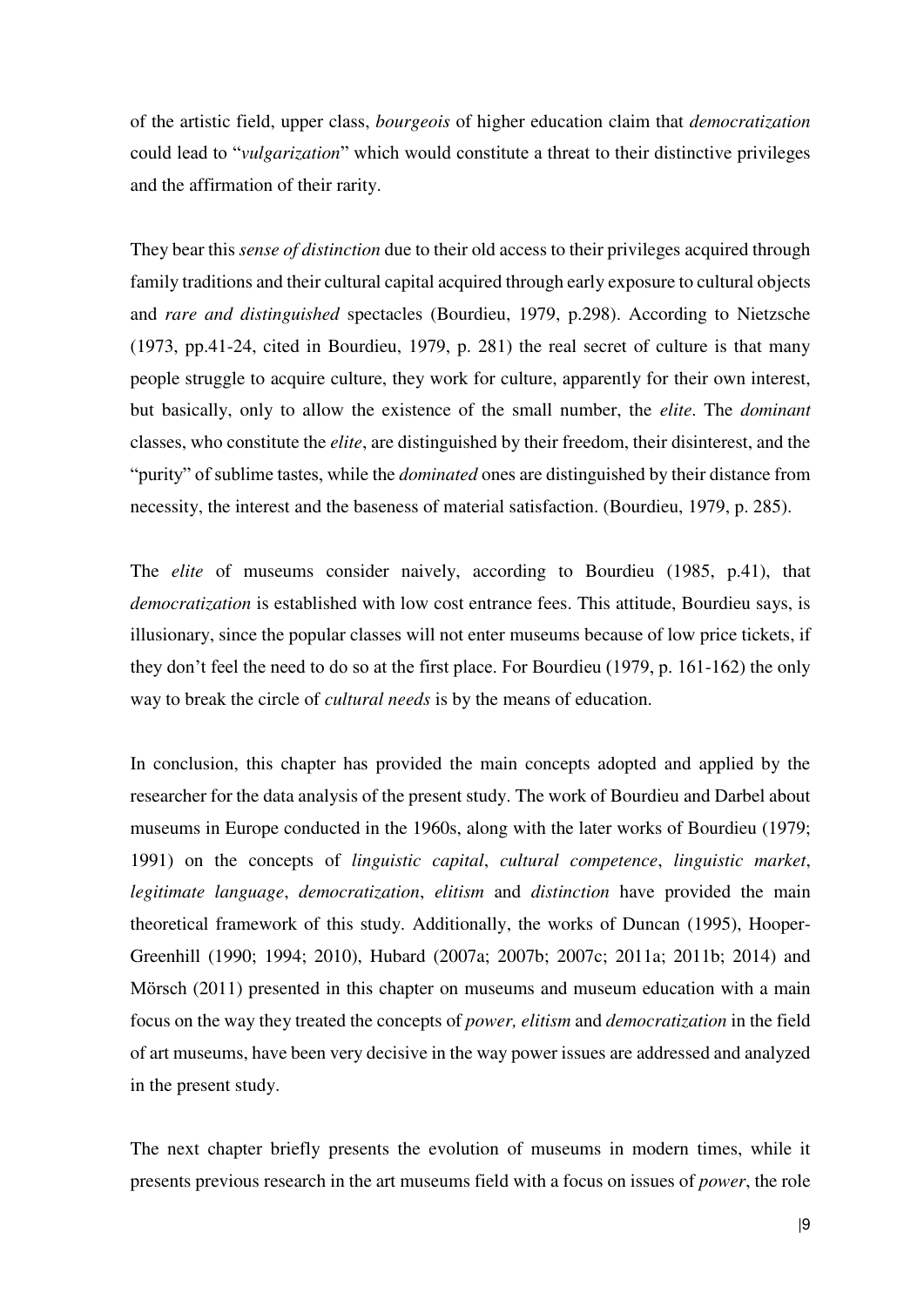of the museum as educator and the role of the museum educator, along with the various educational approaches and educational strategies of the latter, and finally, the conflict of power between museum's professionals: curators and educators. In conclusion, the next chapter revisits the concepts presented in the theoretical framework, such as *cultural capital*, *distinction*, *elitism* and *power*, and presents how these concepts are addressed in previous research on museums and, more specifically, on museum's education.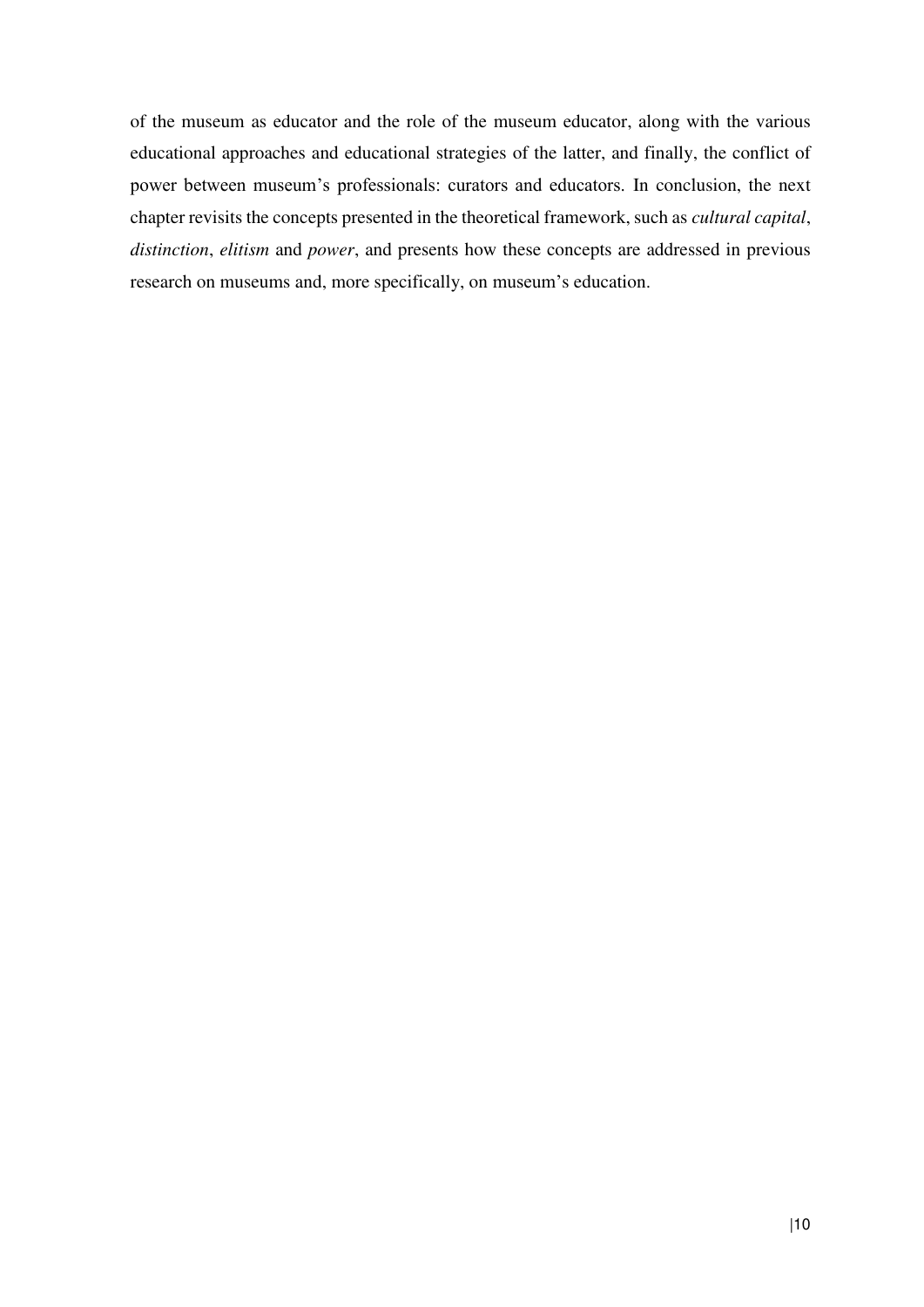#### <span id="page-19-0"></span>**3. Research on the Museum and Museum Education**

This chapter will discuss briefly the museum's evolution since modern times and will present previous research on the field of museum education where the reader will be informed about the way the theoretical concepts presented in the previous chapter of this study, have been revisited and addressed by other researchers in the field of museums and museum education. More specifically, the concepts of *capital*, *distinction*, *elites*, and *power* will be presented as they have been addressed in previous research on art museums and museum education.

## <span id="page-19-1"></span>3.1. The Museum from Modernity to Postmodernity

Museums are products of the Enlightenment, the period that we characterize as the Modern period. (Hooper-Greenhill, 2010, p.13). The values of the Modern period were influenced by the need to construct knowledge based on reason and rationality, in order to move forward from the Middle Age's superstitions and subjective knowledge. Museums at that time were the social institutions meant to produce and diffuse knowledge. The museum-audience relationship was established in that sense of transmission of knowledge to the visitors. Therefore, in art museums and galleries the artworks were grouped to materialize 'art history', and the role of the museum was to transmit knowledge about art history. This transmission was one-way from the experts who held the knowledge- curators and artiststo the passive learners, the visitors. It was a linear model of transmission where 'knowledge was conceptualized as something to be transferred from one mind to another' (Hooper-Greenhill, 2010, p. 16). That's exactly what Bourdieu & Darbel (1985, p.115) argued about museums considered to be the transmitters of knowledge and the visitors passive receivers; and where the success of the reception depended on the cultural level of the receiver. Since the museums transmitted knowledge which was destined to their traditional audience equipped with high level of reception, while the rest of the audience was not concerned in the way the message was constructed.

Education was thought to be a one-way process of knowledge transmission destined for a mass audience regardless of the knowledge this audience would bring into the museums. Unfortunately, Hooper-Greenhill argues, there are some art museums that still use this approach and are still unaware of their audience and the reasons this audience visits their museums.

The essentialist values of modernity are challenged in post-modernity. The social changes bring about changes in the 'nature, control and functions of knowledge' (Hooper- Greenhill, 2010, p.11.). The diverse social demands enable museums to play a valid role in post-modern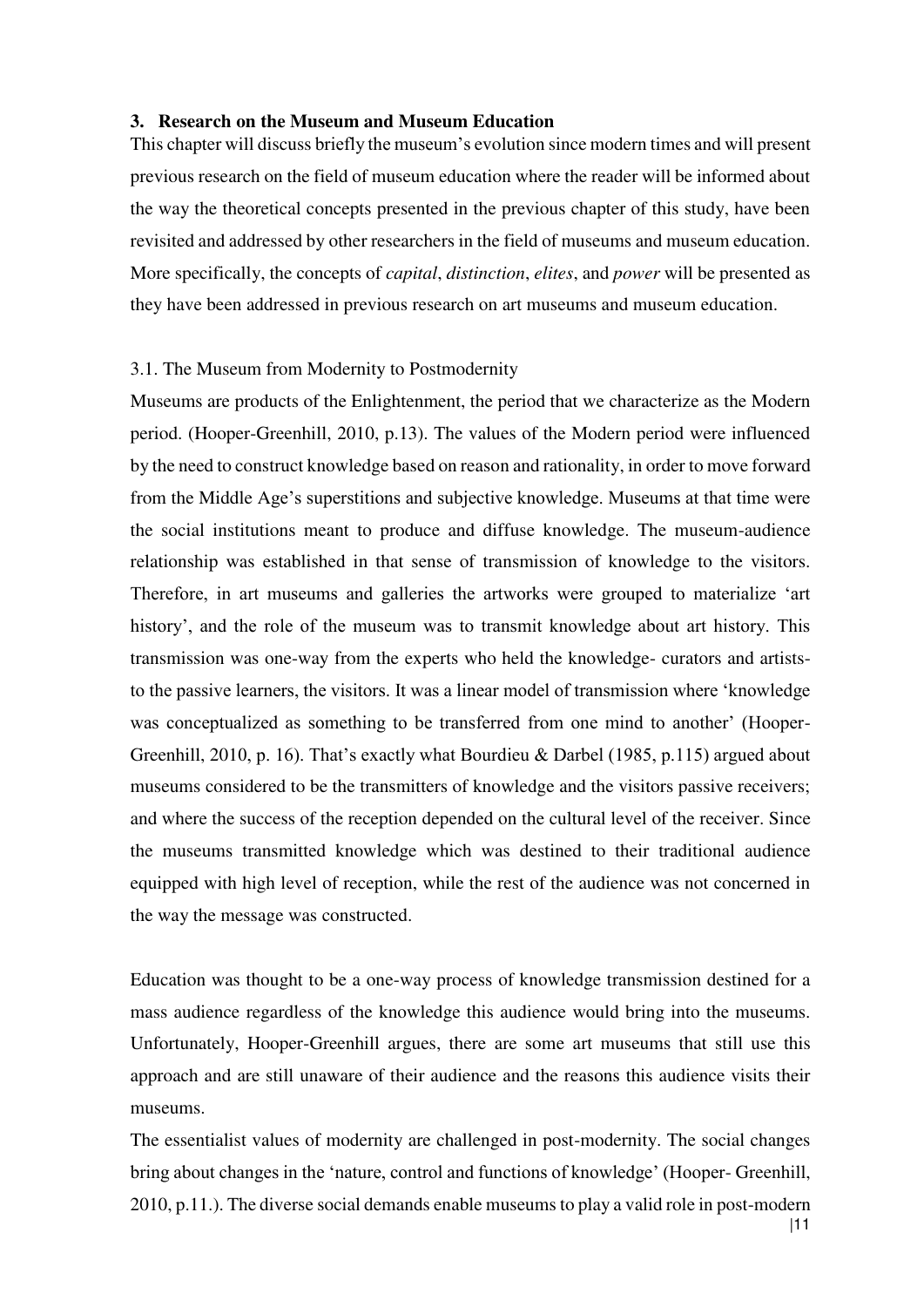society and museums must "demonstrate their viability and argue their values in new contexts' (Hooper-Greenhill, 2010, p.11). The post-modern museums face basically two challenges: the one refers to the discourse held and the people who hold it; and the second, to who are listening to that discourse and how this discourse is interpreted, understood and the way meaning is constructed. (Hooper-Greenhill, 2010, p.18).

Histories are being re-written and silent voices are being heard, such as oppressed indigenous groups, women, and ethnic minorities. According to Hooper-Greenhill, these issues of narrative and voice led to readapt the way knowledge is constructed and the relation between knowledge and power.

#### <span id="page-20-0"></span>3.2.Art Museums: aesthetic and public institutions

The art museum, according to Bourdieu, even though it is accessible to anyone (as long as they have the necessary *cultural capital* to decode its messages) without dress code or expensive entry fee, is different to the theatre or other cultural events, in the sense that it offers exclusively high *aesthetic* pleasure, pure and sublime, claims the pure aesthetics, which is close to the feeling a library creates, with its austere and semi-scholarly disposition, oriented towards the accumulation of experience and knowledge or to the pleasure of recognizing and decoding than to the mere delectation (1979, p. 308). The art museum like the art gallery, he argues, are spaces of luxury where *aesthetically pure, rare, distinguished*  and expensive artworks are exposed where only the *happy few* of the dominant classes could afford to appropriate materially (1979, p.309). Art galleries and art museums make sense only for the initiated ones, who are able to decode their messages and thus deserve access to the "high" culture. This perpetuates what Bourdieu (1979) calls "*social distinction*" and the "*feeling of exclusion"* among the culturally poor (Bourdieu & Darbel, 1985).

Art museums are the most prestigious and costly of all other museums and carry the symbolism of public beliefs and representations in the universes they construct. (Duncan, 1995, p. 11). As ritual structures, art museums, are very rich in political and social history. According to Rice (1995), there have been two big theoretical trends in art museums since the Modern era, *aestheticism* and *rationalism*; the first was influenced by the Aesthetic movement (1870-1890) which promoted the beauty of art and its power to "elevate the spirit" as an answer to the ugliness of industrialized manufacture, while *rationalism*  considered art museums mainly as 'teaching machines' that had the mission to teach art history to their visitors. This tension between aestheticism and rationalism was very present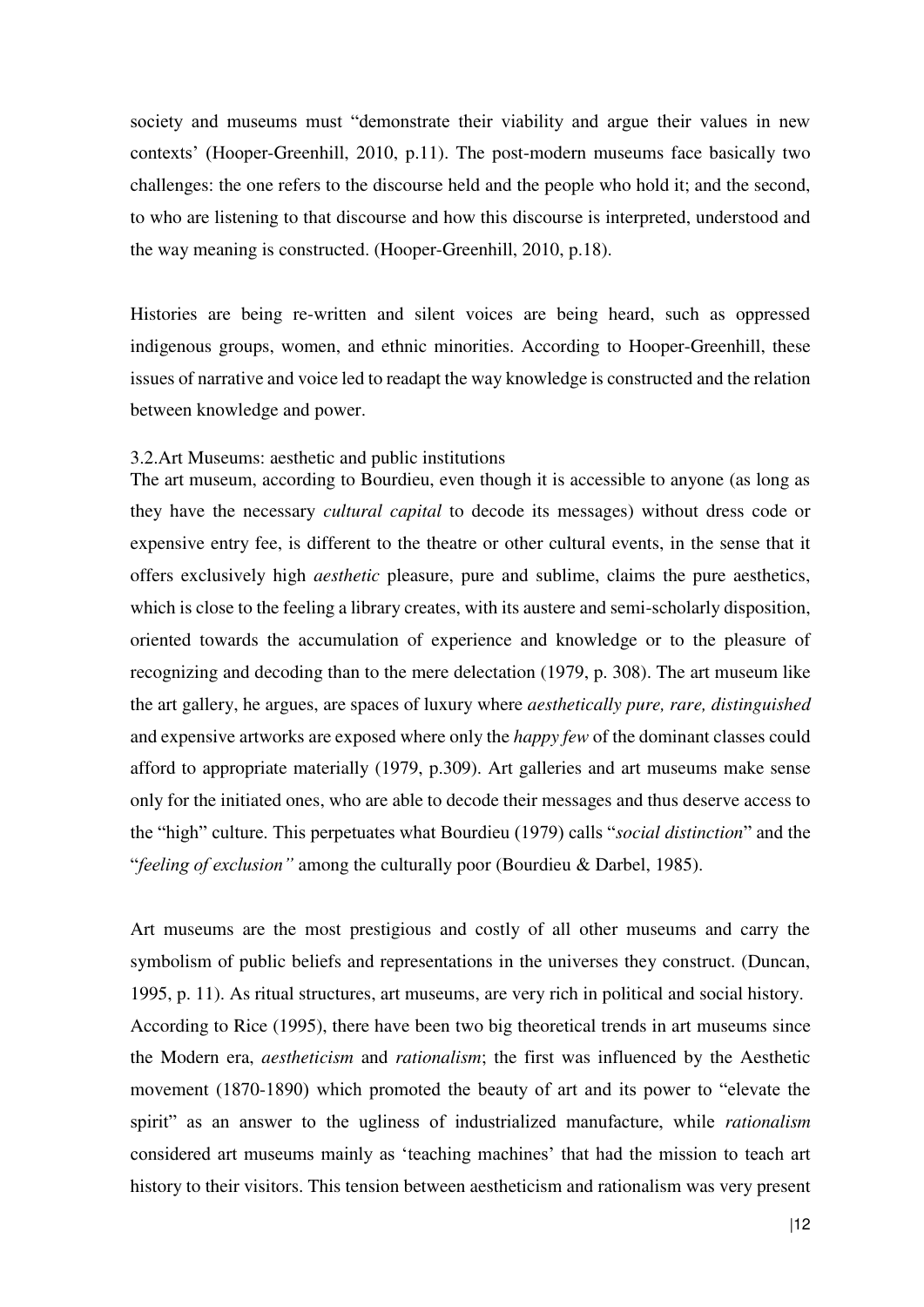until the 1970s and later on in the 1980s the first audience-museum related studies made their appearance. Then, the focus turned on what visitors believe about art museums and the first debates about *democratization* started to take place.

However, Rice (1995), recognizes three main tensions in art museums that are still valid today:

- firstly, the fact that the *power elite* consisted of art collectors mainly, still governs art museums;
- secondly, the fact that museum curators are scholars, intellectuals that have a mandate to be leaders in art museum;
- and thirdly, because art museums can hardly escape the contradiction between making art accessible to all, but not too popular neither, they show art that is too easily pleasing to large numbers of people (Rice, 1995, p. 19).

The main problem of art museums still today is that they value art quality by the art world validation, and thus they remain esoteric while their aspiration is to reach broader public.

# <span id="page-21-0"></span>3.3. The museum as educator

Museums are seen by Foreman-Peck and Travers (2012) as 'unique places of interest for nurturing curiosity and inspiring learners to develop their understanding about the world they live in' (p. 28). In the same line Zeller (1987), argues that museums are unique educational environments in which learning is largely informal, sequential and usually involves a high degree of social interaction; learning in museums is usually intergenerational and geared to enlightened recreation rather than accumulation of knowledge (p. 53). Museums are shifting from being static storehouses for artefacts into active learning environments (Hooper- Greenhill, 1994, p.1). The concept of education itself has been redefined in society, where progressive education nowadays claims that learning can be enjoyable and fun. Education in museums is now understood to include different types of provision, including exhibitions, workshops and publications, for a greatly more diverse range of audience, including schools, families and adult learners. (Hooper-Greenhill, 1994, p. 142). The focus of museum education is to make exploratory, broad and experiential activities for all the types of audience. As Hooper-Greenhill argues, museums are perhaps the only social institutions that have the potential to satisfy the needs of learners at all levels, from those who are looking for experiences based on the educational content to those with very little educational content(1994, p. 142). Education is considered to be the primary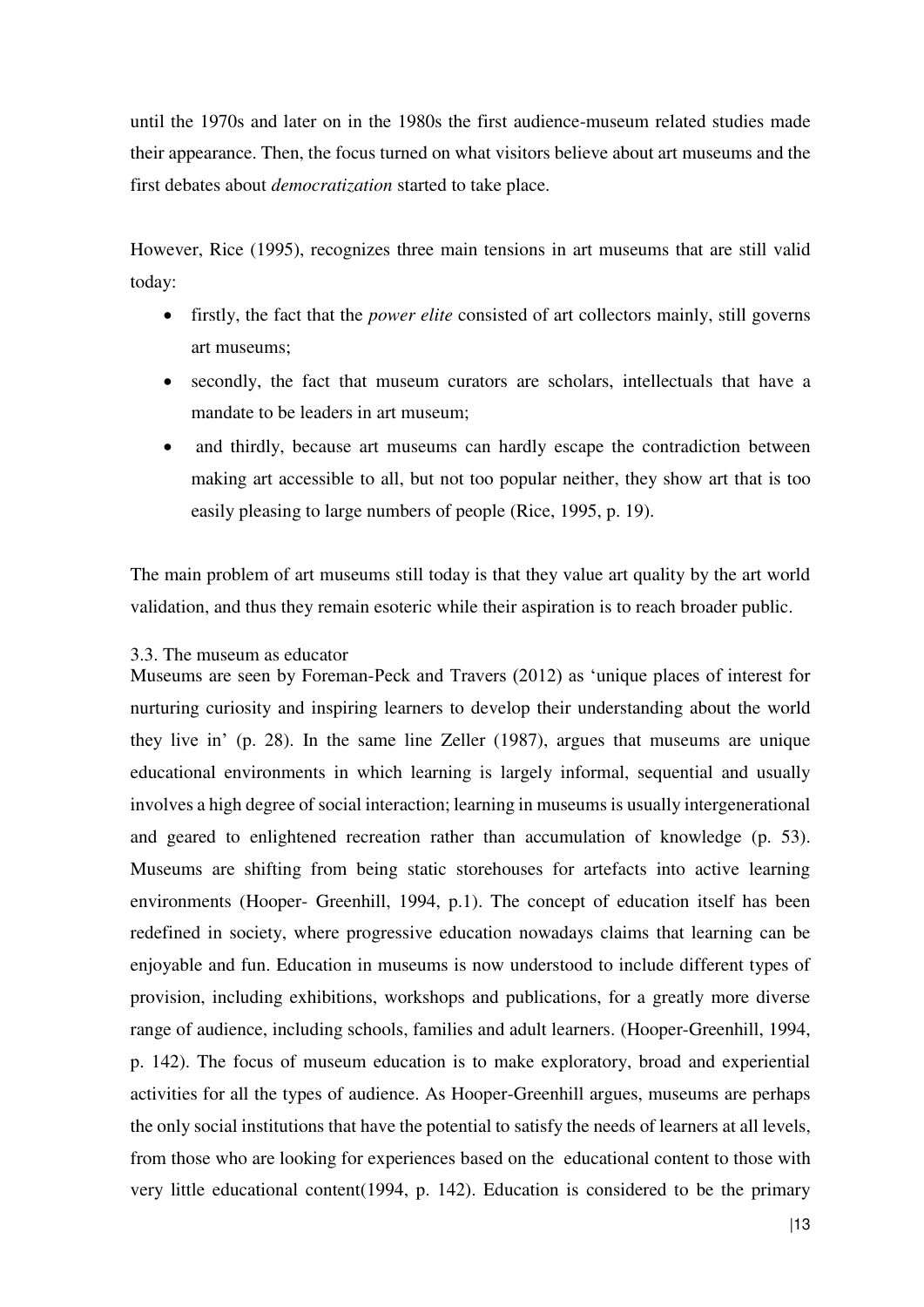function of museums, underpinning all museum processes (Hooper-Greenhill, 1994, p. 19). The only way to establish *democratization* in culture is by the means of education, and museum education in that case can constitute the main pillar for *democratization*.

#### <span id="page-22-0"></span>3.4. Contemporary museum education

One of the primary missions of museums is education and there is a lot written in academic literature about the benefits of museum education linked to academic achievement. One of the most significant scholars on the benefits of arts education is Eisner who published 'the ten lessons the art teach' (2002) which is the "Bible" of arts education professionals. However, museum education is not supposed to foster academic achievement in order to be meaningful and pleasant for children or adults. According to Zeller (1987) the intention of art museum education is to

develop citizens who are visually literate, aesthetically sensitive, aware of their artistic heritage in the widest sense, able to make discriminating aesthetic judgements and capable of giving individual visual expression to feelings and ideas (p. 50).

One of the advantages of museum education, he argues, is that it fosters intergenerational learning, since it promotes the dialogue and discussion about art between children and adults. Hubard (2014) claims that museum education is always a thematic one, because museum programs are always thematised, since the titles of their programs even if they are not thematic are related to concepts which in turn, function as frames for looking (p. 104-105). She claims that museum education has moved from the traditional top-down lecture, intended to transmit knowledge of art history to passive learners towards a constructivist approach often based on interactive group experiences where meaning and knowledge is constructed mutually through dialogue. (Hubard, 2014, p.104).

#### <span id="page-22-1"></span>3.5. Constructivist approach in Art Museum Education

Constructivism has significantly influenced the design of learning programs and the interpretation and the display of objects. (Foreman-Peck & Travers, 2012, p.35). The focus has been given to dialogue and exchange among learners and between learners and museum educator, who has the role of facilitator rather than the role of expert who possesses the knowledge to be transmitted. In her article about constructivism and art education, Wiggins (2015) supports the idea that constructivism is both a philosophical perspective and a theory of learning that underlie both the formal policy and the work of museum educators. She makes the distinction between formal educational policy which is focused on *what* is to be taught and a constructivist approach which focuses mainly on *how* people learn, with an attention given to interaction, dialogue, engagement, empowerment, and peer scaffolding.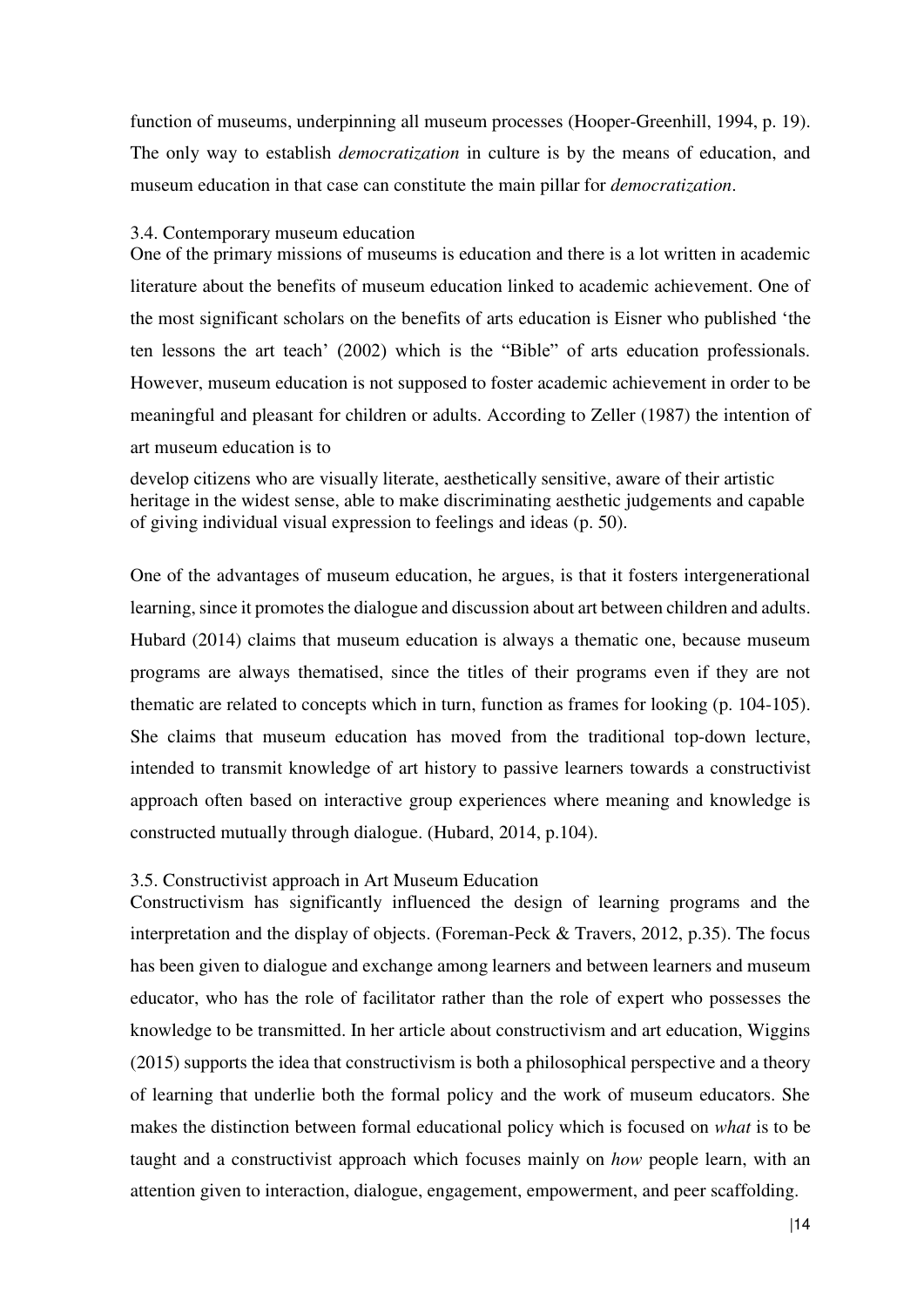#### <span id="page-23-0"></span>3.6. From the era of learning to the era of unlearning

In that constructivist perspective, Allen (2008, as cited in Mörsch 2011 p.1) highlights the "*educational or pedagogical turn*" from a "monolithic and narcissistic position into a dialogic, open and pluralist set of tendencies that renegotiate issues of representation, institutional critique and inter-disciplinarily". Critical museum education challenges the traditional triadic model of education where there is an educator, a learner and a subject matter. The roles of learner and teacher in that case are interchanged, while the subject matter becomes the questioning of the subject matter itself. This requires an active reflective and critical attitude of both learners and educators in order to construct and co-construct knowledge by de-constructing the structures of the institutions and challenging the power relations that reside in them. (Mörsch, 2011, p.3) She coins the term of *unlearning privilege*  of educators willing to suspend their own knowledge, renegotiate meanings and interpretations and remain open to different aesthetics and approaches by the audience, even if they are contradictory to their own.

*Unlearning* calls for a revolutionary "educational turn" in a post-modernist perspective in the arts field where no one is considered the holder of knowledge and expert that has to transmit their supreme knowledge to the others, the "laypeople". Instead, it is the process of *deconstruction* of this role and its power and bears a more *democratic approach* to the learning process of art through peer work, constant role exchange between educator and learner, where both parties learn from each other and co-construct knowledge together, even if this knowledge does not stand for the traditional meaning making of art. In the same direction, Tzibazi (2012) supports the idea that emancipatory pedagogic approach in museum education is necessary in order to value people's voices, acknowledge their expertise and engage them in the learning process. (p. 156).

### <span id="page-23-1"></span>3.7. The role of the museum educator

In the era of a constructivist educational approach, the museum educators act as facilitators and use their art history knowledge to help people gain a greater understanding, but not to impose on them their knowledge as the absolute, one and only truth. (Burnham & Kai-Kee, 2005). According to Hubard (2014), educators see themselves as facilitators and visitors are regarded as "active makers of meaning". However, she argues that, even if museum educators in contemporary museums see themselves as 'neutral' because they do not participate in the galleries' and exhibitions' design and they think they are simple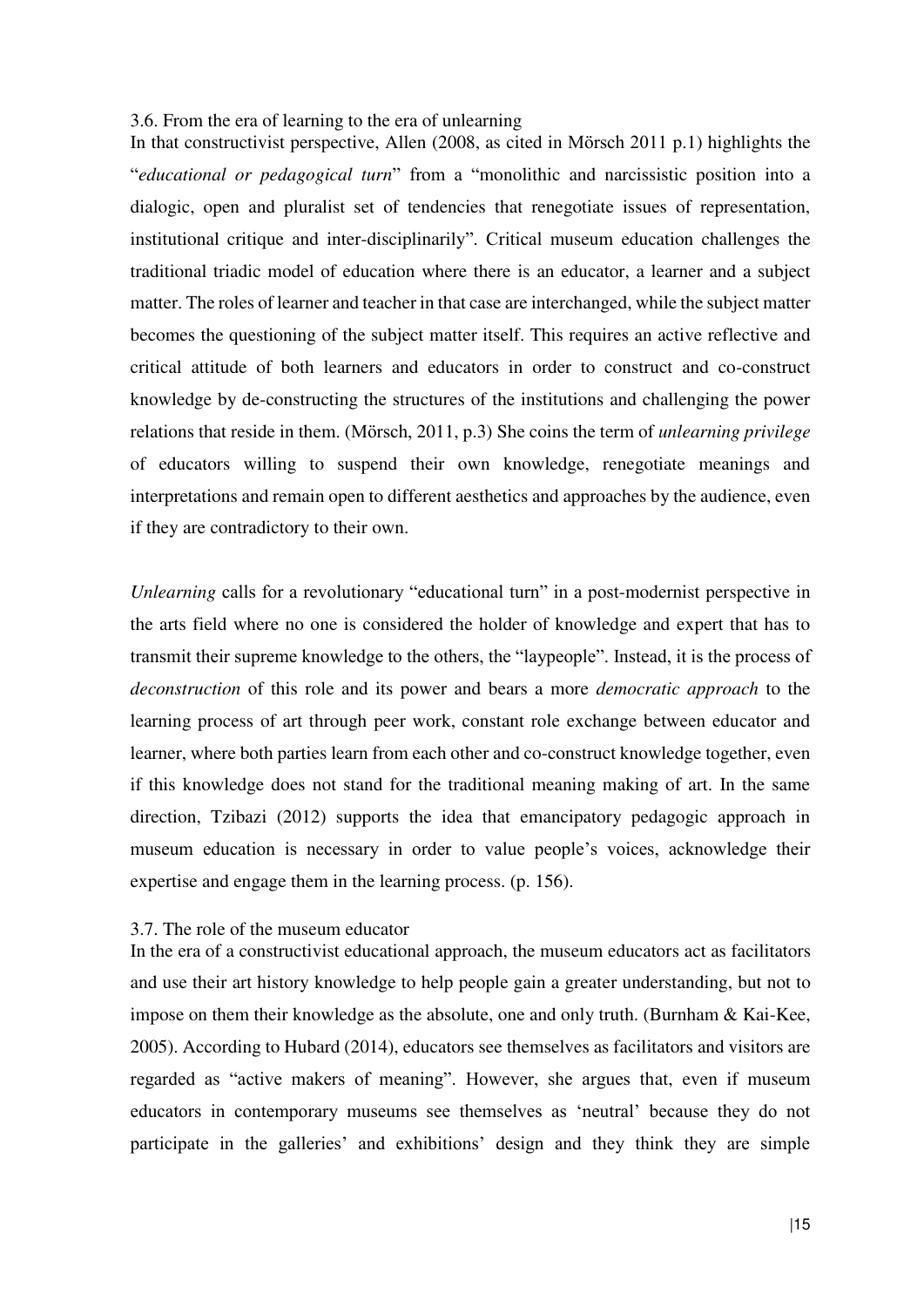facilitators, they are still in their own way, creators of context, even in the most constructivist approach (Hubard, 2014, p.104).

For Pringle (2009) the key goal is to enable visitors to gain 'tools for learning', provide them with skills, confidence and knowledge to interpret art themselves, enable them to draw their own personal experience to gain understanding, develop new knowledge and articulate their ideas. (Pringle, 2009, p.176). According Foreman-Peck and Travers (2013), the museum educator should facilitate the discussion and encourage people to participate in objective and subjective questioning and analysis of objects. (2013, p.36). They highlight the importance of scaffolding and peer learning in the learning process between learners and museum educators.

## <span id="page-24-0"></span>*3.7.1. Strategies of museum education*

According to many museum education scholars, Burnham and Kai-Kee (2005), Hubard (2007a; 2007b; 2007c; 2011a; 2011b; 2014), Hooper-Greenhill (1990; 1994; 2010), Foreman-Peck and Travers (2013) and others, there are strategies that museum educators could follow in order to allow an interactive learning. In their article published in 2005, Burnham and Kai-Kee explain the way museum educators should proceed to facilitate visitors' understanding. The museum educator, they argue, should invite people to reflect on the artworks, mediate in silence first and then share in public their observations or meanings. The role of the educator, according to the two scholars, is to guide people's observation and emotions towards a collective experience that leads to a larger meaning and understanding. The main role of the museum educators, as Burnham and Kai-Kee (2005) claim, is to build a structure of engagement with visitors, where emotions and feelings play an important role. According to Foreman-Peck and Travers (2013),

At its best the museum educator facilitates a learning offer that is flexible, astute and creative in design, where learners and educators engage in a dialogue of discovery, in an environment of mutual respect, where discursive approaches and considered questions enable learners to construct their own 'curated' experience conducive to the development of meaning-making (Foreman-Peck and Travers, 2013, p.37).

Hubard (2014) mentions some of the approaches a museum educator could follow: nonthematic dialogues about artworks among other activities; thematic dialogues; use of nondiscursive models of response; selection of the time and the way they should share contextual information in the context of discussion. Zeller (1987) claims that there are different learning strategies, such as improvisational activities, study sheets, storytelling and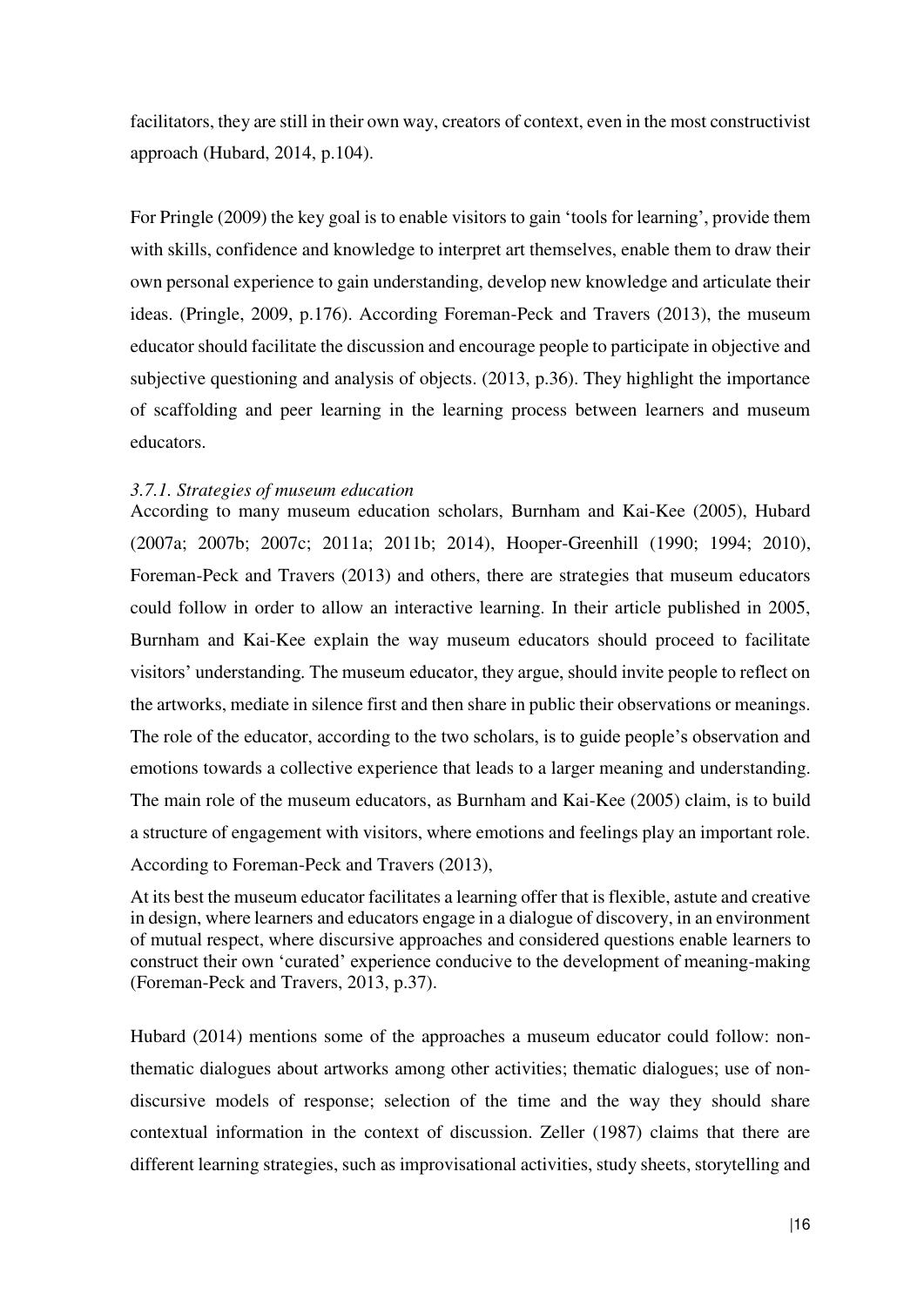poetry writing, depending on the reactions artworks provoke; cognitive, affective, associative or imaginative (1987, pp.52-53).

Apart from the knowledge transmission, teaching is art; it is a creative process and it is an art that is ultimately committed to expand and enrich visitor's experience (Burnham & Kai-Kee, 2005). And, according to Burnham and Kai-Kee (2005), experience is beyond storytelling, it has to somehow include the poetic and emotional side of the artwork.

Despite the importance of the role of the museum educators in the democratization process of the museum and of the artistic discourse, historically their status has been really low since curators are thought to be the "guardians of art" and the educators were limited to transmitting the curators' discourse to the visitors.

### <span id="page-25-0"></span>*3.7.2 Curators versus museum educators*

In aesthetically oriented institutions, educators were not asked to say much since art spoke for itself (Rice, 1995, p. 17). While in the more aggressively public-minded art museums such as the Metropolitan museum of Art in New York, educators, despite their nominal support from the director, were nevertheless marginalized by the curatorial staff (Rice, 1995, p. 17). In the past, the curator acted as a definer of the museum message without taking into consideration the views of other departments which resulted in information given to be so embedded in the curatorial code – most of the times incomprehensible to the large public (Hooper-Greenhill, 1994, p.116). Displays reflect the curator's academic and intellectual interest, excluding other points of view; this curatorial monopoly will break by enlarging the number and the nature of writers or producers of museum texts that will lead towards the democratization of museum as a social institution (Hooper-Greenhill, 1994, p. 118).

The educator's role is to intervene in order to make the curatorial code accessible to a broader audience by democratizing its content into a more accessible discourse and enhance meaning-making processes that would not require necessarily high educational and cultural competence of visitors.

What we have seen in this chapter is the evolution both in the museum and the museum education field through time in respect to the different movements and tensions and also in respect to the different museum educational strategies. What is essential to retain is that in the past, the art museum was seen as either an aesthetic institution, as a contrast to the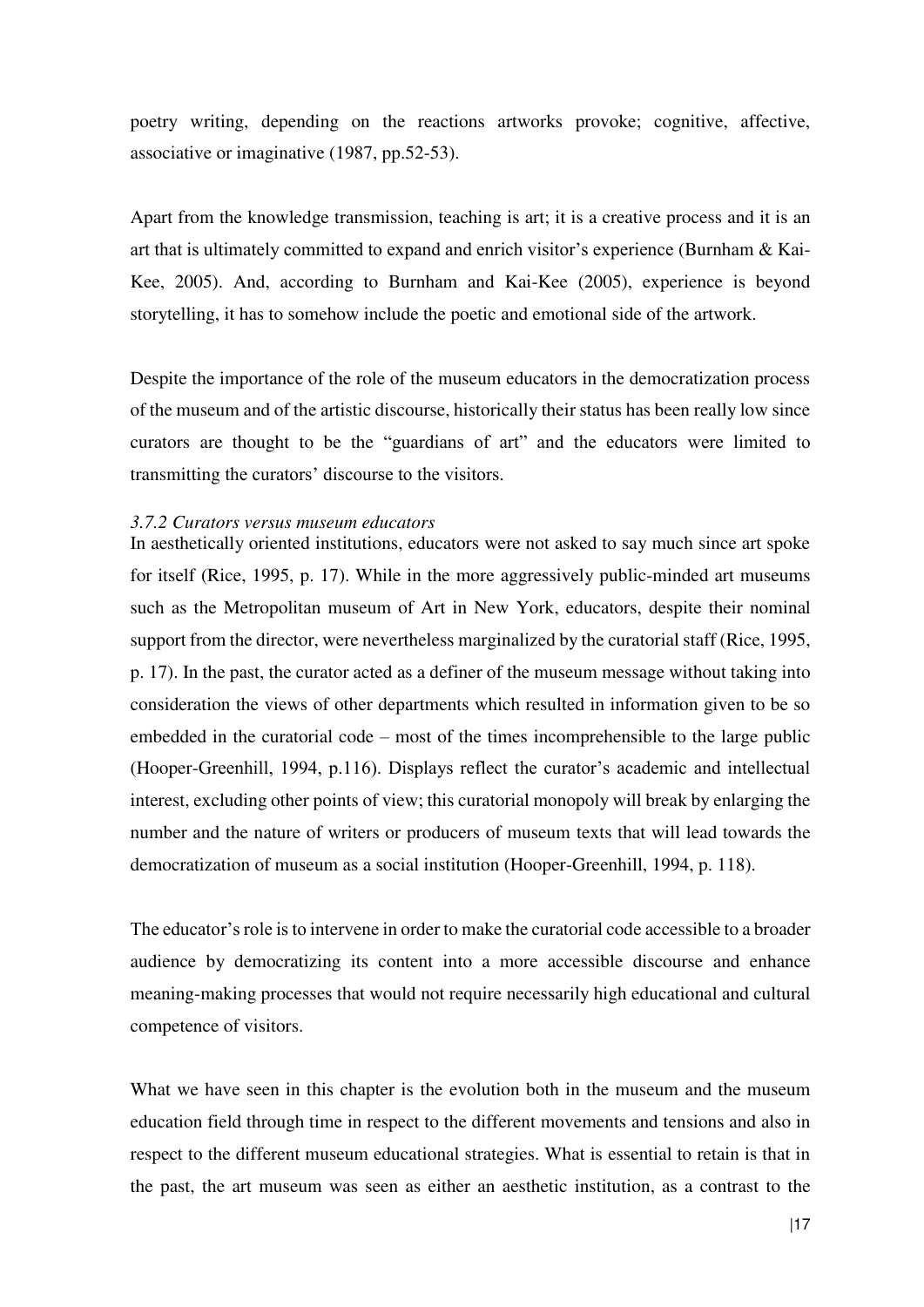industrialized manufacture ugliness or as "teaching machine" influenced by the rational movement, that aimed to transmit knowledge to passive learners. Moreover, this chapter presented the various tensions that reside in the museum, with the most important still valid being the fact that the power elite consisted of art collectors still govern art museums, secondly, the fact that museum curators are scholars, intellectuals that have a mandate to be leaders in art museum, and thirdly, because art museums can hardly escape the contradiction between making art accessible to all, but not too popular neither, they show art that is too easily pleasing to large numbers of people (Rice, 1995, p. 19). Furthermore, several museum educational approaches have been presented and how they evolved from a linear model transmission of experts towards passive learners to the contemporary, constructive and coconstructive educational approach. Finally, the relation of museum educators and curators was presented in this chapter, along with the power relations between them that leads to the curators' dominance in the museums, while it was discussed the importance of the educator's role in the democratization of the curator's discourse and the meaning-making enhancement to learners.

This conclusion leads to the next chapter where previous research on meaning-making in museum education is presented and allows the reader to acquire a better understanding of the importance of meaning-making in the museum education field.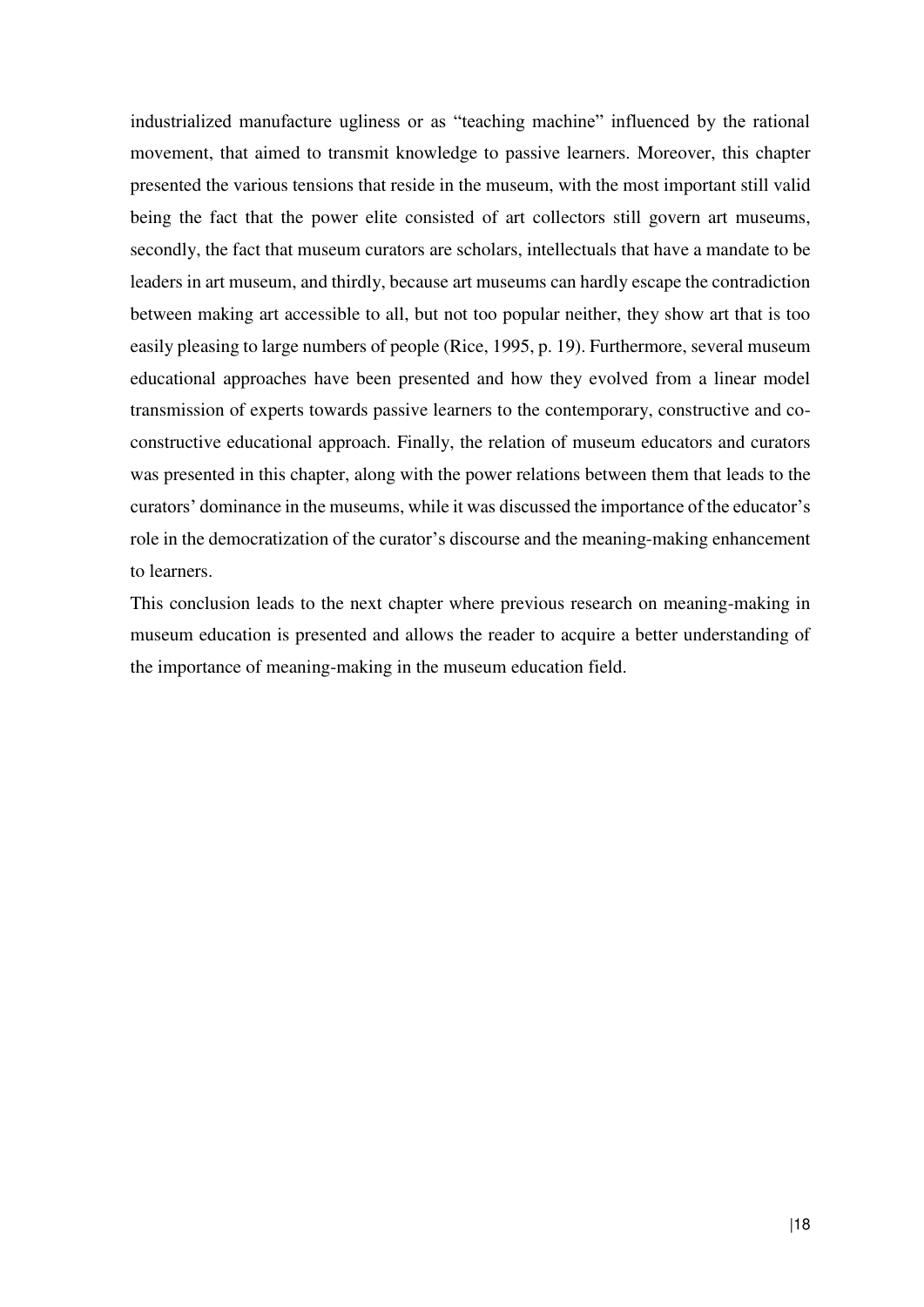# <span id="page-27-0"></span>**4. Research on Meaning- making in Museum Education**

Meaning making and interpretation are central in museum education, since they constitute the main task of educators, which is to facilitate and encourage meaning- making in the galleries for visitors. However, it remains a contested arena with scholars and museums educators being divided according different approaches of meaning-making and interpretation. This chapter will present the way meaning-making construction has evolved throughout the last decades, with a focus on contemporary practices in museum education.

# <span id="page-27-1"></span>4.1. The Meaning- making Framework (MMF)

Pringle (2009) proposes a meaning-making framework (see figure 1, steps of MMF) in art galleries to be applied by museum or artist educators in order to facilitate learners engage with artworks and construct meaning. In this framework learners are active and the artworks occupy a central place (Pringle, 2009, p. 178). The artistic learning as with practical knowledge, she argues, is experiential, complex and content specific (p. 175). The educators should enhance the embodied knowledge and be equipped with skills such as: 'active looking and questioning, playfulness and risk taking, curiosity, imaginative responses, openmindedness, and the freedom to explore concurrent strands of interest' (Pringle, 2009, p. 176).

Moreover, Pringle (2009) provides the hierarchy of steps educators should follow in this frame, as follows:

- encourage engagement through prolonged looking (or even listening or touching in some cases)
- proceed to questioning
- share knowledge, give theoretical or other input they consider relevant to learners
- review what has already been said
- apply all the findings to construct meaning-making

What is important to maintain in this framework of Pringle (2009) is that there is conflict between the institutional, dominant discourse held by curators and art experts against the interpretation of learners; on the contrary, interpretation and meanings are anchored and produced around objects which are the only judged in this framework.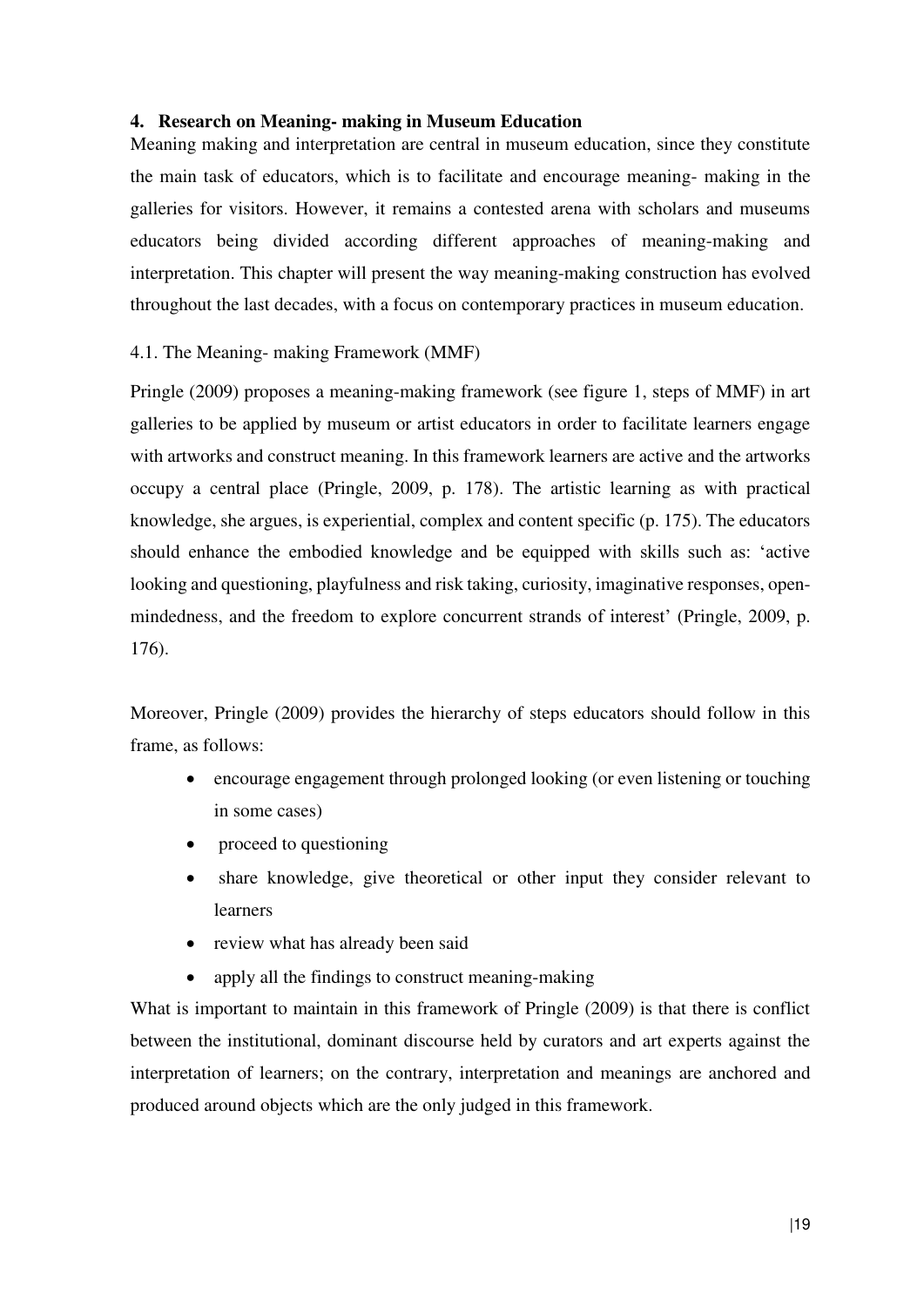<span id="page-28-0"></span>4.2.The Principles of Interpretation and the principle of "aboutness"

Barrett (1994) presented several principles for interpreting art in order to guide teachers in engaging their students in interpretative dialogue about artworks and to provide criteria for assessing their interpretation of art.

I will mention here the most important principles, relevant to my study, such as:

- responsible interpretations, based on evidence and reason, where interpretations are persuasive
- different, competing and contradictory interpretations deriving from a number of viewers and points of view; the fact that some interpretations are better than others, in the sense that they are better argued, grounded on evidence, against intellectual relativism
- objects of interpretation are artworks and not artists, in order to avoid biographical determinism and limit interpretation based on biographical information of the artist.

These principles derive from the writings of aestheticians, art critics, art educators and the author's experience in writing criticism or teaching others to interpret art.

Many scholars, among others Hubard (2007; 2011) refer to Danto and Goodman's principle of '*aboutness'* and Eco's '*openness'* in interpretation of artworks. Bal (1992) in his critique of Eco's book *The limits of interpretation* (1991) issues the concept of power in meaningmaking and argues that

Meanings are uncertain, undecidable, but at the same time dominating and centripetal. A similar uncertainty about meaning and its complicity with power and domination.' *(*Bal 1992, p. 544)

The author claims that uncertainties are the 'arena for interpretive freedom' and the instability of meaning opposes the old scholars' stability of meaning and refers to Eco's three typologies of interpretative intention (Bal, 1992, p. 547):

- l'intentio auctoris, the authors' intention
- l'intentio lectoris, the reader's or in the case of art, the viewer's intention
- intentio operis, which Eco claims is the literal meaning.

As cultural studies shift towards the realization that meanings are not innocent the nexus between meaning and power becomes more and more visible.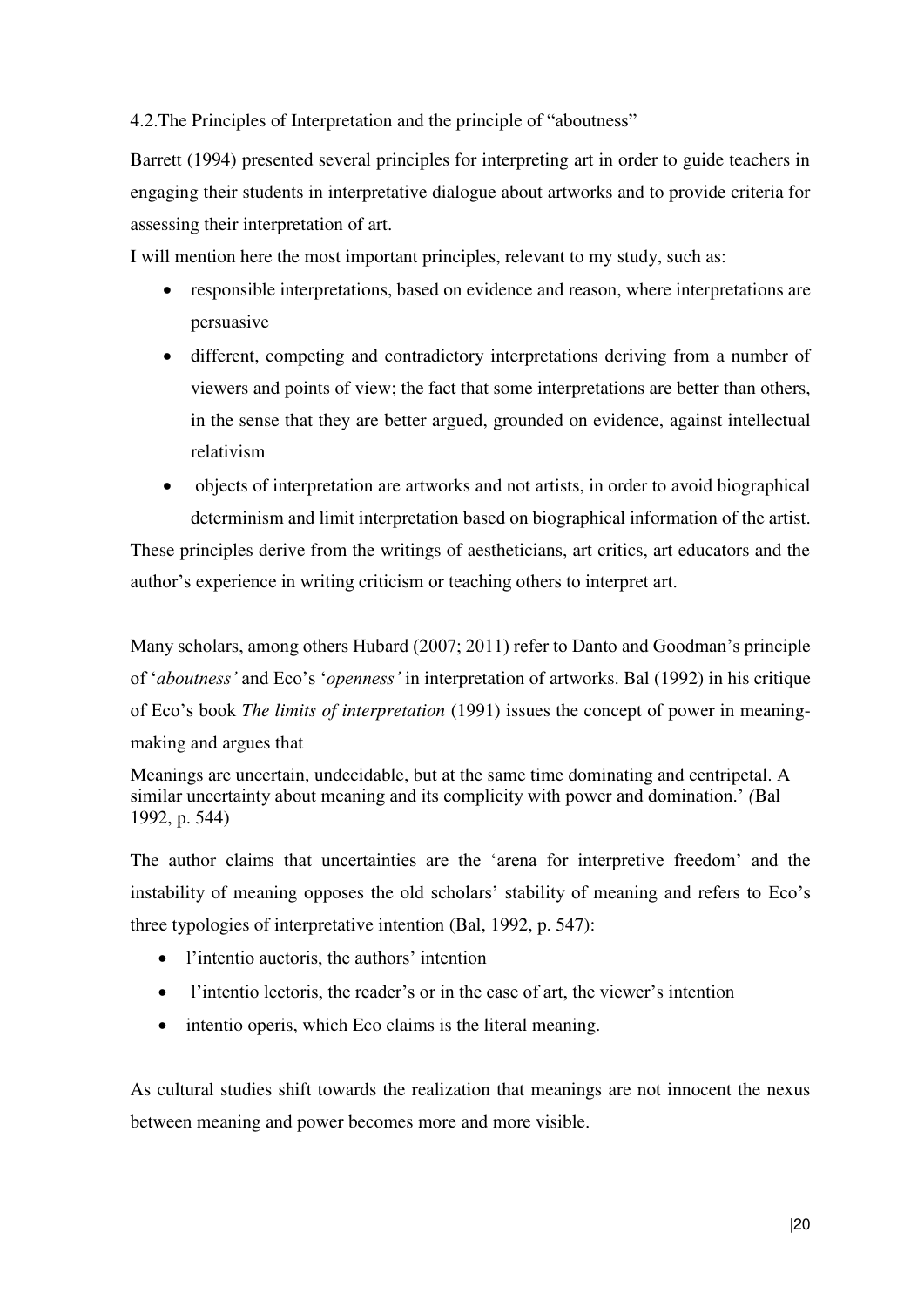Hubard (2007a, 2011) refers also to Eco to analyze the conflict in interpretation with the artist's intent. Hubard agrees with the *openness* of Eco's interpretation, in the sense that the interpretation of the artist should not be the dominant one, and the work after it is exposed is open to be interpreted as the viewers want each time.

When a work is produced, the artist knows that he or she will be interpreted not according to his or her intentions, but according to a complex strategies of interpretation (Eco, 1992, p.67 cited in Hubard, 2007, p. 407).

## <span id="page-29-0"></span>4.3. Interpretive Communities

Hooper-Greenhill (2010) argues that meaning making and personal interpretations are 'forged through social and cultural environments, through local communities and through location in social structures' (p. 25). Despite our personal interpretations, she claims, we all belong to different *interpretive communities*, defined by Fish (1980) as 'those who share the same *strategies* for reading texts and assigning meaning' (as cited in Hooper-Greenhill, 2010, p. 25). These shared *interpretive strategies* or *intelligibility strategies* reminds us of Bourdieu & Darbel's (1985) *schemes of interpretation* that condition the *cultural competence* one possess. As Hooper-Greenhill (2010) argues, several questions arise concerning the interpretive strategies of museums and their audience, since they don't represent the same interpretive communities. She queries whether visitors to an art gallery should share the same interpretive strategies with an art curator holder of a doctorate in art history and several years of experience in order to benefit fully from their visit. (Hooper-Greenhill, 2010, p. 27).

## <span id="page-29-1"></span>4.4. Embodied response: Discursive and non-iscursive approach

For Hubard (2007c, p.48) the embodied response to art can help visitors engage with their bodies and emotions in response to an object while they can express their responses mainly in two ways: discursive and non-discursive. In the first case, the educators can help elicit and deepen embodied responses through discursive language; by using language the audience can share and reflect on their responses. However, discourse which is the main medium of art critics, art historians and aestheticians, though it helps students to engage intellectually to artworks it has its limits, while, in the non-discursive approach the educators engage viewers through movement, sound, poetry, drawing, and other non-discursive means. (p. 48).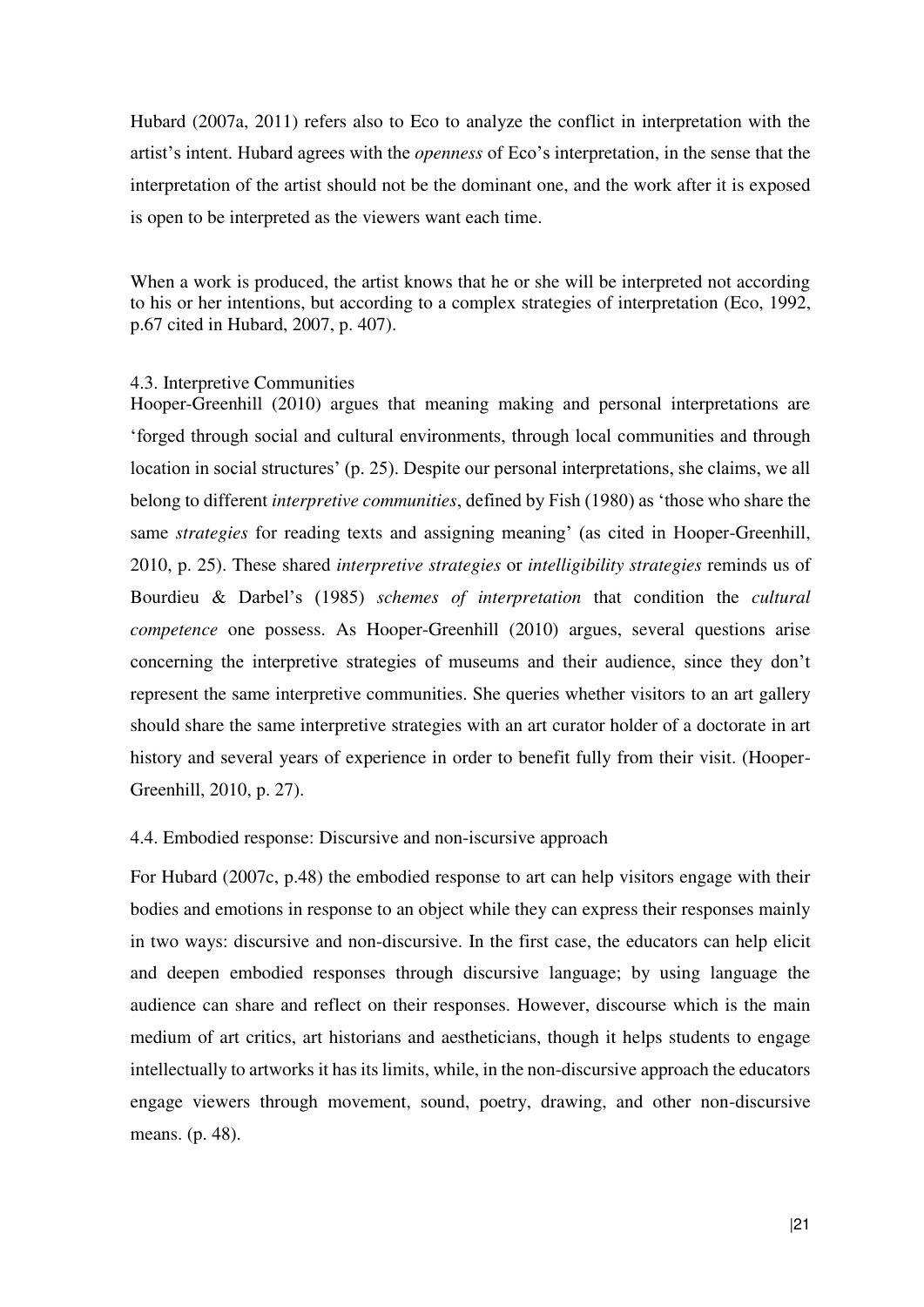## <span id="page-30-0"></span>4.5. Decoding Museum Literacies – the role of space

The museum's space includes printed texts, images, three dimensional artifacts, texts on the walls and all these practices are called *museum literacies*. (Eakle, 2009, p. 204). In his article, Eakle (2009) studies the way adolescents decode these museum literacies, the museum's space, objects and text, and describes how they apply decoding practices in order to make meaning of these literacies. For Hooper-Greenhill the spatial arrangements of the exhibition 'divide, control and give meaning to the material things, the desires of the curator and the bodies of the public' (1990, p. 6). According to Eakle (2009), most young people ignore the printed texts and they focus on images, objects and space. (p.208). There is a preference for seeing and taking pleasure in the museum, rather than reading texts. (Eakle, 2009, p.209). Schorsch (2013) also describes how museum space conditions meaning-making. He argues that

The physical space of the museum, is a form with its individual components as architecture, exhibition design and display, the content dimension which reveals the key function of narrative as a human meaning – making tool in mediating the mutual relationship of spatial form, museological content and visitor experience. (Schorsch, 2013, p. 195)

Dewey (1934) in his book *Art as an experience* argues that "life goes on in an environment; not merely *in* it but because *of* it" (p. 13). In the same line, Schorch claims that there is a mutual dependence of spatial form and thematic content, in what we tell and how we tell it, within human communication and museum experience. (2013, p.197). Bourdieu & Darbel (1985) argued that the "artificial landscapes" that art galleries and museums produce make sense only for the initiated; the ones who held sufficient capital to be able to decode the specialist "enigma" and who therefore deserved the access to such higher grounds.

In short, the museum literacies and museum's space decoding contribute to what Bourdieu (1979) names as *social distinction* and *feeling of exclusion* (Bourdieu & Darbel, 1985).

#### <span id="page-30-1"></span>4.6. Art as experience

Dewey (1934) in his book *Art as experience* places the role of emotions in the experience of art very high and argues that the perception of the artist is limited between what he did and what he will do next (p. 47). Dewey (1934) makes the difference between 'artistic' and 'aesthetic', with the first referring primarily to the act of production by the artist and the latter to the perception and enjoyment by the spectator. (p.48) For Dewey, it is as if the artwork is being created twice: once when it is materially produced by the artist, and secondly, when the spectator perceives and enjoys it.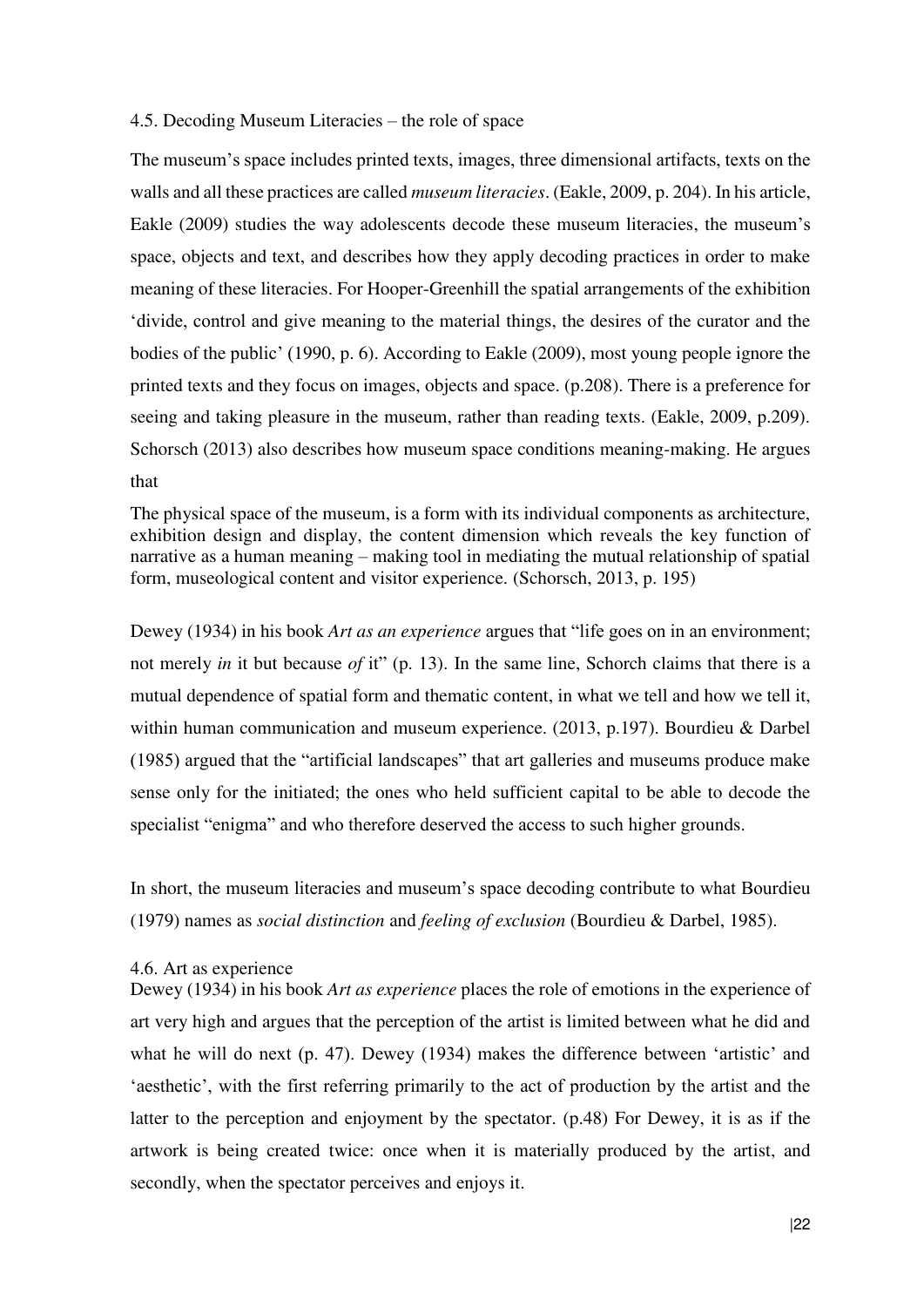In conclusion to this chapter, the reader has been informed about the different principles of interpretation and meaning-making processes in art museum education, as they have been addressed in previous research and the way they are linked to the main concepts addressed in the theoretical framework of this study. Additionally, over the last two chapters on museum education and meaning-making processes in museum education, issues of *power*, *democratization* and *elitism* have been addressed by many researchers linking them to museum education field; *power* in terms of power among museum's professionals, such as educators and curators that has been abovementioned, but also power in terms of museum's professionals and the audience: initiated or/ and non-initiated. These power relations between museum experts and audience, along with the concepts of cultural competence, linguistic capital and cultural capital, addressed in the theoretical framework of this study, regulate and define the level of access to culture by different audiences. As it is stated by many authors above, one of the main objectives of museum education is to democratize the curator's elitist artistic discourse and make it accessible to a broader audience which does not possess necessarily the same cultural competence and linguistic capital as curators or art experts. While *democratization* is central in museum education research, it is a contested arena in museum research where *democratization* is seen as a slip into commercialism and threatens the artistic quality and the role of art experts in museum field; mainly the role of curators and artists.

The next chapter will discuss the way museums can be inclusive, empowering and participative in terms of different communities and audiences and will also present the research of Maleuvre (2012) who claims that museums' educational mission is undermined if museum's priority is to be inclusive.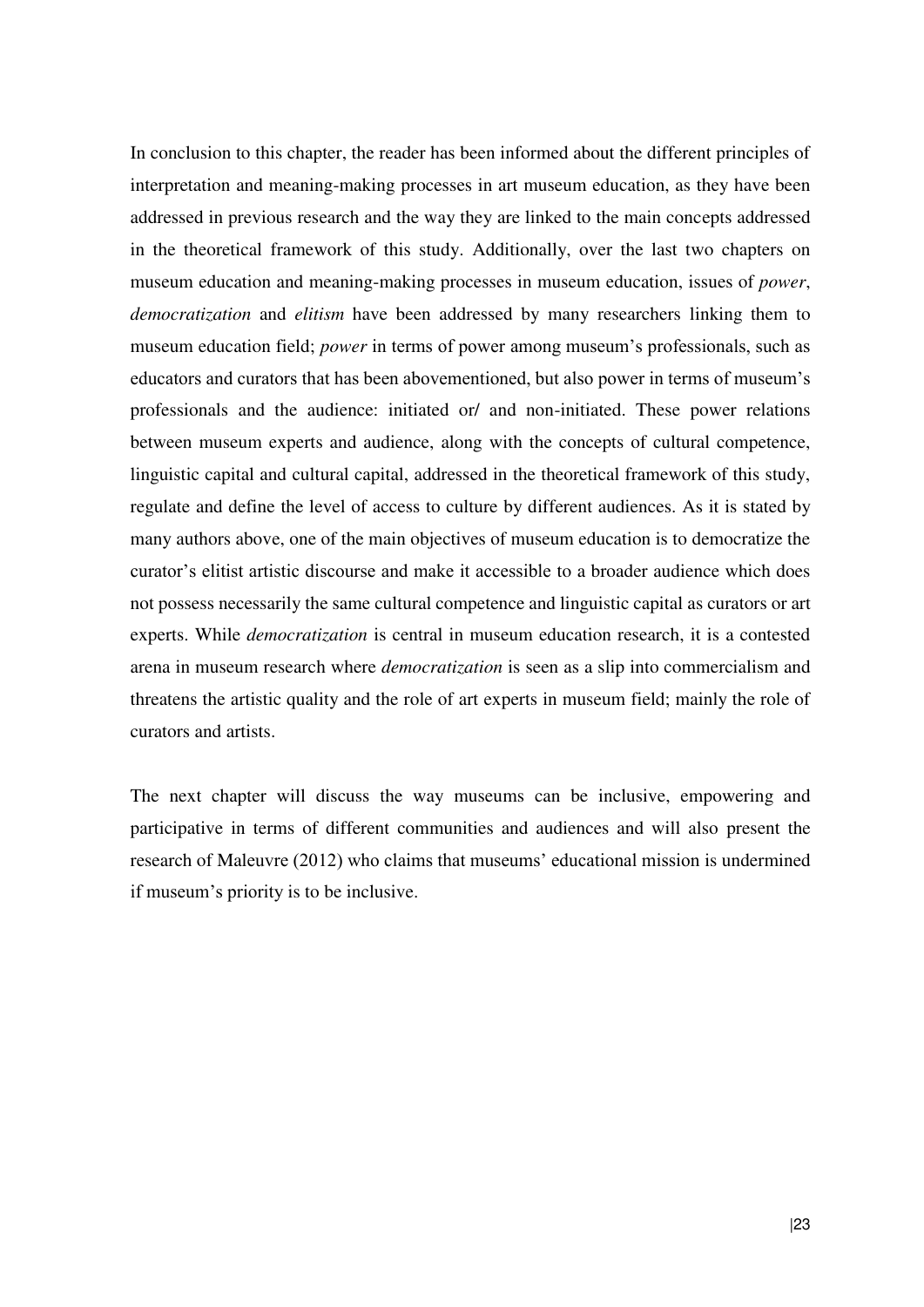## <span id="page-32-0"></span>**5. Museums: inclusive, empowering and participative**

There has been a lot written in the academic literature about the social function of museums, the democratization of the museum, the way museums could and should include broader audience than the traditional audience, and especially in the UK and the USA the aspect of inclusion in museums has been taken into account in government agendas to assure the social function of museums. (Bourdieu & Darbel, 1985; Bourdieu, 1979; Hooper-Greenhill, 1994; 2010; Mörsch*,* 2011; Tzibazi, 2012, Foreman-Peck & Travers, 2013). However, there are also some scholars, such as Maleuvre (2012) who argue that postmodern museums in their effort to be inclusive, sacrifice their main role which is the educational one.

Despite the large amount of academic literature defending the role of *empowerment*, *participation* and *democratization* of museums, there is another discourse which prioritizes the museum's educational role and ethos. This discourse aligns itself with the curators 'fear' as Hooper-Greenhill names it to describe the fear that curators have to make it easier for visitors to understand the ideas that collections represent, because they believe that this easiness will begin 'a slide into commercialism, poor scholarship, facile interpretation, and mindless entertainment'. (1994, p.113) This curatorial fear that treats *democratization* as *vulgarization* is explained by Bourdieu (1979, p. 279) as a threat of the holders of distinctive properties to their status, since democratization will challenge the rarity of their properties.

#### <span id="page-32-1"></span>5.1. Museums should (not) be inclusive

Maleuvre (2012) however, criticizes the role of the museum as leisure industry that encourages the role of 'the visitor as consumer of knowledge' and creates a 'safe environment' to make their *own* meaning. This postmodern relativism, as the author says, that started as an oppose to the traditional museums accused of being *elitist*, does not provide challenging knowledge to the visitor to make them question their own world; on the contrary it invites visitors to make their own meaning each time without taking into consideration the objective scientific information. He argues that these post-modern museums in their effort to be inclusive and democratic, sacrifice their main role which is the educational one and instead of preserving history and artifacts, they promote beliefs, and emotions at the place of knowledge and science (pp.117-118). Maleuvre (2012) emphasizes on the educational role of the museum which is to pass on accurate facts and objective and scientific knowledge (p.112). He dissociates social fairness and sensitivity from knowledge, since he believes that the confusion of the two endangers the mission of the museum (p.112).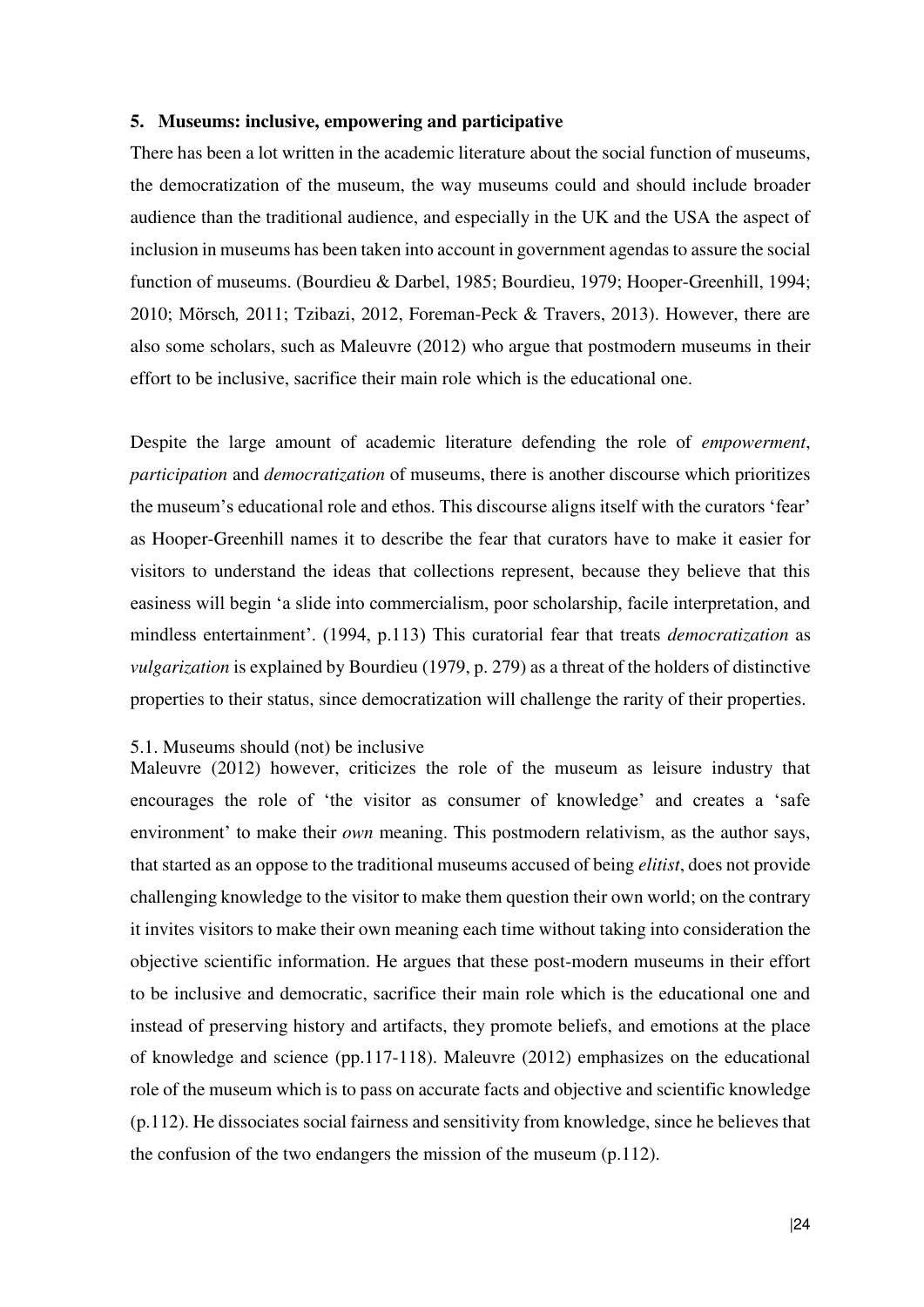However, there are many efforts to promote *democratization* in museums and include communities that do not have access to museums traditionally through emancipatory research, such as the Participatory Action Research (PAR) that is presented extensively in the following paragraph and the introduction of the audience surveys and the instauration of the audience advocate that includes the audience in the creation process of the museum's message and content at a preliminary level, so that the museum's texts are written by many writers in an effort to democratize their language and discourse and include the interests of various social groups and communities.

<span id="page-33-0"></span>5.2. Empowerment through Participation of community members

Tzibazi (2012) coordinated and evaluated a three year Participatory Action Research (PAR) project in UK museum that engaged young people of 13-14 years-old, from secondary schools in deprived areas. Participatory Action Research is rooted in social justice movements, such as feminism and antiracism, and aims to examine an issue from the perspectives of the community members concerned, in that case the inclusion of young people in museum's practices, and place a critical gaze on institutions and their practices (p. 156).

PAR challenges the notion of legitimate knowledge, the control of knowledge by the experts as means of reproducing unequal power relations by the elites (Tzibazi, 2012, p.156).

In the project Tzibazi (2012) coordinated were also implicated the Learning officer of the museum, the artists and freelance workers of the museum and staff. The aim was to claim that a deeper notion of *participation* is required so that *inclusion* of young people is not a shift in rhetoric but a *meaningful experience* for all involved. (p. 154). According to Tzibazi (2012), over the past decade, the governmental agenda in the UK, in the service of *social inclusion* and *cultural democracy*, has been building a culture of participation for children and young people (p. 154). Social and cultural institutions were asked to collaborate and give a *sense of belonging* to those who were excluded from the community (p.155).

Museums are seen as institutions that could play an important role in empowering marginalized groups within the communities 'to determine their place in the world' and 'achieve their own potential*.* (DCMS, 2000, 8 as cited in Tzibazi, 2012, p. 155)

<span id="page-33-1"></span>5.3. Participation of the audience through the Audience Advocate

Hooper-Greenhill (1994) in her book *Museums and their Visitors* focusing mainly on museums in the UK, presents how in the 1990s already museums in the UK have included in their policies the notions of inclusion, communities' empowerment, and cultural democracy. (1994, p. 10). To this end, museums in the UK but also in Australia, she argues,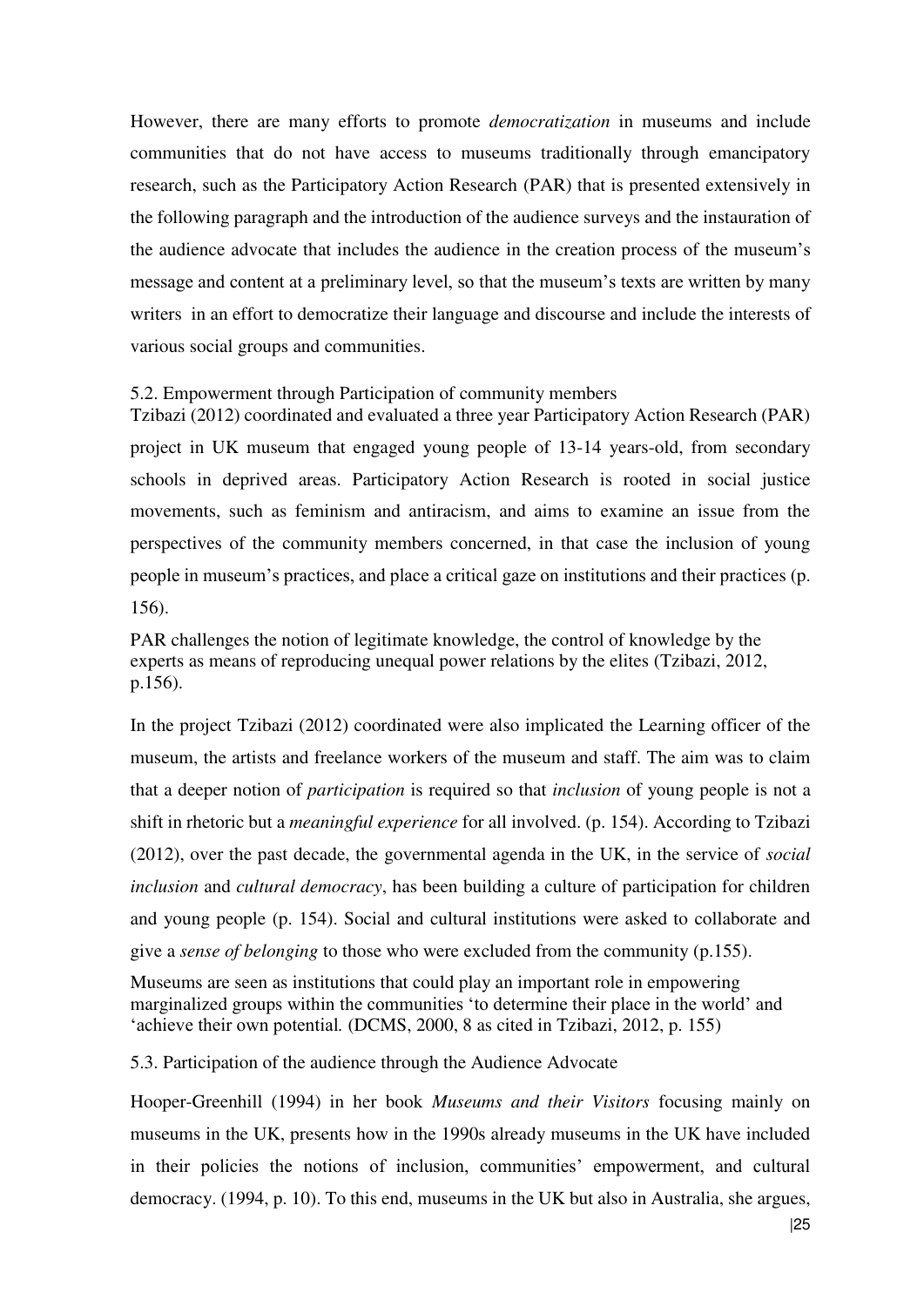have invested in audience surveys, since the only way to respond to people's need and include them in their exhibition planning and activities, is by knowing them first. (p. 60). The audience surveys, provide qualitative data regarding two main aspects of inquiry: firstly, get familiar with the audience who visits museums, and secondly, through focus groups of non-visitors, realize which reasons keep that audience away from museums. (p. 68). Museums as socio-cultural institutions, need to address a broader audience to justify their existence, and one way to develop their audience is through working together with groups of the communities, outreach communities and include them in the preparation of exhibitions and programs. (1994, p.22). To this end, museums in the UK, Australia and the USA had already included *"the audience advocate' who acts as a person responsible for considering the needs of all sectors of the audience as new projects are developed."*  (Hooper-Greenhill, 1994, p. 9).

However, museums should also readapt inside their walls, since as Hooper-Greenhill claims, the curatorial monopoly in the museum's literacies does not assure many voices being represented in the museum's discourse; she suggests that

by enlarging the number and nature of writers or producers of museums texts will work towards the democratization of the museum as a social institution (Hooper-Greenhill, 1994, p. 118).

What we have seen in this chapter are the tensions around the *democratization* of museums which remains a contested arena among scholars with part of them in favor of the democratization and others against it on the grounds that it undermines the educational role of the museum and its quality.

In conclusion to the last four chapters including the theoretical framework of this study, I would like to remind the reader the three research questions and relate them to the abovementioned previous research conducted in museums and museum education field.

- What are the *linguistic practices* in the museum education field?
- To what extent is the *artistic discourse* in museum education accessible to various ethnolinguistic and social groups?
- How do museum educators negotiate the *social and ethnolinguistic diversity* in Luxembourg and cater for this diverse audience in their educational programs?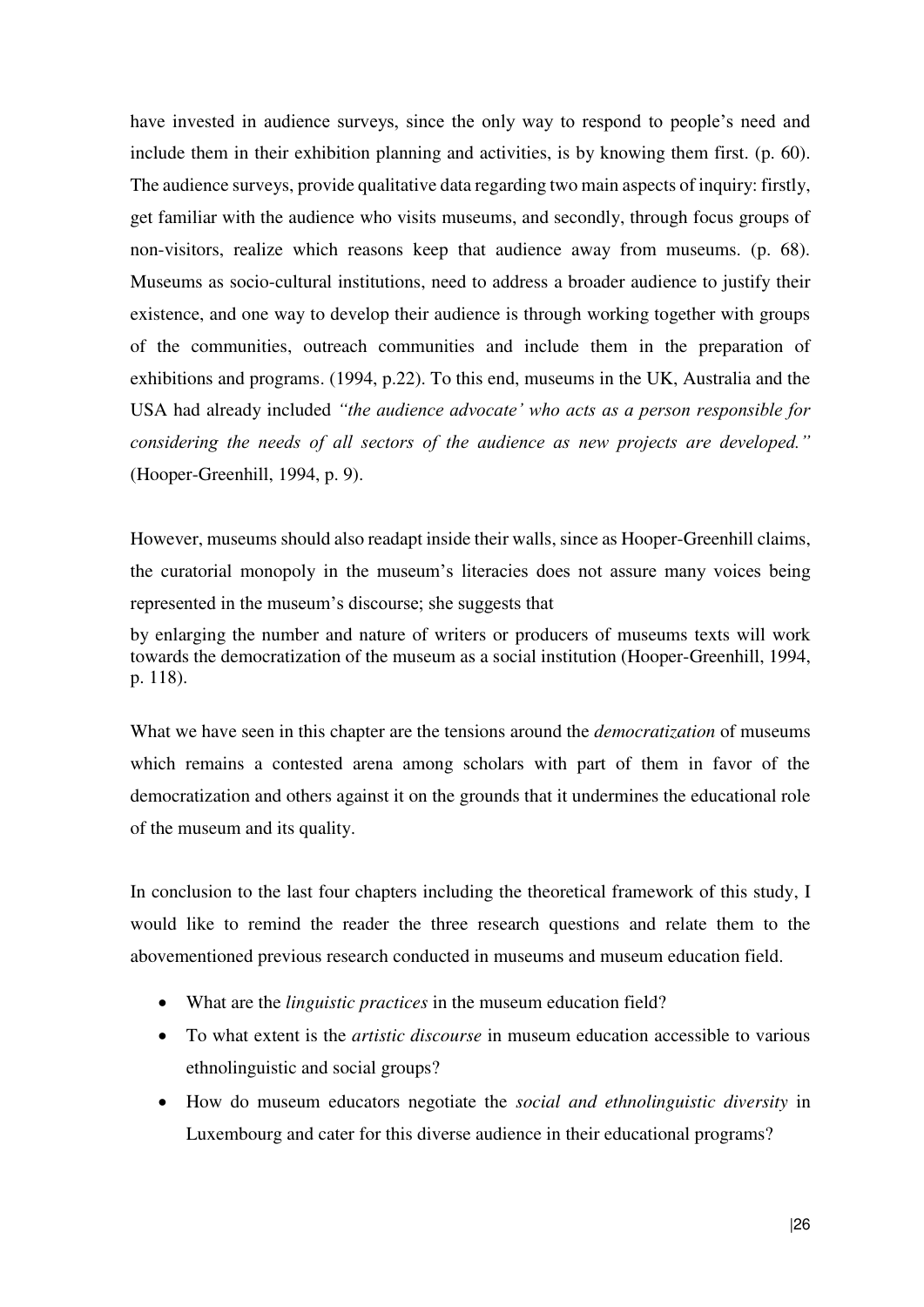The first research question relies on the concepts presented in the theoretical framework, based mostly on the work of Bourdieu and Darbel (1985) and Boudieu's (1979; 1991)later work about linguistic market, linguistic capital, and legitimate language, as they have been already addressed in the second chapter and linked to the present study. Although Bourdieu and Darbel and Bourdieu's later work findings refer to another era, several decades ago, are still valid since they are revisited by more recent scholars in museum and museum education's research. Several scholars on museum research, such as Rice (1995), Duncan (1995), Hooper – Greenhill (1991; 1994; 2010), Hubard (2007a;2007b; 2007c; 2011a;2011b;2014), Mörsch (2011), Wiggins(2015) and others, in addition to more scholars on museum education such as Burnham and Kai-Kee (2005), Foreman Peck and Travers (2013) and others mentioned in the third and fourth chapter of the present study, they all revisit the concepts of *power*, *elite*, *democratization* in different ways regarding museum and museum education. Moreover, the research conducted in various ways of *meaningmaking processes* based mainly on Pringle's meaning-making framework (MMF), but also the principles of interpretation as discussed by Barett (1994) and Hubard (2007a, 2011) revisiting Eco's approach, and Eakle's (2009) contribution on decoding museum literacies along with the work of Hooper-Greenhill on the same aspect, and finally, Dewey's (2005) approach to art seen as an experience, they all contributed to a great extent to the analysis of the present study's data and findings. All the above mentioned research has contributed both to the formulation of the research questions of this study and to the analysis part as well. The reading of the previous research allowed me to identify the main challenges in the museum education field and formulate my research questions according to the following three axes of inquiry: the language use and the access to the artistic discourse of various social and ethnolinguistic groups; the meaning-making processes and how they are facilitated by museum educators; and, finally, the power relations that derive from all the axes of inquiry and are to be found both among the museum's professionals – curators and educators- and between museum's professionals and the audience. These power relations, according to several scholars' research presented in the last four chapters, tend to regulate, condition, facilitate or discourage the inclusion and / or exclusion of different audience and communities in museums and in the artistic discourse held by museum's experts. Thus, power constitutes the main axe of inquiry in the present study, since it is met constantly in the other two axes of inquiry, which are on the one hand, the *language use* and *discourse* of museum's experts, and the meaning-making processes, on the other.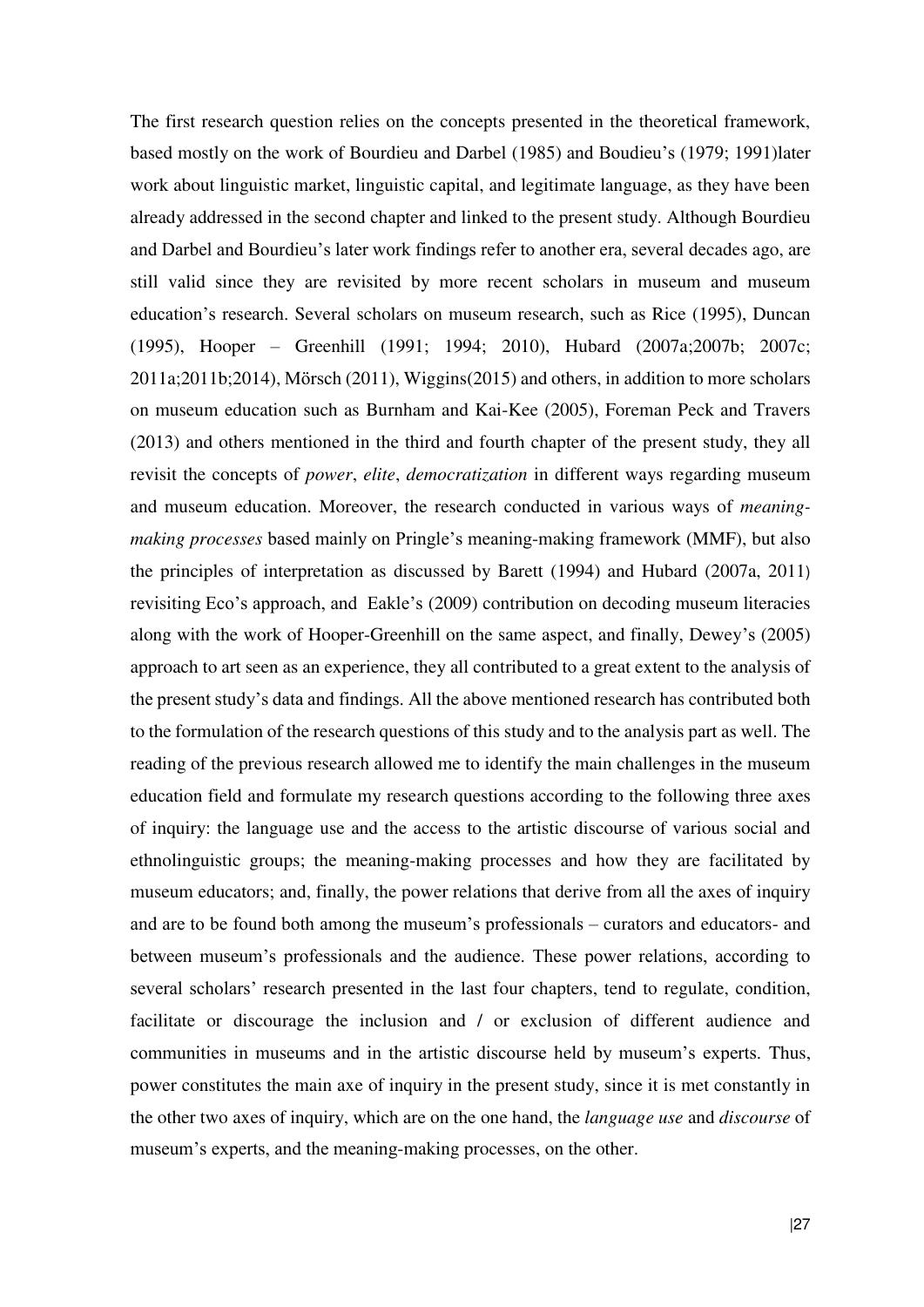#### **6. Luxembourg as research environment**

The ethnolinguistic and social diversity on such a small territory as Luxembourg, constitutes Luxembourg as an attractive research environment, especially for research on linguistic practices and social diversity. This chapter will firstly present briefly a previous research project conducted in two museums of Luxembourg, in order for the reader to acquire a better insight into the research context, and then provide a brief overview of the country of Luxembourg and its specificities in terms of population and languages.

### **6.1. Previous research in museums in Luxembourg**

In Luxembourg there has been only one previous research project concerning the museums *Who are We? Searching for Identities* (Brasseur, 2013). This dissertation analyses the relationship among issues of identity, power and the museum and investigates how these factors are linked to the museum's social and educational role. The study focuses on two exhibitions about identity in Luxembourg: *ABC – Luxembourg for beginners …and advanced* that took place at the Musée d'Histoire de la Ville de Luxembourg (2012-2013) and *iLux Identities in Luxembourg* hosted at the Musee Drai Eechelen (2012-2013). Brasseur conducts a comparative critique of these two exhibitions and examines their explicit and implicit practices. Her work focuses mainly on identity and how the identity discourse in museums is linked to globalization and multiculturalism. The results of this study suggest that the museums' discourse on identity is linked to globalization and multiculturalism on the one hand, and to the deeply rooted national identities on the other hand.

Even though Brasseur's research addresses issues of power, it is mainly focused on the identity discourse held at the two exhibitions she compares. It is differentiated from the present study in the following aspects: this study explores the perceptions of museum experts on the linguistic practices, the artistic discourse, the meaning-making and finally, addresses the power relations that derive from the museum-audience relationship and that reside among the museum experts. Brasseur focuses on issues of identity, which is the main concept discussed in her study, and critically compares the two exhibitions, while she relates the identity discourse held on these exhibitions to the dominant political discourse. The present study focuses on the museum experts' perceptions in order to answer the three research questions regarding the language use and practices, the way meaning-making is constructed and how museum experts negotiate the social and ethnolinguistic diversity in the art museum educational programs. The aim of this study is to explore the inclusion or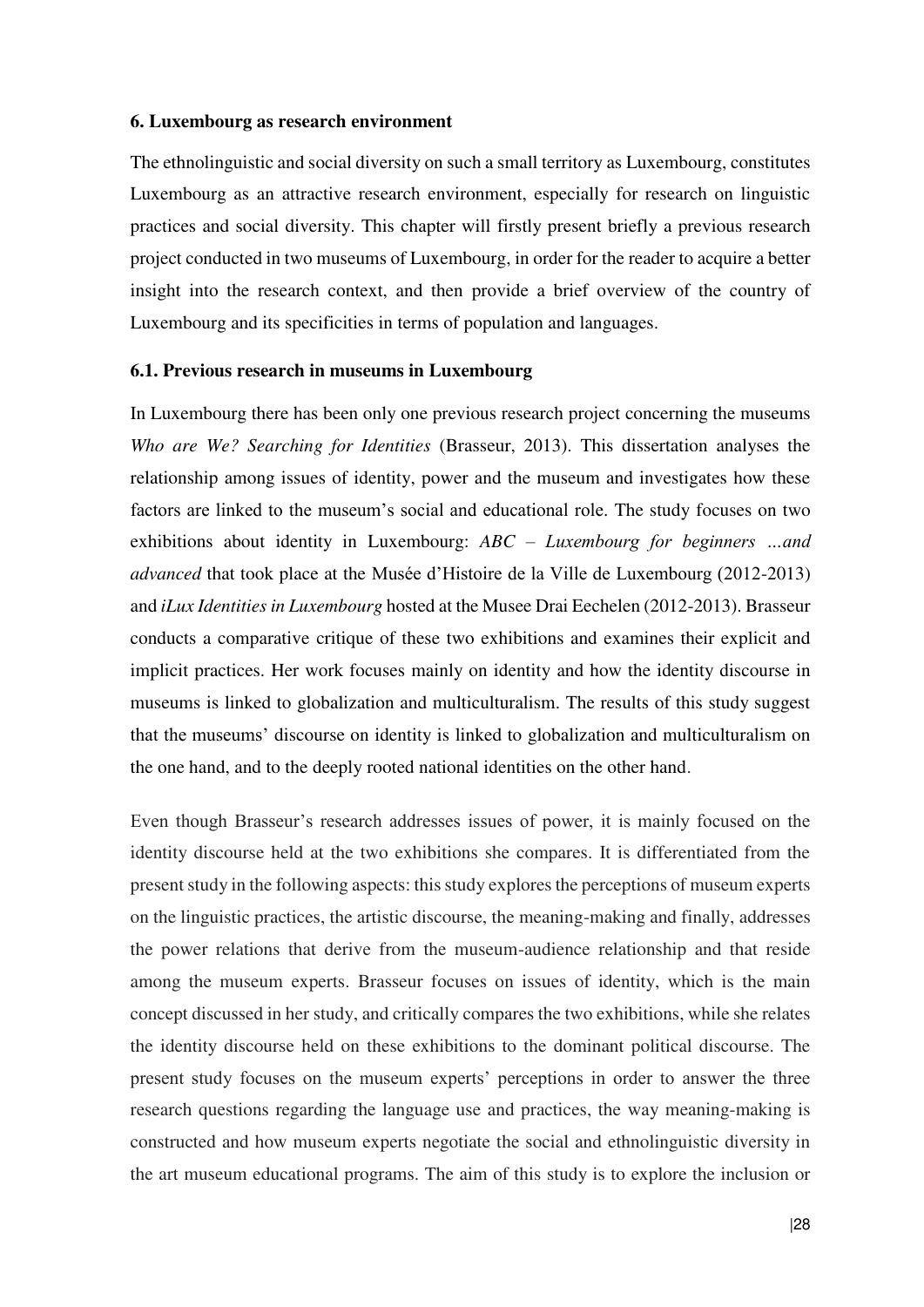exclusion of different audiences, different not only in terms of sociolinguistic aspects, but also in terms of their level of initiation to the artistic discourse held by the museum education experts.

The following section will provide the local setting of this research for better understanding of the local parameters that influence the research and its findings.

# **6.2. Ethnolinguistic and social diversity**

With a population of 576,200 (STATEC, 2016) and a geographical size of 2.586 square kilometers, the Grand-Duchy of Luxembourg is situated between Belgium, France and Germany and is one of the six founding member-states of the EU.

According to STATEC 2016, the biggest foreign community in the country is Portuguese with 93,100 residents that make out 16% of the country's total populations, as it is illustrated in the following figure published by CEFIS, 2016. The second biggest foreign community is French with 41, 700 residents and the third is the Italian community with 20,300 residents.





The particularity of Luxembourg regarding the population relies on two major factors. Firstly, almost half of its population, 269,200 out of 576,200 residents (STATEC, 2016) are foreign passport holders. This ranks Luxembourg as the country with the highest percentage of foreign residents in Europe (CEFIS, 2016, Horner & Weber, 2008, p. 69). Secondly, there is a local particularity concerning the large number of cross-borders commuters or *frontaliers*, as they are called in French, with the most important percentage coming from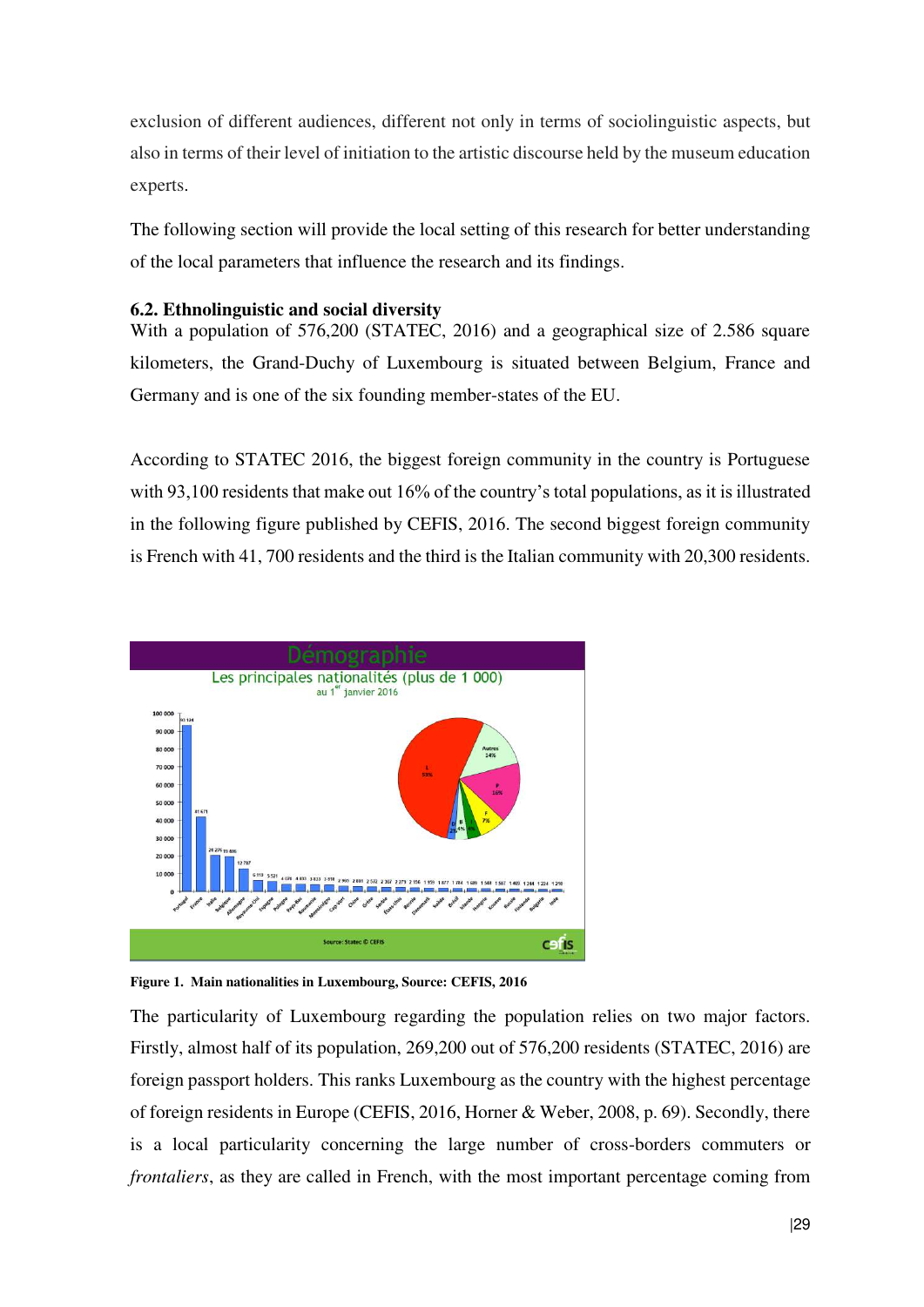France, which represents 50.8% of the total cross-borders commuters. The second biggest cross-borders commuters are coming from Belgium, with 24.6 % and Germany  $24.5\%$ <sup>1</sup>. During the last 20 years, between 1996 and 2016 the number of frontaliers has tripled, ranging from 57.573 people the  $1<sup>st</sup>$  trimester of 1996 to 174.669 people during the  $1<sup>er</sup>$  trimester 2016<sup>2</sup>. This is primarily due to the economic crisis in the neighbor countries and also to the small territory of the country. In total, there are 88.779 French, 43.088 Belgian and  $42.817$  German people coming to work in Luxembourg every day<sup>3</sup>.

Luxembourg is also the siege of some of the European Union's institutions, such as the Court of Justice, the Court of Auditors, the European Investment Bank, the Publications Office, the General Secretariat of the European Parliament and the General Directorate of the European Commission (Horner & Weber, 2008). Therefore, many expatriates working in these EU institutions have found their home in the country adding with their presence to the multilingual profile of Luxembourg.

### $\triangleleft$  One country, three languages

One of the particularities of Luxembourg, together with its mixed population despite its small territorial size, is its trilingual system. In 1984, a language law was issued that recognized the three languages of the country: Luxembourgish as the national language, French as the legal, judicial and administrative in which all the official and legal documents are written, and German as one of the administrative written languages as well, since it is the language in which basic literacy skills are taught. The main reason for the latter is because Luxembourgish is a Germanic variety, thus it is closer to German than French and that Luxembourgish is not yet a fully standardized language.

Despite the fact that Portuguese is the second language spoken by most people after Luxembourgish, according to the survey STATEC in 2013, regarding the languages that are mostly spoken at workplace, school and/or house, Portuguese is only fifth in the row with only 20%. The most spoken language at workplace, school and/or house is Luxembourgish with 70.5%, followed by French with 55.7%, German with 30.6% and English with 21%. (STATEC, 2013).

-

<sup>1</sup> <http://www.luxembourg.public.lu/fr/actualites/2016/07/11-frontaliers/index.html>

<sup>&</sup>lt;sup>2</sup> <http://www.luxembourg.public.lu/fr/actualites/2016/07/11-frontaliers/index.html>

<sup>3</sup> <http://ceser-grandest.eu/IMG/pdf/160707-ceser-grand-est-note-conjoncture-2.pdf>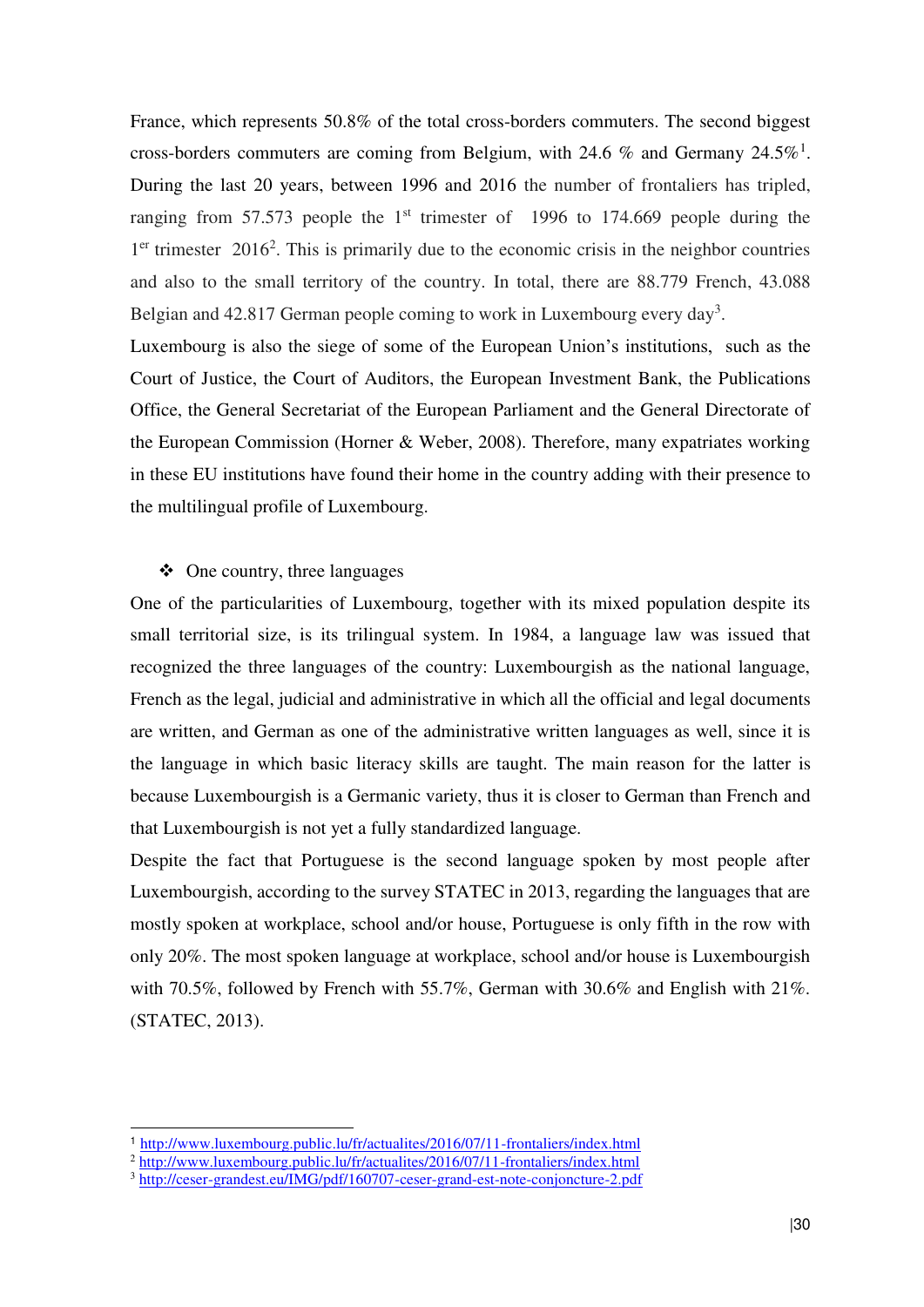The official trilingual reality in Luxembourg has often been described as "diglossia", "triglossia" or "medial diglossia" (Gilles & Moulin 2003, p 304; Horner & Weber 2008, p. 70; Fehlen 2009, pp. 41, 48). Historically, there has been a distinction between oral and written languages with Luxembourgish being used mainly orally and German and French in writing (Gilles & Moulin 2003, p. 304). This is due to the educational system, where first German and French at a later stage are the languages used for literacy, while Luxembourgish is mainly and until very recently used exclusively for oral communication (Fehlen 2009, p. 50).

According to the linguistic survey BaleineBis conducted in Luxembourg and directed by Fehlen (2009), French is the most spoken language in Luxembourg, but Luxembourgish is gaining ground. The first chapter of this study provides an overview of the linguistic situation in Luxembourg. French is and remains the most widely spoken language in Luxembourg, with 99% of respondents who say they speak regularly. The second is Luxembourgish (82%) and the third is German (81%). The percentage of people who say they regularly use Luxembourgish increased however by two points compared to 1997, and this especially among Portuguese residents. The aim of that survey was to challenge the misconceptions about Luxembourgish language being threatened by a strong presence of foreigners in Luxembourg.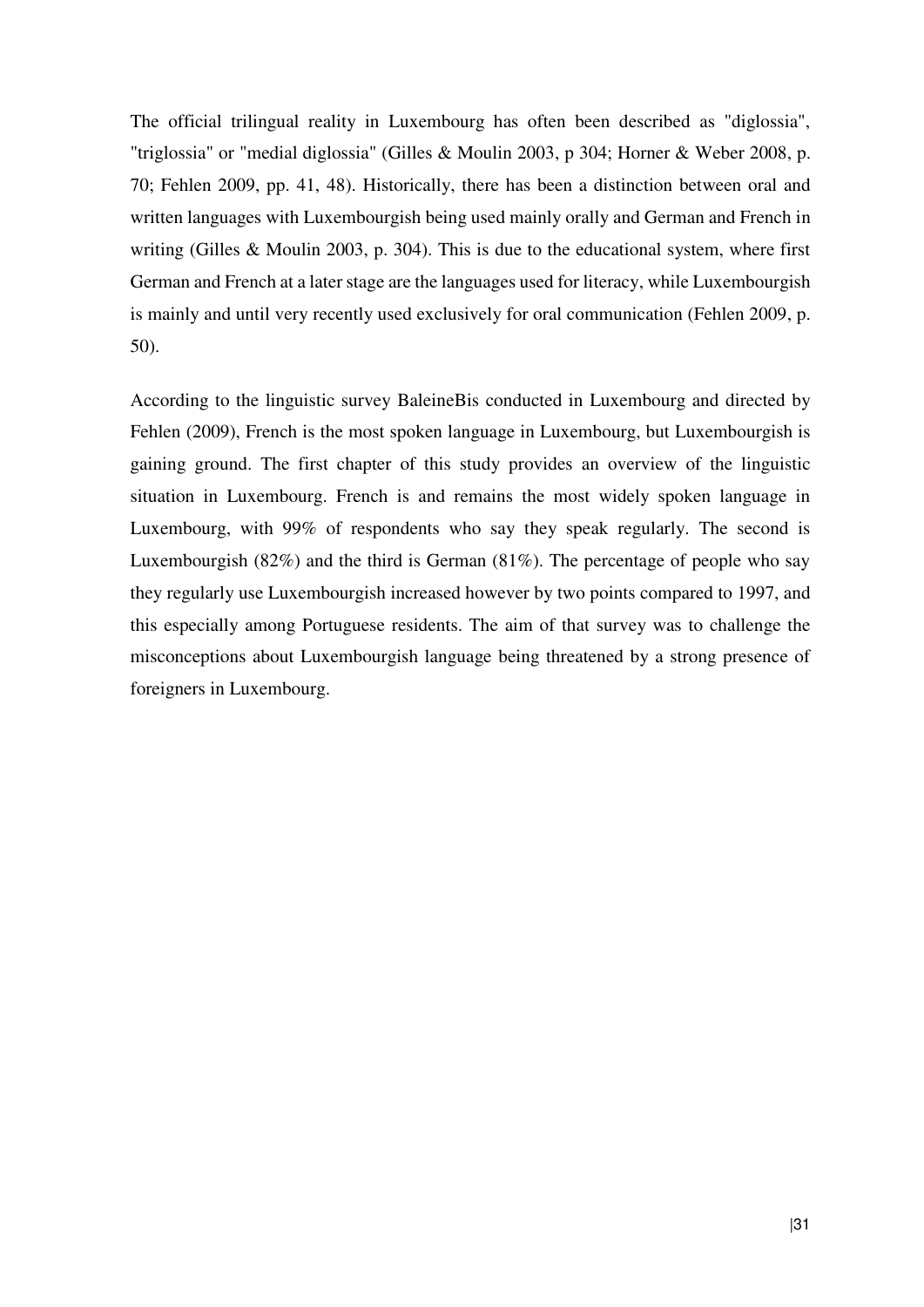# **7. Methodological framework**

This chapter outlines the methodological framework and discusses methodological issues related to this study. More specifically, this chapter presents the research design and the methodological tools, while it introduces the research site and the participants and provides reflection on the role of the researcher and on several ethical considerations related to this study.

## **7.1. The sociological approach and the research design**

Both the sociological studies of Bourdieu (1979; 1991) and Bourdieu and Darbel (1985), and museum education literature allowed me to identify the axes of inquiry of this study, to elaborate the interview guidelines in order to obtain relevant data from the participants and to formulate the research questions as follows:

- What are the *linguistic practices* in the museum education field?
- To what extent is the *artistic discourse* in museum education accessible to various ethnolinguistic and social groups?
- How do museum educators negotiate the *social and ethnolinguistic diversity* in Luxembourg and cater for this diverse audience in their educational programs?

In order to answer the research questions of this study, a qualitative approach has been applied in data collection with semi-structured interviews and in data interpretation applying a combination of content and discourse analysis. This study could roughly be divided in the following 4-phases of research design:

- **Phase 1:** exploratory and planning
	- o literature research
	- o formulation of main axes of inquiry and research questions
	- o interview guidelines
	- o identifying participants/ access to the field
	- o first contact with participants/ obtain consent & plan interviews
- **Phase 2:** data collection
	- o Conduct semi-structured interviews
- **Phase 3:** data analysis
	- o Software assisted transcription of audio recorded interviews
	- o Data exploration/ creating memos
	- o Reduction of data/ creating categories
	- o Interpretation
- **Phase 4:** writing/ reviewing/ member checking/ finalizing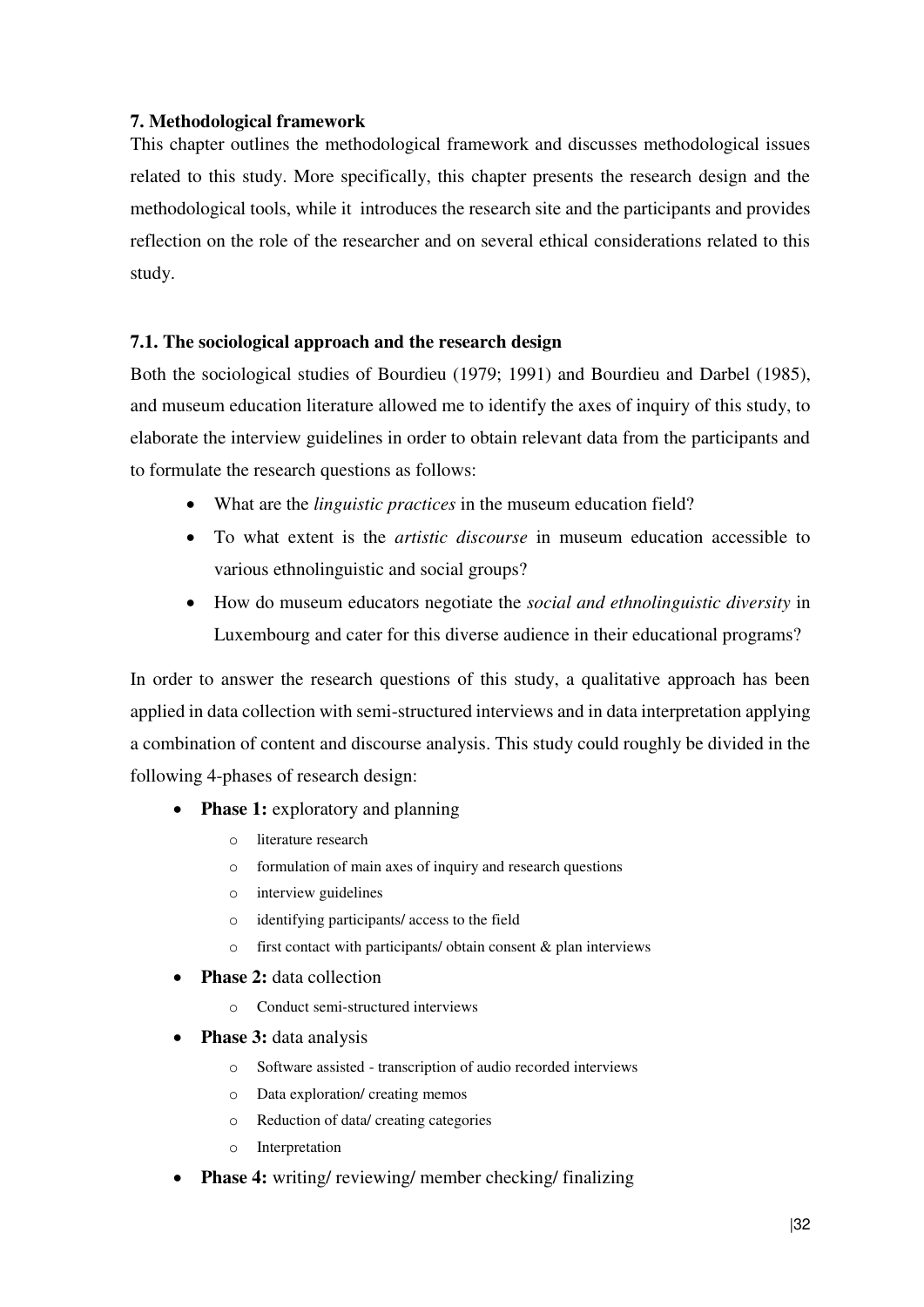More specifically, the researcher maintains Bourdieu's approach for the concept of *language* as *discourse: dominant and legitimate*, and analyzes it in the frame of the *linguistic market* where each language holds a different *linguistic capital*. Furthermore, the research of Bourdieu & Darbel (1985) on European museums in the 1960s and its findings provides a basic theoretical framework of this study. Their main findings relevant to the present study are twofold:

- first, art museums in Europe are less democratic in terms of social inclusion and are highly visited by a small minority of people coming from upper classes, the *elite*
- second, *cultural competence* is inseparably related to the level of education and family background.

These findings provoked my interest to investigate the art museums based in Luxembourg in these aspects and maintain a sociological approach based on Bourdieu's concepts of *power*, *legitimate language*, *linguistic capital*, *cultural capital*. Furthermore, I dived into the literature on the museum and museum education (Hooper-Greenhill(1990;1994;2010);Hubard(2007a;2007b;2007c;2011a;2011b;2014) Eisner(1999); Eakle (2009); Rice (1995); Zeller, and others) and the critical articles on the way meaningmaking is constructed in museum education (Pringle (2009); Mörsch (2011); Foreman-Peck, L. & Travers, K.(2013), and others) along with studies on inclusion, empowerment and participation in museums (Tzibazi (2013), Maleuvre (2012), and others). These studies allowed me to acquire a broader overview of the museum education status-quo and the challenges in the field, concerning mainly the *democratization* of the *discourse* and the importance of the social role of museums.

### **7.2. Choice of method: qualitative approach**

The study focuses on the experts' personal perceptions, beliefs and ideologies on the three main axes of inquiry and not on objective and quantifiable data. To this end, the research study is absolutely qualitative. The research aims to understand how museum education experts negotiate the ethnolinguistic and social diversity and how they cater for diverse audiences in their educational programs. In order to achieve this, a qualitative method was mainly used to obtain data: semi-structured interviews with two different categories of museum education experts in the three art museums.

The choice to interview both pedagogic managers and museum educators was meant to provide data from two different aspects of the museum education field and assure more than one insight into the production process; on the one hand, the pedagogic managers provide the aspect of conception, design and planning of the educational programs and represent the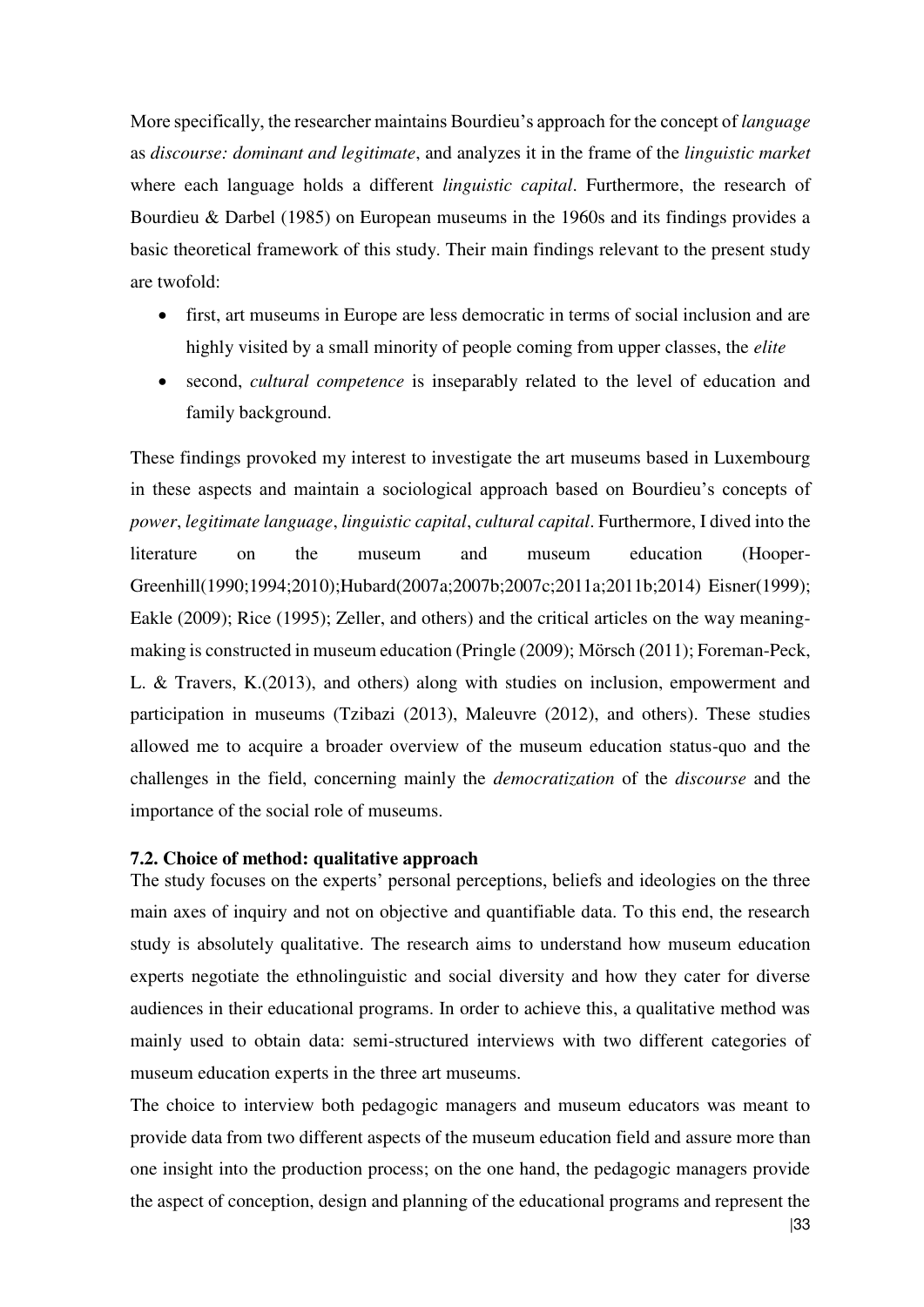policy makers of the field, and on the other hand, the museum educators, provide their insight concerning the practices of museum education and the implementation of these policies made by pedagogic managers, and they represent the practical aspect.

In short, the main advantage of this qualitative method investigation through interviews of two categories of experts is that the study assures the involvement of both parts implicated in the museum education field: the conceptual part and the practical part.

Finally, the study would be more complete if audience's perception and quantitative data concerning the visitors would be included; although, these were not included in the scope of this study. Therefore, further research is necessary to provide the audience's perceptions on the field.

## **7.3. Methodological tools**

**7**.3.1 Data collection: Semi-structured Interviews

In order to obtain the perceptions of museum education experts upon the research questions, I conducted semi-structured interviews with four participants, and two participants answered the questions in written form.

The process of the interview's inquiry was based on Kvale's (2007) seven stages:

- 1. thematizing
- 2. designing
- 3. interviewing
- 4. transcribing
- 5. analyzing
- 6. verifying
- 7. reporting

During the first stage, I thematized the interviews by formulating interview guidelines, based on the theoretical framework adopted and the purpose of the study. At this stage, I had made clear the purpose of the study and obtained prior knowledge through the literature of the field, while I was getting familiar with different techniques of interviewing and analyzing in order to select the most relevant to the study.

Thereinafter, I prepared the design of the interviews taking into account the intended outcomes of the study. To that end, I decided to conduct face-to-face semi-structured interviews, since this technique was suitable for the study as 'it has a sequence of themes to be covered, as well as some prepared questions' (Kvale, 2007, p. 65). In order to obtain the data, I had already planned *direct* and *indirect questions*, but this technique allowed me to maintain an 'openness to changes of sequence and questions forms in order to follow up the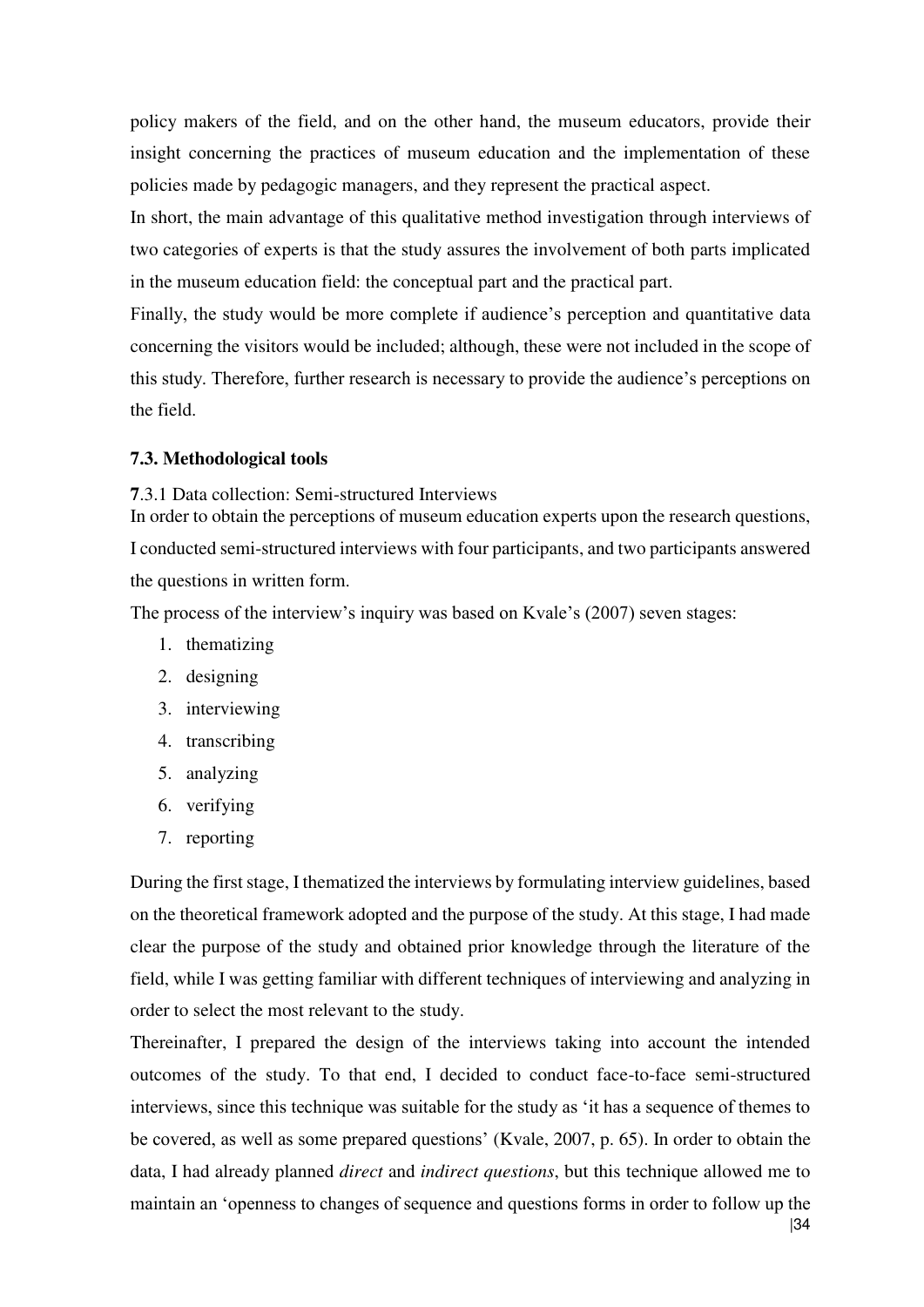answers given and the stories told by the interviewees.'(Kvale, 2007, p.65). Both interview guidelines for both participants' categories are annexed to this study in English and French (Appendix I).

Since I had two different categories of informants, I had to prepare two different interview guidelines, while some questions were common, others were totally different, since the focus was different. Concerning the pedagogic managers, the focus was angled towards the linguistic policies and practices of the museums, their general pedagogical approach and their beliefs about central concepts of this study, such as democratization, inclusion and participation. I have attached as annexed to this study a copy of the interview guidelines destined for pedagogic managers, both in English and French, since two out of three informants of this category opted to give the interview in French and one in English.

Regarding the museum educators, they were also interviewed about the linguistic policies and practices, their pedagogical approach, but with an emphasis on their practical aspect since they are the ones who actually put into effect the policies made by pedagogic managers. Moreover, they were also asked to contribute with their beliefs about the central concepts of the study above mentioned. I have attached as annexed a copy of the interview guidelines I had prepared for museum educators both in English and French, even though only English was used finally.

Once the interview guidelines were ready for both categories of informants and I had acquired their written consent to record the interviews, I conducted face-to-face interviews at their work place. I had first scheduled the interviews with the pedagogic managers, who would later assign a museum educator of their museum to participate in the research. The average recording duration of the interviews was 90min. for all the four interviews I conducted.

Due to work overload it was not possible to interview the two museum educators, but I asked them to answer the interview guidelines in written form and communicated their answers via email to me. In total, I interviewed five informants; four of them on recorded face-toface interview and two of them in written form; out of which one answered both as pedagogic manager and museum educator, since she has been working on both fields at the same institution. For reasons of trustworthiness and credibility, I obtained the written approval of this study's supervisor in order to make sure that written answers are acceptable in this frame of this study.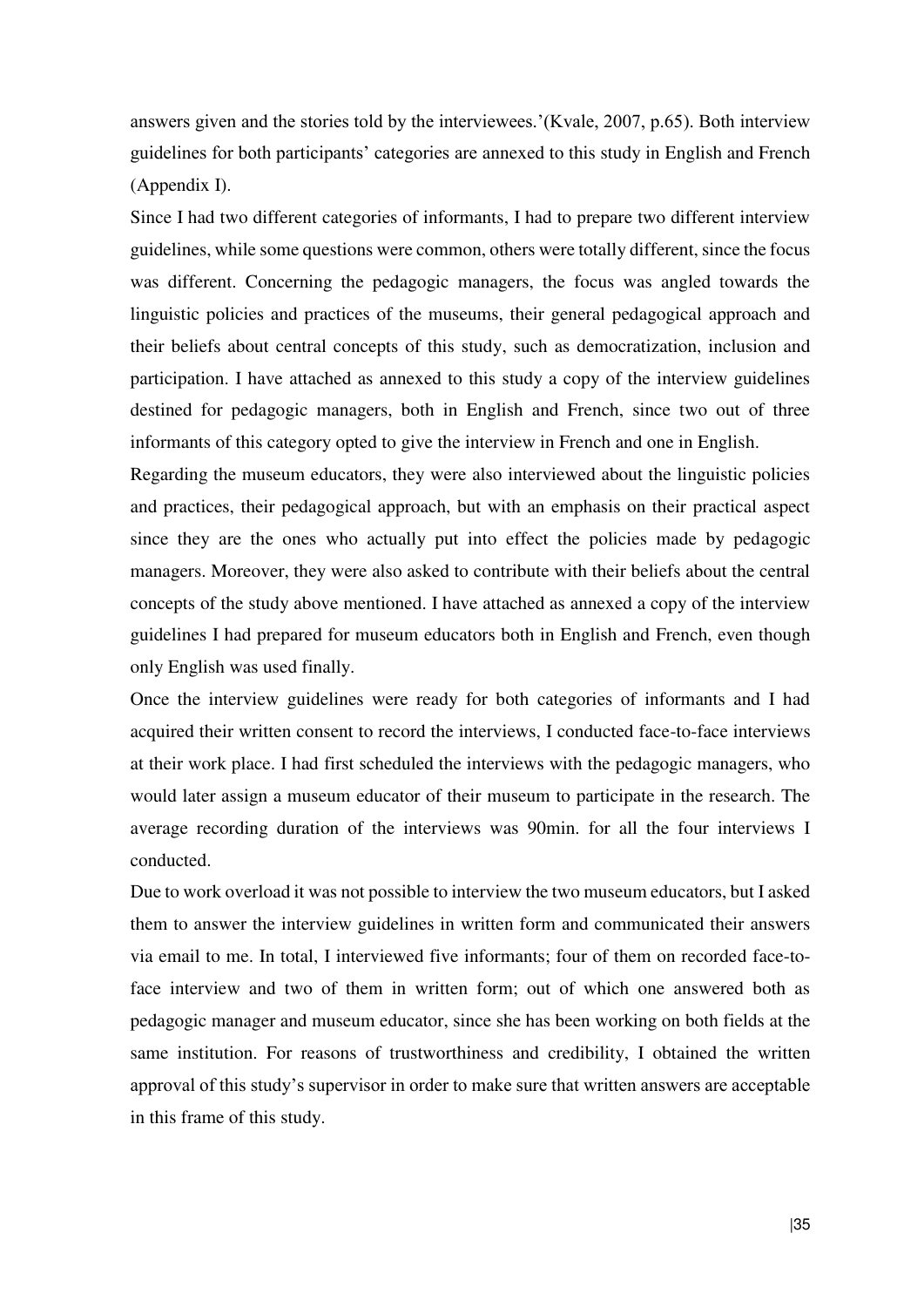### **7.3.2. Steps in data analysis and Interpretation**

In order to analyse the data I followed the four steps according to Nagy (2006) as illustrated in the figure below.



Steps in Data Analysis and Interpretation: A Visual Model Figure 10.3

**Figure 2. Steps in Data Analysis and Interpretation, Source: Nagy Hesse-Biber (2006, p. 358)** 

#### **Step 1: Data preparation**

The first step according to Nagy (2006) includes the transcription process. Once the recording was concluded, I decided to use online software to transcribe the interviews. After extensive research online, I discovered a software in demo version and free of charge to download, called F4 transkript; a tool which is quite widespread among qualitative researchers for being user friendly. The only drawback of the free version is that it allowed to upload audio files of 10min. duration; consequently, I had to edit all audio files into files of ten minutes in order to make use of the software. This explains the time reset every ten minutes at the interview transcripts, annexed to this research (Appendix II). The software's usability consists of the possibilities it offers in terms of quality and time; one can import and export text modules, insert timestamps in texts, while the software rewinds automatically every time one pauses to transcribe which makes the workflow smoother and faster. At the end of the online transcription, one can export the entire transcription text in a document format to proceed with the next step of data analysis.

According to Kvale (2007, p. 92), transcription is an interpretive process, where the differences between oral speech and written texts raise practical and principle issues regarding reliability, validity and conventions of the transcripts. The way a transcription is made reflects the translation from one narrative mode –oral discourse- into another- written discourse. (Kvale, 2007, p.93). The best way to assure the reliability of the transcript would be to have two people transcribing and compare the two transcriptions to check whether there are differences. Since this was not possible in the case of this study, I verified the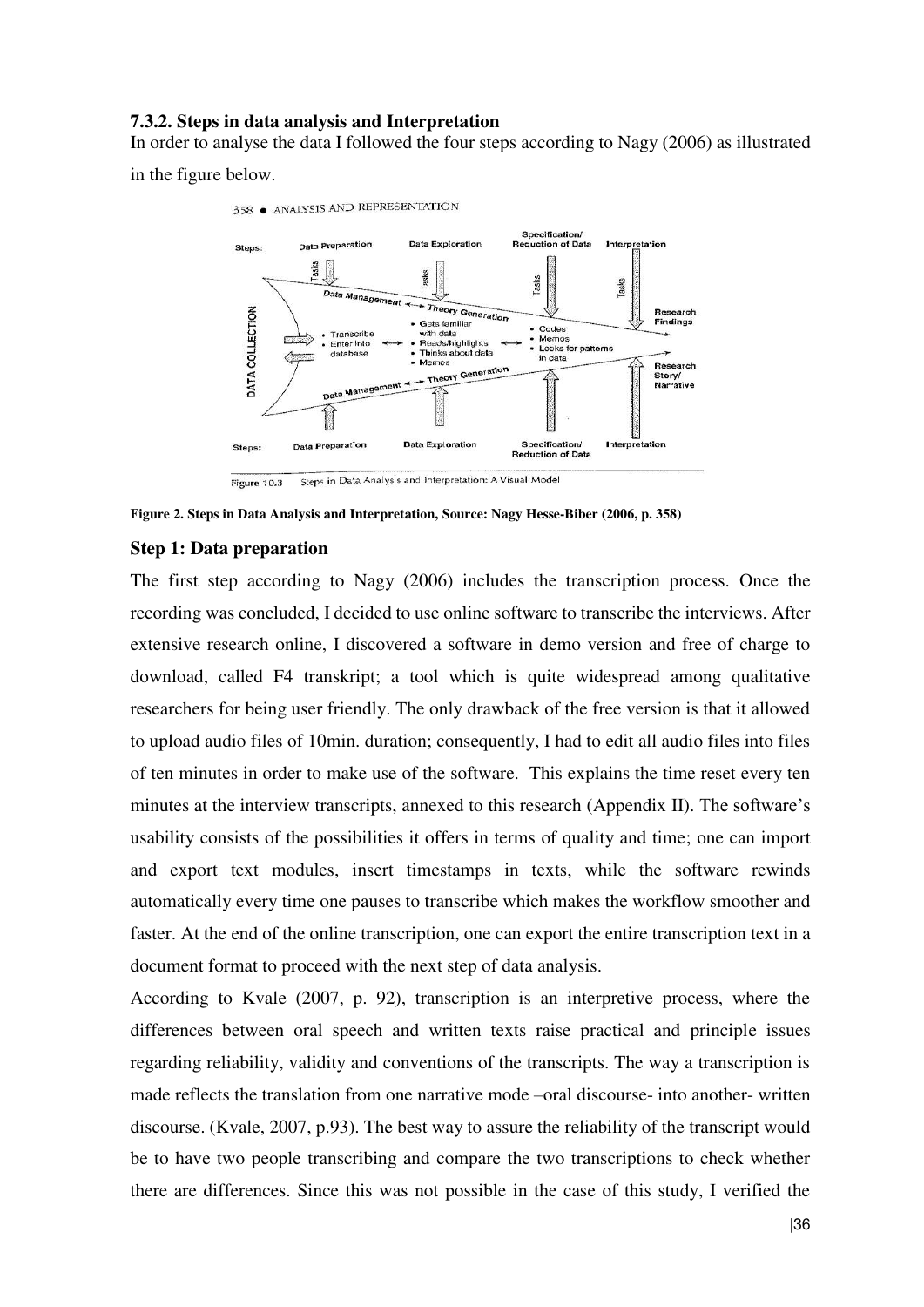transcription by listening again to the audio file and comparing it to the transcript. This process was facilitated by the use of the f4 transkript software. Moreover, the fact that I conducted both the interviews and the transcriptions, allowed me to gain a better insight into the data and take notes of emerging topics during the transcription process that I could use later for the analysis.

Concerning the transcription conventions, I adopted a simple style of transcription destined mainly for content and discourse analysis that would follow, including signs of breaks, laughter, emphasis and hesitation in an effort to maintain the text as close as possible to the audio file and transfer the emotions as well as the speech. An example of transcription text is annexed to this study (Appendix II).

### **Steps 2 and 3: Data exploration and data reduction**

Once the transcriptions were exported from f4 transkript in document files with timelines and line numbers inserted, I entered these documents on a database and professional software called MAXQDA, destined for qualitative and mixed methods data analysis. This software is used for organizing, categorizing, coding, retrieving and analyzing all kinds of unstructured data like interviews, articles, media, surveys, and more. During the data exploration phase, according to Nagy (2006), the researcher starts reflecting upon the material collected, taking notes, highlighting what feels important, summarizing, coding and writing memos of any first ideas concerning the data. By the means of MAXQDA software I started at this phase coding the interviews and creating some first memos and categories that would later change many times until the final interpretation phase.

I started the coding process as soon as I had my first interview transcribed; I had one week interval between the first and the second interview, which was enough time to proceed with the first transcription. By coding I mean identifying 'chunks' or 'segments' in the textual data and give them a label (Nagy, 2006, p. 349).

The coding process had many phases, but it started by coding line by line at first and giving simple labels, most of the times deriving from the meaning of words of the segment coded. This is what Nagy calls '*open coding'* when one begins to code line by line, sentence and paragraph (2006, p. 348). The software allows besides coding the creation of memos and categories. Thus, after the first open coding, I started writing memos of the first reflections upon the data of the respective codes. The initial coding was open and descriptive, sometimes even literal coding of the words appearing in the text and gradually some concepts were revealed and I started creating categories under which I listed subcodes.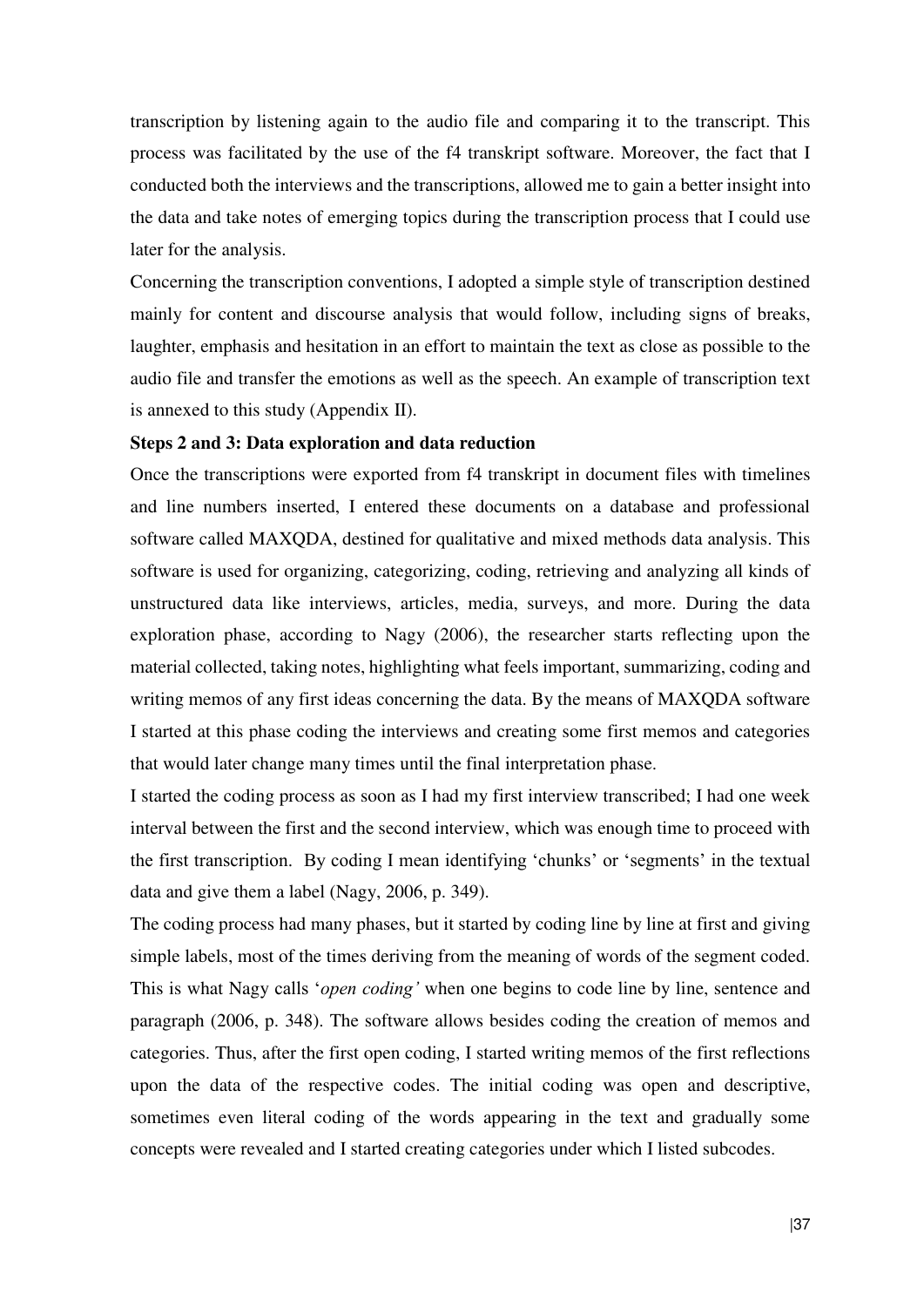Apart from the open coding, I also applied '*focused coding'*; this type of coding relies on the researcher's insights for drawing out interpretation and allows for the building and clarifying of concepts. (Nagy, 2006, p. 352). The idea for the use of focused coding was to go beyond the data labelling and develop more abstract categories that could generate theoretical constructs.

The following figure is an extract of MAXQDA coding where I had started creating categories, such as "*Inclusion*", and regrouping codes under it, such as "Project for Refugees" or "Inclusion for disabled people". On the right of the column with categories and codes, one can see the memos I had written about the respective category and codes. These memos were very useful at a later stage, when I had to start the interpretation process, since these memos reflected my first ideas about the data interpretation and every time a new element or idea came up; I could complete the memos so that later on I could follow the development of ideas through the whole transcription process saved under these memos.

| Audience through Experience in the galleries           | 4                                                                                                                                                                                                                                                                                                                                                                                                                                                                                                                                                                           |
|--------------------------------------------------------|-----------------------------------------------------------------------------------------------------------------------------------------------------------------------------------------------------------------------------------------------------------------------------------------------------------------------------------------------------------------------------------------------------------------------------------------------------------------------------------------------------------------------------------------------------------------------------|
| Initiated public in art                                | 3                                                                                                                                                                                                                                                                                                                                                                                                                                                                                                                                                                           |
| EXPATS/ FRENCH SPEAKING/ NATURAL TENDENCY              | "there are a lot more French speaking, than all the other<br>$\mathcal{P}$<br>communities, the French have, generally speaking, a natural<br>tendency to go to museums. It's the cultural background that is<br>actually very revealing"                                                                                                                                                                                                                                                                                                                                    |
|                                                        | The phrase that they have the "natural tendency to go to<br>museums' because they are French is the same phrase all the<br>pedagogic managers used in the interviews.<br>So, for them being French equals "natural tendency to go to<br>museums"                                                                                                                                                                                                                                                                                                                            |
|                                                        | Here makes the profile of who goes to the museum in<br>Luxembourg:<br>Italians and French who are "naturally educated" and is<br>"natural for them" to visit museums<br>They are educated, higher level of education, they work for the<br>EU institutions and despite the fact that many Luxembourgers<br>are also very well educated and could be also lawyers etc. They<br>don't have the "natural tendency" of going to museums.<br>The luxembourgers would answer the question do you go to<br>museums by "Ah, non, je ne suis pas. je suis pas historien de<br>l'art" |
| Italians and French more used to culture in their life | The foreigners have higer cultural level than the Luxembourgers 6<br>later by foreigners she will name French and Italians of high<br>social status, like lawyers who are also collectionnaires                                                                                                                                                                                                                                                                                                                                                                             |
|                                                        | " Oui, j'ai fait comme ça connaissance avec des famillesbah,<br>je sais pas, je suis assez ouverte donc, et je me rends compte<br>"bah oui ils ont une pratique c'est tout naturel d'aller dans<br>les musées"<br>Well here we have again this "Natural" rhetoric about going to<br>museums. It seems that here it's the Italians and the French<br>who have this natural tendency while the OTHERS the locals-<br>Luxembourgers don't                                                                                                                                      |
|                                                        | Georgia : Quand vous parlez des étrangers vous avez mentionné<br>Italien et Français #00:01:07-5#                                                                                                                                                                                                                                                                                                                                                                                                                                                                           |
|                                                        | : Naturellement, ils sont éduqués. Oui! #00:01:11-2#                                                                                                                                                                                                                                                                                                                                                                                                                                                                                                                        |
|                                                        | Well here she goes pretty far by saying that Italian and French<br>people are "naturally educated"                                                                                                                                                                                                                                                                                                                                                                                                                                                                          |

**Figure 3.MAXQDA Coding sample with memos**

The process of coding and writing memos is a very dynamic process that consists of cycles of coding, memos and coding again and again; since ideas, concepts and reflections keep emerging during the process and the more the analysis proceeds with new data, the more codes are created, renamed or subcoded and new categories are emerging. Thus, the use of memos is crucial in order to keep track of all this rich material and have a better and more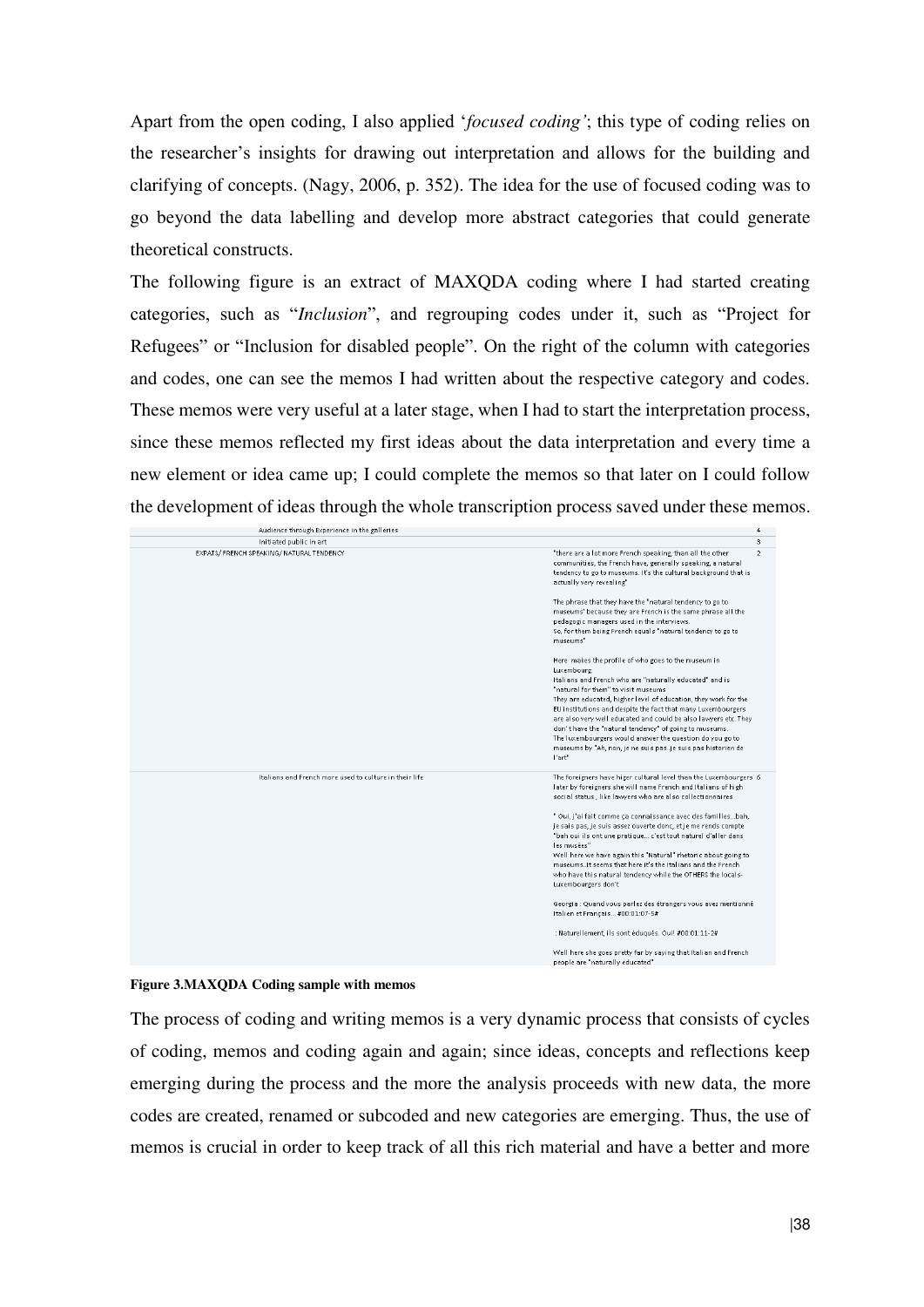comprehensive insight of data, since memos are mainly used to summarize data, quotes, analytical notes, first interpretations.

Later on, after all the data had been coded, recoded, subcodes, put into categories and memos were written, I extracted from MAXQDA software an excel file of all the coding I had done so far, in order to process it and use it for the interpretation of the data. Then, I started working on document files and select codes that I would use for the analysis; I started creating my own tables to reduce the coded data, since I had ended up with 220 listings of codes that made it very difficult to process unless they were reduced once more.

The following two tables present on the one hand the way languages were coded on MAXQDA software and on the other hand how these codes were regrouped in the table I created afterwards on a document file.

| Linguistic Policy of museum                      | "il n'y a pas vraiment de politiqueOn s'adapte"                          |
|--------------------------------------------------|--------------------------------------------------------------------------|
|                                                  | "Le mediateur adapte a la langue parlee des enfants"                     |
| <b>Exclusion linguistique</b>                    | It is avoided most of the times with translation                         |
| Linguistic plan for more languages?              | : no complaints for more languages than the ones of the<br>country.      |
| Dutch and Flemish complain to add their language |                                                                          |
| Linguistic Priority                              | For Florence it's clear: Luxembourgish and French or French              |
|                                                  | and Luxembourgish                                                        |
|                                                  | Michaela gives an interesting explanation about the linguisti            |
| Linguistic landscape in Luxembourg               | priority                                                                 |
|                                                  |                                                                          |
| Adaptation on the public                         | : it depends on the public, on the majority of the public's<br>language. |
|                                                  | But, if the guides speak only French, then it's French                   |
| Language for Lectures/ Courses                   |                                                                          |
| Russian                                          |                                                                          |
| Luxembourgish                                    | translation issues>                                                      |
|                                                  | parfois il y a des choses qu'on ne peut pas traduire                     |
| English                                          |                                                                          |
| French                                           | translation often used >villa vauban                                     |
|                                                  | parfois on a des traducteus, mais ca coute cher                          |
| German                                           |                                                                          |
| Mixed Public One Language- French                | Children workshops: When the public is "anglophone" as                   |
|                                                  | Florence says, they "normalement" speak another language                 |
|                                                  | too, "francais"                                                          |
|                                                  | Nantia Adults                                                            |
| Mixed Public French and German                   |                                                                          |
| Social Status of parents (children workshops)    | Whose kids go there?                                                     |
| Children Workshops Linguistic practice           |                                                                          |
| German                                           | When the artist is invited, apart from mediateur, to do a                |
|                                                  | workshop, it has happened to be in German too                            |

#### **Figure 4. Languages coding on MAXQDA**

The coding process was facilitated with MAXQDA software in the sense that I could visualize the coding and have them stored digitally under specific categories.

But in order to treat them afterwards, I felt the need to work on document files and refine codes and categories in an effort to create a story for the data interpretation.

The table below presents how the data were transferred in word documents afterwards.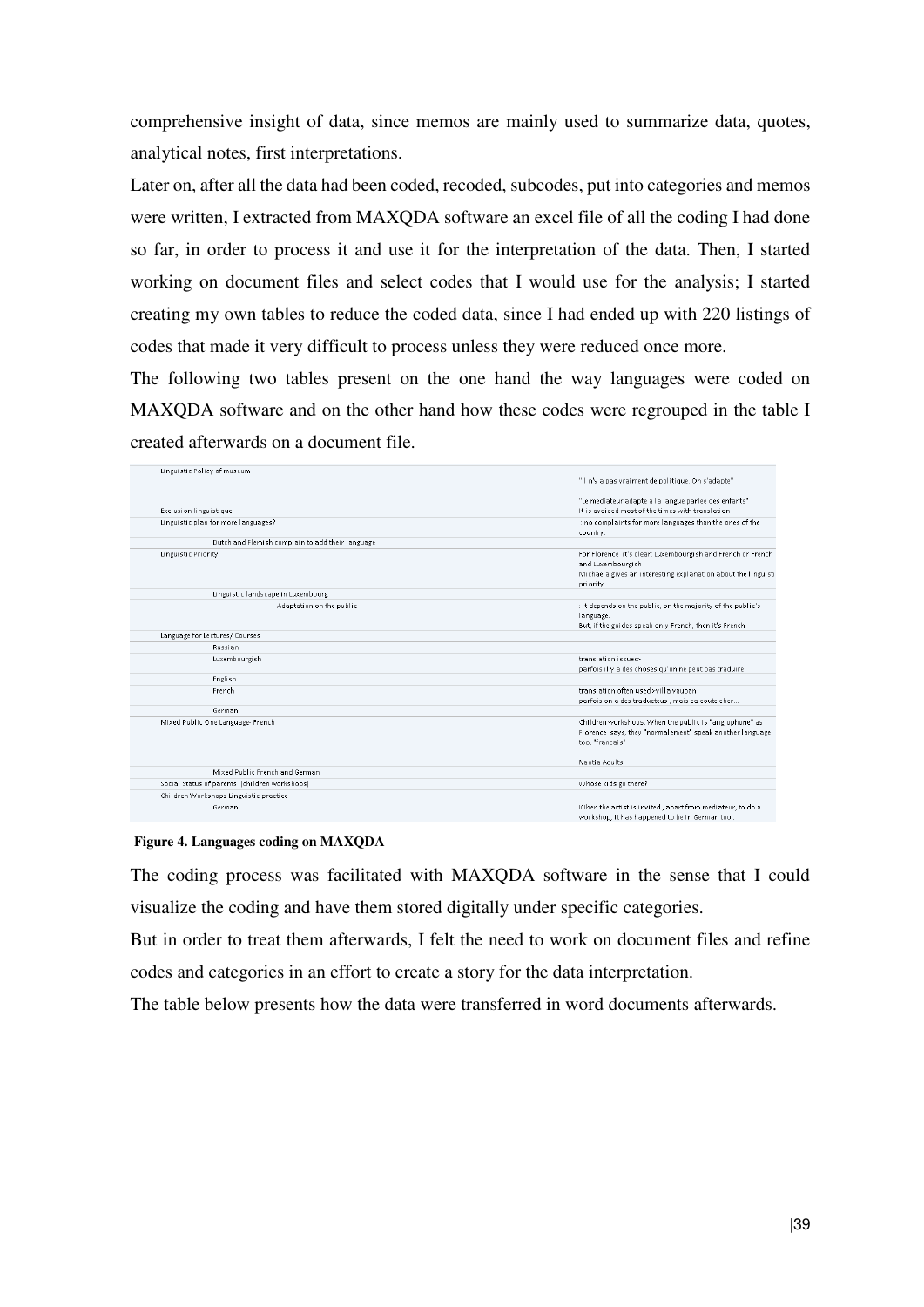|          | Luxembourgish                                           | French                                                                                         | German                                                                                        | <b>English</b>                                                                    | Portuguese                                                                                | More<br>spoke<br>n        | Other<br>asked/<br>provid<br>ed                      |
|----------|---------------------------------------------------------|------------------------------------------------------------------------------------------------|-----------------------------------------------------------------------------------------------|-----------------------------------------------------------------------------------|-------------------------------------------------------------------------------------------|---------------------------|------------------------------------------------------|
| Museum 1 | Oral in children<br>workshops                           | Written<br>communication<br>& children<br>workshops/<br>guided tours/<br>lectures              | Written<br>Communication<br>& guided tours/<br>lectures                                       | Written<br>Communication<br>& children<br>workshops/<br>guided tours/<br>lectures | Oral guided<br>tours in the<br>past / now<br>one guide<br>assures ES<br>& PO if<br>needed | FR&<br>LU or<br>LU&<br>FR | DU<br><b>ES</b><br><b>CH</b>                         |
| Museum 2 | Oral in children<br>workshops/lectur<br>es guided tours | Written<br>communication<br>$&$ children<br>workshops/<br>lectures/ guided<br>tours            | Written<br>communication<br>& lectures/<br>guided tours                                       | Written<br>communication<br>& Workshops/<br>Lectures/<br>guided tours             | Oral guided<br>tours once<br>or twice in<br>the past/not<br>at the<br>present             | FR&<br>LU                 | <b>ES</b><br>DU<br>JA<br><b>CH</b><br>KO <sub></sub> |
| Museum 3 | Oral with<br>schools/ Guided<br>tours/lectures          | Written<br>communication<br>$&$ guided<br>tours/lectures<br>(with translators<br>if necessary) | Written<br>communication<br>& guided tours/<br>lectures (with<br>translators if<br>necessary) | Written<br>Communication<br>& guided tours                                        | Oral guided<br>tours in the<br>past/one<br>guide now<br>assures PO<br>if necessary        | LU &<br><b>FR</b>         | <b>ES</b><br>RU<br><b>IT</b>                         |

**Table 1. Coding Language use in Museums (oral / written)**

# **Step. 4. Interpretation phase**

As abovementioned, the interpretation had already started during the coding process by writing memos and reflecting upon the data. But, once the coding had been concluded, the data had been reduced and the main categories had been established, the interpretation process required a conscious selection of data to include or exclude from the final story I would choose to tell. This process was very challenging because the decision of exclusion and inclusion of data is very difficult when data is very rich. Soon, I realized that I could tell many different stories if I selected different parts of the data.

According to the research questions and the research purpose, I selected to interpret the data by following the interview's rationale which was inspired by the theoretical framework of the research. As I explained at the interview's preparation phase, I had divided my research questions according the three main axes of study: *linguistic practices, meaning-making* and *power-relations*. So, the most evident to me was to follow the same structure and select the parts that were highlighted in the data to each category. Then, I had to decide how I would narrate the interpretation story, I had to decide on the 'thread' that would connect all these data in a meaningful sequence that would lead to the main findings of the research. So, I chose to follow the research questions sequence and connect the data according to that. I created the following scheme that I followed for the interpretation, based on the main theoretical concepts of the study.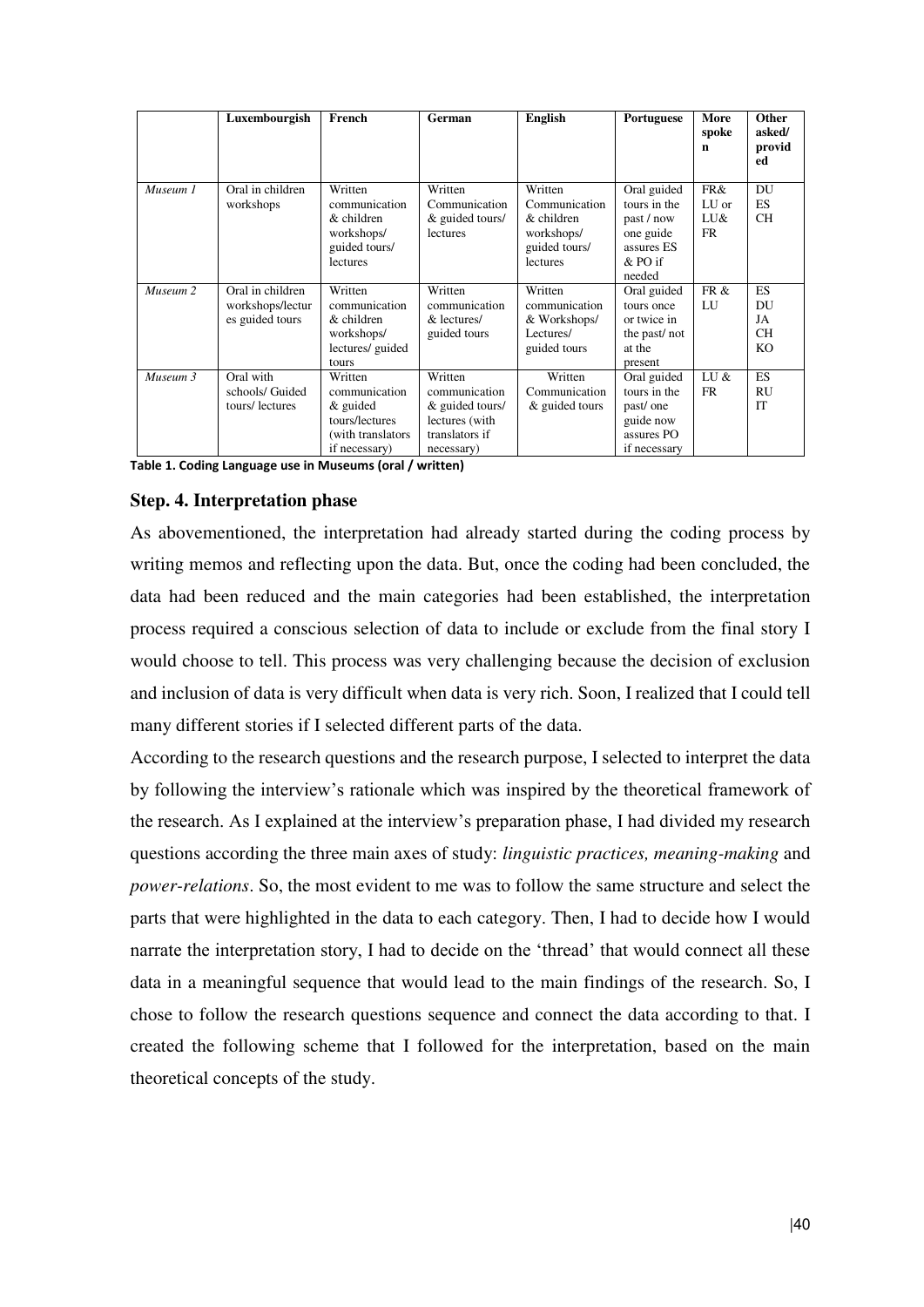

**Figure 5. Conceptual scheme of interpretation** 

# 7.3.3. Content and Discourse analysis

The data analysis method was decided once the purpose of the study was set and the research questions were formulated; prior to all data collection process, the choice of the method the data would be eventually analyzed influenced all stages of data preparation, collection and transcription, in order for the data to be meaningful and respond to the needs of the analysis method.

In order to focus the data analysis both on the language and the meaning of the text since "language and meaning are interwoven" (Kvale, 2007, p.104), I adopted what Kvale (2007) calls an "analysis as a bricolage" (p. 104). The content analysis 'focuses on the characteristics of language as communication with attention to the content or contextual meaning of the text' (Hsieh & Shannon, 2005, p.1278). More specifically, I combined two types of content analysis: the *conventional* and *the directed content analysis*; the first, in an effort to include the *themes* that derive from the data without prior set of concepts or categories coming from the theory; and the second, in order to use existing theory to develop the initial coding prior to beginning to analyze the data. (Hsieh & Shannon, 2005, p.1286). According to directed content analysis, as the analysis proceeds additional *codes* are developed and the initial coding is revised and refined. Although, in the case of this study, I combined both methods without following them fully, I coded openly themes deriving from the text and also used some codes inspired by the concepts of the theory.

Moreover, I also applied discourse analysis in specific parts of the data, in order to reveal not only *what* is said, but also focus *on the way* this is said. According to Gee (2011, p.4) there are many different approaches to discourse analysis; some of them focus on the 'content' of the language being used, the themes or issues being raised in the speech, while other focus on the 'structure' of language and how this structure functions in order to make meaning in specific contexts. There are two main approaches though, according to Gee (2011): the descriptive and the critical approach to discourse analysis. The descriptive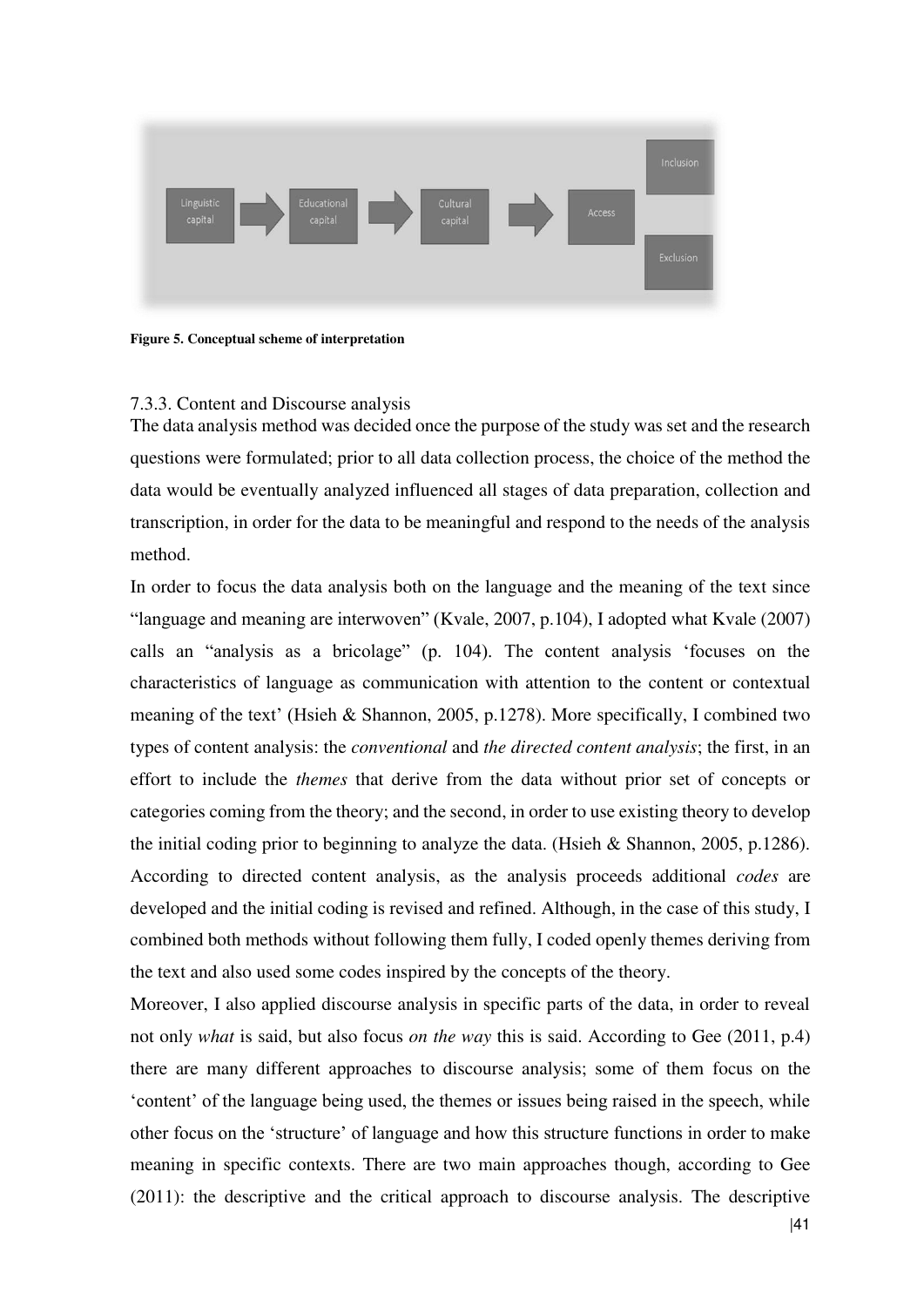suffices to describe how language works in order to understand it, while the critical approach aims not only to understand how language works but offer deeper explanations, related to social and political issues and controversies in the world. (Gee, 2011, p.4). In the case of the present study, the discourse analysis is critical in a sense that, as Gee argues, all types of discourse analysis are critical not only because the researcher is political, but because the language itself is political. (Gee, 2011, p.4).

In short, the analytical approach to data adopted in this study is a hybrid approach combing two methods: content and discourse analysis, in an effort to include both perspectives of themes' description arising from the content and the implied meanings of these themes revealed by the way the language is structured and used by the informants.

# **7.4. Introducing the Research site and the Participants**

Here I will provide a short profile of the three art museums in order to introduce the reader to the research setting. The museums have been anonymized for reasons I explain further in the anonymity section of this chapter. Consequently, I have chosen to name them Museum 1, 2 and 3 and describe them briefly so that the reader acquires an insight of their main characteristics and differences.

# **Museum 1**

Museum 1 was created in 1996, even though the building exists since 1880. After lots of transitions, it evolved into what it is today after the end of "Luxembourg, European City of Culture 1995". Located in the heart of the city of Luxembourg, its aim is to present today's visual arts with all their diversity and complexity.

It differentiates itself from museums in the sense that it is self-defined as an "artistic and experimental think tank heading for the latest trends in the art scene."<sup>4</sup> of contemporary art and artists representing the latest trends in the art scene. Its Board of Directors includes as members the Ministries of Public Works, of State, of Finance and of Culture, while the president is the Honorary director of the national museum of history and art.

### **Museum 2**

Museum 2 opened its doors in July 2006 in the Park Dräi Eechelen which offers magnificent views onto the old town just a short walk from the European district of Kirchberg. Its impressive architectural building hosts exhibitions on modern art on a national and international scale. It is considered the most "avant-garde" museum in modern art in

-

<sup>4</sup> Source : Museum 1 website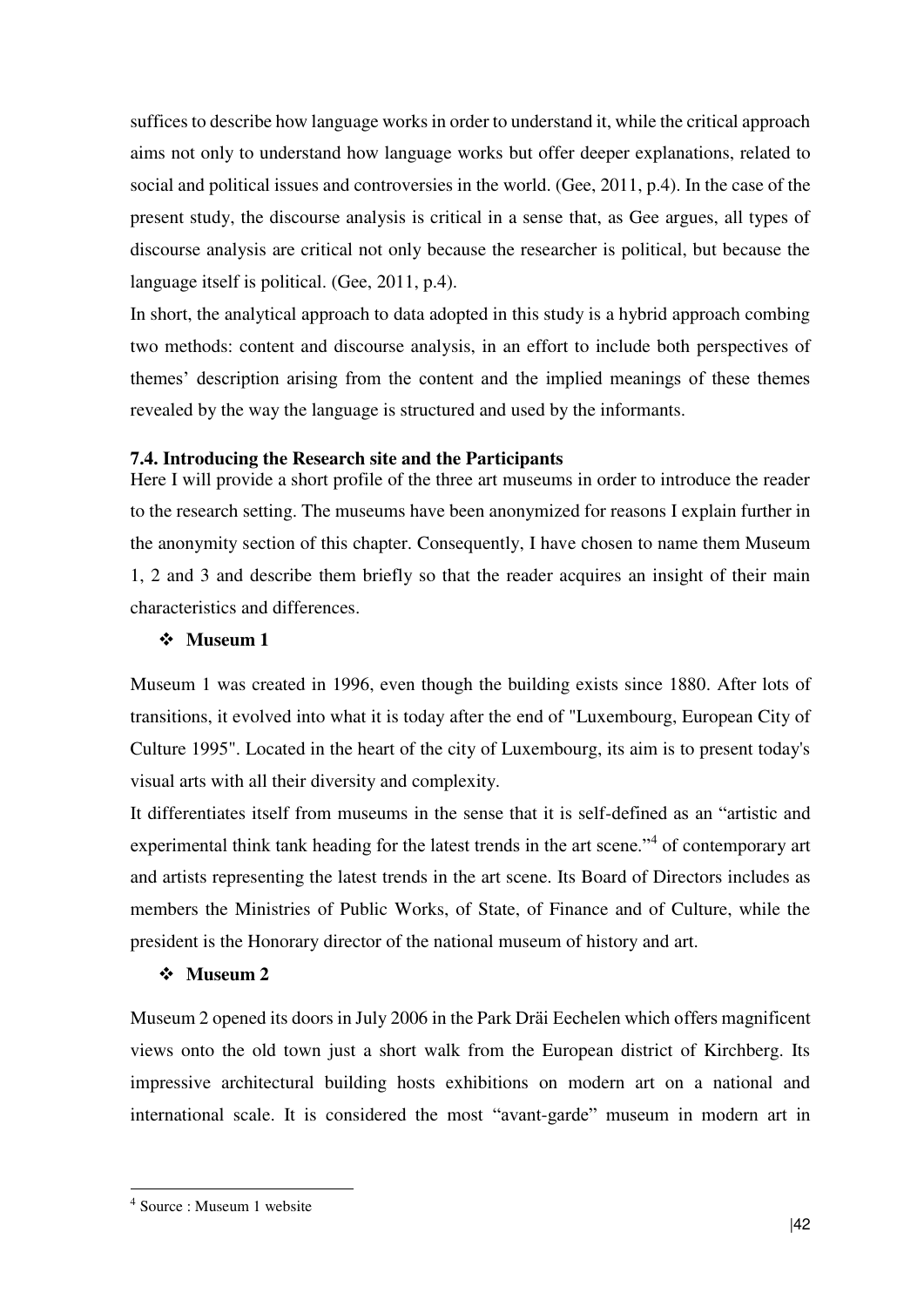Luxembourg and the following extract from the website is representative of the museum's

ideological approach to art:

The cultural project of Museum 2 is based on a conception of art seen at a poetical distance from the world. Its key words are freedom, innovation, a critical mind, and all this, not devoid of humour."(<sup>5</sup> *)* 

The museum is run by the Foundation of Museum 2 created in 1998, an organization formed under civil law whose main patron is the State of Luxembourg. Recently S.A.R. la Grande-Duchesse Héritière de Luxembourg was appointed President of the Board of Directors.

# **Museum 3**

The museum 3 is considered to be as the most conservative among the art museums in Luxembourg. It is located in the city center, built by the fortress architect of Louis XIV and served as the foundation of the later residence. Today, Villa Vauban is an art museum that comprises collections of old and contemporary art as well as sculptures. Its mission is mainly to

Preserve, restore, inventory and study European works of art; Organize exhibitions of its own collections, collections of works from different sources that fall under the plastic arts in general.<sup>6</sup>

It is run by the state of Luxembourg, along with the history museum of Luxembourg and its educational team is shared between these two museums.

# **The Participants**

Here, I will provide a brief profile of the key informants, starting by the pedagogic managers, in respect of their hierarchical order. As I will explain further at the ethical considerations of the study, all names have been replaced by fictitious first names to protect the participants and guarantee their anonymity, despite the fact that they had no objection to using their real names.

# **Pedagogic managers' profiles**

The pedagogic managers of the museums are responsible for the planning, design, concept and resources of the educational programs: workshops, lectures and guided tours. The following table presents their years of experience, their field and country of studies, previous working experience and languages they speak. The choice to include information concerning their languages and countries of studies has been made in order to understand their perceptions over the different languages and their ideologies about their speakers.

j 5 Source : Museum 2 website

<sup>6</sup> Source :Museum 3 website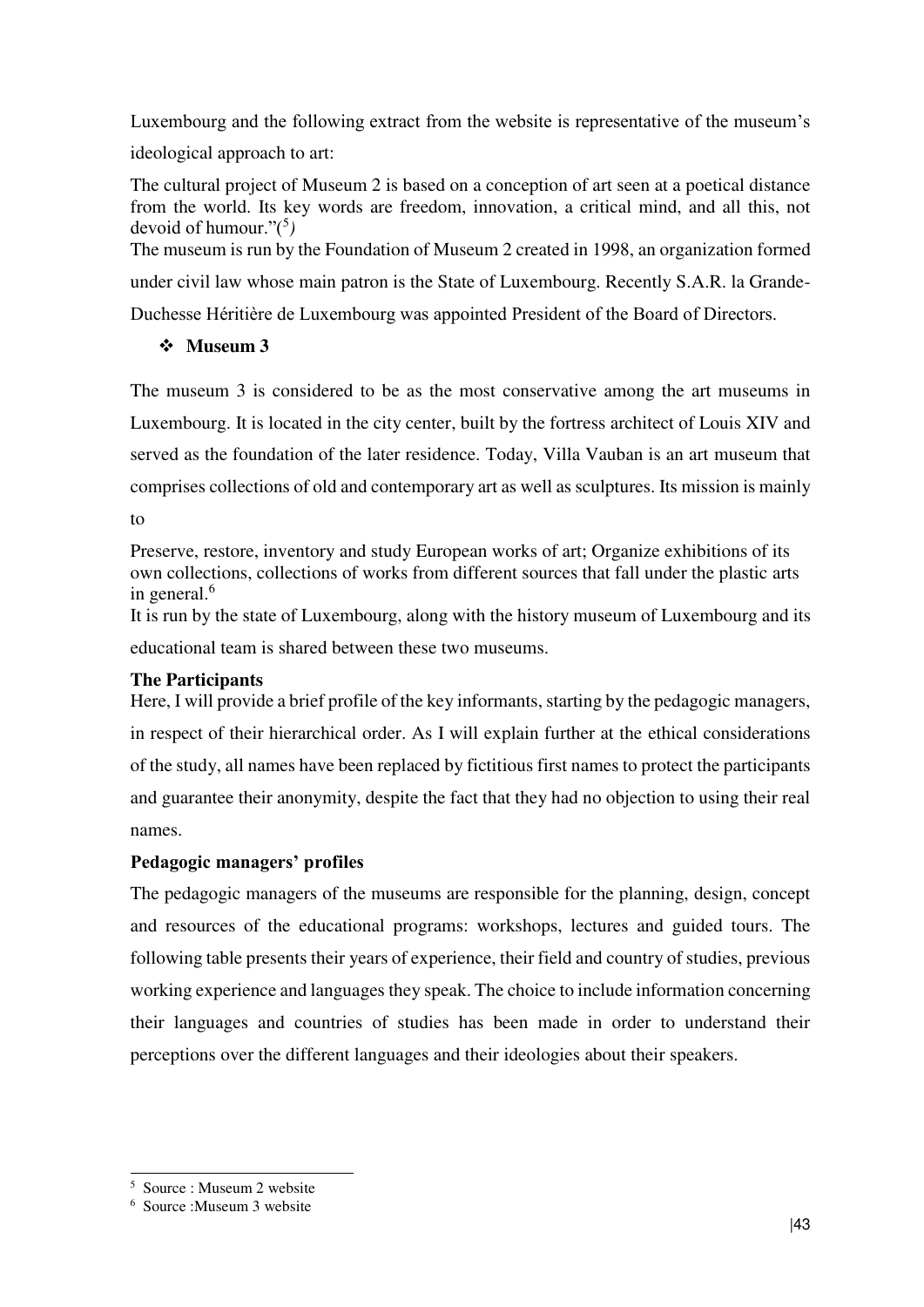| <b>Informants</b> | <b>Institution</b> | <b>Years at</b><br>the same<br>institution | <b>Education</b>                               | Country<br>of<br><b>Studies</b> | Other<br>professional<br>experience                    | Languages         |
|-------------------|--------------------|--------------------------------------------|------------------------------------------------|---------------------------------|--------------------------------------------------------|-------------------|
| <b>Florence</b>   | Museum 1           | 15                                         | BA in<br>Architecture                          | <b>Brussels</b>                 | One year<br>internship in<br>the<br><b>Netherlands</b> | LU, EN, FR,<br>DE |
| Nantia            | Museum 2           | 10                                         | <b>BA</b> in Fine<br>Arts, MA in<br>Journalism | France &<br>UK.                 | Fine Arts<br>Teacher in<br>state schools               | LU, EN, FR,<br>DE |
| Maria             | Museum 3           | 20                                         | MA in Art<br><b>History</b>                    | France                          | Museum<br>Educator in<br>the same<br>museum            | LU, EN, FR,<br>DE |

**Table 2. Pedagogic Managers**

On the above table it is very easy to identify immediately that two out of three pedagogic managers studied in France, while the third studied in the University of Brussels in French.

### **Florence**

Florence has been working for the museum for almost fifteen years. She has studied Architecture in the University of Brussels and has conducted one-year internship in the Netherlands when she graduated. In 2001, she was recruited by Museum 1 to help in the construction of an exhibition. Ever since, she has occupied various positions in different departments of the institution; she has worked in the communication service assuring the press office, to finally work on the educational programs specialized mainly on children's programs. She is responsible for the conception, design, planning and resources of children workshops and she works in team with one more colleague, arts professor in state schools sharing her working time twice per week in the museum- to coordinate the educational service of the museum. She speaks all the three official languages of the country: Luxembourgish, French, German and English. However, when asked in which language she preferred to give the interview, between English and French, she chose French.

#### **Nantia**

Nantia has been working for Museum 2 for ten years, since its opening in 2006. Prior to working in Museum 2, Nantia had been teaching Arts in state schools in Luxembourg. She was first recruited as museum educator and became the Public's manager, heading also the education department in recent years. She studied Fine Arts in France and followed postgraduate studies in Journalism in the United Kingdom. She is head of a team consisting of four people working in the education department, where she is responsible for the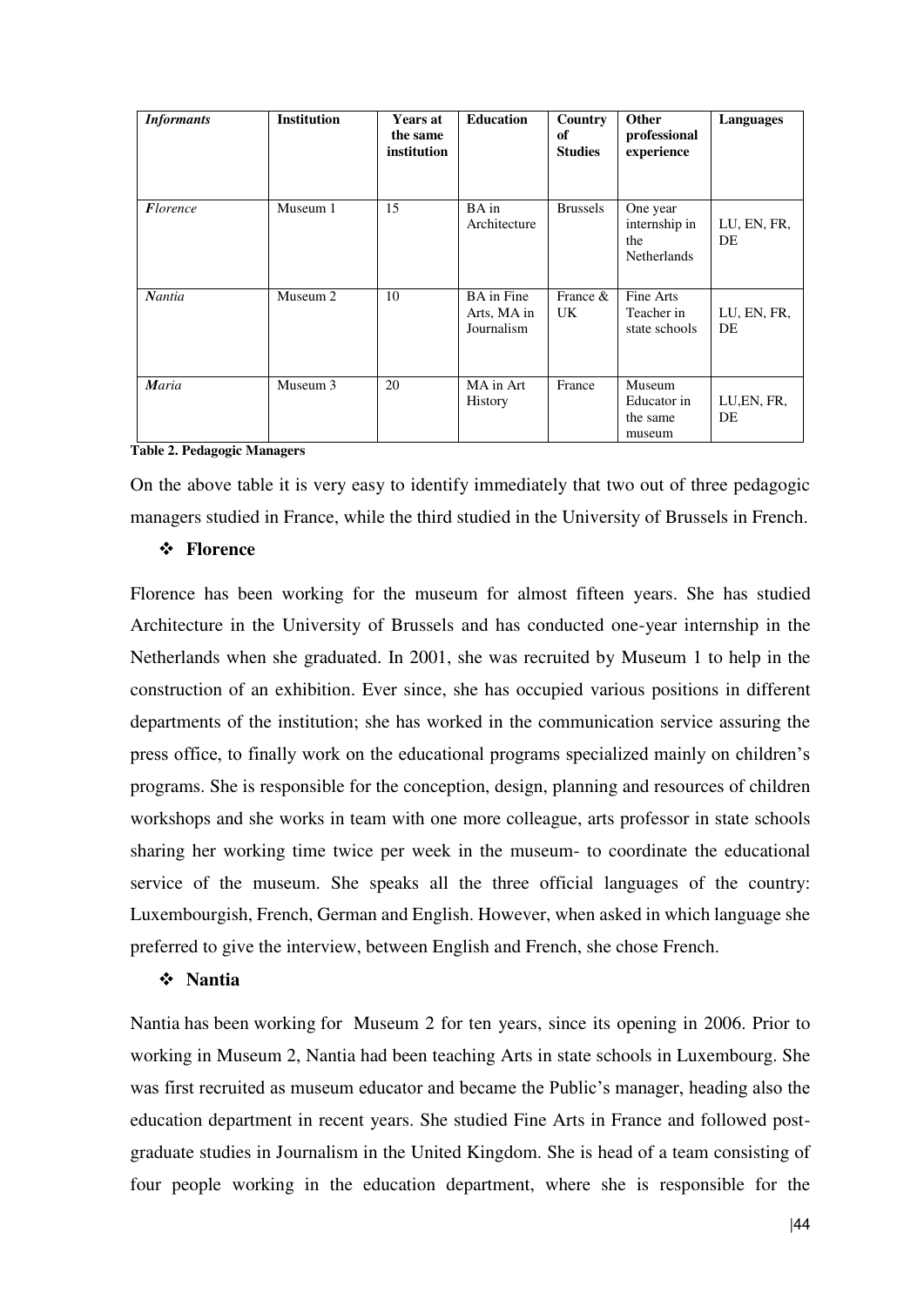conception, design, planning, coordination and resources of the workshops, lectures and guided tours. Even though it is not her task as pedagogic manager to provide guided tours herself, she enjoys doing it, because it allows her to have a better insight of the audience and their needs, as she explains during the interview. She speaks all the three official languages of the country and English. She is the only one of the pedagogic managers who chose to give the interview in English instead of French and this could be explained maybe by her postgraduate studies in Journalism that she concluded in the UK that allowed her to express herself with confidence in the English language. Moreover, Nantia chose to answer the questions destined to museum educators as well, since she has been working as a museum educator in Museum 2 since its opening and during the last years that she holds the position of head of education department.

# **Maria**

Maria works both for Museum 3 and the history museum of the City of Luxembourg, not included in the current study, which belong both to the state of Luxembourg. She is one of the two pedagogic managers, and she is responsible for the pedagogical activities; while her colleague, also present during the interview since they share the same office, is responsible for the redaction of the pedagogic program of both museums above mentioned. She has been working for the museums for almost twenty years now and she started as a guide, since at that time there were not any other educational programs. She studied Arts History in France and ever since she graduated she has been working for the city of Luxembourg and its museums. She speaks all the official languages of the country and English, but she chose French to English to give the interview. Finally, I think Maria represents a different generation from other pedagogic managers, since she is the oldest one and she has known museums in Luxembourg during a different era, when museum education was quasi inexistent.

#### **Museum educators' profiles**

Despite my initial aim to conduct face-to-face interviews with all of them, it was finally not possible due to their schedule. Consequently two of the informants provided their answers in written form. Moreover, it was not initially planned that there would be one participant interviewed representing both categories. The following table presents their years of experience, their languages and countries of studies.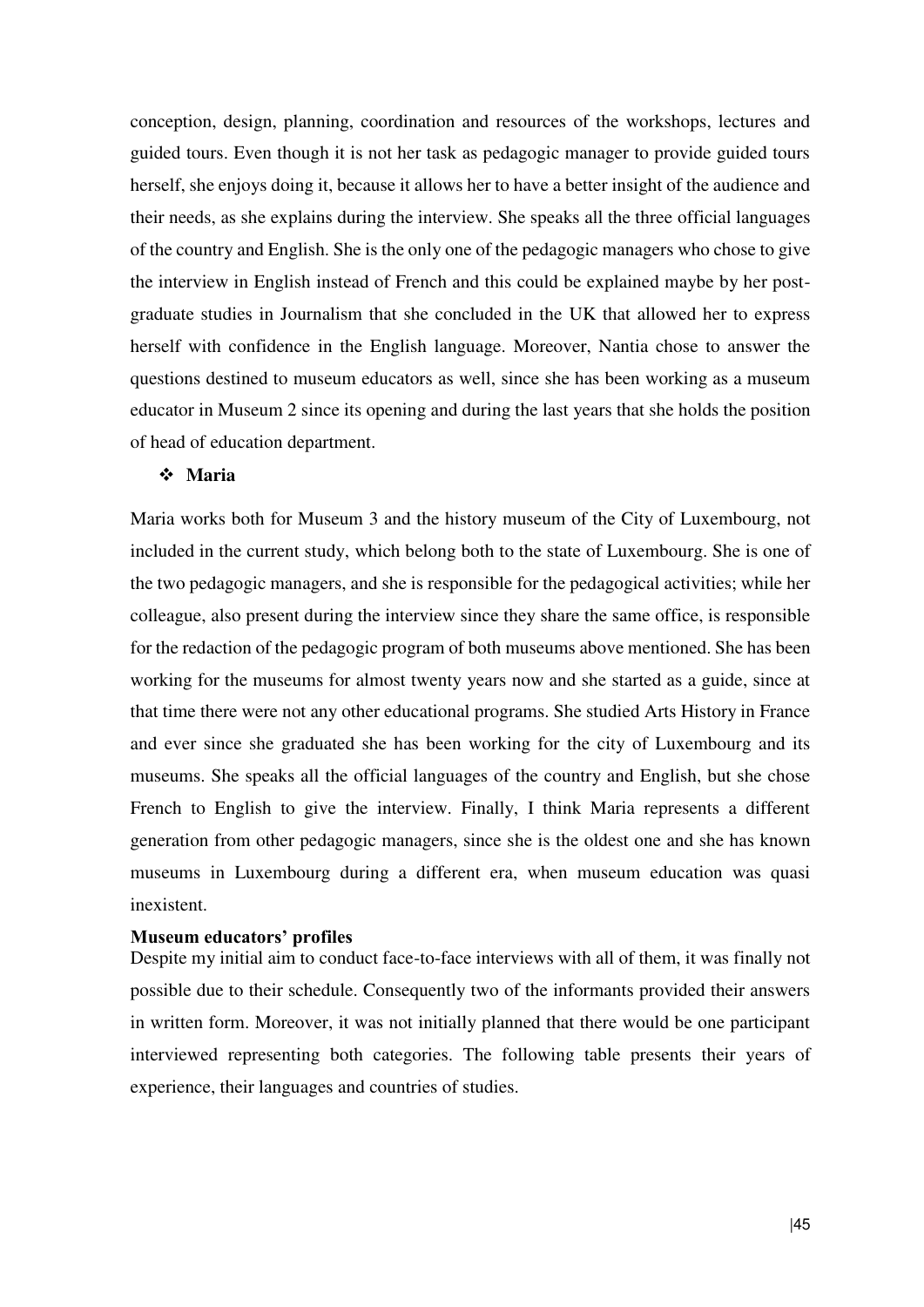| <b>Informants</b> | <b>Institution</b> | <b>Years at the</b><br>same<br>position | <b>Education</b>                               | Country<br>of<br>studies | Working<br>Languages | <b>Based</b> |
|-------------------|--------------------|-----------------------------------------|------------------------------------------------|--------------------------|----------------------|--------------|
| Sophia            | Museum 1           | $\overline{4}$                          | MA in Arts<br>and Art<br>Pedagogy              | Austria<br>&<br>Finland  | LU/EN/FR/<br>DE      | Luxembourg   |
| <b>Nantia</b>     | Museum 2           | 10                                      | BA in Fine<br>Arts, MA in<br>Journalism        | France<br>& UK           | LU/EN/FR/DE          | Luxembourg   |
| <b>Michaela</b>   | Museum 3           | 6                                       | <b>BA</b> in History<br>and History of<br>Arts | France                   | French               | France       |

**Table 3. Museum Educators**

I will present here the profiles only of the two museum educators, since I have already presented Nantia, who participated both as a pedagogic manager and an educator.

# **Sophia**

Sophia has studied Fine Arts and Arts pedagogy in Austria with a semester abroad in Finland. She is an artist and has worked for Museum 1 for four years. Additionally, she provides guided tours for Museum 3 as a freelancer as well. She speaks all the three languages of the country and English. She gave the interview in English with lots of codeswitching in French. The special characteristic of Sophia that distinguishes her from the other informants is that she is an actual artist, producing artworks, but with an additional artistic pedagogical background; while the other informants are mainly art historians, with the exception of Florence who has studied Architecture. The first time she worked for the museum was as an artist invited by the curator to contribute to an exhibition of local artists. She was still a student at that time in Austria, and once back to Luxembourg, she started working as a museum educator animating guided tours and children workshops.

# **Michaela**

Michaela is the only informant I did not have the opportunity to meet in person due to her overloaded schedule at that time. She answered the questions in written form and communicated her answers via email. She has been working for Museum 3 for the last six years providing guided tours in French. She is French and resides in France as well. She has studied History and Arts History in France and has working experience in the field in France as well, where she received also professional training on providing museum guided tours. Despite that fact that she provides guided tours only in French, she answered the questions in English.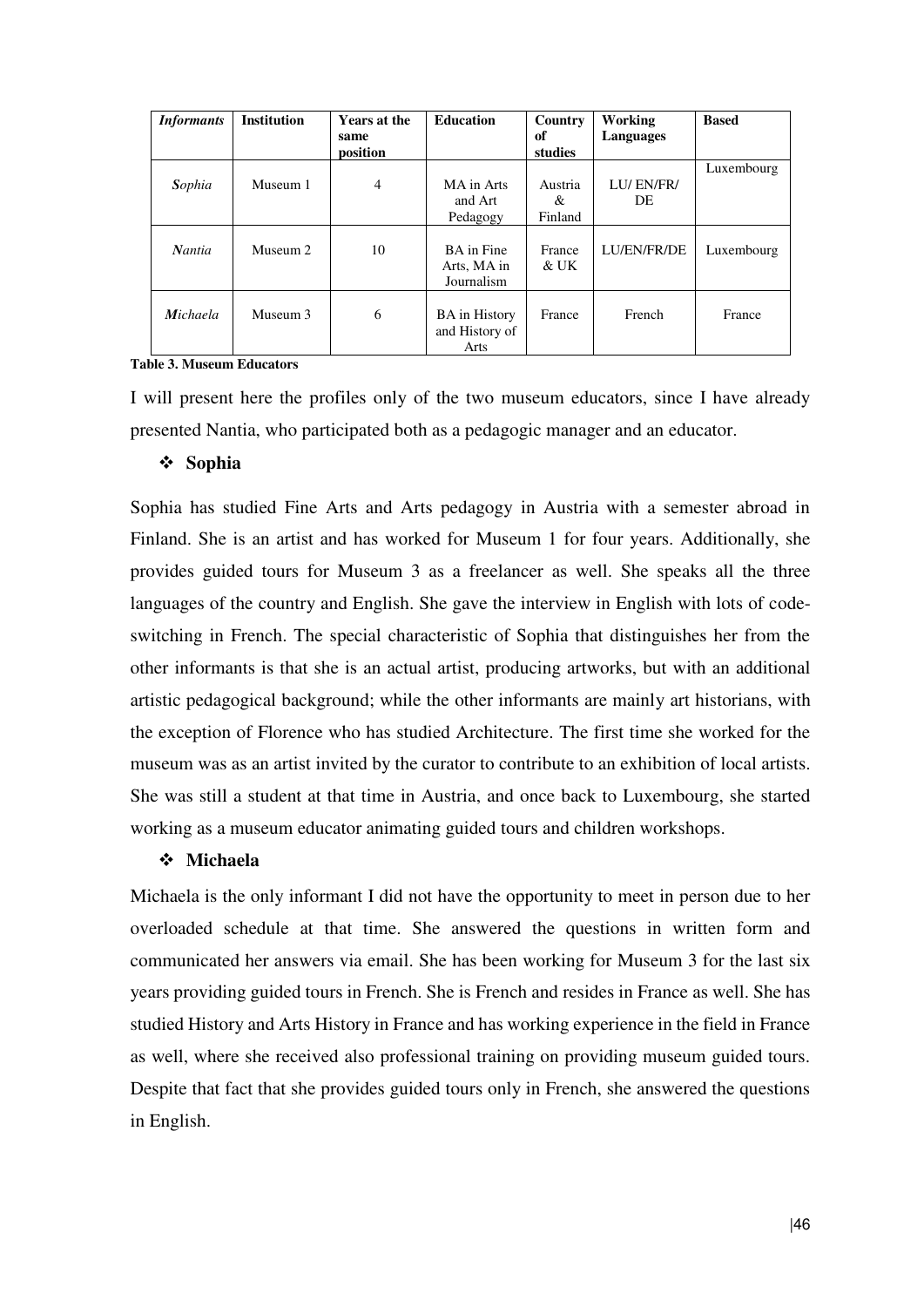## **7.5. The Role of the Researcher and Ethical Considerations**

During the interpretation phase it is important to keep in mind that the role of the researcher is crucial. The researcher is responsible of the voices heard in the interpretation and the way these voices are heard as well. Consequently, there are issues of power and control over the interpretation process. (Hesse-Biber, 2004, p. 356). Most qualitative research is based on interviews and observation where the interaction between researcher and researched can influence the research process. These important *power dynamics* between the interviewer and informant relationship, according to Nagy affect the interpretation results and the research process as a whole, from the access to the site of research, the social relations in the setting etc. (2006, p. 357). In the case of this study, I cannot omit to take into account the social attributes of myself and the interviewees, along with the power relationships deriving from these attributes.

Their authority was represented in the first part of the research, where I had to ask for their authorization to get access to their workplace and interview them, along with the fact that they are considered experts on the domain, while I had the status of a student which is inferior to them. Moreover, if I analyze further our social attributes, all the informants I met in person were native-born Luxembourgers, and I am a foreign student and can be seen as immigrant, so my social status is once again inferior to theirs. Furthermore, the interviews were conducted in their professional setting, their workplace where they had the power of authorized staff, while I was a guest for a few hours. Above all, the most important fact of their power over me was that I had solicited their help, I was the one who depended on their participation in the study, and not vice-versa.

However, my power is represented at the later stage of the research, when I started treating the data: coding, data reduction and interpretation. The fact that I held the power to choose which parts would be included and how they would be represented proves the importance of the researcher's influence. The analysis and interpretation process are the most representative stages of a researcher's involvement and impact on research findings. There were also some incidents during the contact with the participants where the researcher held a certain "pedagogic function", for instance when Michaela could not answer the question regarding meaning-making because she was not familiar with the term, since it is a theoretical concept and not ordinary language, and the researcher intervened to explain her what this term means in the context of museum education. We could say that in this incident Michaela and the researcher co-constructed meaning of the meaning-making term and therefore it was possible for her to answer the question.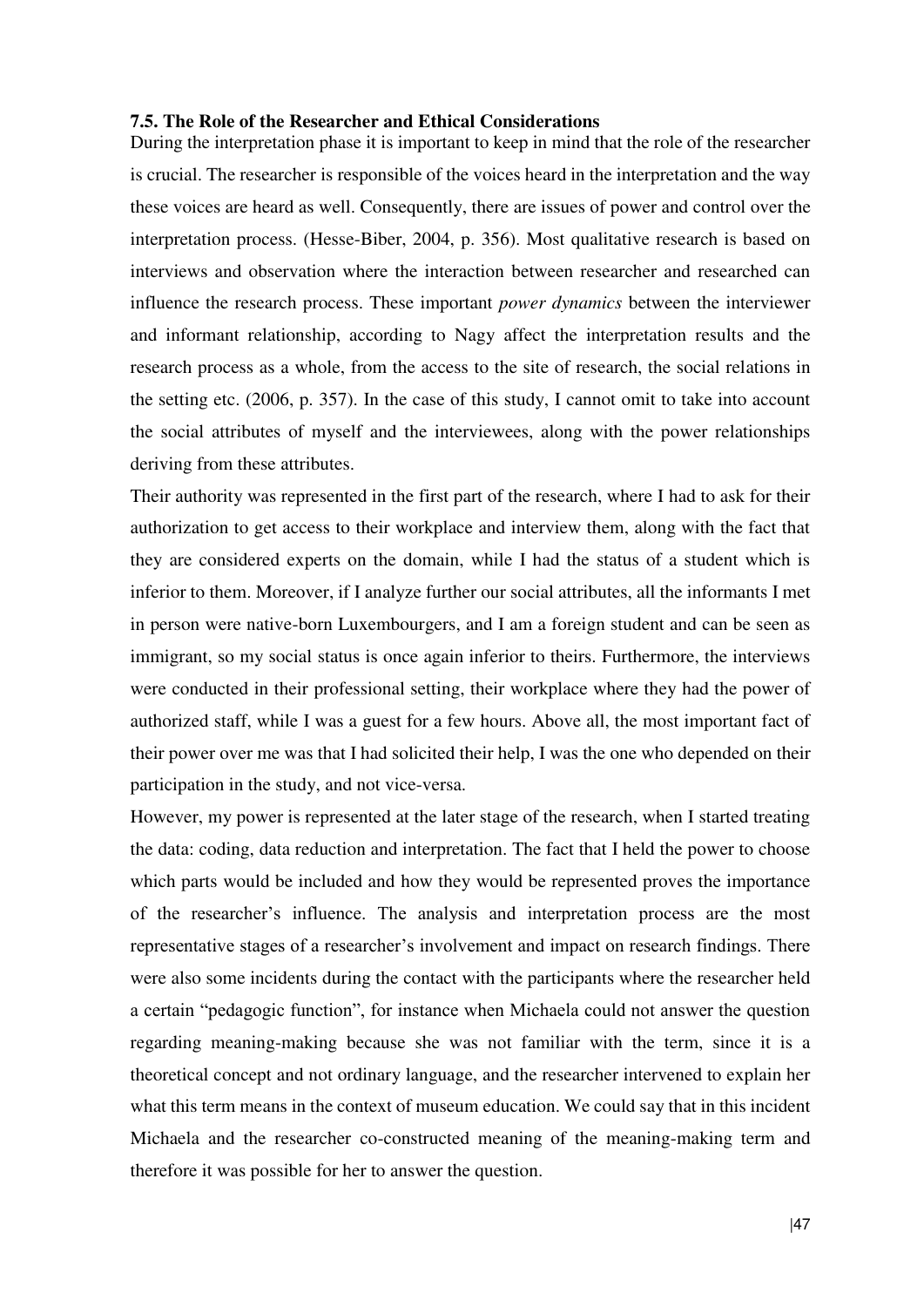### **Access**

The access to the informants was not very difficult, even though I had no previous contact with them or the museums they work for. I identified the pedagogic managers online through the museums' websites and contacted them via email. Initially, I used my student email account to prove that I hold official student status and use the academic prestige to reinforce my position. Unfortunately, for technical reasons, my first attempt to contact them had failed. So, in due time, I contacted them again via my personal email forwarding the prior email I had sent them. Their response was immediate and they were very cooperative and willing to participate. We scheduled the interviews very quickly with the pedagogic managers at their workplace, who in their turn, assigned the museum educators I could interview.

In short, even though I had no prior knowledge or contact to the field, the fact that I approached them as a student conducting academic research played an important role mainly for two reasons: firstly, because the participants felt reassured concerning the frame of this research; and secondly, because they were interested to participate in academic research.

## **Confidentiality and consent**

Concerning consent, I kindly asked all the informants to sign an informed consent, annexed to this study (Appendix III), where they declare that they are informed about the topic of research and they agree the interview to be recorded, as I will use this material strictly for academic purpose of this specific study. In the consent form it was explained that the data would remain confidential to the researcher. As for the two informants who answered in written form via email, I consider our online communication where they agree on their involvement in the research as proof of their consent. Actually, this applies only to one of the two participants, Michaela, who was the only participant I did not meet in person, because Nantia had already been interviewed as pedagogic manager and had accorded consent in written form. Even though it was omitted to mention in the consent form, once the research is conducted, the researcher and the supervisor will keep the data safe on a hard disc and are responsible for the maintenance of the data private and not exposed to anyone else than them.

# **Anonymity**

Regarding anonymity, even though all the informants accorded their agreement in written form via email to use their real names, I chose for ethical reasons to replace their names by factious names I invented, so that the analysis reads more easily.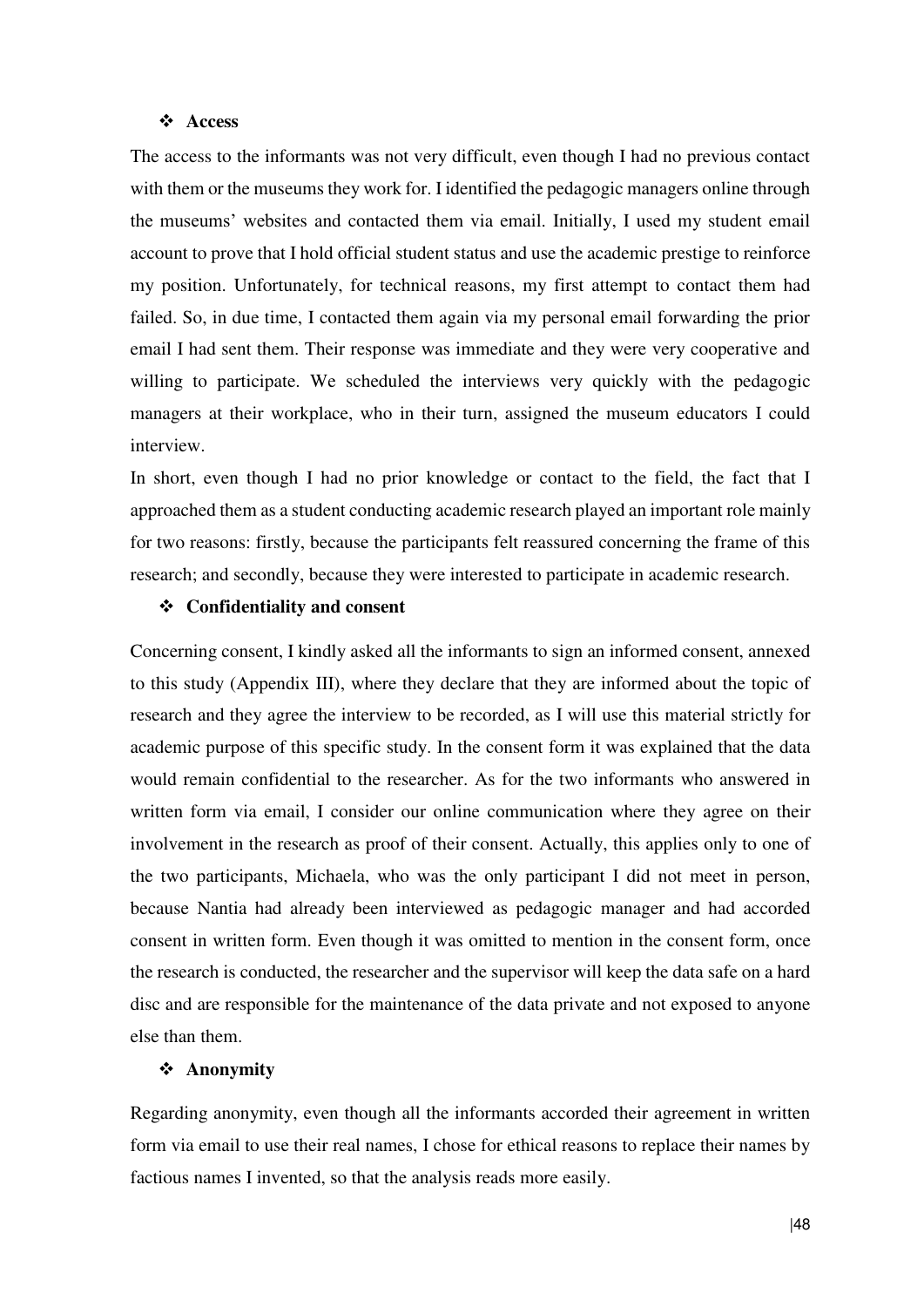The main reason I chose to protect their anonymity is because I consider that since they were not aware of the implications my analysis could have for their statements and beliefs, I did not want to challenge their trust and confidence in me and relate their real names to conclusions of this research that could possibly put them in an awkward position.

At a later stage of the research, and once the analysis had already been written, the participants were asked to read the text and provide their feedback. Moreover, they were asked after having read the analysis whether they agreed on the researcher's policy to maintain the museums' names and replace their names by factious names, which would still lead easily to their identification by the reader, since most of them have held their positions for decades at these institutions. The initial argument against the anonymization of museums is that Luxembourg is so small that they will be identified by the reader very easily and at the same time they are social institutions funded by the state partly or fully.

At this stage of member-checking, one of the participants' reaction was very strong against certain parts of the analysis and she asked me to either modify or remove the specific parts or she would be willing to withdraw her participation in the study completely unless I did so. It was a very critical moment for the process of this study, since this reaction was not expected at the first place and required action in order to negotiate the problematic parts of the analysis with the participant and adjust the text in order to respect both the participant's will, but also remain close to the scope of this study. This critical moment resulted mainly in two actions: first, to anonymize the thesis completely by removing the museums' names and replace them by Museum 1, 2 and 3; and secondly, to adapt the text so that the problematic parts avoid leading to some misinterpretation which was the reason the participant reacted so strongly against them. Following both the supervisor's and the second reader's advice I adapted the text and applied the anonymity wherever it was appropriate. For reasons of fluidity of the text, I maintained the museums' profiles in the methodology section to facilitate the readers of this study to make sense of the main characteristics of the museums I investigated. However, this part might need to be readapted once this study is completed for reasons of anonymity. The main issue that arises in this case is that the context of the city of Luxembourg in which this study took place is very small with not so many art museums, which makes them easily identifiable despite the complete anonymization. Consequently, the anonymization process in order to be fully successful might require further adjustments of the text after this study is completed.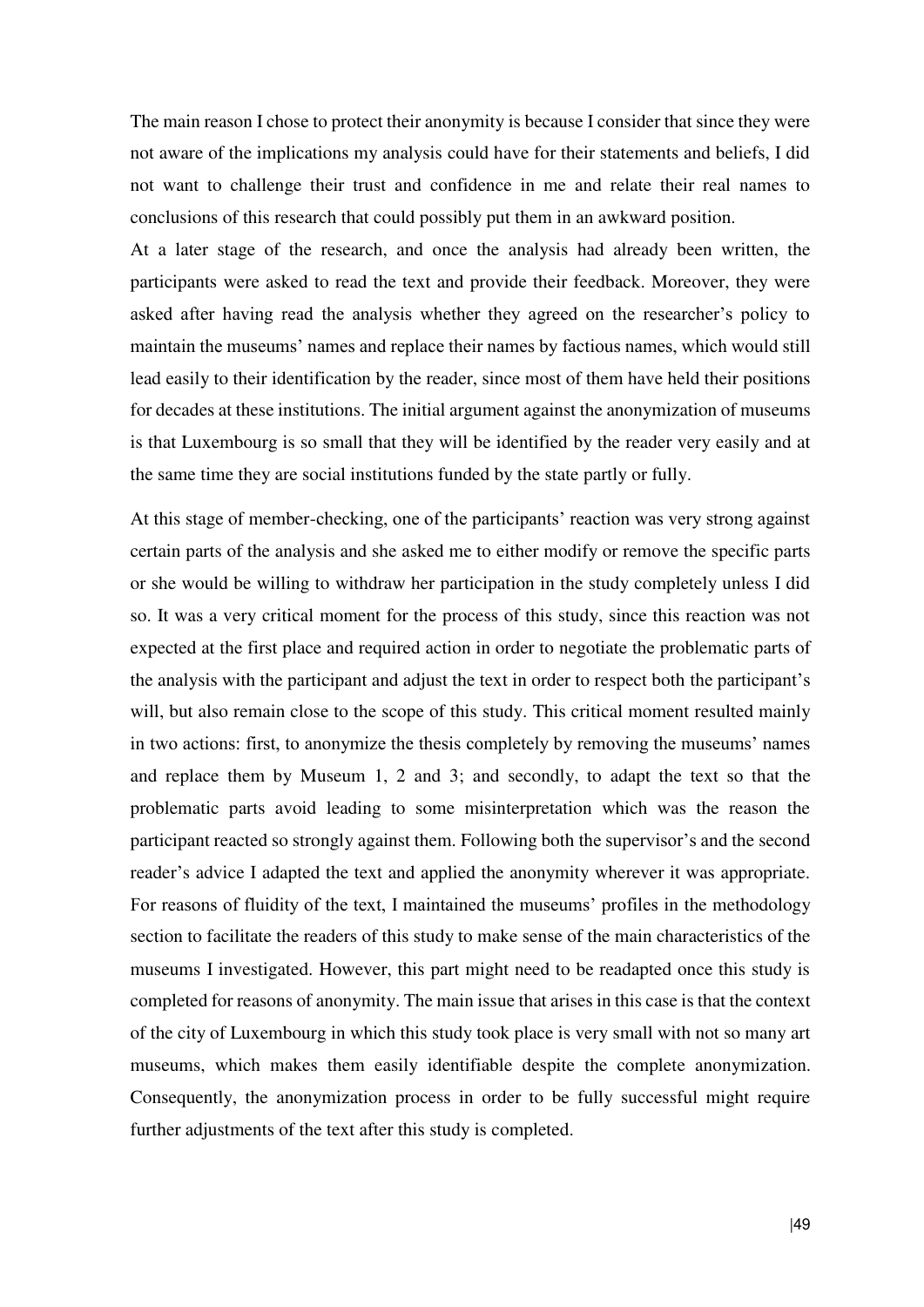# **8. Analysis**

In this chapter I will present and analyze the perceptions of the pedagogic managers and museum educators according to the three research questions:

- What are the *linguistic practices* in the museum education field?
- To what extent is the *artistic discourse* in museum education accessible to various ethnolinguistic and social groups?
- How do museum educators negotiate the *social and ethnolinguistic diversity* in Luxembourg and cater for this diverse audience in their educational programs?

The analysis is split into three main sections as follows: the first section presents and analyzes the perceptions of the experts on the presence of different languages in museum education, with a special focus on Luxembourgish and French, considered the most spoken languages in museums, as opposed to Portuguese language, which is absent, despite the large Portuguese population in the country; while the second section focuses on the role of the curator's discourse in the meaning-making process, whether there is a dominant discourse in museum education, who controls it and who has access to it; issues of democratization and equality of access will be raised as well; and thirdly, the last section will provide a thorough analysis of the experts perceptions concerning inclusion in museum education and the museum-audience relationship, with a reference to the '*charismatic ideology*' that experts hold about certain types of audience.

# **8.1. Overview of Linguistic policy and linguistic practices in museum education**

Both pedagogic managers and museum educators were interviewed on the languages and the linguistic policy in the institutions they work for. Since the pedagogic managers are the ones who are responsible for the planning and structure of the educational programs, I insisted more on the current strategies and the future plans they have. Regarding the linguistic policy of museums, the answers of all the three pedagogic managers were more or less identical. Even though they claim that there is no official linguistic policy and that they adapt to the audience, it is obvious that there is an unofficial one, since there has been made a decision to communicate their programs in written form mainly in three languages: French, German and English and include oral communication in Luxembourgish as well, to respond to the needs of native-born Luxembourgers, especially for school groups and very young children<sup>7</sup>.

<sup>-</sup>7 See table 1 coding Languages in museums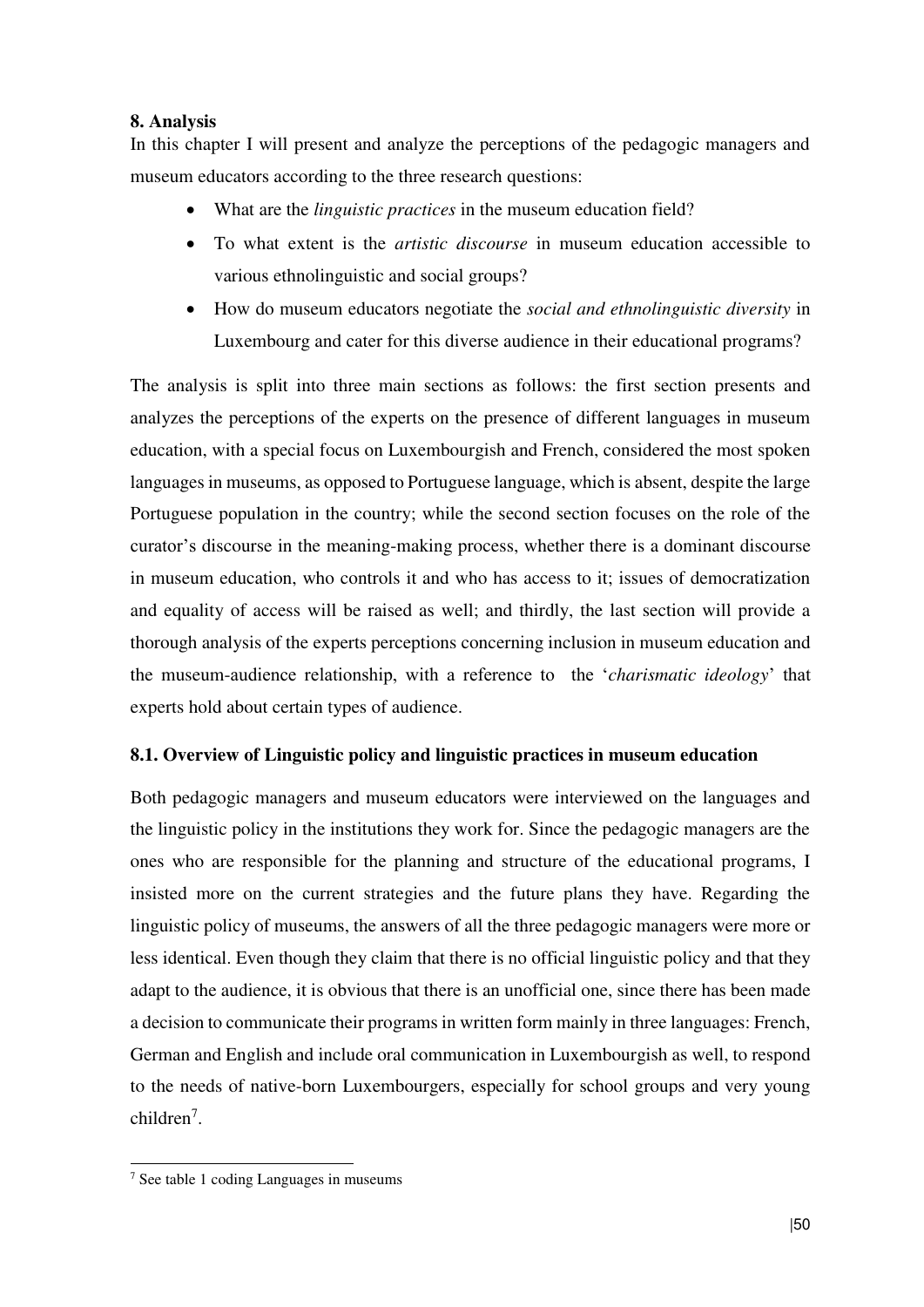According to Nantia, (lines 74- 80) the situation of Luxembourg is "*rather particular and the linguistic situation is always a bit complicated*". Therefore, the *Museum 2* she works for communicates in written form (brochures, catalogues and website) in three languages: English, French and German and orally in the educational programs, such as guided tours, lectures and workshops in Luxembourgish as well. The situation is similar to the *Museum 1* with the written communication being conducted in the same three languages abovementioned and Luxembourgish added especially in workshops with young children, as Florence, the pedagogic manager explains in the interview (lines 311-317). While in the *Museum 3* as Maria, the pedagogic manager argues "*les langues au Luxembourg, c'est toujours un problème*" and even though the institution communicates in written in the abovementioned languages, when it comes to school groups it is always Luxembourgish and this is also a prerequisite for the school tour guides, to speak Luxembourgish (lines 186- 193).

When asked about other languages present in the museums' programs, the pedagogic managers indicated various languages, depending on the exhibition and the season. More specifically, the *Museum 2* offers a variety of languages in brochures including Japanese, Korean and Chinese. While Maria answered that depending on the exhibition, if the theme refers to a specific culture as has been the case in the past, hosting exhibitions about Russian or Italian artists, they provide education programs, guided tours and lectures in these languages. Being asked whether there are linguistic groups complaining about the absence of their languages in the programs, all the three experts answered that Dutch and Flemish people who visit a lot the museums in Luxembourg ask very often to include Dutch in the programs.

As a conclusion to the experts' perceptions on the linguistic practices in all the three museums, it is a fact that despite all the languages available, the most spoken languages that are also seen as a priority for museum experts are mainly two: French and Luxembourgish. In the following section I will analyze why this is the case and how the experts explain this linguistic priority.

### **8.1.1. The French and Luxembourgish priority**

As indicated in the interviews, French and Luxembourgish constitute the two languages that are most frequently spoken in the three museums, and two pedagogic managers out of three also name these languages as the "*linguistic priority*" among all the other languages they offer. The main reason for this higher position of French and Luxembourgish is that they are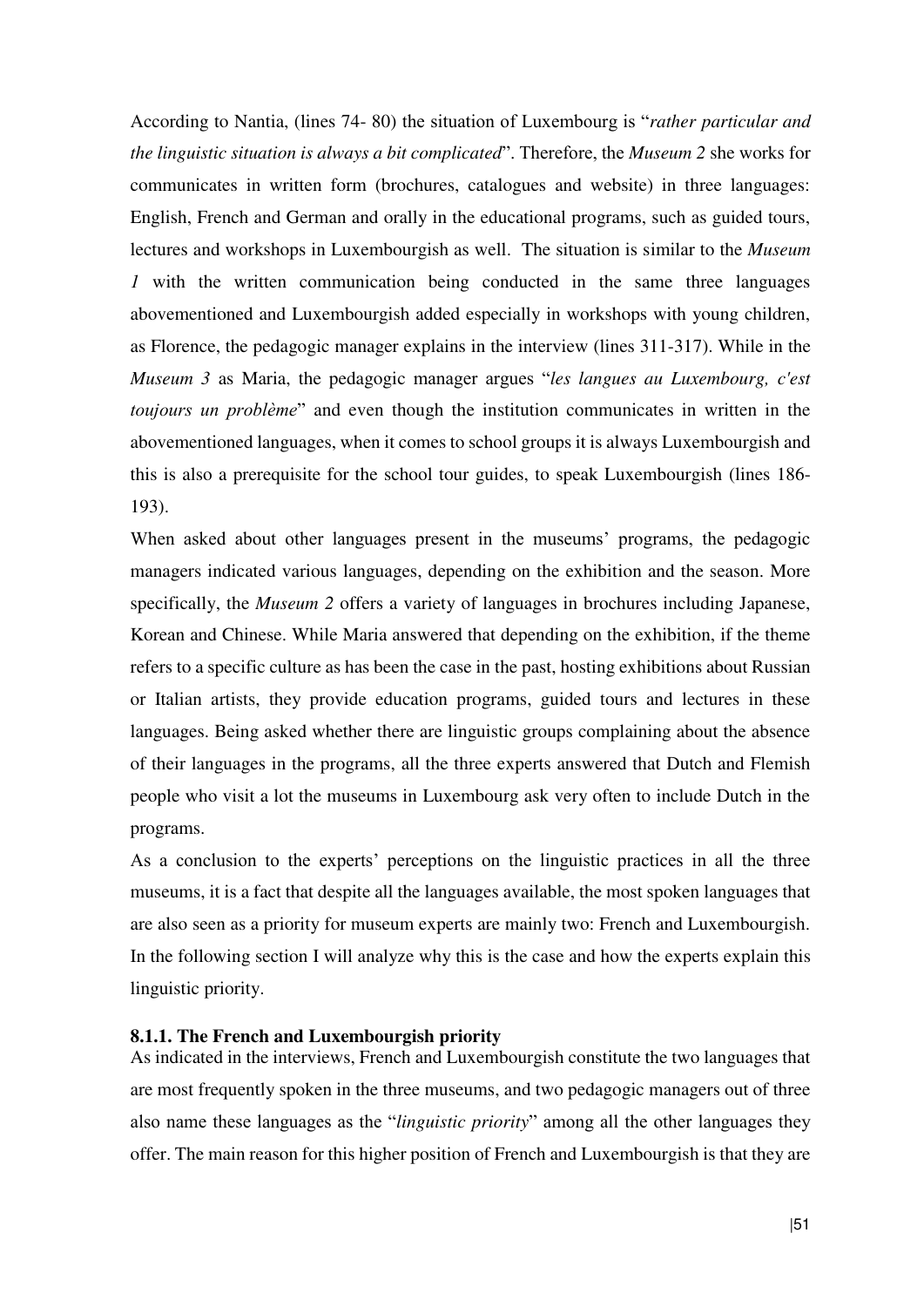the most spoken among the visitors of the museum. Florence when asked about the linguistic priority in the *Museum 1* explicitly answers

*« Une priorité...je pense que c'est quand même...le français et le luxembourgeois ou le luxembourgeois et le français » (lines 379-380).* 

Similarly*,* Maria answers to the same question, the following *« Le luxembourgeois et le français peut-être. » (line 242).* 

More specifically, Nantia argues that when they have children's workshops offered in French they have to do a second group, because they are overbooked, while groups in other languages are far smaller in numbers. While Sophia explains that French is most spoken in the museum, but it is not a matter of hierarchy, it is simply due to the fact that more French speaking people visit the museum.

*"I think not really hierarchy, but I think mostly French is spoken here, because there are more French speaking people here. So, but when there are foreigners it's mostly English. But for the workshops, it's more French." (Sophia, lines 238-240).* 

According to Michaela, museum educator in the *Museum 3*, the linguistic presence in museums is related to the historical background of the country and the fact that Luxembourg is a European capital city (lines 35-40).

However, if we analyze more deeply the answers of the informants, we get to realize that the 'French speakers' does not necessarily refer to French people and that Luxembourgish language is mainly necessary for school groups and in workshops with really young children who have not been to school yet to understand any other language. From Nantia's answer concerning the languages the museum offers for lectures, we understand that the public can be very mixed, but still the language be French.

*"But the French is sort of very common language in most people who go there, because we have people, Luxembourgish people who come to that and we have English speaking people who also understand French and they come to the French." (lines 118-121)* 

This is exactly what Florence also confirms about the English speaking public which also understands and speaks French as she says in the following extract:

*« Mais, le public anglophone il est quand même assez présent. Mais normalement, ils parlent une autre langue aussi...ben, ils parlent aussi le français, voilà.... »* (lines 351-353)

Regarding the Luxembourgish language, the answers of Florence (lines, 353-359) and Maria lead to the conclusion that it is mainly used with school groups or in workshops with really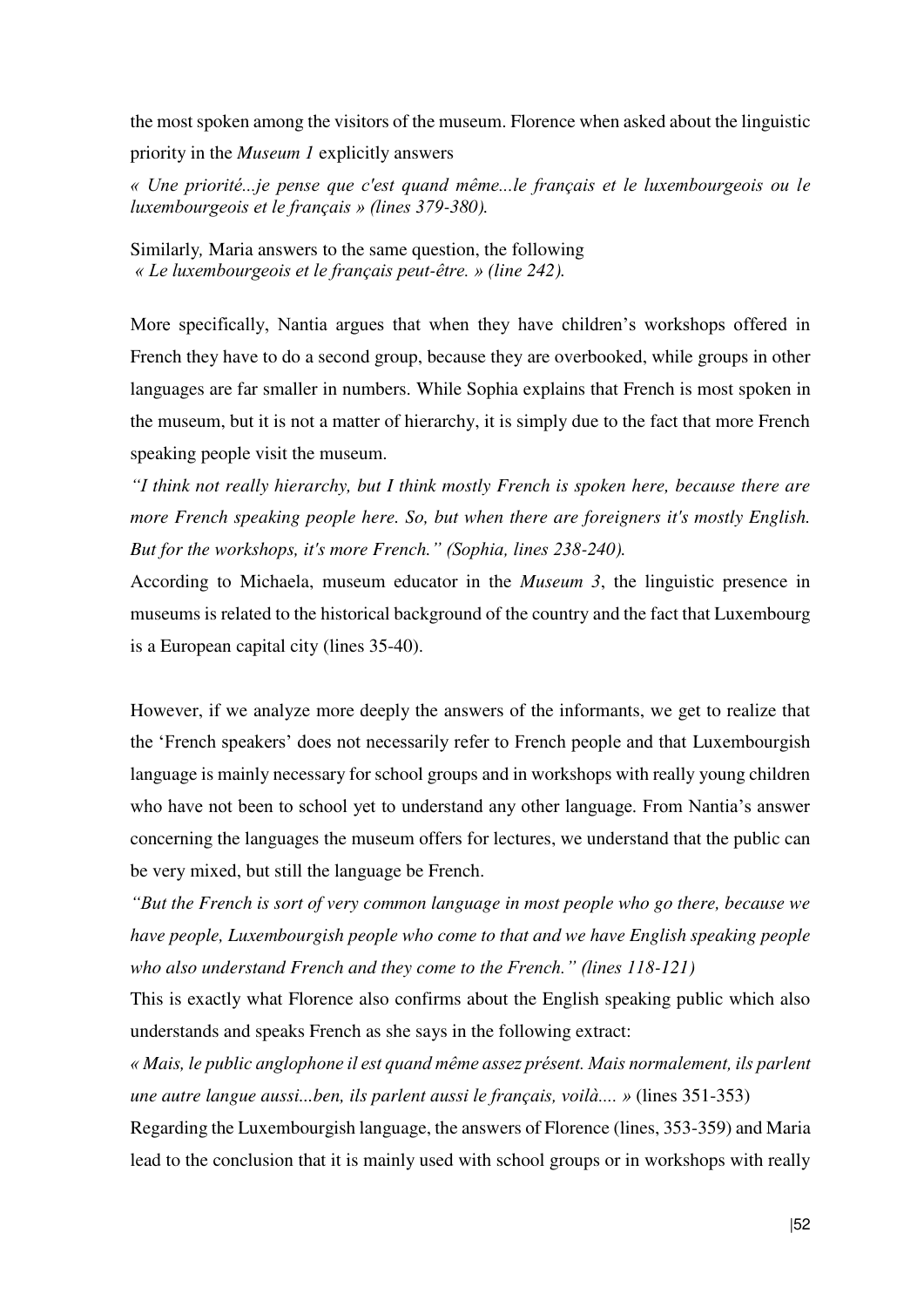young children who have not learned another language at school yet. As Maria specifies:

« *Pour les classes ici, pour les classes scolaires, c'est surtout le Luxembourgeois, c'est ça aussi pour les guides qu'on nécessite, il faut parler Luxembourgeois.* » (lines, 188-190).

The fact that French and Luxembourgish have the higher status in museum and museum education could reflect also the status that these languages possess in the country. According to Horner & Weber (2008) Luxembourgish, since it was officially recognized as the 'national' language in 1984, has a significant status in the country even though it is spoken by a small number of people, restricted mainly to the native born population, while French is considered to be the language of *prestige* in the country, since it is associated with secondary education that gives access to higher education, the *lycée classique*, and is seen as the language of *'decision makers, who direct the economy and who have an important impact on cultural life'*. (Fehlen, 2002, p. 93, cited in Horner & Weber, 2008, p.83). However, there is a controversy about the use of Luxembourgish and French in Luxembourg (Horner & Weber, 2008, p. 84) with an official discourse supporting the ideal trilingual system and an unofficial one claiming that the system is not as ideal as it claims to be and people cannot cope with French language so well.

There is a great deal of popular discourse, though, the *discourse of endangerment* and a fear that Luxembourgish language will become a minority language. (Horner & Weber, 2008, p.83). It is very often associated with the presence of immigrant children at the school system, with a special focus of Portuguese origin children. A very big debate started in 2014 when the management of a "maison relais" which includes a kindergarten, in Esch-sur-Alzette, banned the personnel from speaking with the children in their mother-tongue, a prohibition which also extended to the conversations between the children, almost all of Portuguese origin<sup>8</sup>.

But the following question arises: Why is Portuguese excluded from the museums' educational programs, since Portuguese people constitute the most significant community in Luxembourg? The next section will try to explain why this is the case according to the experts' perception.

<sup>8&</sup>lt;br>B Source: [http://www.wort.lu/en/luxembourg/shocking-luxembourg-expose-children-punished-for-speaking](http://www.wort.lu/en/luxembourg/shocking-luxembourg-expose-children-punished-for-speaking-portuguese-in-kindergarten-maison-relais-5458e9a7b9b3988708082cb4)[portuguese-in-kindergarten-maison-relais-5458e9a7b9b3988708082cb4](http://www.wort.lu/en/luxembourg/shocking-luxembourg-expose-children-punished-for-speaking-portuguese-in-kindergarten-maison-relais-5458e9a7b9b3988708082cb4) , Published on Tuesday, 4 November, 2014 at 15:58, seen 30.04.2016.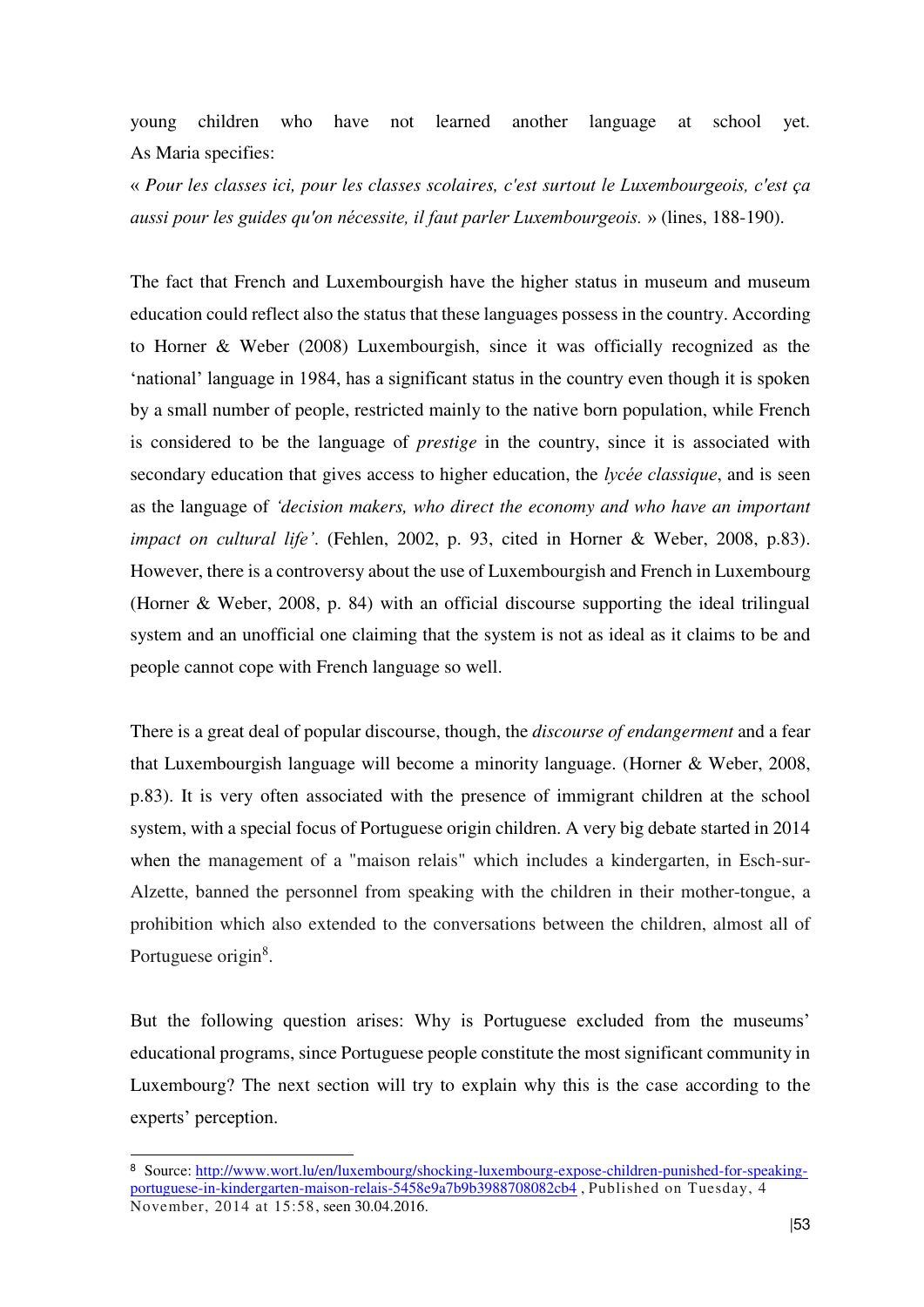## **8.1.2. The absence of Portuguese language**

The pedagogic manager of the Museum 2 museum recognizes that *"Portuguese does make sense. When you look at the population in Luxembourg" (line, 154)*, but she says that the museum offered guided tours in Portuguese twice in the past, but without any success. So, consequently, they stopped providing tours in Portuguese. In the same vein, Maria, the pedagogic manager of the Museum 3, explains that they had Portuguese in the past and there is a lady on the list of guides that can provide tours in Portuguese if needed, but they don't provide on permanent basis. Similarly, Florence, the pedagogic manager of the Museum 1, explains that they offered once per exhibition period, three times per year, a guided tour in Portuguese, but they do not provide it anymore, since they have hired a guide who can speak both Portuguese and Spanish if necessary. So she argues that people should come on the days their employee – guide is on site

*« Parce qu' on a notre médiateur, de la maison, Pedro, il parle portugais et espagnole, donc, je crois que les gens qui veulent avoir des explications en portugais ou en espagnole ils devront venir quand il y aura Pedro. » (line, 410-412)* 

The explanation, however, that the two out of the three pedagogic managers provide for the absence of Portuguese language in their programs is that Portuguese people do not have the habit to come to museums. As Nantia says *"it's a public who is not used to go to museums and it's difficult to change a habit."* (lines, 661-662). More specifically, Maria mentions the educational level of Portuguese people that divides them in two categories, as she claims in the following extract:

« *Oh, il y a deux communautés Portugaises ici au Luxembourg; il faut dire, c'est les gens du Kirchberg et les personnes qui… n'ont peut-être pas un niveau éducatif élevé et qui pensent que parce qu'ils n'ont pas des diplômes requis qu'on ne peut pas entrer dans un musée. Donc, c'est les deux communautés, ceux du Kirchberg qui parlent français ou ils parlent une autre langue et les autres personnes peut-être parlent français, ou mal français, et le portugais* » (line 837-843).

|54 For Maria, the Portuguese people are divided mainly in two categories according, firstly, to their educational level, and secondly, this educational level is related to their ability of speaking well French. According to Maria, the educated Portuguese working in the European institutions based in Kirchberg, are good French speakers as opposed to the working class Portuguese speakers that are poor French speakers. As consequent, the level of education according to Bourdieu (1979), is related to the *linguistic capital in French*  language, which in its turn is related to the habit of going to museums, or the *cultural capital* as Bourdieu would name it. It is clear that for Maria, the French language is associated with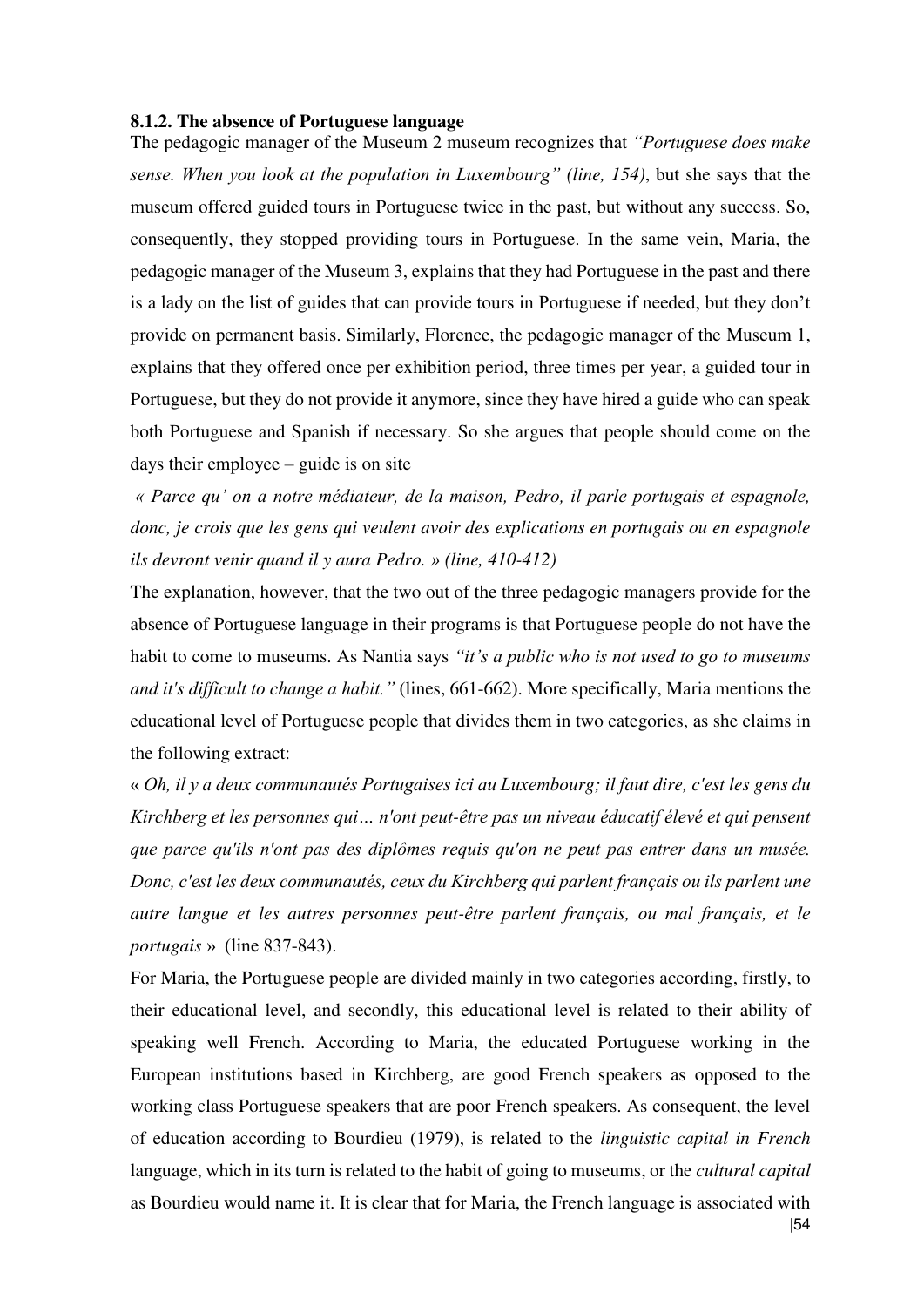higher education and with the *cultural competence* of going to museums. The way Maria relates the absence of Portuguese people in museums to their level of education, reminds us also of what Bourdieu (1979) named the *sense of unworthiness,* since popular classes feel that museums, and especially art museums, are not meant for them.

Concerning the Portuguese language, Sophia, museum educator in the Museum 1 and freelance guide in the *Museum 3* as well, uses the *discourse of endangerment,* mentioned above regarding the general use of Portuguese in the educational system in Luxembourg. Luxembourger herself, she supports the public discourse over Portuguese language at schools in Luxembourg which is seen as a threat towards Luxembourgish language learning. When asked whether Portuguese should be included in the museum education programs, Sophia focuses her answer on Luxembourgish language and its endangerment as we can see from her following answer:

*"I am a bit mixed about that, because there's also a big discussion going on about how the Luxembourgish learning language is going to disappear more and more, because we know to speak fluently the other languages, but we don't know how to write correctly our own mother tongue. So, and we don't learn it really or we didn't learn it within school. So, the Luxembourgian will disappear also more and more and there is this discussion*" (lines, 301- 307).

For Sophia, Portuguese people do not make the effort to adapt to the local setting and speak the local languages and this is because, as she argues in the following extract, they remain isolated:

**"***Yes, I think because there are many Portuguese people they are here thirty, forty years and who still cannot really speak French, I don't even say they have to learn Luxembourgian, even if I think if you live in a country, you can make some effort to try to learn the language, if you are there for a long time.. But they stay in their own groups*" (lines 330-337).

Here again the linguistic competence in French is an indicator of the level of education, it represents the *educational capital*, and consequently the *cultural capital* a Portuguese holds, since Sophia relates the *linguistic competence* in French to the fact that Portuguese people do or do not go to museums, do or do not adapt to the local setting. The *linguistic competence* here is not only related to the *cultural competence*, but also to the integration process of Portuguese people in the Luxembourgish society.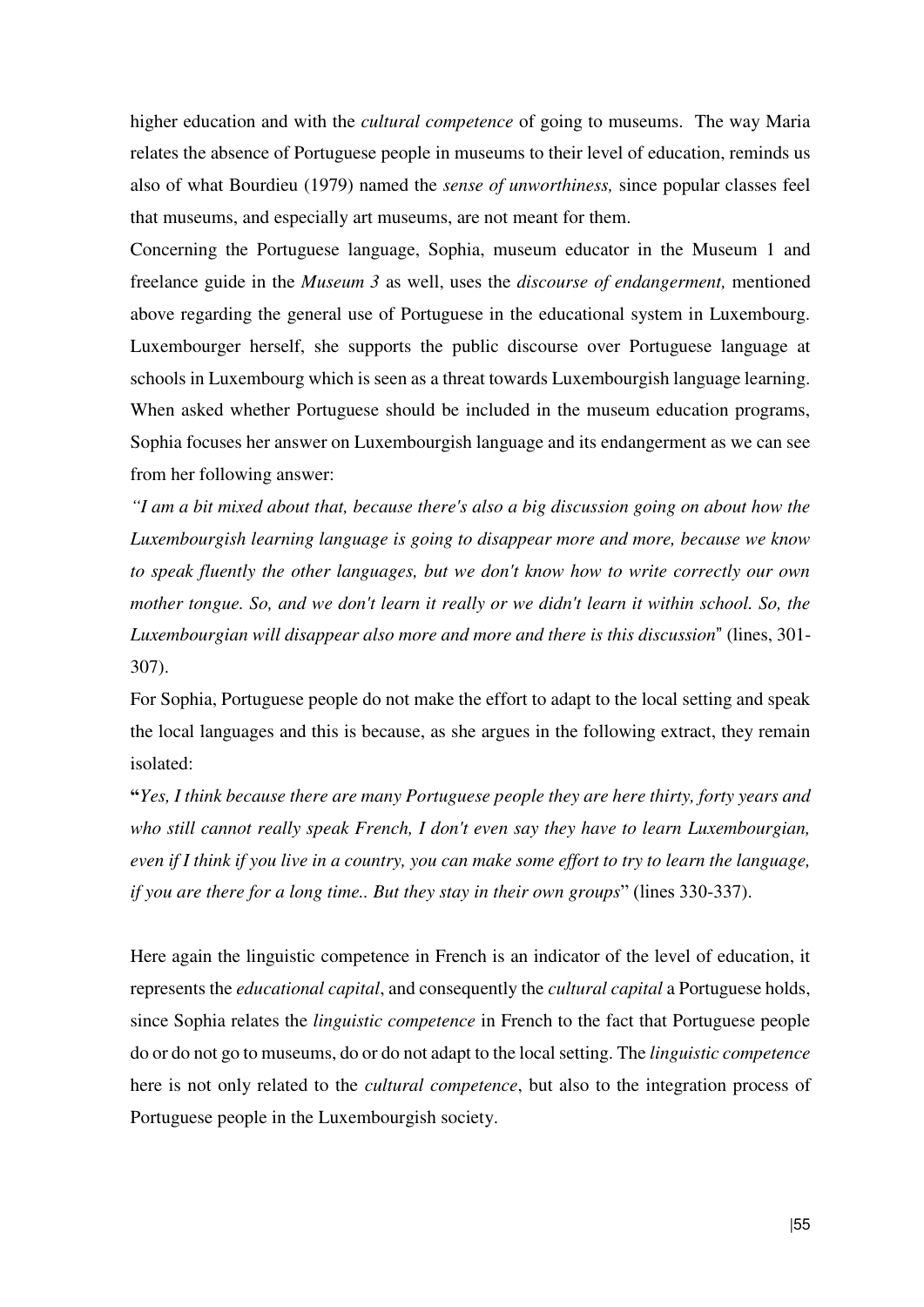Portuguese language and Portuguese speakers will be presented more extensively in the last section of the analysis dedicated to the issue of inclusion in museums. However, the next section will analyze further the experts' perceptions on the way *linguistic capital* of different languages and their speakers in museum education is linked to the *cultural capital* people hold that leads to inclusion or exclusion of specific ethnolinguistic and social groups. The section that follows will focus on the experts' representation of *cultural competence* and how they encourage or develop the level of this competence for the visitors that hold different levels of *linguistic* competence and of initiation to art and its discourse.

### **8.2 Discourse and meaning-making in museum education**

We have seen above the experts' perceptions on the presence of different languages in the three institutions and in their educational programs in order to indicate which languages hold the most significant *capital* in the *linguistic market* of the museums and in relation to the broader *linguistic market* of the country.

I use Bourdieu's concept of *linguistic market* as follows:

The constitution of a linguistic market created the conditions of an objective competition in and through which the legitimate competence can function as linguistic capital. (Bourdieu, 1991, p.55)

This section will present and analyze the experts' perception on the *discourse* in museum education, referring to a specific form of speech about art, driven mainly by curators, pedagogic managers, museum educators and artists. More specifically, this section will present how this *discourse* is maintained in the educational programs by museum educators and whether it is dominant over other discourses held by non-experts. Moreover, this section analyzes the experts' perception on the role of this discourse in the *meaning-making* process in the educational program; the role of the museum educators; and issues of *democratization* and *equality of access* to that discourse will be raised as well.

### **8.2.1 The curators' discourse**

According to Bourdieu and Darbel, curators, historically, in France and other Western European countries represented the *elite,* since they were recruited according to personal relations and the family traditions and very often they were 'rich amateurs' whom the museum did not pay or assured any career, but they were in charge of conservation and development of the public collections. (Bourdieu & Darbel, 1985, p. 141). They had received no professional training and their status remained arbitrary until very recently. There is still an element of this today, as Nantia, suggests: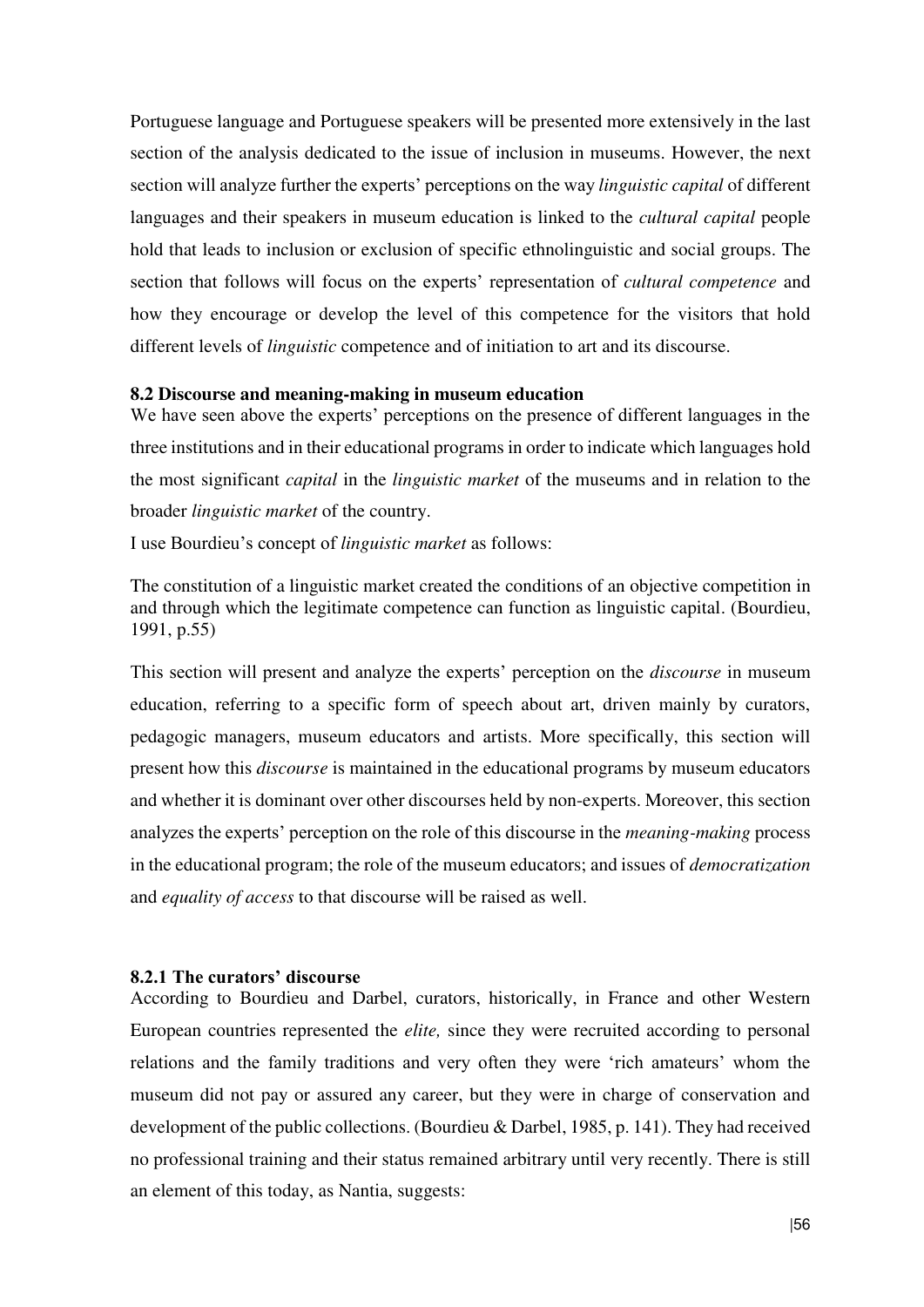'*I think the curator still has an important role. And the curator is such a... I mean now you have people who... Before that, there was just general art studies, or history of art studies, and that didn't really mean much. I mean it did, it was just a very poor knowledge. A lot of knowledge about art was put in, but not about the rest. And, I think that most people learn on the spot.' (Nantia, pedagogic manager, lines 967-971).* 

It is evident from this that Nantia is aware of the lack of specialized knowledge in the past: 'before that, there was just general studies' and that there is still some traces of the need to acquire specialized knowledge today, so that 'most people learn on the spot'.

Curators could come from any discipline, but they all share the '*passion about art*' which according to Nantia can be more important than studies. (lines, 995-996 & 1006-1007).

The museum provides information that can be addressed to anyone who is capable of reading it and becomes meaningful only to people able to decode it and taste it. (Bourdieu & Darbel, 1985, p. 113). In some museums the information given is so embedded in the curatorial code as to be incomprehensible to those who do not understand it. (Hooper-Greenhill, 1994, p.116). As Hooper-Greenhill points out, "we see things according to what is said about them" (p. 116) and traditionally it has been the role of the curator who had the task to choose the way objects should be presented. Consequently, the linguistic framework and the resulting intellectual structures within which the objects are placed, have been chosen according to the values and the desires of the curator. (Hooper-Greenhill, 1994, p.116). However, many museums especially in the UK, Australia and the USA have started integrating members of the public in the exhibition planning process in order to assure more voices represented in the way the message is constructed, in an effort to democratize the discourse and make it meaningful to a broader audience. The case of the three institutions I investigated, though, seems to be more related to the traditional model of message transmission, with the curator still being the main message conceiver and transmitter, as we shall see.

In the *Museum 2*, the pedagogic manager confirms that the curator is the one who has all the knowledge about the exhibition and presents it to them along with the artist during the installation process. Nantia, claims however, that the curator's discourse is not imposed on the educational programs, but the curator is the one who provides them with all the information about the artworks and as she argues *"It is important that our program is in line with the show's content, which makes it coherent with the curator's work.'* (Nantia, museum educator, line 43-44). Even though the curator does not impose his discourse explicitly, he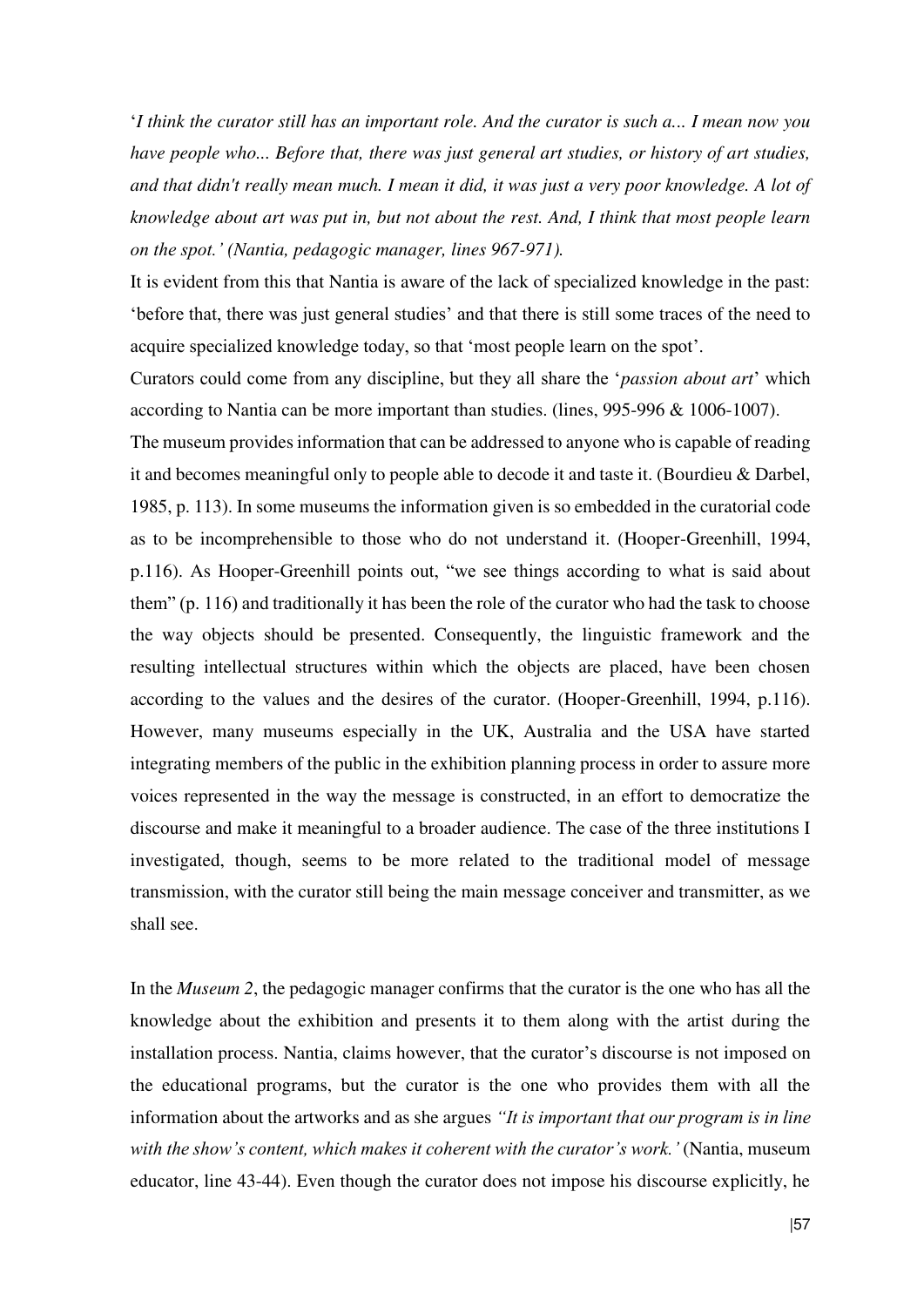is the one who still conceives and transmits the message of the exhibition, since he is responsible for all the texts produced around an exhibition.

Similarly, in the other two institutions, both pedagogic managers confirm that after an exhibition is installed and before the official inauguration, they hold, as they call it *"visites guides modelés"* for the museum staff where curators and artists guide them around the exhibition providing information about the artworks. Usually, the museum educators have received in advance the written material, catalogues and brochures, prepared also by the curator in collaboration with the artists sometimes. In the final analysis, none of the experts implicated in education is part of the discourse conception and transmission; they are receivers at a later stage and are asked to retransmit the message to the visitors.

This linear model where the work of one department is finished, in that case the curator's work, before the work of another begins, referring to the education department's work, as Hooper-Greenhill argues, allows the curators who are the exhibition generators to act as '*power –brokers'*; since they define the content, and the message according to their point of view, without taking into account the views of other departments or the audience. The museum educator arrives far too late in the process and is forced into making the best of a bad job to reinterpret for visitors. (1994, p.47-48). All the museums experts participating in the research confirm follow this linear model, where the curator has the central role at the exhibition planning and its message. Despite the fact that all the pedagogic managers recognize the complexity and the difficulty of the curator's discourse, they all consider it to be the primordial one in the exhibition that needs to be democratized by the museum educators and not altered for the sake of receptivity by a broader public.

### **8.2.2. Museum literacies and democratization**

All the written material- brochures, catalogues, texts on the wall, along with the guidance arrows, the space and the objects in the museum constitute the museum literacies. The language used for the texts is very important, since '*words do more than name; words summon up associations, shape perceptions, indicate value and create desire. Words create power relationships and sustain inclusions or exclusions.*' (Hooper-Greenhill, 1994, p. 118). As abovementioned, all the written texts for the exhibition are processed mainly by the curators who as '*guardians of art*' represent the *elite*, since they hold a discourse about art based on the '*pure gaze'* of the connoisseurs and denounce all effort to reduce the distance between *distinct* and *popular*. (Bourdieu & Darbel, 1985, p. 141). Similarly, Nantia makes a distinction of *popular* exhibitions that '*are not are not really coherent, at least not at the level that you expect*' and she finds that a '*shame'*. She believes that the museum experts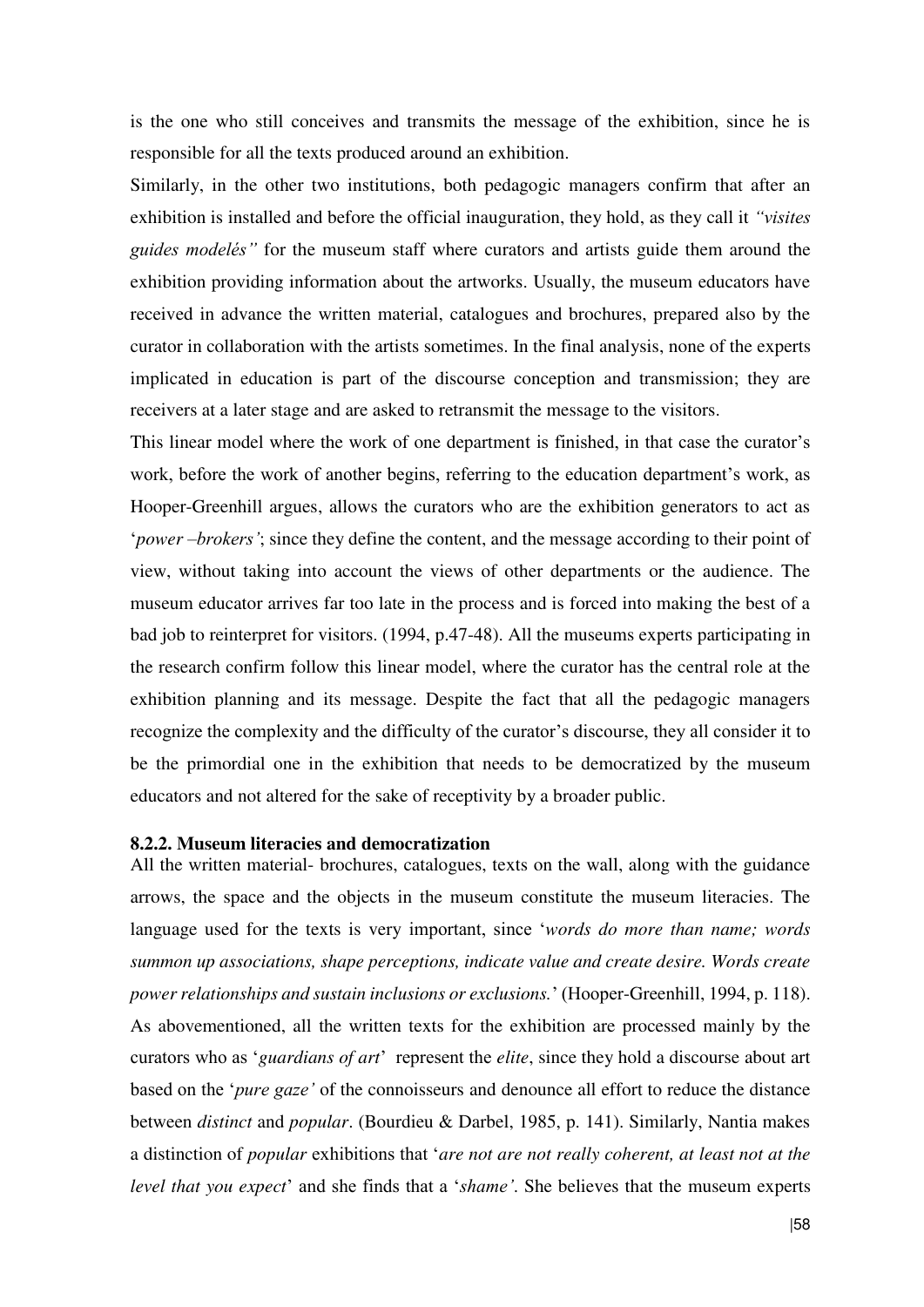have '*a certain role'* which is '*not to show people what they want, but to show people what they need to see'* (pedagogic manager, lines, 711-718). This exact phrase epitomizes the crucial role of the curator and exhibition managers who act as *taste makers*, since they are the ones who decide what the public needs to see, they have the knowledge and the authority to control it and diffuse it.

In the three institutions investigated, both the pedagogic managers and the museum educators confirm that the curator's discourse is complex and difficult to understand if one is not initiated in arts. The answer of Nantia illustrates the educator's role to democratize that discourse, since she believes that the curator's role is not to hold a '*simple'* discourse:

*'I find that these texts are extremely nicely written but they are ...but they tend to be a little bit more difficult for some people […].Because you have all kinds of public. Some people will expect a more elaborate text, and some people will expect something extremely simple. The curators are not really good with the simple. That is true. It's not really their job either. So, that's our job.'* (Nantia, pedagogic manager, line 245-250)

For Florence, it is evident that the educators have to rework the texts especially when it comes to children, in order to make them accessible: '*Oui, parce que sinon les textes du curateur… ben, pour les enfants...ça les découragent' (lines, 517-518).* However difficult the curator's discourse may be, the museum educators confirm that it is the basic material they have both for them and the public. Michaela's answer is illustrative: '*We used to work from them, there are a basic information for us and public'* (line 66). Nantia adds that the curatorial discourse makes their work often more important because *'it tends to serve a more educated public in need of a lot of well formulated content*.' (lines 52-53).

Despite its complexity, experts still believe that this is the way the curators' discourse should be, because otherwise it becomes very *popular*. As Sophia, museum educator in the Museum 1 claims '*you can't always do an exhibition which is so popular. Because then you change really the subject of art*.'(Sophia, lines 517).

According to Hooper-Greenhill, this answer represents the fear of the curators that making it easier for visitors to understand the ideas that collections represent, will begin '*a slide into commercialism, poor scholarship, facile interpretation and mindless entertainment'* (1994,

p. 113). Through the answers of all pedagogic managers it is evident that democratization is limited to the educational function of the museum and not the curatorial, since they attribute the quality factor to the curator's mission that needs to assure high standard artistic quality not necessarily accessible to everyone, but made accessible by the educators in the workshops, guided tours and lectures. As Florence argues '*Ok pour la démocratisation, mais*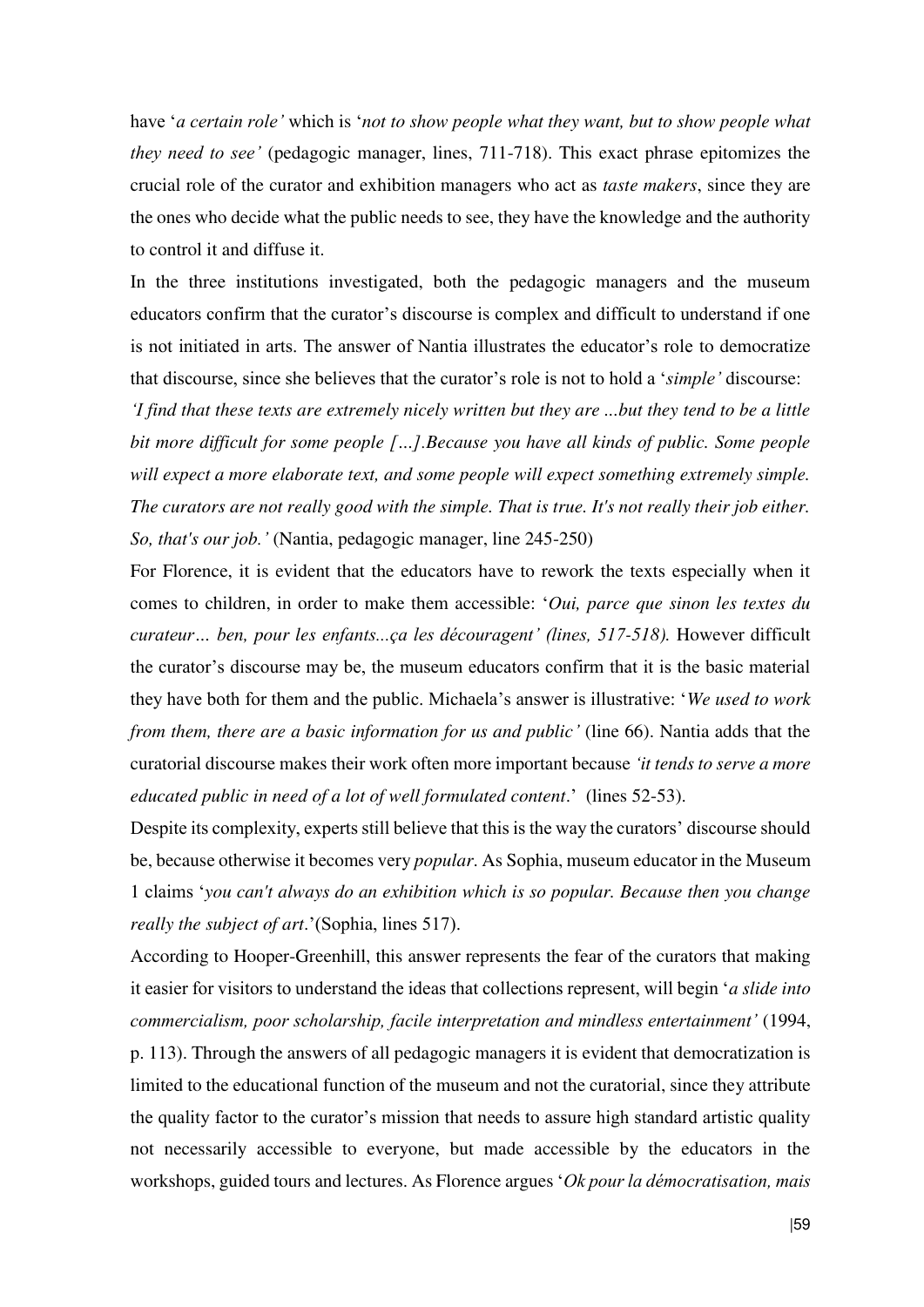*la démocratisation se passe au sein des ateliers, mais pas dans l'exposition, je crois.' (lines, 939-940).* 

Similarly, Maria argues that it is difficult to democratize the discourse, because the public is very mixed; she uses a metaphor to compare the museum visitors to school students to say that some of them are *talented* and get bored easily, and others are not, so the best thing would be to separate them in order to respond to their needs:

'*Ah, oui, oui, c'est sure, c'est difficile de démocratiser le langage, oui. Mais, on ne peut pas parfois mélanger un public qui c'est difficile … quelqu'un qui connait tout, un autre qui a vraiment des notions de base, peut-être là il faut séparer les groupes et parce que sinon, c'est comme dans les écoles, si vous avez quelqu'un qui est très doué et il s'ennuie, et l'autre il ne suit plus. Donc, peut-être là, à ce moment-là, c'est intéressant d'avoir des différents groupes qui viennent et on peut s'occuper à fond de chaque groupe'.* (Maria, pedagogic manager in the Museum 3, lines 986-993)

The choice of the word *doué (talented)* will be thoroughly analyzed in the last section of analysis, since it refers to the *charismatic ideology,* as Bourdieu (1979) names it, that the *elite* holds to explain their connoisseurship about art as an innate natural characteristic, ignoring the fact that this *talent* is due to extensive exposure to art through long-term education and family environment. It is interesting though, that Sophia, Florence, Maria and Nantia all use the example of the school class to refer to the democratization process of the artistic discourse driven by the experts, especially when it comes to the co-constructive approach in meaning-making as a new trend in museum education.

# **8.2.3. Co-construction of meaning-making and interpretation**

Despite the fact that democratization of the curator's discourse does not seem necessary or easy to happen, all the informants were in favor of the democratization in the educational programs, especially in workshops with children. In recent years, since the beginning of the feminist movement, the gallery's education discourse has become more revolutionary, more democratic, including more voices – women, gay, black people- and escaped the traditional model of one way knowledge transmission from the expert to the passive learner. This coconstructive approach<sup>9</sup> seems to be recognized and in some cases adopted both by pedagogic managers and museum educators in this research.

Florence explains that most of the children's workshops in the Museum 1 are organized in a co-constructive pedagogic approach, based a lot on the children's '*liberty*' to create and

-

<sup>9</sup> For more information see chapter 3.5. Constructivist approach in Art Museum Education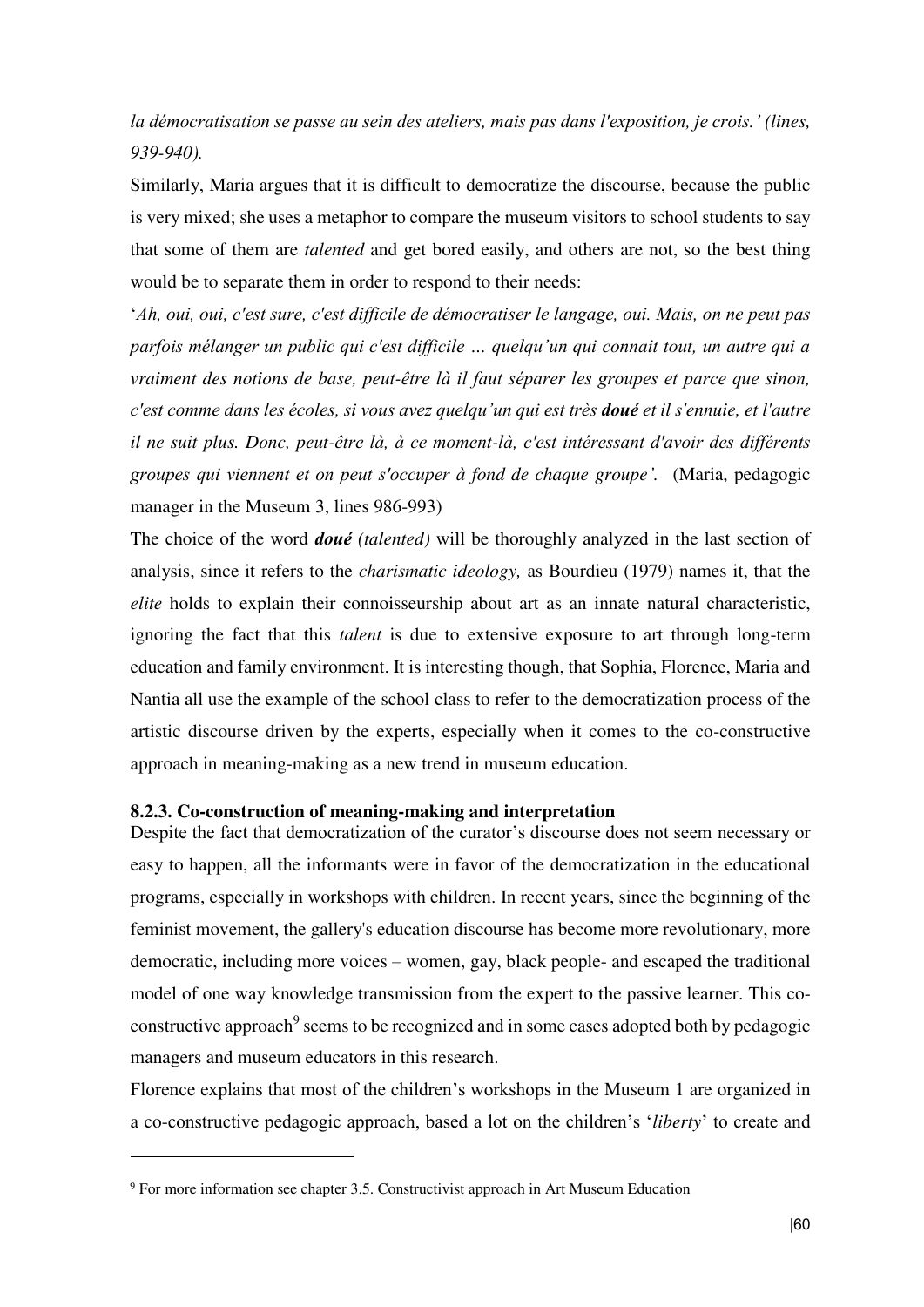with a lot of exchange between children and educators, avoiding the '*top down'* approach. She also refers to the book "Maître ignorant" by Jacques Rancière to explain her pedagogic approach (lines, 624-636). For Maria, this trend is also adopted especially with school groups. Even though the museum does not offer workshops on site, they collaborate with several schools and students return to their classrooms to practice what they have learnt in theory in the museums. For Maria this approach refers to the practical aspect of arts education which contrasts with the theoretical part.

Nantia is aware of this approach and she is favorable to it, even though she has some reservations as to whether this co-constructive approach that favors experience in the learning process, tends to fall into the '*purely entertainment trap'*, as she names it. (Nantia, museum educator, lines 115-117). Additionally, she questions whether the term '*museum education'* is any longer right to use, since '*education sometimes has this connotation of I'll teach you something, and it's not really teaching, it's much more enabling them to discover themselves.'* (Nantia, pedagogic manager, lines 357,359).

According to Michaela, museum educator in the Museum 3, '*the one way model does not work up*' to her knowledge (line, 168-169), and she encourages people to talk '*express themselves no matter what the say*' (line 75). Whereas Sophia, museum educator in the Museum 1, is very enthusiastic about the co-constructive approach and argues that the traditional model of knowledge transmission belongs to the past and that today '*it's about the exchange where both parts could learn something and it's really important to be able to express your own opinion'* (lines 1052-1053)*.* She claims that she doesn't want to be in a '*higher hierarchy'* during guided tours and that she invites people to feel free and ask questions *'because most of the people who go to the guided tours, they feel like hesitant, they can't tell questions'* (lines 1065-1066).

# **8.2.4. Meaning-making Framework**

-

Meaning making<sup>10</sup> and interpretation are central in museum education, since they constitute the main task of educators, which is to facilitate and encourage meaning- making in the galleries for visitors. Nevertheless, it remains a contested arena with scholars and museums educators being divided according to different approaches to meaning-making and interpretation. For some of the experts I interviewed, meaning-making as a term is either not understood, contested as not so important or recognized in its significance. However, the museum educators possess their own strategies for enhancing in a way meaning-making and interpretation. Following Pringle's (2009) Meaning Making Framework, I asked all of them

<sup>10</sup> For more information see also chapter 4.1. The Meaning- making Framework (MMF)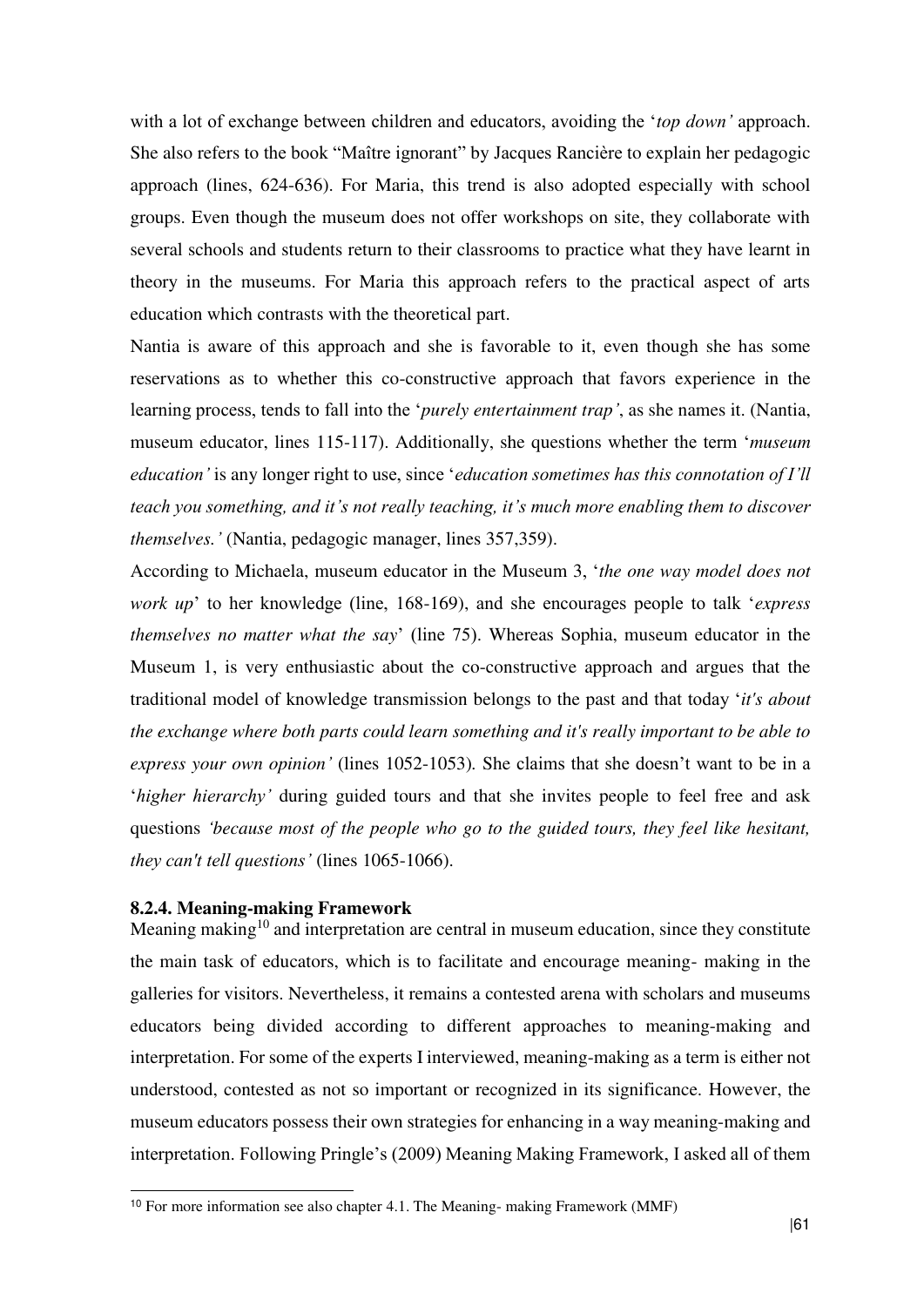in which order they would place dialogue, questions, emotions, engagement and context in the meaning-making process.

More specifically, for Michaela, the term meaning-making was not familiar at all. After some clarification, *meaning-making* for her '*is building bridges between the present and the past, like the past can answer, explain today's questions*', since she works in '*a museum of ancient art*' (lines, 113-115). Nantia, contests the importance of meaning-making as a '*psychological'* issue, reserved to individuals, and she adds that '*interpretation is a personal matter and should not be the role of the museum*.' (Nantia, museum educator, lines 75-77). While Florence recognizes the importance of meaning-making in museum education, since it is central in the exhibition context: *"La fabrication du sens, ça c'est important. Ça c'est le plus important, je crois. C'est toujours...la chose se passe toujours dans le contexte de l'exposition.*'' (Florence, pedagogic manager, lines 595-597).

Sophia, museum educator, in order to facilitate the meaning-making process, encourages visitors to ask questions and depending on the '*level they are standing at the art background*' she provides some information *'about art itself or the creative process and so on'* ; when people hesitate to ask questions in order not to show they are ignorant, she will ask first in order to provoke the dialogue, since '*by discussing about things and trying to hear what they think about something, then something can develop*'(lines 411-418). Similarly, Nantia places the dialogue first in her strategy to enhance meaning-making '*because people (are) afraid of being exposed as not being knowledgeable and that is exactly what we try to avoid, because that is not the point of art. So, the dialogue is the first thing [...]. Not in a critical way. So, it's the dialogue what is most important.'* (Nantia, pedagogic manager, lines 311- 313). She also places the information just after the dialogue and the emotions really last, because it is very personal and it is not the role of the museum educators to "*push them*" as she says, meaning that educators should not force emotions on the visitors, since they are too personal and should be reserved to the visitors' perception.

Concerning the role of context in meaning making, most of the informants find it very important, but for different reasons each one of them. Sophia includes the role of the curator in shaping the context of the exhibition, since it provides a "mise en scène" as she says in the following extract: *'the curator chooses where and how he or she wants to exhibit the objects or the artworks. So, that's already […], une mise en scène [...] it's already the*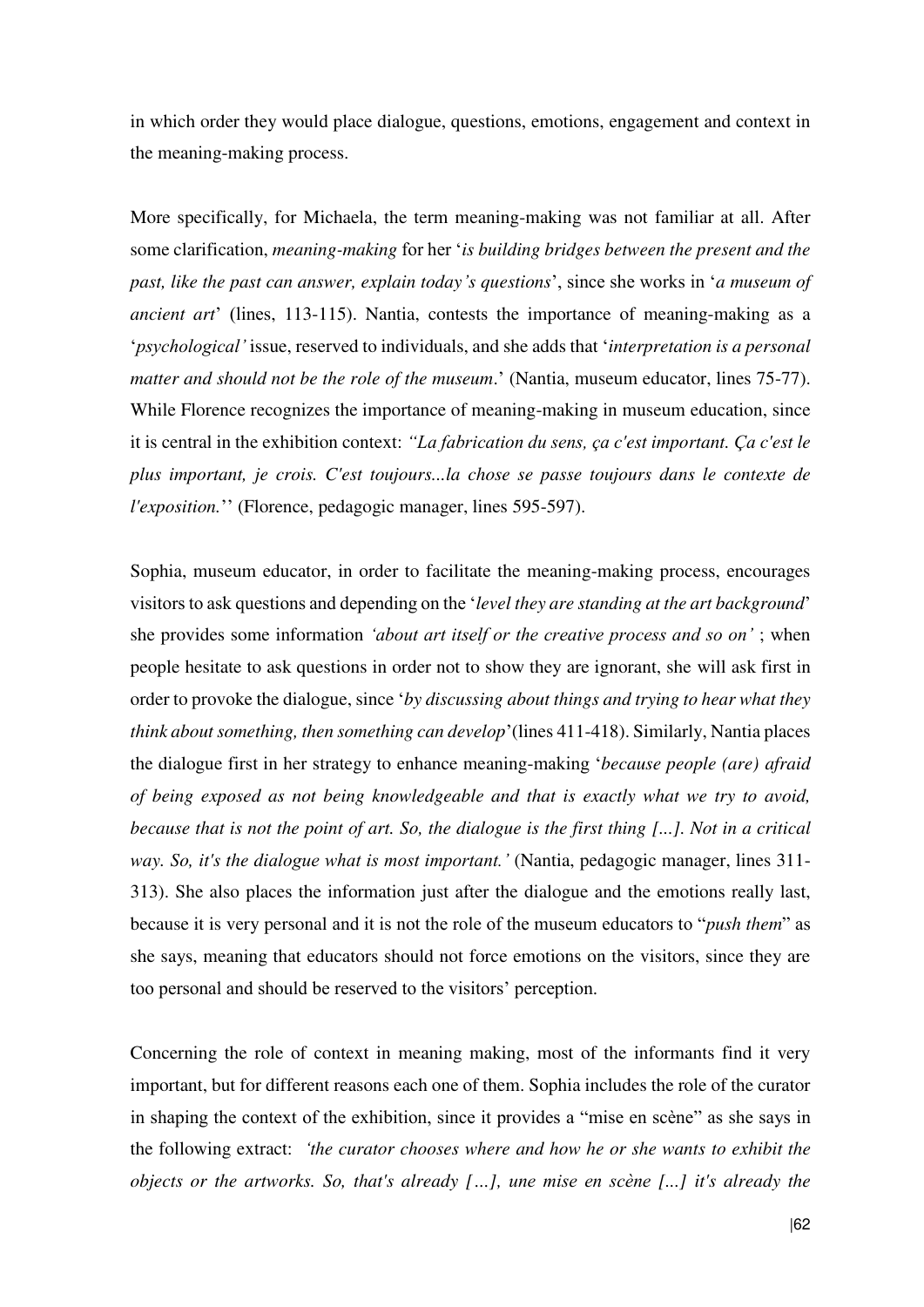*question how you expose something, in which situation, yeah, which light maybe, or… how it is exposed.'* (Sophia, lines 796-798). The way it was chosen to be presented plays an important role in meaning-making as Sophia argues '*because it has a reason why it is hanging there, in this way or standing there in this way and it's always a reason.*'(lines, 940- 941). For Michaela, context is very important, referring to the context of the artworks' production, but also to the input of art historical information in order to make piece of art meaningful. (lines 81-82). Even so, Sophia claims that it really depends on the artwork and the artist whether context is relevant or not (lines 921-928). When it comes to contemporary art, she finds it very important to provide the '*conceptual background'* and the '*realization information*', since contemporary art is mainly based on concepts and in order to make meaning both concept and realization process should be explained and function together:

'*But if it functions as a whole, then it's good. But it has to function as a whole. So, from a conceptual, like from the theoretical background idea, but also, how the artist realized it. So, these two have to come together. If they come together, and that makes sense, then it's...then it functions.'* (Sophia, lines 728-732).

On the contrary, Nantia considers the role of the public more important when it comes to context information since, according to her: '*You need to adapt to your public, some might need more, other less, but you need to leave space for self-interpretation*." (Museum educator, line (101-102).

Regarding the role of space in meaning-making, Michaela simply says that '*in Luxembourg we are very lucky; museum's building is gorgeous, well-kept and it allows a very comfortable quality in visiting'* (lines, 88-89). While Sophia places the role of the building's architecture very high, referring to the Museum 3 building and to the museum's building features, claiming that artworks look different in different spaces:

'*So, that also has to do with the building. It's bit like the Grand Duchy in... standing there....I mean also... yeah, the [Museum 3] they have special windows which are milky not to destroy the photographs or the paintings and stuff and also the whole appearance of these paintings, it has another look in the* Museum 3th*at if it were somewhere else'*. (lines, 834-839).

All the above different strategies of encouraging and enhancing meaning-making in museum education differ among the experts, but they differ also depending on the audience each time.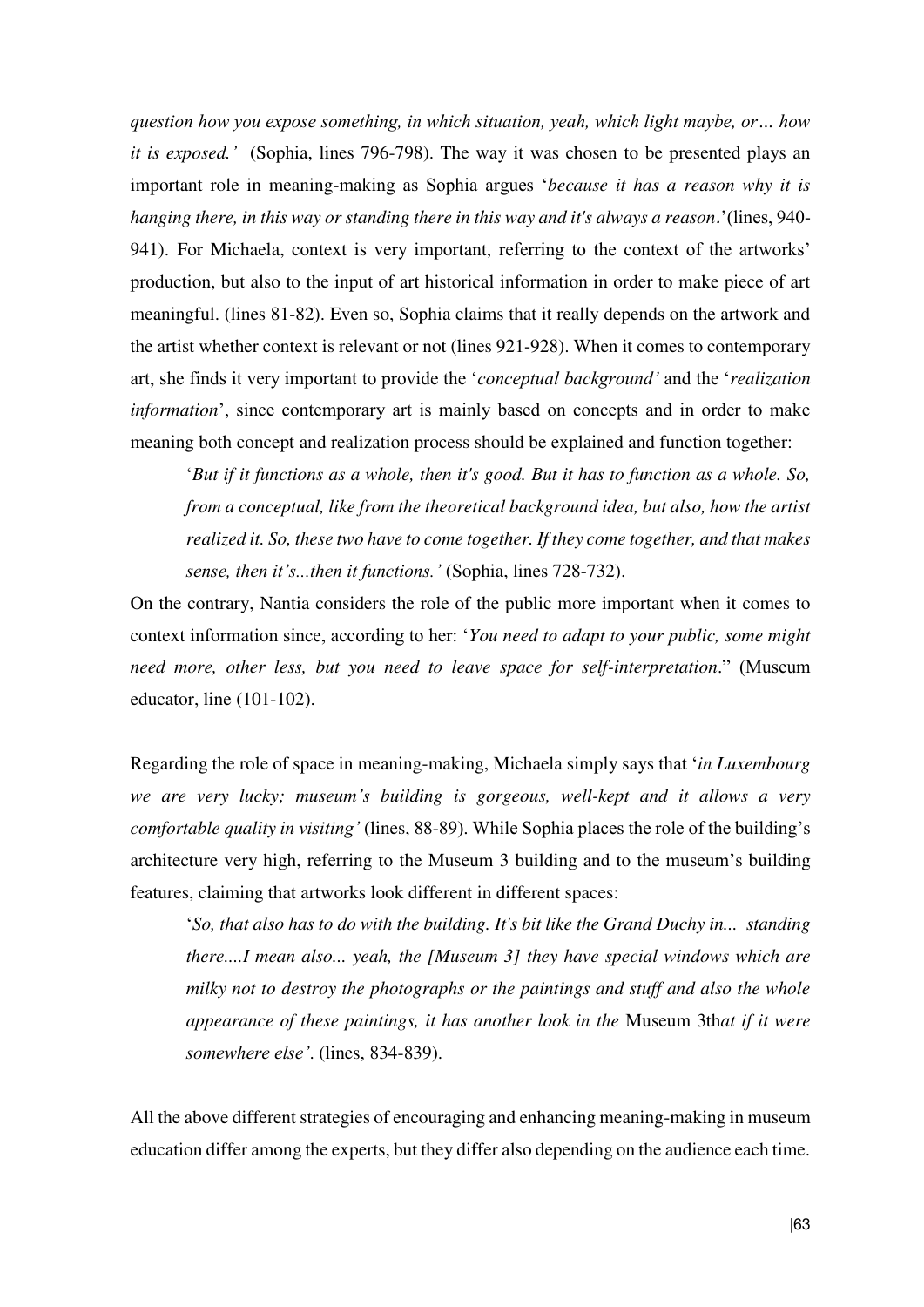I will analyze in the next part the different approaches the experts adopt according to the audience they cater for each time.

### **8.2.5. Different audience, different approach**

Maria, pedagogic Manager in the Museum 3, divides the visitors into two main categories: those who need more "*theoretical information*" about the artwork- including herself- and the others who simply appreciate the colors and shapes (lines, 531-535). Her opinion illustrates what Bourdieu & Darbel (1985) name the *phenomenal meaning* and the *meaning of the signified,* in order to describe the two different approaches to interpretation; the one that focuses on the simple '*aisthisis'* and limited perception and the other that derives from literary knowledge (pp. 80-82). Furthermore, Maria adds that children should be brought early to museums in order for them to discover gradually, which is exactly what Bourdieu & Darbel (1985) claim about *the legitimate right way* ('*la bonne manière'*) to interpret art that is acquired through unconscious and imperceptible learning by an early education (pp.103-104). Apart from the level of education implied here, Maria also makes a difference between academics and refugees to explain the different approach in meaning-making and interpretation that relates not only to the level of education, but to the different culture as well:

'*Par exemple, si vous avez un groupe des messieurs qui viennent de l'Université [..] il faut commencer la visite à un autre niveau, que [..] les réfugiés qui viennent au musée pour voir pour la première fois l'histoire de Luxembourg. Ouff! Il faut voir où les gens y sont, alors, il faut débuter là [..]. C'est vrai nous on partait du principe que les gens ils connaissaient Adam et Eve, mais il y a maintenant des cultures qui ne connaissent pas. Alors, il faut déjà commencer là. Donc, ça dépend toujours du public.*' (Maria, lines 449-464)

For Maria, Sophia and Florence the audience is also divided between adults and children. When it comes to adults, they all agree that they focus more on knowledge and theoretical information, since adults are more interested in 'knowing something'. While with children, the museum educators encourage mostly the questions and the emotions in order to provide them a pleasant and creative experience. To that end, the Museum 3 has also tried in the past to organize theatrical visits which were very successful with children and young people by engaging them with the emotions. But these visits are not successful with adults, who tend to like 'traditional guided tours', as Maria argues (lines 415-425). Sophia confirms that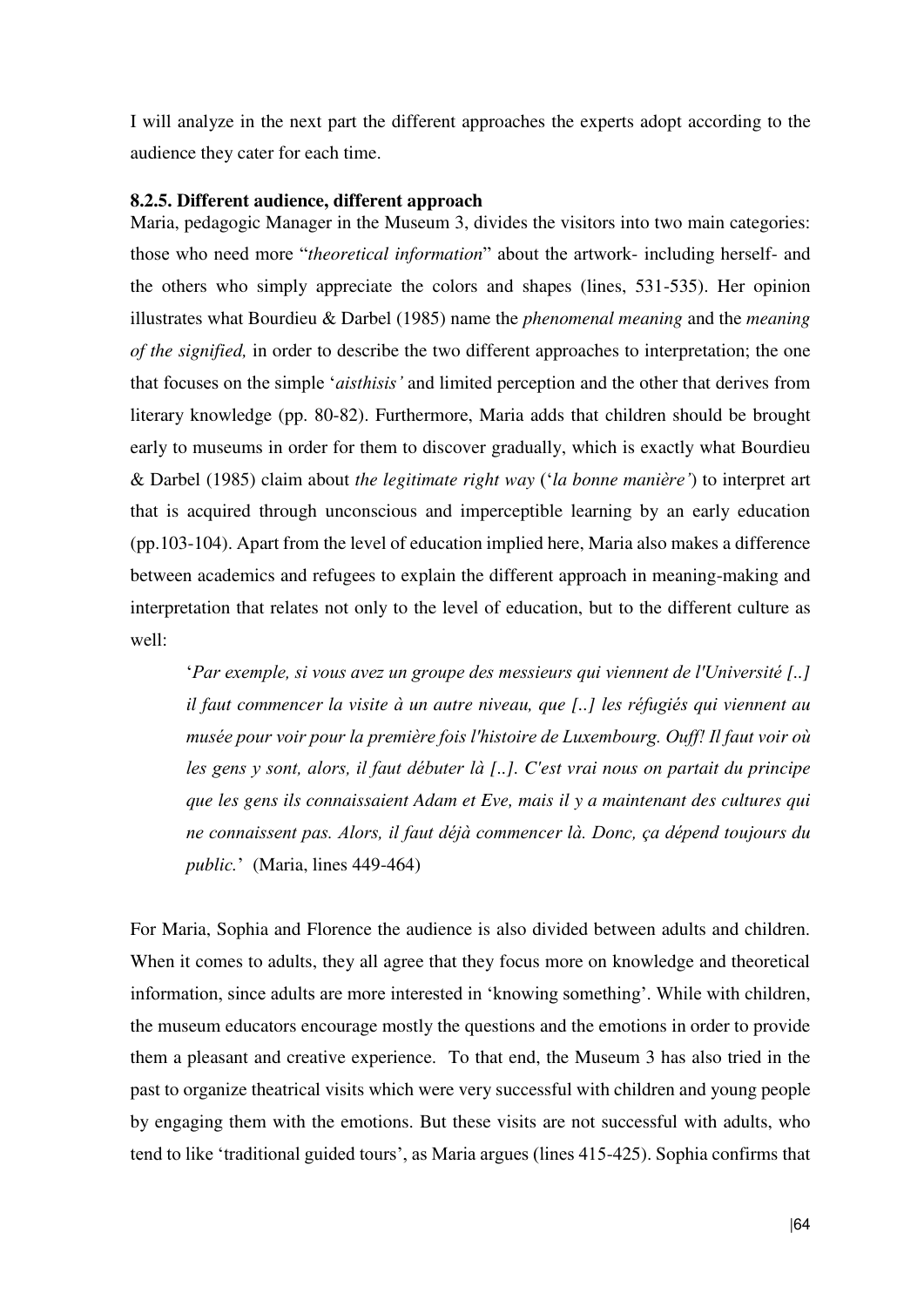as well in her following answer: '*For adults, I think it's knowledge, because they want really to know what it's about and then it's interaction'* (lines, 869-870).

Nantia, though, does not consider children as a homogeneous group; children are also divided according to the level of education and the social status of their parents, with some of them coming from '*parents with academic background'* and others *'from socially much weaker backgrounds and they are mixed in the school class*' (Nantia, pedagogic manager, lines 624-626). Nantia here refers to state schools, where most Luxembourgish children are mixed with immigrant children, mostly with Portuguese, where in some regions of the country, mainly the south, they make more than fifty per cent in the class. Despite the educational level of parents that distinguishes children among them, Nantia believes that contemporary art functions as a means of equalization since as she argues: '*when they stand in front of contemporary art, they are the same level. It's very good, that is a big advantage of contemporary art. So, they are on the same level and that evens things out a lot that is really nice'.* (Nantia, pedagogic manager, lines, 626-629).

Referring also to one project the Museum 2 runs for children, 'Jeune Médiateur', where children are invited to act as guides, she claims that it is very successful *'especially with classes where students have very little exposure to culture, socially a bit weak classes, where they are not really used to museums, they are not used to people listening to them, necessarily, because academically they are not as strong so they don't really fall into the category that they actually have the possibility that people would listen to them. And it's a very, very good experience, actually.'* (lines 568-573). Similarly, Florence cites an example of a Masterclass that they provided along with an artist for a Lycée Technique d'Esch, located in the south of the country, where the educator had to translate into Luxembourgish the content, not because children would not understand French, but because the type of French used by the artist was very sophisticated for their level, implying that in technical schools children are not equipped *linguistically* and *culturally* to understand the artistic discourse. (Florence, lines 446-467).

In conclusion to this part, what is essential to retain is that even though, all the informants recognize meaning –making's importance in their educational mission each one of them for different reasons, they all tend to attribute the way meaning-making is constructed to the public's diversity. Firstly, they divide the public between adults and children, and secondly between initiated and non-initiated adults. The adults are also subdivided according to their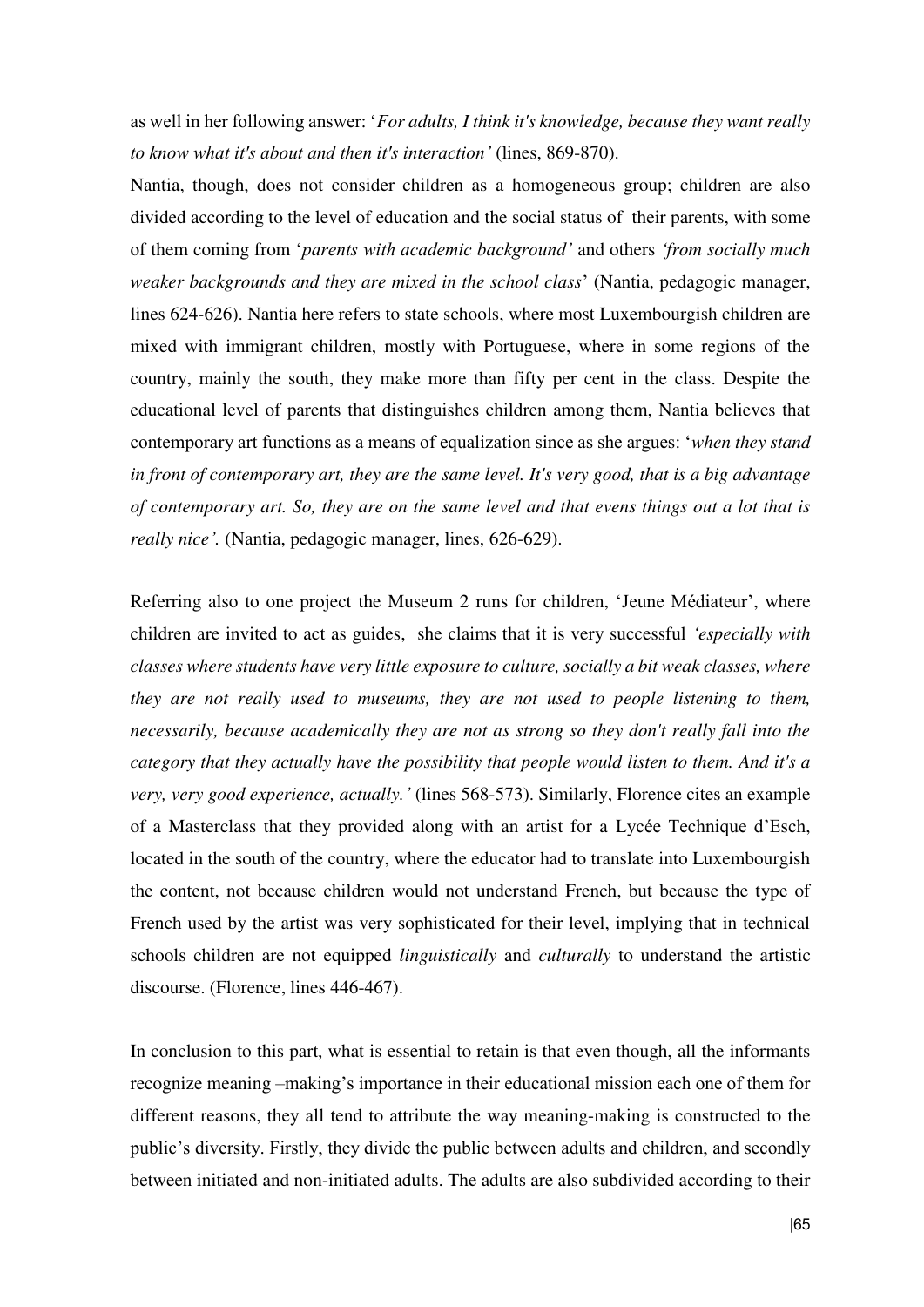educational level and social class, as Maria explicitly mentions in her example with academics and refugees. In conclusion, according to the experts' perception, children and non-initiated public are limited to the *phenomenal* interpretation where knowledge is placed very low and emotions are placed very high in the meaning-making process; while, the initiated adults require more theoretical background and knowledge is placed very high and emotions are sometimes even irrelevant, according to Nantia's opinion, since they tend to be the least important in her strategy. Moreover, children as an audience are subdivided according to the same principles that apply to adults: the educational level and the social class of their parents imply their competence to understand art and make meaning of artworks at a certain degree. As Nantia claims, the more educated and higher in the social structure the parents are, the more the children tend to be exposed to culture and acquire the artistic competence to decode it.

So, the following question arises: do museums cater for a broad public and can museums be inclusive?

The following section of analysis will present whether this is true or not for the experts that participated in this research and the institutions they work for according to their perceptions.

#### **8.3. Inclusion**

Museums are seen as social institutions with communicators that need to address their messages to a broad audience in order to assure their democratic function. The research conducted by Bourdieu & Darbel in the 1960s in six European countries, however, proved that museums provide information that can be decoded only by a small group of people already initiated in art, who have acquired the cultural competence through long-term exposure to art via education and family background; these people belong mainly to the higher social classes with high educational level and economic capital. So, Bourdieu & Darbel concluded that educational capital, along with economic capital can assure cultural capital and determine the familiarization with art and cultural institutions, such as museums.

Hooper- Greenhill (1994) highlights the importance of museums communicating and having a broader social relevance otherwise as she argues "museums will die" (p. 34). And in order for museums to communicate successfully with a broader audience, they need to develop the museum- audience relationship. In order to do so, museums should get to know their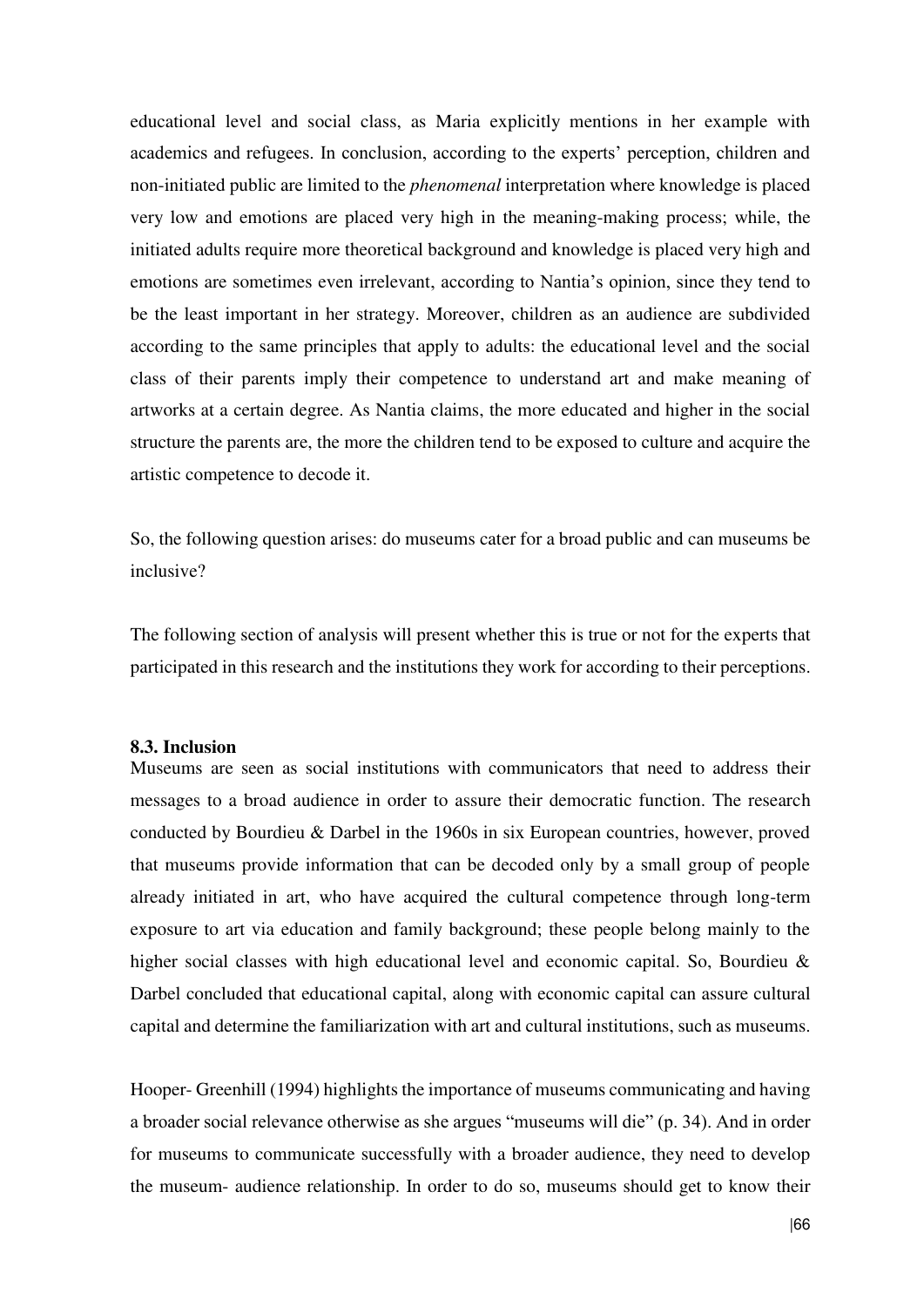potential audience first, conduct audience surveys, visitor surveys and non-visitors surveys. Because as Hooper- Greenhill (1994, pp. 54-55) argues, museums as public institutions will not survive if they don't serve the public and if museum professionals do not have a broad understanding of the social functions of museums.

In Luxembourg, there seems to be no inclusion policy by the government concerning communities, disadvantaged children or people with special needs, as all my informants confirm. Additionally, in the three institutions I investigated in Luxembourg, the experts even though they acknowledge that one primordial mission of the museums is the inclusion of a broad audience, have not, however, integrated in their policies or practices any particular measures to that direction. Inclusion is still quite problematic in the three institutions and I will analyze here in detail the opinions of the experts, along with the explanations they provide for the lack of inclusion in their institutions, as they were presented in the interviews.

### **8.3.1. Who goes to the three museums?**

All the experts I interviewed confirmed that there are no audience surveys conducted, since they require a lot of time and money to invest. However, they consult the entrance statistics concerning general demographic characteristics of the visitors, such as country of residence, age, student status, etc. Nevertheless, since most of them have been working for several years in the same institutions, they could answer the questions regarding the audience through their professional and personal experience during the educational programs; guided tours, lectures and workshops.

When asked whether they are aware of their audience, the informants answered "*It's always the same type of population who attends art institutions*" (Michaela, lines, 149-150) and "*People who are interested in art they go there, I mean, ok, that's always the same people*" (Sophia, lines 966-967). The fact that people related to art visit museums more often is validated by Bourdieu & Darbel in their study, as they argue that art professors and art experts are frequent museum visitors. (1985, p. 39). Even though museums are for everyone, not everyone comes, according to Maria: "*Moi je trouve que ça peut être pour tout le monde. Tout à fait. Mais, bon, pas tout le monde ne vient*." (Maria, lines 943-944). Similarly, Michaela states that museums are for everyone and they should be inclusive "*Museums are meant to be for everyone so there should be inclusive*." (lines, 157-158). For Maria the usual audience consists of "ladies with intellectual background", as she explicitly claims: "*A*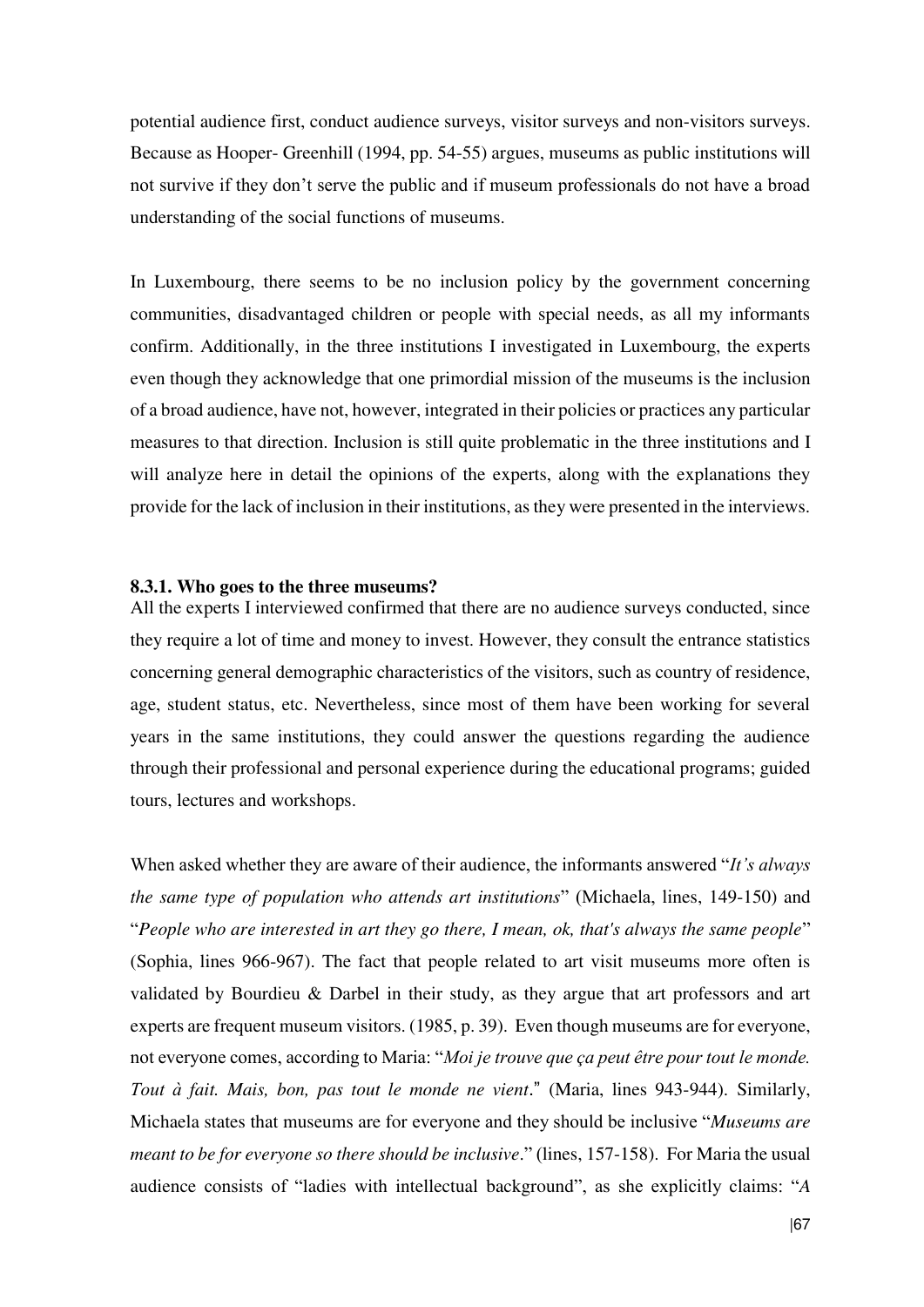*[*Museum 3*] on a plutôt un public des dames qui viennent se retrouver ... qui ont un certain bagage intellectuel*."(lines, 724-725). This could also be explained by Bourdieu & Darbel's study (1985, p. 39) who claim that women from upper classes visit museum more often than men. According to Florence, the Museum 1 tries to be inclusive in terms of languages, ages, free entrances and low admission fee: *« Oui, je crois. Parce que, déjà, c'est pas cher, les ateliers c'est pas cher non plus. En générale, on a aussi la nocturne gratuite, les vernissages sont gratuits... Oui, on est inclusif par rapport aux langues, par rapport aux âges, oui c'est... » (lines, 806-810).* 

Despite the inclusion efforts the institution makes in terms of languages, ages and low entrance fees above mentioned, according to Florence, the reason for people not coming is due to the fact that visiting a museum is an intellectual act, that requires intellectual reflection*: «Surtout parce que ça demande quand même un peu de la réflexion et tout ça, c'est un truc intellectuel quand même, on va jamais dire que c'est pas intellectuel d'aller dans les musées ou dans un centre d'art, donc, voilà»* (Florence, lines 815-818).

Regarding the entrance fee, however, according to Bourdieu & Darbel (1985, p.41) it does not relate to the visits of popular classes, since they argued that it is illusionary to believe that the entrance fee restrains people from visiting the museums; it is rather their *absence of need* to visit them or their *feeling of unworthiness* that keeps them away. This *absence of need* is what Nantia tries to describe by saying that some people just do not have the habit of going to museums and it is difficult to change this habit: "*Because I think it's a public who is not used to go to museums and it's difficult to change a habit"* (Nantia, pedagogic manager, lines 661-662). Additionally, she refers to the *feeling of unworthiness* by saying that it is difficult to change the idea that some people share about museums being places that are not meant for them: "*And, yet, it's very difficult to overcome, on a private base, to overcome this idea that the museum is not for us. And it's something which is very difficult to achieve."* (Nantia, pedagogic manager, lines 642-644).

According to Michaela, people think or feel intimidated by museums or are not interested, because "*they have no art culture or taste for it*." (lines, 146-147). Michaela's phrase illustrates the argument of Bourdieu & Darbel (1985) that people with high cultural competence can only decode museum's messages and taste art. (p. 113). The explanation that Maria provides is based on the cultural competence acquired through long-term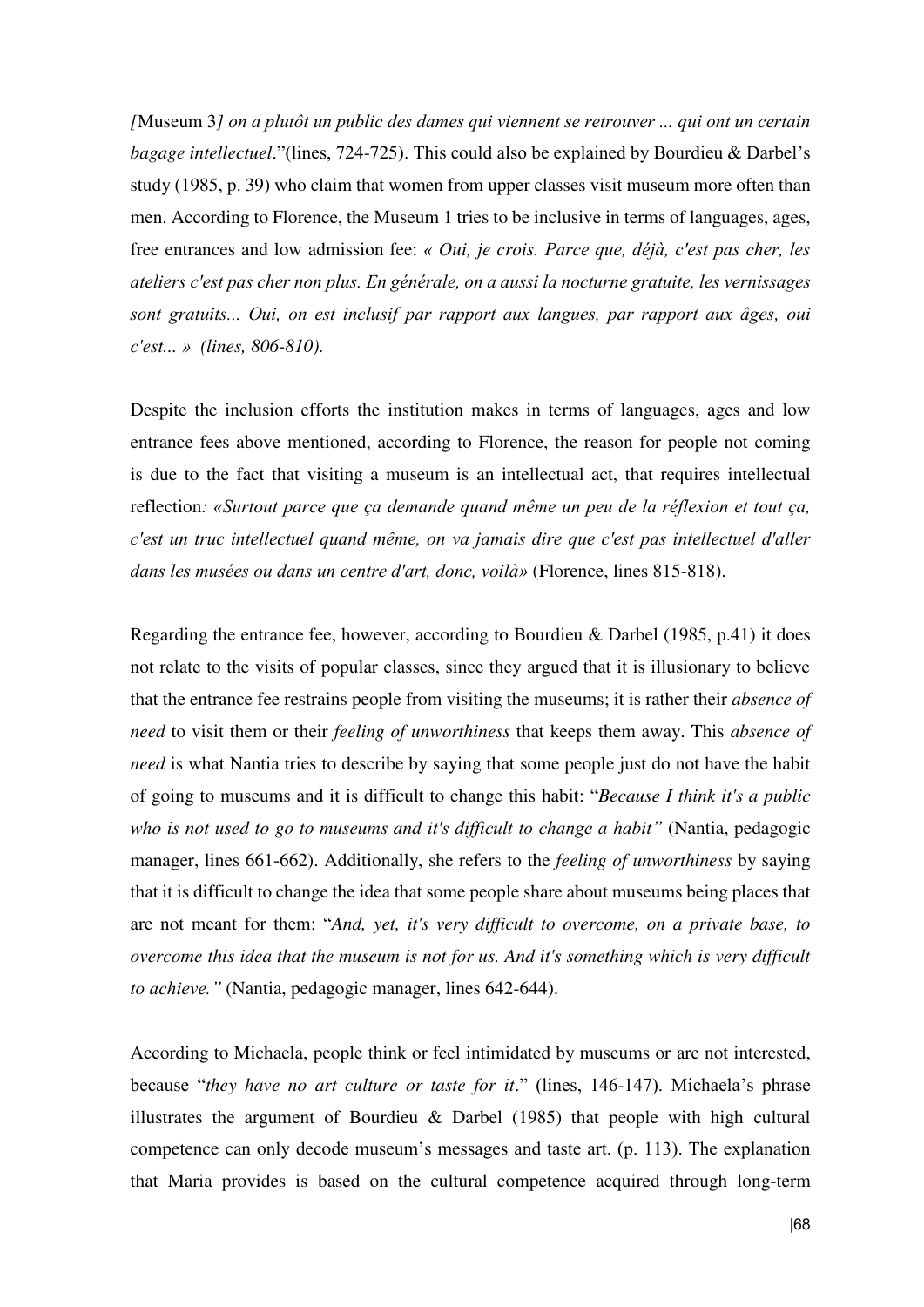exposure and education; she actually divides the audience between people who have learned to come to museums very early in their lives and the others who have not: «*Parfois, ils ont l'habitude parce qu'ils sont venus de... depuis tous jeunes, mais il y en a d'autres qui n'ont jamais appris à le faire.»* (lines, 915-917). Additionally, according to the educational capital these people hold: *«les personnes qui… n'ont peut-être pas un niveau éducatif élevé et qui pensent que parce qu'ils n'ont pas des diplômes requis qu'on ne peut pas entrer dans un musée.*» (Maria, lines 838-840).

The above answers describe the *feeling of unworthiness* that Bourdieu & Darbel first mentioned in their study, referring to the feeling that culturally and educationally poor people share about their place in museums that represent the *legitimate culture* (1985,p. 89). The fact that all the informants relate the absence of people to their educational and cultural level, also corroborates the theory of Bourdieu that related the educational and the cultural capital to museum visits and arts appreciation. So, if museums are not for everyone, for whom are they then?

### **8.3.2. Art should (not) be elitist**

According to Sophia, museum educator in the Museum 1, art should be "*elitary*" as she claims: "*So, but, I think art has to be at some point also … maybe... in some point it has to be elitary.*" (lines 955-956), because if it is not elitist, then "*it gets really popular and then, then it's not anymore what, what it is really." (Sophia, lines 960-963).* Additionally, Sophia believes that people who are interested in art will follow the exhibitions that are not popular, and the purpose of art is not to produce for a large number of people and sacrifice the quality; it is the work of museum educators to make it accessible to non-initiated visitors, but art should stay elitist in order to preserve its quality, and avoid to fall into commercialism. (Sophia, lines 965-984). On the contrary, Maria explains that the idea that museums are for a certain audience is old and snobbish: *« c'est snobisme que c'est seulement pour un public... ça c'est très vieux» (lines, 964-965)* and she believes that museums are for everyone. This is, however, contradictory to her previous statement referring to visitors with "intellectual background" and high educational level.

However, Nantia believes that democratization should happen through museum education, but the content of the exhibition should remain of high quality and elitist, and avoid to "*vulgarizer*" (line 1238), as she says in French, by making it popular which is not the real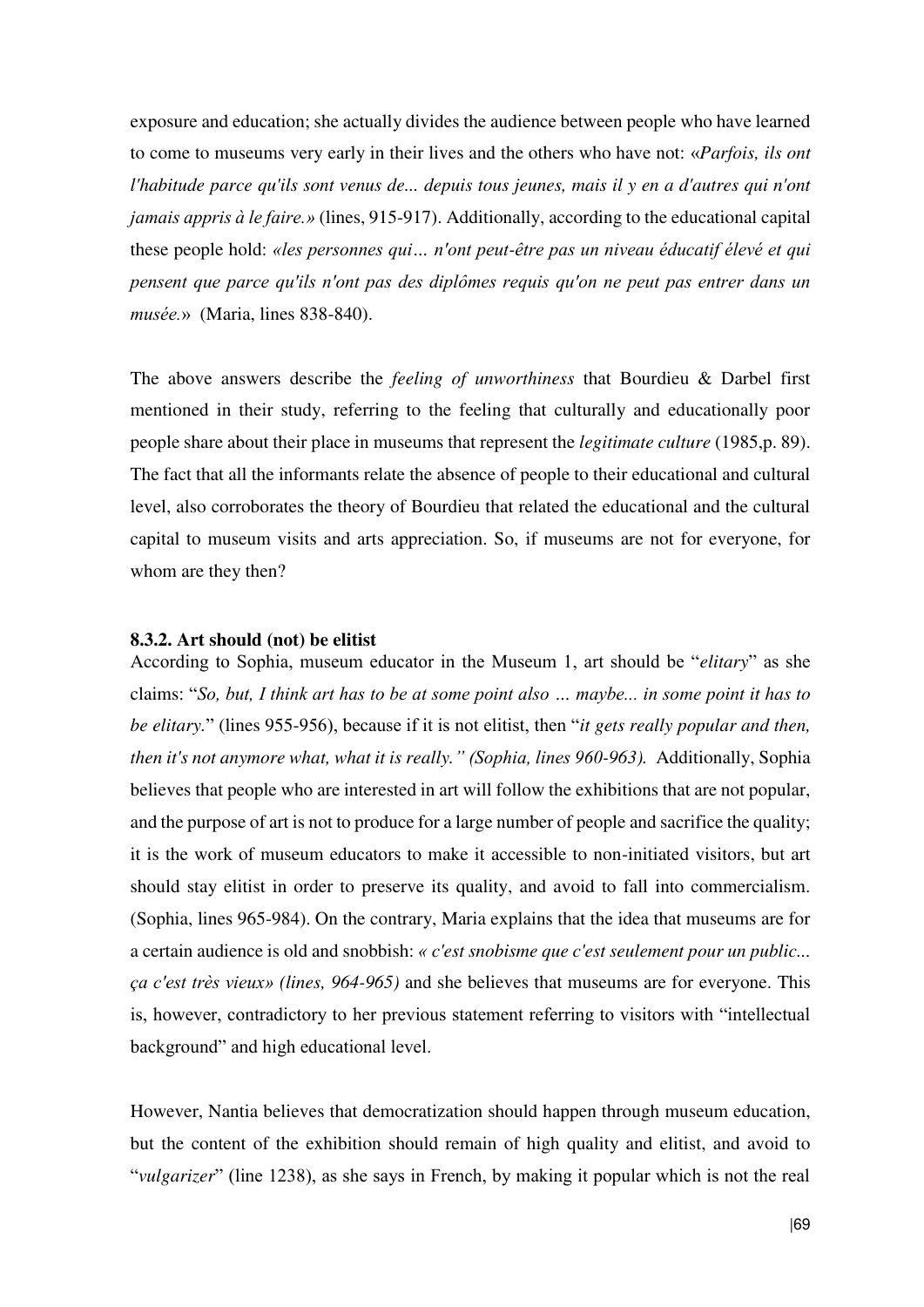purpose of exhibition experts who '*should show the public what they need to see and not what they want to see*', as she argues. (Nantia, pedagogic manager, lines 1235-1255). Moreover, Florence referring to democratization, believes that curators should keep the quality standards of exhibitions high and don't expose artworks not made by real artists, since «*not everybody is an artist*»: *«On a une responsabilité qualitative, et voilà... Donc, je crois qu'on fait… il n'y a pas tout le monde qui est artiste hé? C'est quand même important de savoir. Ok pour la démocratisation, mais la démocratisation se passe au sein des ateliers, mais pas dans l'exposition, je crois*» (Florence, lines 938-942).

Ending, we draw the conclusion that experts contradict themselves when it comes to democratization and elitism in art; on the one hand, they are supporters of the idea that art should remain elitist in its content and discourse to assure high quality standards and avoid the slip into democratization, and on the other hand, they claim that museums are meant for everyone and their mission is to make the artistic discourse accessible to everyone. The question that arises is how can museums be meant for everyone and then only people with intellectual background and higher level of education visit them?

#### **8.3.3. Same social status different cultural capital**

As mentioned earlier, most of the visitors in the three institutions, according to the informants, are French or French-speaking and Luxembourgers, along with a big number of English speaking people who could be expatriates working in Luxembourg, tourists, or coming from other countries and share English as a common language in the country. However, through the answers of all informants the most frequent visitors tend to be French or French speaking. In the first part of the analysis I presented and analyzed the experts' perception of the role of French and Luxembourgish language in the local society and in the museum, and here I will present and analyze their perception of the role of the *cultural capital* as a means of distinction among the people of the same nationality or language and same social and economic status visiting the museums, since not all the visitors share the same c*ultural capital*, according especially to Florence's opinion.

Even though, French speakers and Luxembourgers seem to be the most frequent visitors, there is still a *distinction* made between them according to the level of their *cultural capital* that enables them to apprehend and appreciate art as a daily practice. More specifically, Florence compares the French and Italian expatriates living in Luxembourg and visiting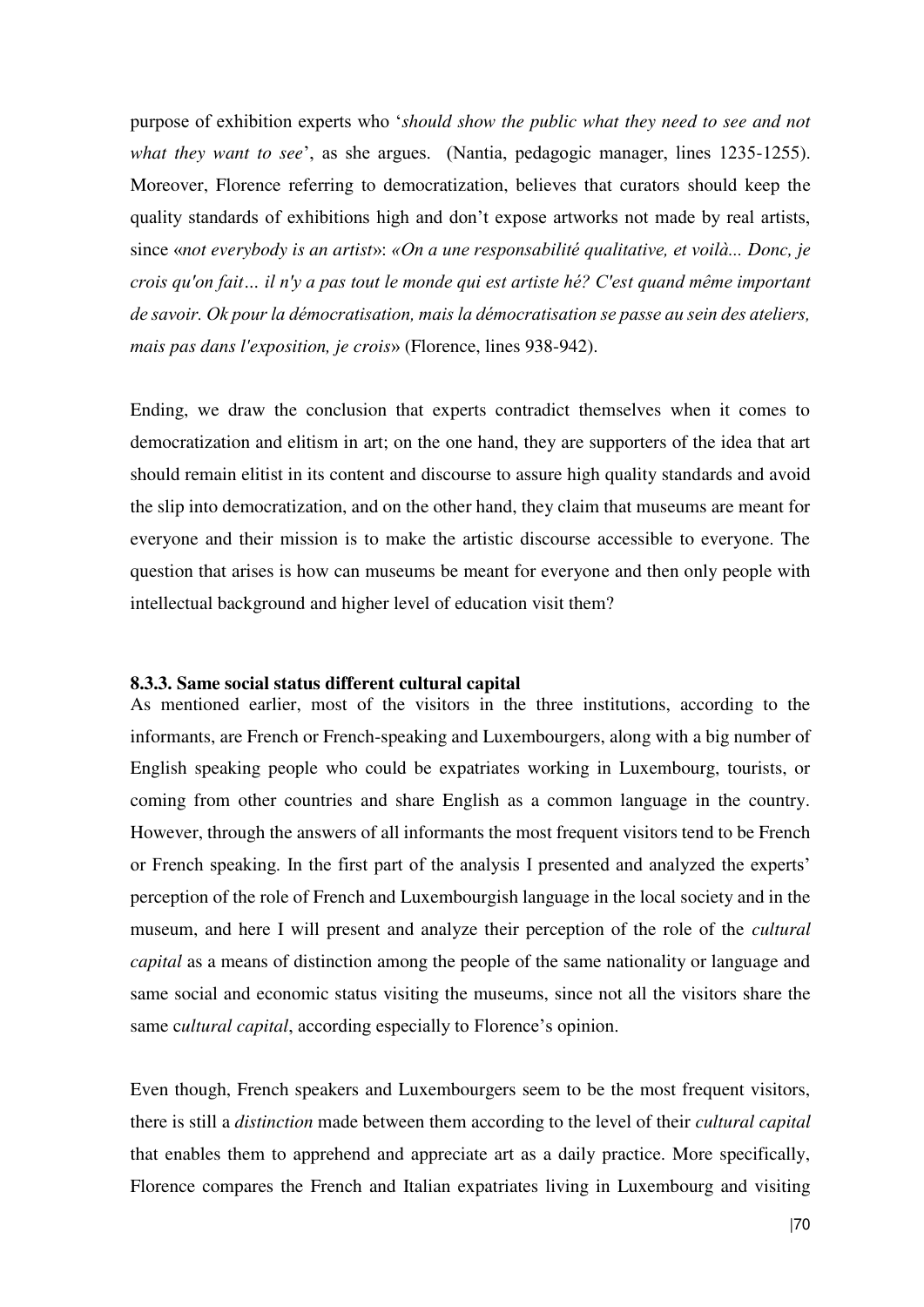museums frequently with the local native-born Luxembourgers. She argues that Italian and French people living in Luxembourg possess a higher general culture than the local nativeborn Luxembourgers: *«j'ai parfois l'impression que leur culture générale est un peu plus élevée que celle des Luxembourgeois»* (lines, 963-964) and this is due to education, as she says:

*"Alors, on se rend compte chez les Italiens ou les Français qui viennent ici, l'art fait partie de leur quotidien. Ils sont avocats, mais ils sont collectionneurs. Et ils n'excluent pas l'art de leur quotidien. Alors, que j'ai l'impression que les Luxembourgeois ils sont plutôt de... Ben, ils sont avocats et c'est tout. Et c'est ça que je trouve un peu dommage, et j'ai un peu l'impression que c'est dû à l'éducation"*  (lines, 917-978).

However, the fact that the example she uses to illustrate her argument includes people with liberal professions, such as lawyers, provides information of the *social* and *economic capital* of the visitors. She does not compare French and Luxembourgish workers, but lawyers. Consequently, visitors are firstly members of the upper class, and secondly French, Italian and Luxembourgish. Moreover, Florence argues that despite the fact that they all share the same *economic* and *social capital*, being all of them lawyers, they still don't share the same *cultural capital*, since the most significant difference among them is the education they have received. So, here the distinction is not only due to their economic and social status, but to their instruction that guarantees or not the cultural competence to appreciate and decode art. Even though, when asked to comment at a later stage on the analysis, Florence clarified that her reference to Italian and French lawyers was an example among other examples, and that the Museum 1's public is not limited only to Italian and French lawyer, nonetheless the example suggests that a distinction can be made between economic and social capital on the one hand and cultural capital on the other in this context, a distinction which it would be interesting to investigate further.

Additionally, she refers to Italy and France that, according to Bourdieu & Darbel, are seen as "countries of ancient culture" ("*les pays de vieille culture*") with high *national cultural capital* that assures a higher individual cultural capital for their residents compared to other European countries they studied in the 1960s for their research.(1985, pp.64- 65). Moreover, the role of education is decisive in this distinction, since as Florence argues, in Luxembourg art is not placed as high in the educational system as it is placed in Italy or France: « *Mais, c'est aussi dû au fait que au lycée on a des sections A, B, C, et E c'est l'éducation artistique.*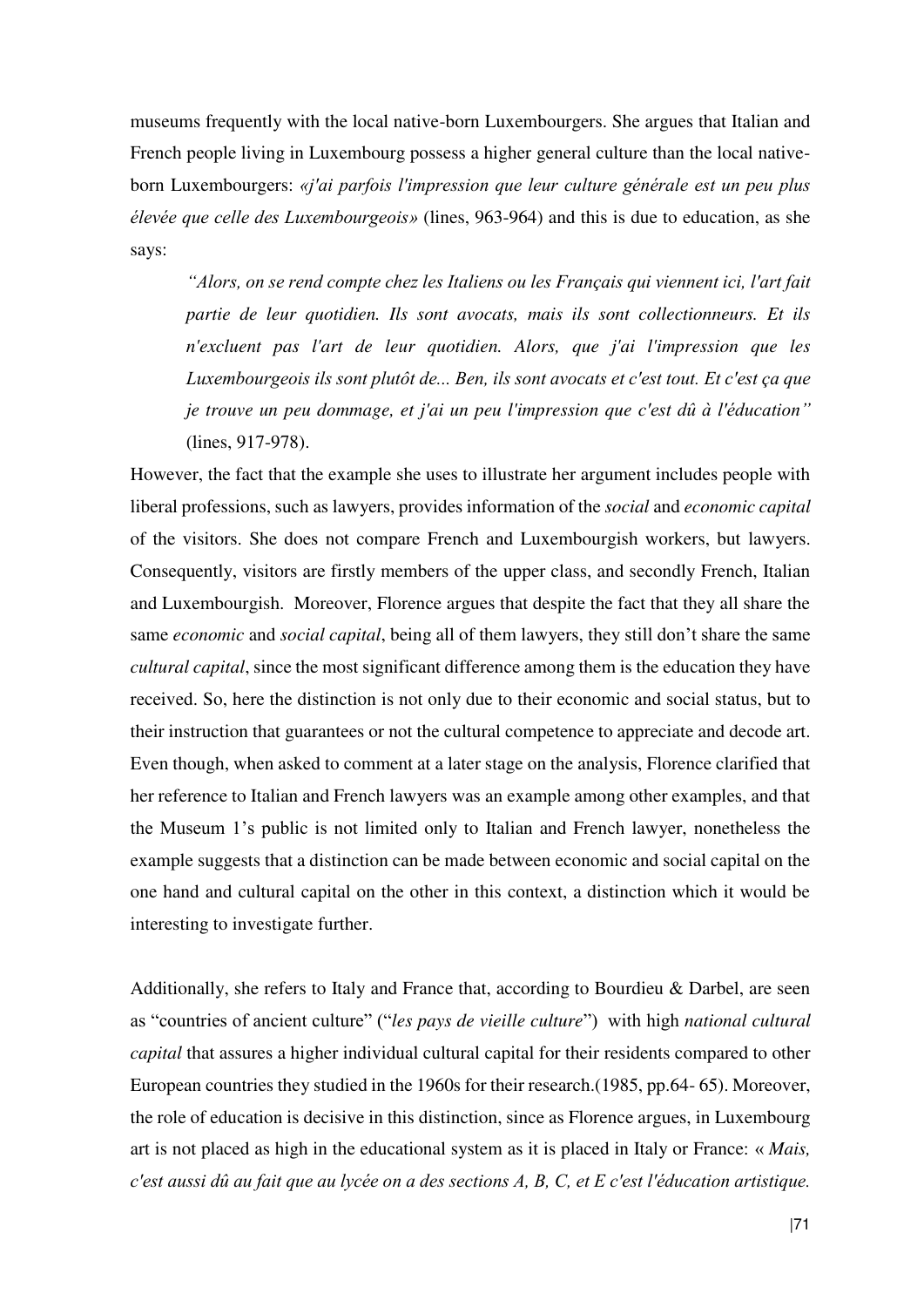*Et je trouve ça va pas! Alors, on se rend compte chez les Italiens ou les Français qui viennent ici, l'art fait partie de leur quotidien*.» (lines, 969-972). This argument is also to be found in the literature, since Bourdieu & Darbel claim that different education systems create different perceptions of art and its practices. (1985, p. 60). Finally, in this part I analyzed how the *cultural competence*, even among frequent museum visitors is linked to the *economic* and *social capital*, the nationality, and more specifically to the country they have received their *education*.

#### **8.3.4. The role of education, school and family in the cultural practice**

It is generally accepted both by the informants' answers and the literature that the access to culture and to cultural institutions, such as museums, is regulated by the level of instruction one has received and the family background as well. As Bourdieu & Darbel (1985, p. 42) argue, among all the factors that determine cultural competence and access to culture, education is actually the most important and decisive factor, since cultural competence is linked to long-term educational instruction one has been exposed to (1985, p.109). According to Bourdieu & Darbel (1985, p.107) the inequalities in a school system, will imply inequalities in access to culture and cultural practice among students. The role of the family background is also very important in forming cultural competence, since exposure to art from a very young age due to family's tradition leads to higher cultural competence and assures further cultural practice in the adult life of individuals (1985, p.43). Additionally, the level of education of parents affects the children's cultural practice as well. (Bourdieu & Darbel, 1985, p. 52).

The literature is confirmed by all the informants during the interviews whenever they refer to the school system, the school groups and the children in museums' educational programs. More specifically, Nantia refers to the academic background of parents to explain that children are not equal culturally since, in state schools especially, children are very mixed in classrooms coming from various social backgrounds:

*"Especially, because in contemporary art, even you know some schools in Luxembourg are very mixed, so you have, because still public schools are still the most pop, I mean the most popular. So you have children who come from academic background from their parents and children who come from socially much weaker*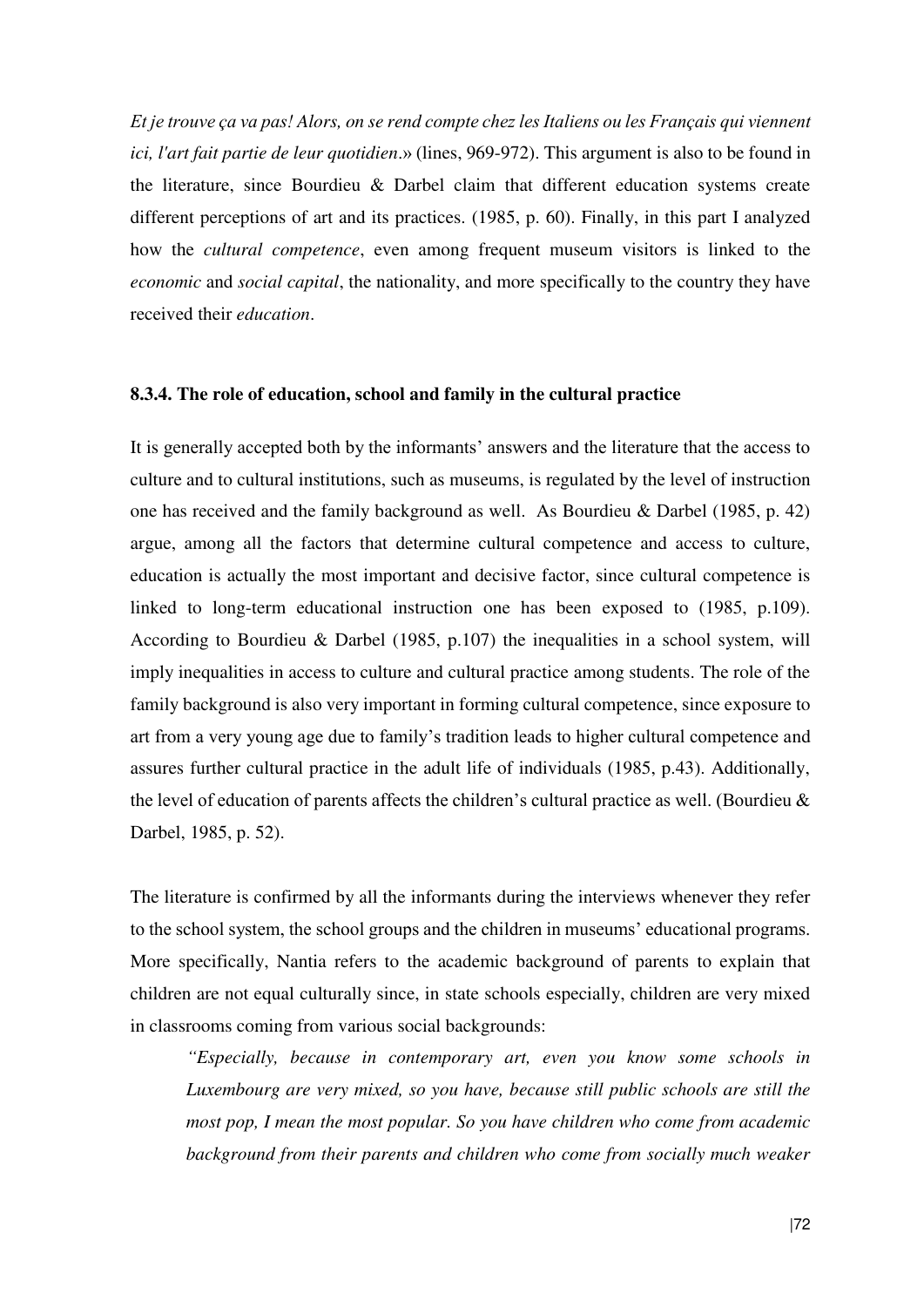*backgrounds and they are mixed in the school class"* (Nantia, pedagogic manager, lines 621-626).

Later on, referring to the absence of Portuguese people in museums due to their "lack of habit", she recognizes the role of school as a means to change this habit and build a new generation, as she explicitly says: *"Because I think it's a public who is not used to go to museums and it's difficult to change a habit. You can only do that in long run, this is yeah (laughter) to do it through the schools and to give them the habit to go there. This is really what we are working on."* (lines, 661-664)*, "Create a new generation!"* (line, 669). So, for Nantia, school is a medium to bring children in museums and make them frequent visitors, because as she claims: *"some of these [children] really come back regularly. So, they are aware what the [*Museum 2*] is. They feel at home, they are fine with the museum, they know where things are. And they come back*." (lines, 612-614). It seems for Nantia that the only way to engage children in the museum practice is through schools, because when many children would never visit as individual visitors otherwise:

*"So, you achieve it in schools when they are all together and the teacher is behind it, but if you leave it to the private background it's quite difficult still to have people who are not used to museums to come, they still don't really come."* (lines, 644-647).

According to Maria, the educational programs of the museum with schools also ensures the visits of parents who would never come to museums if it was not for their children to bring them. So, inclusion through schools is efficient with two types of public: children and parents:

*« Parce que vendredi dernier on avait une classe scolaire à [Museum 3], et c'est une classe qui vient de Esch, donc, c'était des élèves et qui ont invité leurs parents de venir au Musée, et c'était vraiment très charmant et les gens étaient très très motivés, très intéressés, et c'étaient, je dirais, souvent des personnes qui n'avaient jamais mis le pied dans un musée, surtout parce que[Museum 3] était trop (emphasis) chic d'extérieur. »* (lines, 880-885).

The role of teachers in bringing children to museums is also very decisive for Maria. As Maria explains, during the project *Semaine Jeunes* that took place in February 2016, when all museums of the city of Luxembourg participated, the teachers were the ones who could decide whether students would visit one museum or the other (Maria, lines 677-680).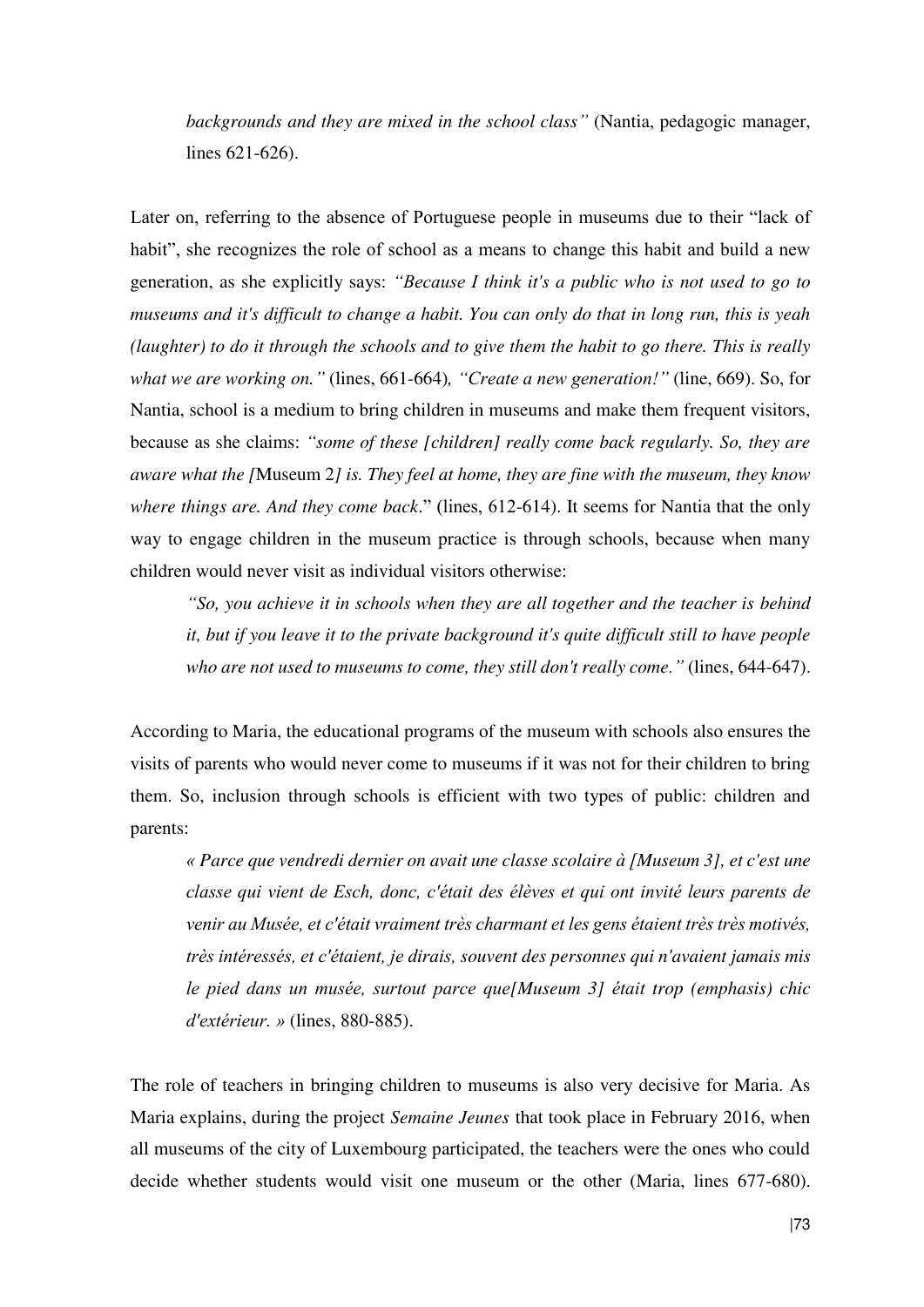Additionally, the museums send educational material to the teachers and they have the responsibility of bringing the students to the programs. The role of teachers is highlighted in Nantia's answer as well, because it is always the teacher's initiative to support the educational programs in museums: *"You need to have the teachers who have the courage to do that, because also teachers...it takes a lot of time, so it's quite time consuming.*"(Nantia, pedagogic manager, lines 579-581).

The school- museum relationship for inclusion of children functions both ways: on the one hand, the school brings children to museums who would never go since their family tradition does not encourage exposure to culture and cultural institutions; and on the other hand, through educational programs of museums, students with low academic and cultural background acquire a voice and feel empowered, because as Nantia argues, contemporary art evens the differences that students could have in the classroom (lines 623-627).

Moreover, museum educational programs for schools empower the students of low academic background and allow them to get a voice and be heard:

"*a very good program that is working very fine especially with classes where students have very little exposure to culture, socially a bit weak classes, where they are not really used to museums, they are not used to people listening to them, necessarily, because academically they are not as strong so they don't really fall into the category that they actually have the possibility that people would listen to them.*."(Nantia, pedagogic manager, lines 567-573*).* 

This empowerment is also very positive for the children-parent relationship with parents being proud of their children when they are invited to watch them participate in museum educational programs: "*Parents very often are extremely surprised that their child is talking about an artwork in front of thirty people, and they are extremely proud afterwards."*  (Nantia, pedagogic manager, 576-578).

Families are considered a specific audience for museums and some institutions create educational programs responding to the needs of this specific audience; guided tours for families, workshops for families etc. To that end, the Museum 1 has established a new program for families since last January that takes place on Sunday afternoons. This program, according to Florence, encourages parents that would never visit the museum to come and bring their children. However, as she claims, this does not mean that parents are culturally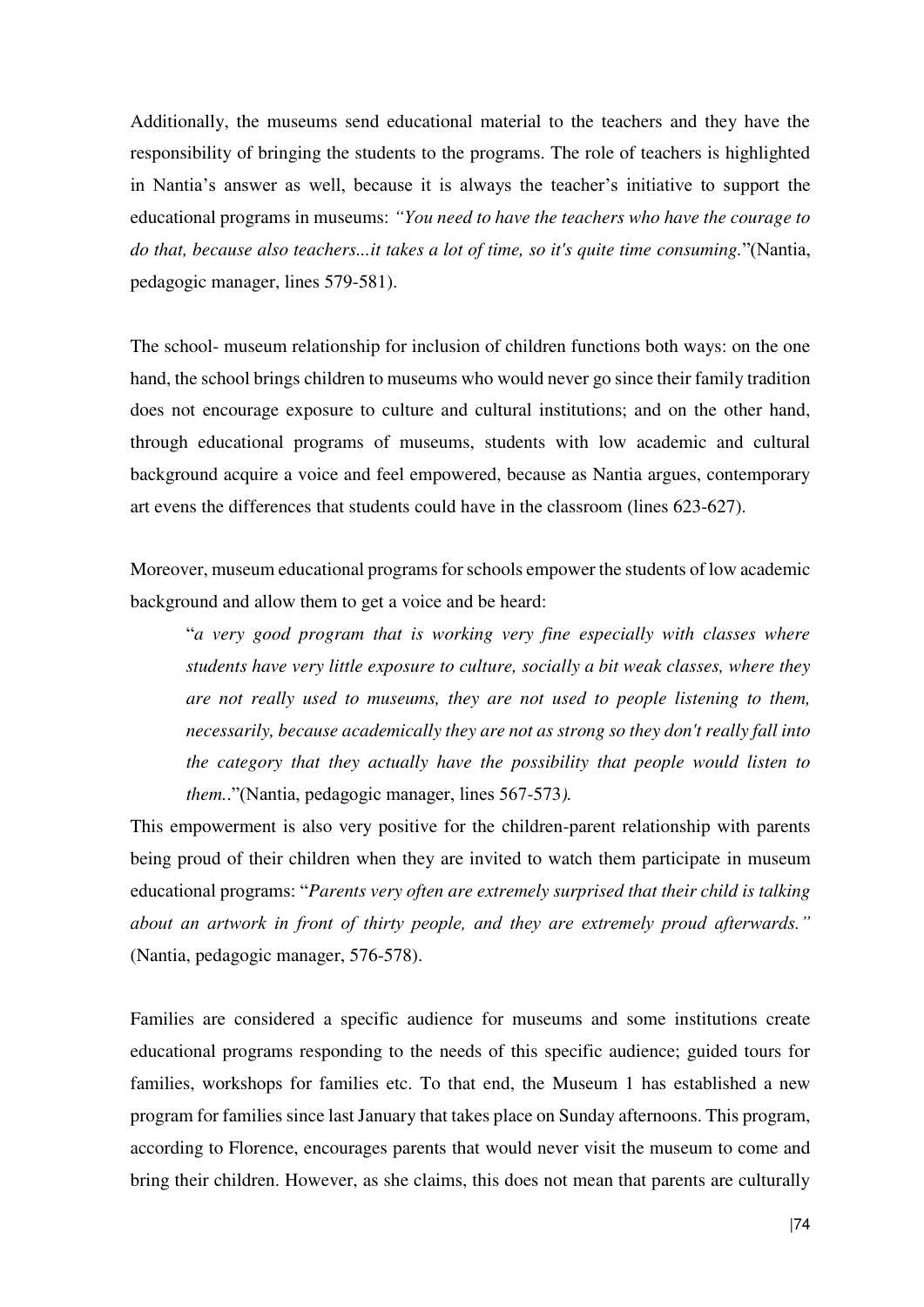motivated and integrate art in their daily practice since many Luxembourger parents especially, come mainly because their children will be occupied for three hours with a museum educator and they see this program as a "*crèche*". (Florence, lines 1031-1045).

In conclusion of this part, I would say that, in the perceptions of the participants, schools play a very significant role in democratizing museums and encouraging children and their parents to involve and participate in the museum programs; and regardless of the reasons for their visit initially, it is still better than non-visiting museums at all. It is the museum experts' role then to engage them and encourage them to integrate the museum in their cultural practices.

### **8.3.5. Special education and disabled people**

Talking about social inclusion made the informants think of inclusion of disabled people, children with special needs and special education. Their discourse concerning this group of people was also very interesting, since they all admit that there is no governmental or institutional policy concerning their inclusion even though they represent a percentage of the population in the country. Most of the initiatives are made by associations and national services related to them and their needs. Even though, all the informants acknowledge that disabled people would make a great public for museums, it doesn't seem to be on the agenda in their institutions to take measures and adopt a policy for including and outreaching them.

More specifically, Maria discussing about inclusion refers to "*gens handicapés entre guillemets*" (lines, 252-253), as she names them to explain that the museums works together with a municipal service for cultural integration and sometimes via this service blind people, people with hearing loss and with understanding disabilities visit the museum. For this specific audience, Maria argues that the educators should adapt their discourse, adopt an easier one and there are certain guides who organize the visits of this audience. However, these visits are exceptional and do not take place on a permanent basis. (Maria, lines 250- 259). Similarly, Sophia confirms that it is only via the associations that these people visit museums and have the opportunity to appreciate art and even practice it. (Sophia, 1471- 1475).

Nantia also introduces the people with mental disabilities in the discussion. According to her, this audience is absent on a permanent basis from museums, except from some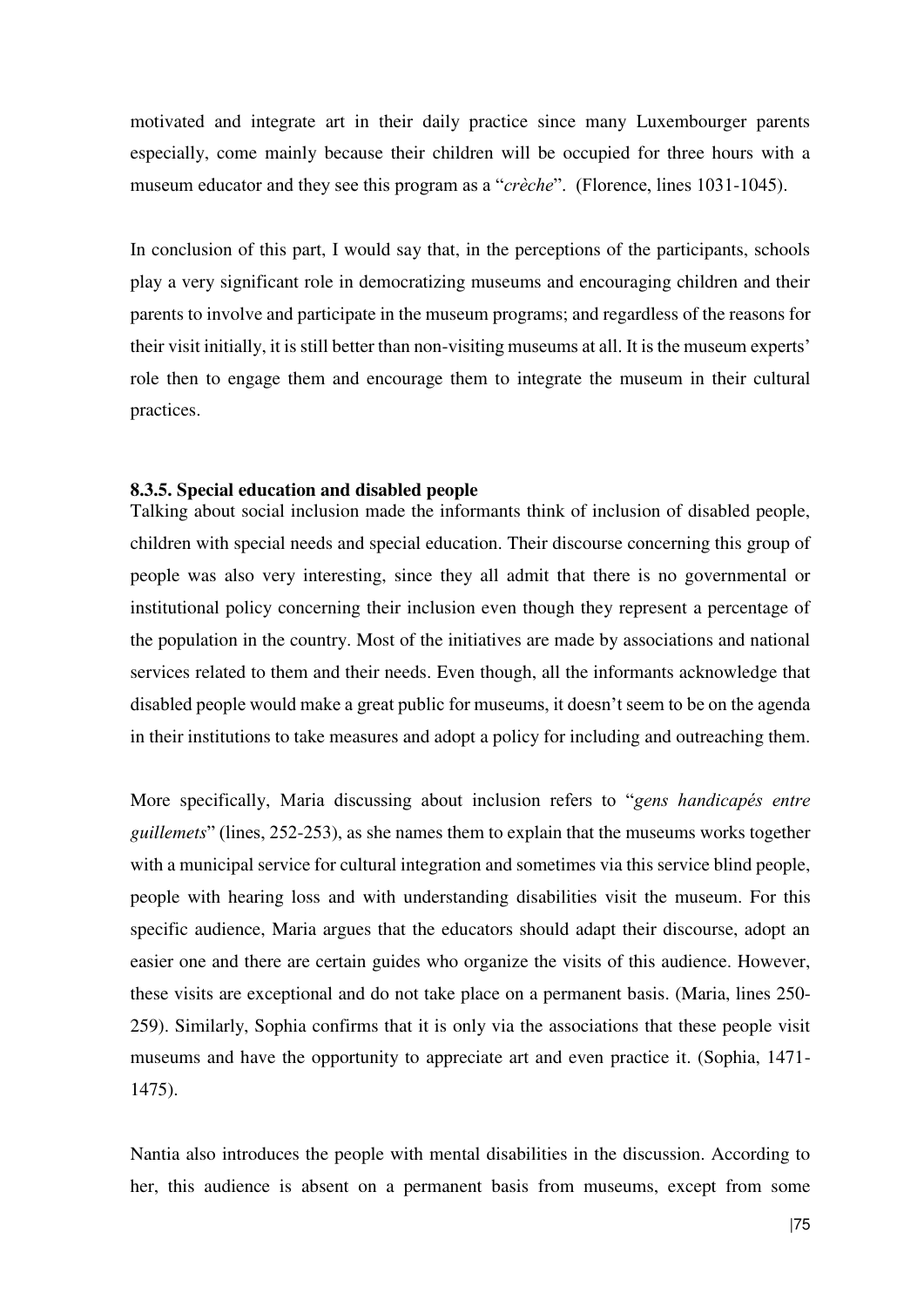occasions with group visits organized by an organization, most of the times it is the initiative of the caretakers to bring them to the museums and the museum staff tries to adapt to their needs.

*"that is one of the big type of public that is sort of missing...We have groups who come to the museum, who have come in for a while, but it's on the initiative of the caretaker, and we try to sort of adapt to that and we of course are not professionals in that way*" (Nantia, pedagogic manager, lines 1066-1070).

Therefore, the museum's 2 staff has worked with an institution to receive basic training on the way they should treat this audience, the way they should talk to them and react with them. It is important, as Nantia says, for everyone to know that the museum is open to them: "*And we thought that we are actually, that everybody would know that we are open to every public and that they could come and we would try to figure something out with the caretaker*" (Nantia, pedagogic manager, lines 1081-1083).

The explanation that Nantia provides as the main reason for their absence from museums is that these people *"do not have this natural tendency of coming [to museums]*" (lines, 1083- 1084) individually, and that is the main reason that the museum works with local associations to outreach them. The expression "natural tendency", as I will analyze later discussing the absence of Portuguese community in museums as well, is used by museum staff as a common sense explanation: people do not have the natural tendency to comereferring to disabled people- or "it is not natural for them to visit museums" referring to Portuguese community. This discourse based on people's *natural tendency*, even though it could be interpreted as a discriminative and imply that people visit museums according to their "nature", it is not stated here as such. What is meant by the expression "natural tendencies" or "nature" here is to describe the habits or the practices of certain types of audience.

There may be other reasons for the absence of some groups  $-$  e.g. the lack of specific educational policy in the institutions taking into account social inclusion of communities, disadvantaged children and people with special needs – but these did not appear in the interviews.

I will analyze thoroughly that discourse in the next part of my analysis, concerning the absence of Portuguese community in museums; since all the three pedagogic managers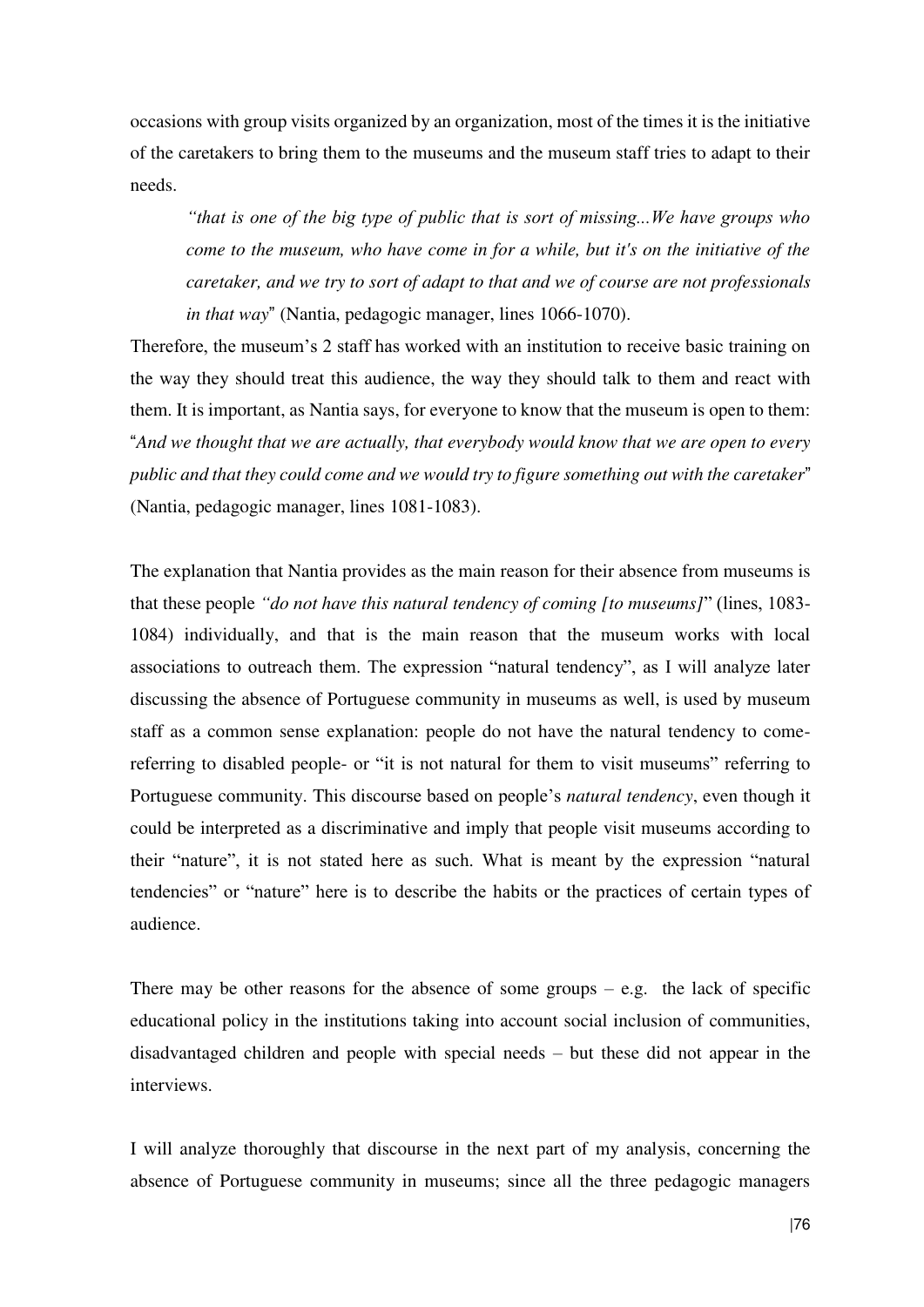attributed their absence to people's "*nature*", referring again to people's habits and practices or their 'habitus' (Bourdieu,1979).

#### **8.3.6 The absence of Portuguese community in museums due to 'lack of habit'**

The first part of the analysis presented the experts' perception on the absence of Portuguese language in the three museums' educational programs, which was based on the lack of demand. It is widely acknowledged that Portuguese people are not frequent visitors of the three museums investigated, since most of the experts answered that the least represented community in museum visits is the Portuguese one. Even though, as Nantia explains, they have tried in the past to invite Portuguese to visit the museums by hosting an exhibition on Portuguese art:

*"I mean traditionally you look at the statistics, people from Portugal, make up a big percentage in the country, they make up a very small percentage of the visitors in museums. And even with the exhibition we had on Portuguese art, we had the support of Portuguese media, and the radio station and they talked a lot about it, they made a lot of advertisement, the Embassy [..] but it was difficult to"* (Nantia, pedagogic manager, lines 648-654).

The argument of Nantia that despite all the advertisement for the exhibition on Portuguese art nobody showed up, is seen as illusionary by Bourdieu & Darbel, who argue that it is not through advertisement that people who do not feel interested by the museum's message will respond to it; since it is '*like thinking that by shouting you will make a foreigner understand you*" (Bourdieu & Darbel, 1985, p. 146). The explanation, however, that Nantia provides for their absence in museums is the based on their "*lack of habit"* (Nantia pedagogic manager, lines 661-665). Here, she refers to the lack of *cultural need*, as Bourdieu & Darbel would translate the *lack of habit*. According to the authors, our society offers to everyone the "pure possibility" to profit from the artworks exposed in museums, but very few people actually have the "real possibility" to do so, as it was explained in the theoretical framework of this study. The absence of cultural practice or the feeling of absence are interrelated; since the intention can be realized only if it exists (Bourdieu & Darbel, 1985, p.70).

For Maria, as we saw earlier, there are two Portuguese communities in Luxembourg according to their education level and socio-professional status (lines 836-840). These two communities also hold a different *linguistic capital* in French with the educated ones speaking French well and the others poor French (lines, 840-843). Consequently, the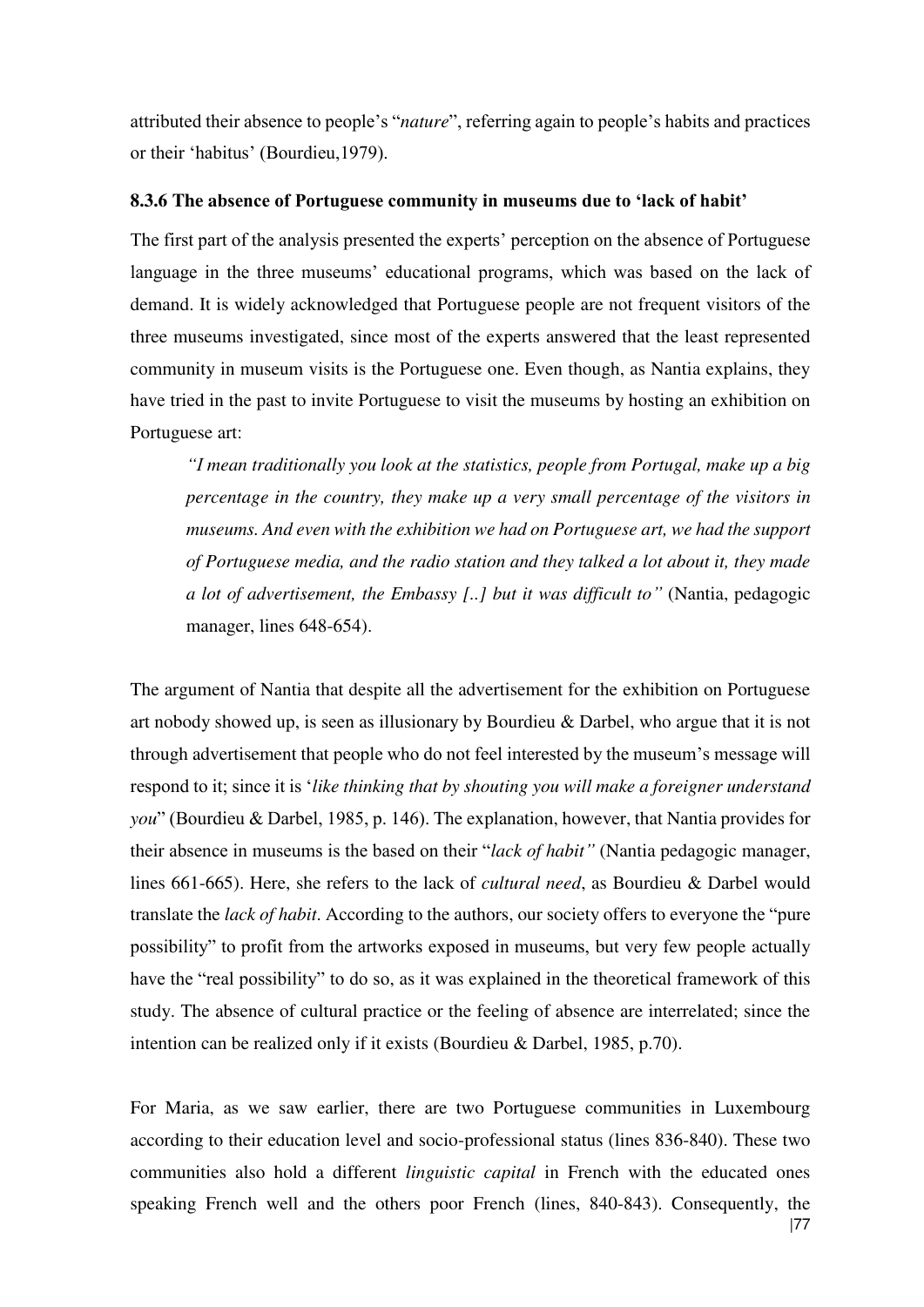Portuguese non-visitors of museums are those who do not work in Kirchberg, where all the European Institutions are. So they do not have the status of expatriates, which also leads to the conclusion that they have very low educational level and poor level in French. If I reverse this phrase, it means that the Portuguese who could potentially attend museums are well educated, speak French well and work in Kirchberg as expatriates. Maria's reasoning validates the findings of Bourdieu & Darbel (1985) who proved during their study in six European countries in the 1960s that museum visitors are traditionally members of the upper social class, holders of significant *educational* and *linguistic capital*, which translates into high *cultural capital*.

Moreover, Maria attributes their absence in museums to their different tastes and interests; she explains that "*these people*" are tired at the weekend, suggesting that they are manual workers, and she opposes football - generally acknowledged as a popular sport - to museums, in order to show that popular classes prefer popular sports, while she distances herself from these tastes by saying that she does not watch football on Sundays:

« *Et aussi bon, ils ont d'autres soucis. Et le weekend ils sont fatigués ces gens-là. Ils ont d'autres soucis, ou ils vont peut-être voir du football comme je fais jamais (rire) Donc, ils ont d'autres intérêts. Parce que nous aussi qui travaille au monde des musées on pense aussi que tout le monde doit visiter* des musées. *C'est pas le cas. Moi aussi je vais pas voir le football de dimanche* ». (lines, 843-849).

So, again, if we reverse that phrase, it means that museums are not meant for popular classes neither for popular tastes and the fact that she dissociates herself from football, is like distancing herself from the popular class and tastes; consequently, this reasoning again implies that Maria as representative of the museum, does not belong to the popular class, so museums are not meant for popular classes. This was described by Bourdieu & Darbel as the inequality of cultural needs; since popular classes tend to prefer to satisfy primary needs, while upper classes have more sophisticated cultural needs (1985, p. 69). It refers also to what Kant in his *Critique de Jugement* meant by the "*popular taste*" that is satisfied with "*what pleases*" and not with the *disinterest* that assures the esthetic quality of contemplation. (Kant, 1790, as cited in Bourdieu & Darbel, 1985, p. 73). However, this point of view is contradictory to what Maria argued earlier about inclusion in museums, since she claims that museums are for everyone (lines 943-944).

In conclusion, the absence of Portuguese people in museums is due, according to the experts, either to their *lack of habit* or their level of education and social status; which implies that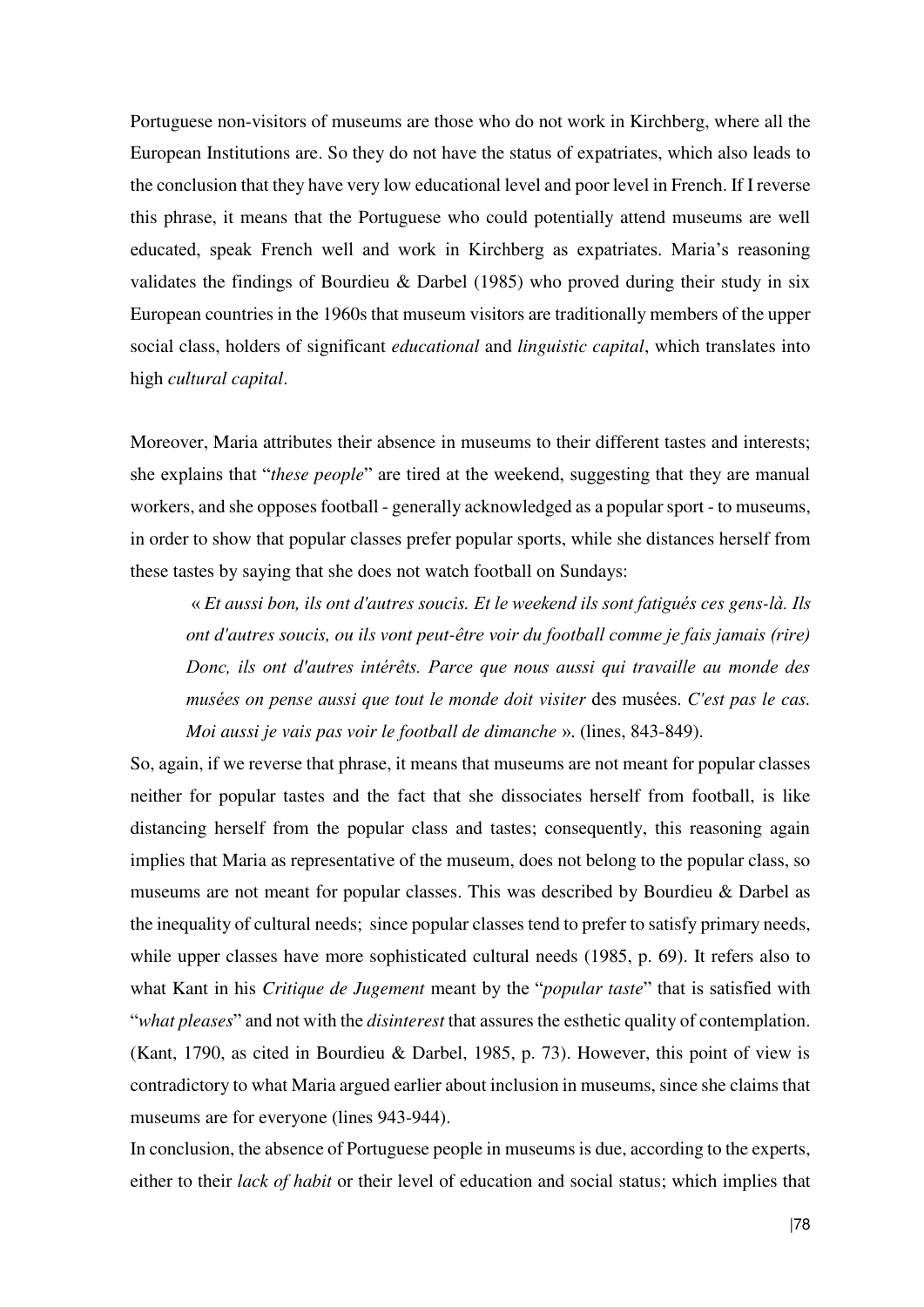museums, finally, are not meant for everyone, since they tend to be visited only by highly educated people of the upper class, because, as Maria argues, museums correspond to their tastes and preferences.

#### **8.3.7. Charismatic Ideology: 'It is** *natural* **for French to visit museums'**

The charismatic ideology according to Bourdieu and Darbel (1985, p 108) is based on the idea that the authentic experience with art is "affection" of the heart or immediate comprehension of the intuition of the laborious steps and comments of intelligence, ignoring the social and cultural conditions that make possible such experience and treats the virtuosity acquired through methodic learning as *natural*. Some of the experts of the three museums seem to share, consciously or unconsciously, this ideology and base their arguments on that. More specifically, regarding the large number of French visitors in museums, Nantia and Florence tend to attribute that fact to their '*nature'*, referring to their habits and practices – which may be attributed to methodic learning as Bourdieu and Darbel suggest - and not to their "nature of being French" ; there is no implied discriminative or racist discourse here.

According to Nantia, many visitors in the Museum 2 are actually expatriates, working for either the European Institutions or international organizations and "most of them are French speaking, rather than all the other communities", because as she argues: "*the French have, generally speaking, a natural tendency to go to museums. It's the cultural background that is actually very revealing*". (Nantia, pedagogic manager, lines 797-800), and here she equates 'natural' with 'cultural', as Bourdieu and Barbel would too. Whereas when it comes to Portuguese or disabled people, as analyzed above, she reverses that phrase by saying that their absence in museums is this time due to their *lack of natural tendency* implying again that these people don't have the habit of going to museums or the 'cultural' support or habitus for doing so: "*Well, they don't have this natural tendency of coming*" (Nantia, pedagogic manager, lines 1083-1084).

Whereas for Florence, Italians and French make frequent visitors of museums because they are also *naturally* highly educated: "*Naturellement, ils sont éduqués*." (line 994). She confirms once again the hypothesis that museum visitors are highly educated and belong to the upper class by arguing that visitors- Italian and French- are not only educated, but also practice liberal professions, like lawyers: "*Mais, ben, là je parle en règle générale des gens qui ont fait des études! Par exemple, des avocats... Des études supérieures*" (lines, 1004-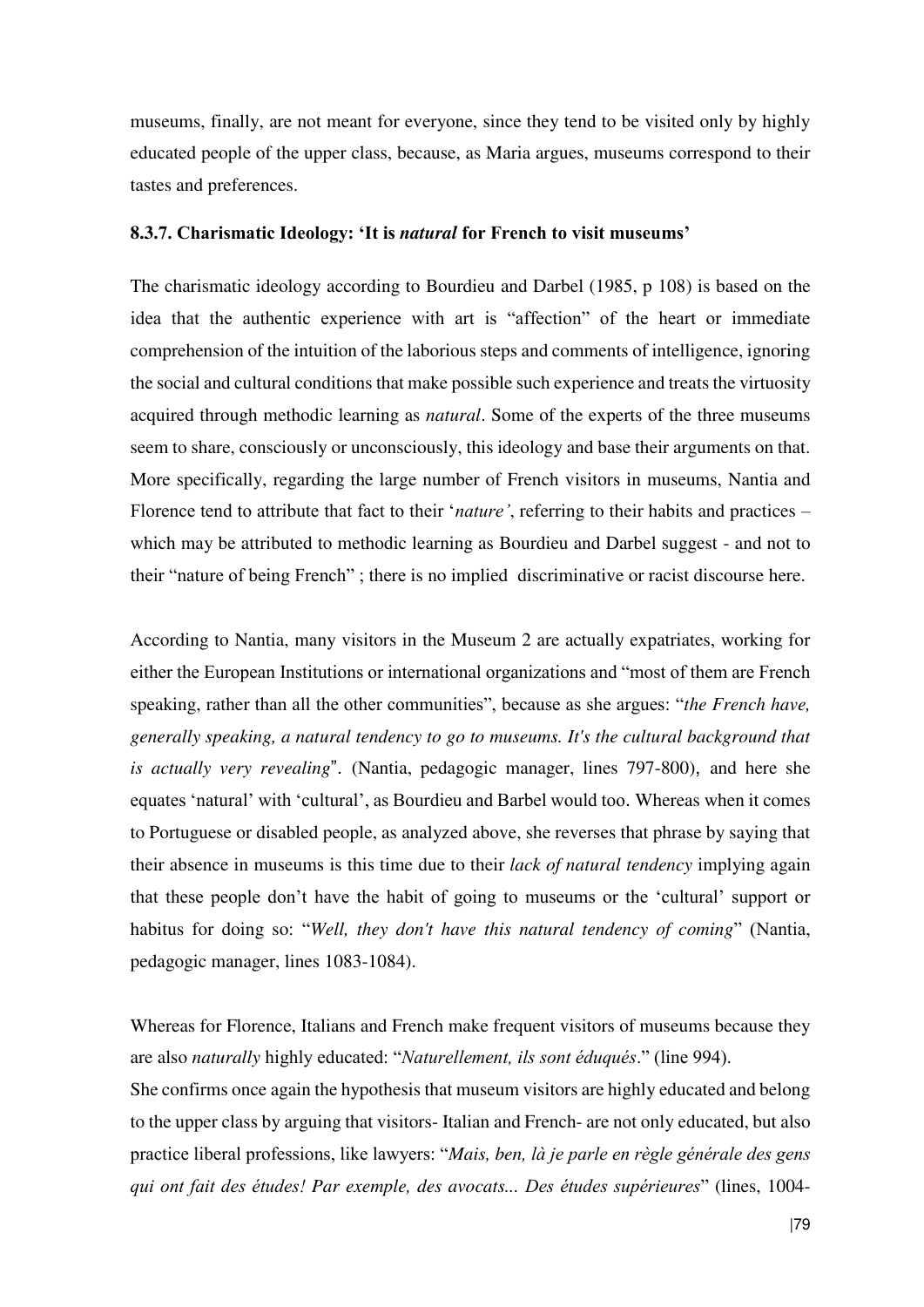1005). Moreover, she argues that for Italians it is *normal* to include museum visits and art in their practices: "*Alors que, pour les Italiens, je sais pas, c'est tout à fait (emphase) normal. Que l'art soit là, ben, soit présent* " (lines 108-110).Whereas for Luxembourgers she believes it is *not as 'natural' ie cultural* as it is for French or Italians to visit museums, because they tend to associate museums as a practice for art historians: "*Alors que je l'impression que ici...ben...c'est pas si naturel si on demande à un avocat [Luxembourgeois] 'est-ce que tu vas dans le musée?' –' Ah non je suis pas… je suis pas...historien de l'art'.* " (lines 1013- 1015). As already mentioned before, here Florence refers to the habit of going to museums and not to the nature of being French, Italian or Luxembourger. As she clarified at a later stage when asked to comment on the analysis, her intention was to provide an example of typical visitor among other visitors that visit the institution she works for.

In conclusion, in this part I presented the main reasons that certain museum experts provide concerning the type of visitors and the frequency of their visits. Most of them associate the high *educational capital*, the *linguistic capital* in French specifically and the high *cultural capital* that guarantees the museum visits with the habits and the *nature* implying the *habitus* of certain people, especially French and Italian, as opposed to a certain category of Portuguese and Luxembourgish people. This charismatic ideology tends to ignore that the cultural capital here described as natural by the experts, in reality is a product of long-term education and exposure to art since a very early age due to the family's background.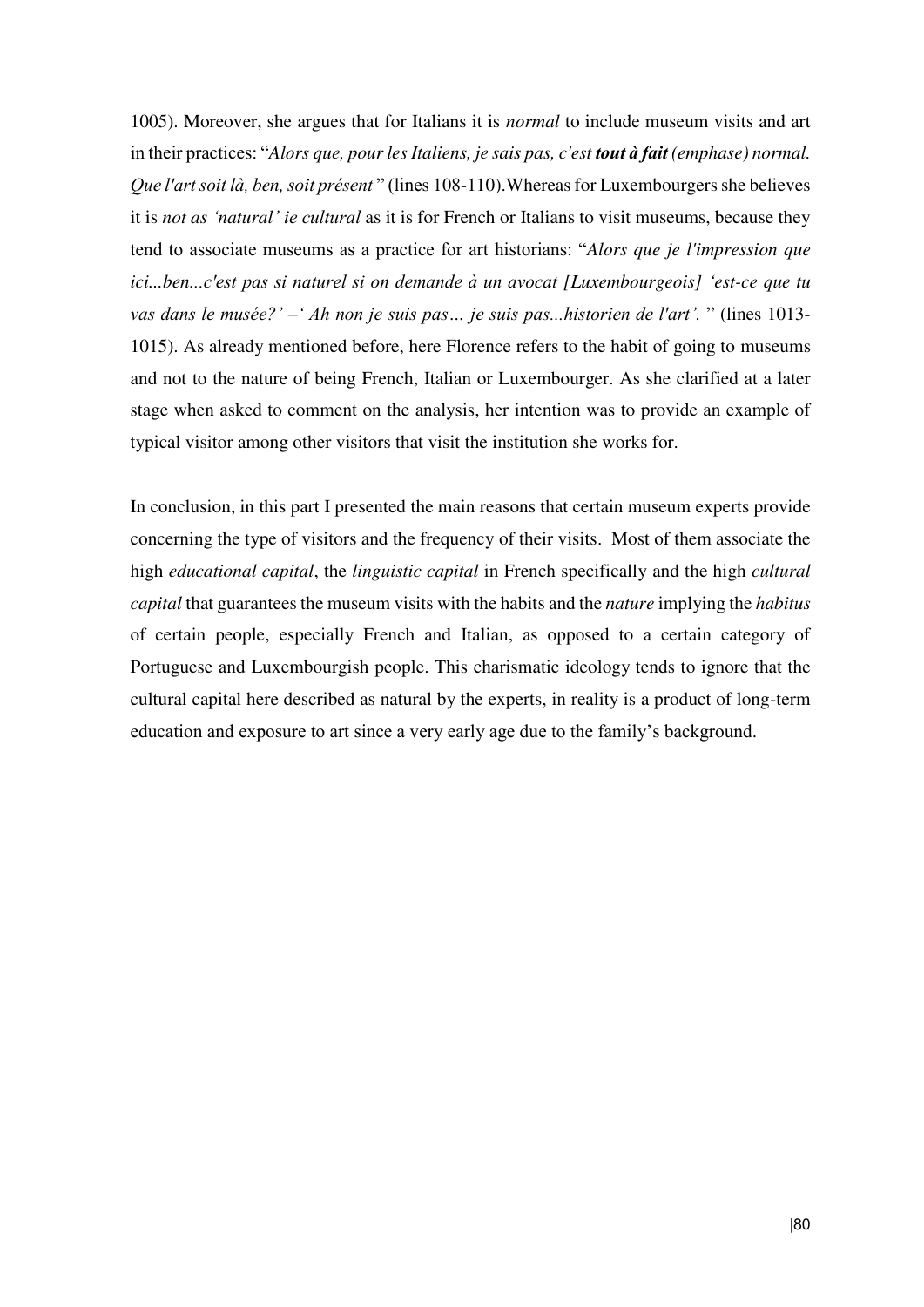#### **9. Discussion – Conclusion**

After we have explored in depth the museum experts' perceptions on the three main axes of inquiry of this study, this last chapter summarizes the main findings and discusses their implications. Furthermore, this chapter presents the shortcomings of this study and suggests potential topics of inquiry for future research in the field of museum education. In order to discuss the main findings, it is essential to recapitulate the three main axes of inquiry of this research:

- What are the *linguistic practices* in the museum education field?
- To what extent is the *artistic discourse* in museum education accessible to various ethnolinguistic and social groups?
- How do museum educators negotiate the *social and ethnolinguistic diversity* in Luxembourg and cater for this diverse audience in their educational programs?

I will answer these questions with respect to the three main chapters of analysis and their main themes that reflect the experts' most prevalent perceptions as they have emerged from the data.

The first chapter of analysis refers to the overview of the linguistic policy and the linguistic practices in the art museum education field with the following two main themes emerging from the data: first, the French and Luxembourgish priority, and second, the absence of Portuguese language in the educational programs. In relation to the theory chapter 2.2. that explores the concepts of *linguistic capital and linguistic market*, I analyzed the data regarding the languages based on these theoretical concepts and applied these concepts in order to make sense of the data and interpret them. In this respect, the participants' answers indicated that the French and Luxembourgish languages hold the most significant capital, since they are the most spoken by visitors in the three art museums investigated and as a consequence, they are given a priority in their programs, but the participants explain that this does not amount to an official linguistic policy in the institutions they work for.

Furthermore, the museums communicate in writing in three languages: English, French and German and in oral language they include Luxembourgish, especially in educational programs that include young children or state school groups. Occasionally, and depending on exhibitions they host, they include other languages as well in their educational programs or in written material but, despite the presence of other languages, French and Luxembourgish are given a priority, mainly due to the large number of visitors speaking mostly these two languages. Both pedagogic managers and educators say that language is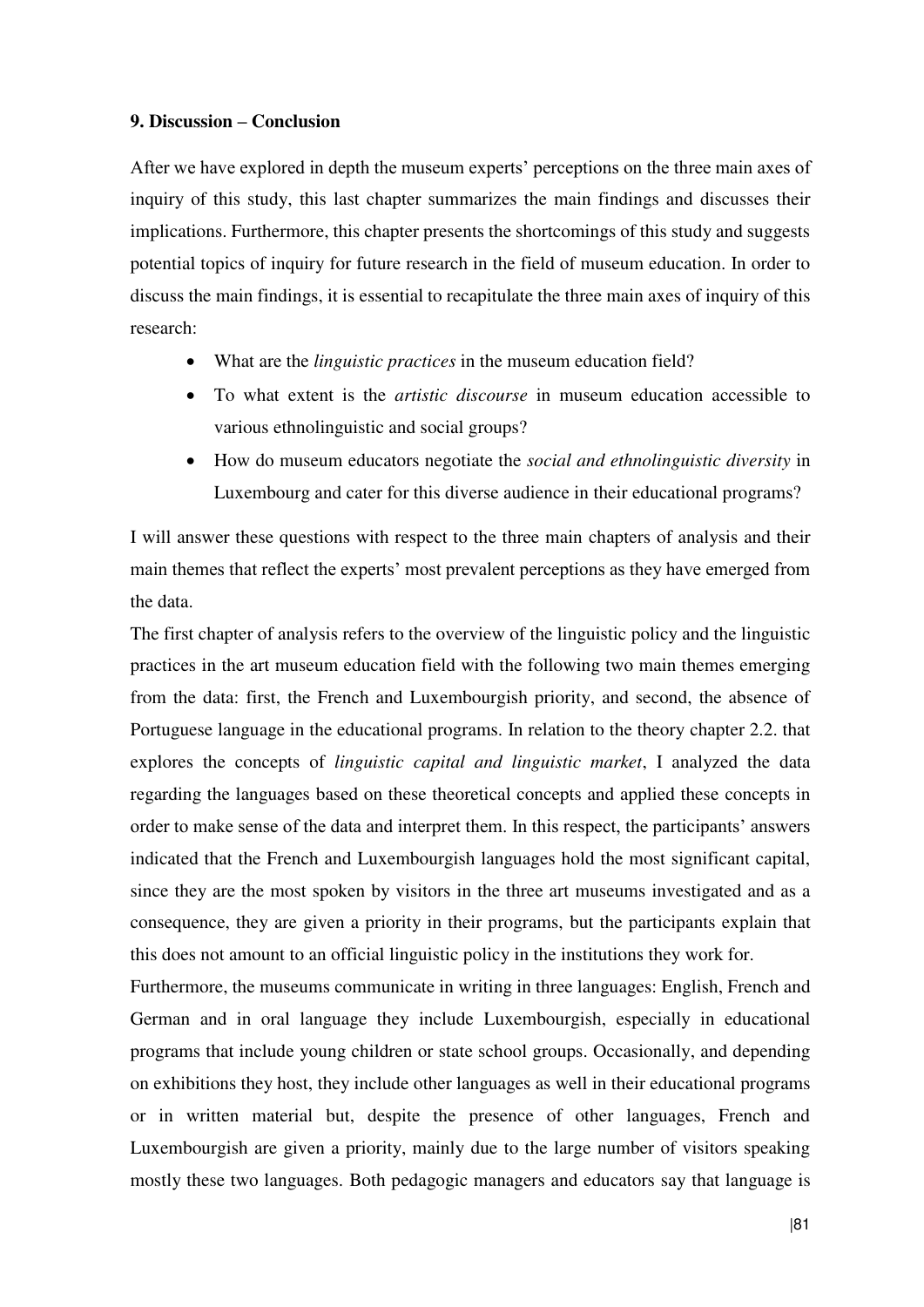always a problematic issue in Luxembourg due to the presence of various ethnolinguistic groups on the small territory of Luxembourg and the official state trilingualism. They don't say there is a need for museums to communicate in any other language than the ones they already provide.

However, since Portuguese is the biggest ethnolinguistic group present in Luxembourg since many decades, as it is explained in depth in the  $6<sup>th</sup>$  chapter of this study, we would expect that Portuguese language even though it is not one of the official languages of the country, could be included in the educational programs with respect to the large number of residents in the country. However, the data proved that this is not the case and the experts explain that this is due to the absence of Portuguese people in museum visitors' population.

In conclusion, and in relation to the theory chapter 2.2. regarding the concept of linguistic capital in a linguistic market (Bourdieu, 1991), we conclude that in the micro scale market of the three art museum educational programs, the languages that hold the most significant capital are French and Luxembourgish for the reasons provided earlier, while Portuguese language seems to have no capital at all, since it is not present in this market. Additionally, in the macro scale linguistic market of the country of Luxembourg, Luxembourgish and French are legitimate languages, recognized as national and official ones respectively and they hold a very significant capital. Whereas, Portuguese language despite the large number of population present in the country, has no official status and therefore it has no official linguistic capital; its linguistic capital is limited among its speakers for their casual exchanges.

Moreover, because of their long presence on the territory, Portuguese people are accused by certain museum experts of not being proficient speakers of the significant languages in capital, i.e. French and Luxembourgish. This lack of proficiency in the dominant languages is connected to their lack of integration as well. The main findings of that section are summarized in the recognition of the Luxembourgish and French languages as the dominant ones in the art museum education field, while the absence of Portuguese language, despite it is spoken by one third of the population in the country, is attributed mainly to the absence of Portuguese people in the museums. The reasons for this absence will be summarized later in the third chapter of analysis concerning the inclusion of various ethnolinguistic and social groups in the museum educational programs.

The second chapter of analysis regarding the discourse held by the museum experts and the meaning-making processes in the art museum educational programs presented five major themes emerging from the data: firstly, the role of the *curator's discourse*; secondly, the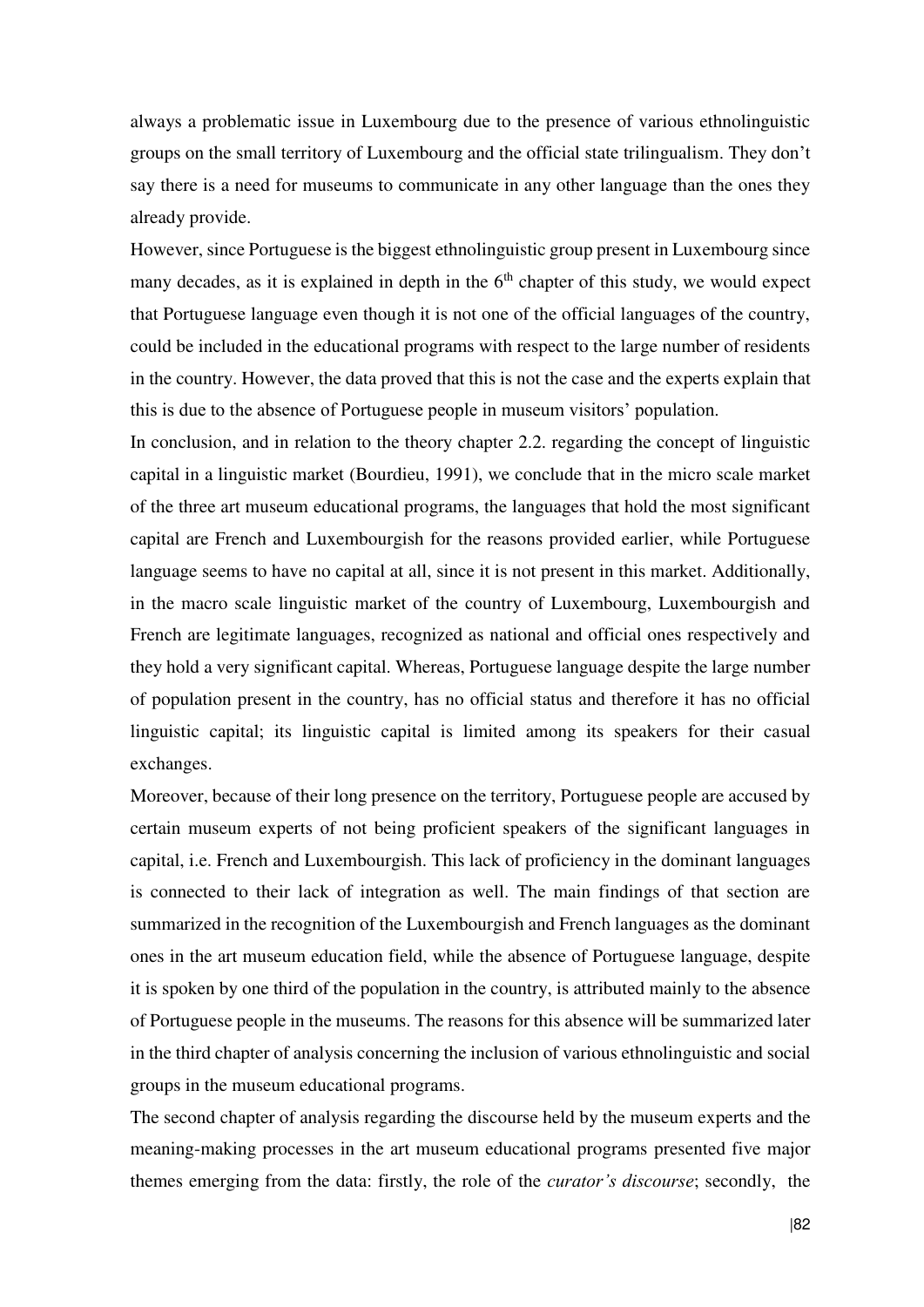role of the museums' literacies in the *democratization* of the experts' discourse; thirdly, the role of *co-construction* in the meaning-making processes; fourthly, the way *meaning-making* is facilitated by the educators; and finally, the *different approaches* held by the experts towards different audience.

Regarding the first theme, we conclude from the data that the curators act as "powerbrokers" who are responsible for the discourse held around an exhibition, since they are the ones who conceive it and transmit it to the educators at a later stage. This process refers to the linear model of transmission that all the three art museums have adopted, where the curators have the main control of the artistic discourse. All the museums' experts participating in the research confirm following this linear model, where the curator has the central role at the exhibition planning and its message. Despite the fact that all the pedagogic managers recognize the complexity and the difficulty of the curator's discourse, they all consider it to be the primordial one in the exhibition that needs to be democratized by the museum educators and not altered for the sake of receptivity by a broader public. As we have seen in the theory chapter 2.3. about the concept of power in art museums, but also in theory sections 2.5. regarding democratization and elitism, and 3.7.2. that discusses the roles of curators versus museum educators, the curators historically were the ones who imposed, controlled and diffused the discourse in art museums and educators are the ones who are asked to democratize that discourse to the audience.

This leads us to the second theme of this chapter which is the democratization of the experts' discourse via the museums' literacies. According to the experts' perception, the curators act as *taste makers,* a concept analyzed thoroughly in theory chapter 2.3., since they are the ones who decide what the public needs to see, and they have the knowledge and the authority to control it and diffuse it. In the three institutions investigated, both the pedagogic managers and the museum educators say that the curator's discourse is complex and difficult to understand if one is not initiated in arts. Despite its complexity, the experts still believe that this is the way the curators' discourse should be, because otherwise it becomes very *popular*. According to the data it is evident that *democratization* is the educational function of the museum and not the curatorial, since museum experts attribute the quality factor to the curator's mission that needs to assure high standard artistic quality not necessarily accessible to everyone, but made accessible by the educators in the workshops, guided tours and lectures. Here, we could say that the experts' perception reflect that *curating* is more important than *education*, since education plays a secondary role in the museum's discourse which is mainly addressed and controlled by the curators.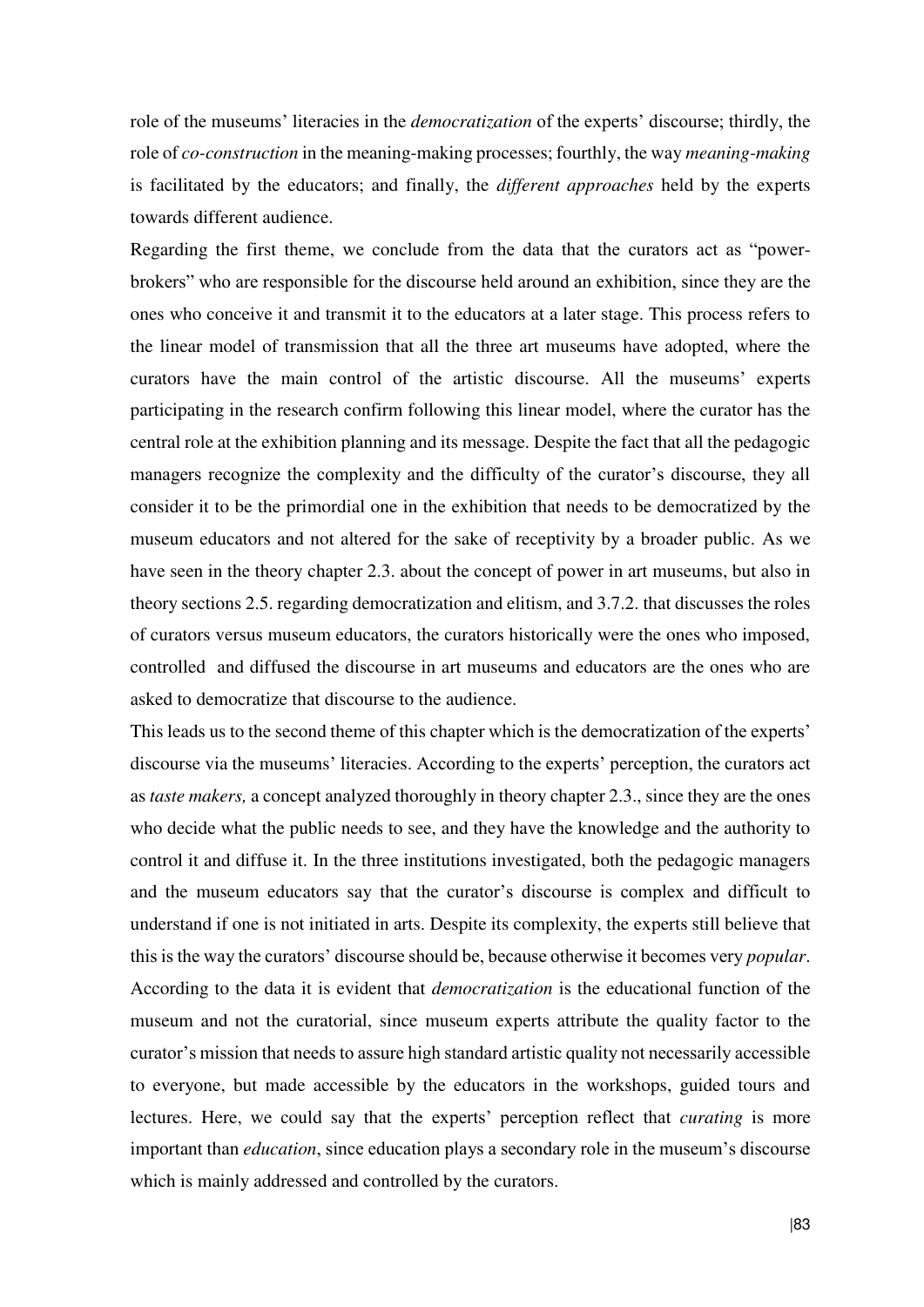Theoretical work throws another light on this issue. The democratization of the curator's discourse could be accomplished via the *co-constructive* approach in *meaning-making* and interpretation by educators in their programs. This co-constructive approach, explained thoroughly in theory chapter 3.5, seems to be recognized and in some cases adopted both by pedagogic managers and museum educators in this research. They all tend to admit that the traditional one-way model of knowledge transmission from the educator towards the passive learner belongs to the past and that today educators tend to co-construct knowledge with the audience in their educational programs, despite some reservations of certain experts that this approach could limit the educational function and slip more into entertainment.

Regarding the fourth theme of this chapter, museum educators hold their own educational strategies concerning the way meaning-making is constructed and facilitated in their programs. Following the Meaning-Making Framework by Pringle (2009) explored in depth in theory chapter 4.1., the analysis shows that some experts prioritize dialogue and questions with the audience, while others consider providing context more important and emotions are usually positioned last among certain experts. However, they all tend to differentiate their approaches according to the audience they cater for each time, which leads us to the last theme of this section related to the different approaches towards different audiences.

According to the museum experts, the audience is firstly divided between adults and children, and secondly between initiated and non-initiated adults. The adults are also subdivided according to their educational level and social class. According to the experts' perception, children and non-initiated public are limited to the *phenomenal* interpretation where knowledge is placed very low and emotions are placed very high in the meaningmaking process, while the initiated adults require more theoretical background and knowledge is placed very high and emotions are sometimes even irrelevant. Moreover, children as an audience are subdivided according to the same principles that apply to adults: the *educational* level and the *social* class of their parents imply their competence to understand art and make meaning of artworks at a certain degree. According to certain experts, the more educated and higher in the social structure the parents are, the more the children tend to be exposed to culture and acquire the artistic competence to decode it.

Consequently, the last question of this research arises: How do museum educators negotiate the *social and ethnolinguistic diversity* in Luxembourg and cater for this diverse audience in their educational programs?

This question leads us to the third chapter of analysis, where the themes of *elitism* and *democratization* are central, and the role of *school*, *family*, *social*, *economic* and *cultural*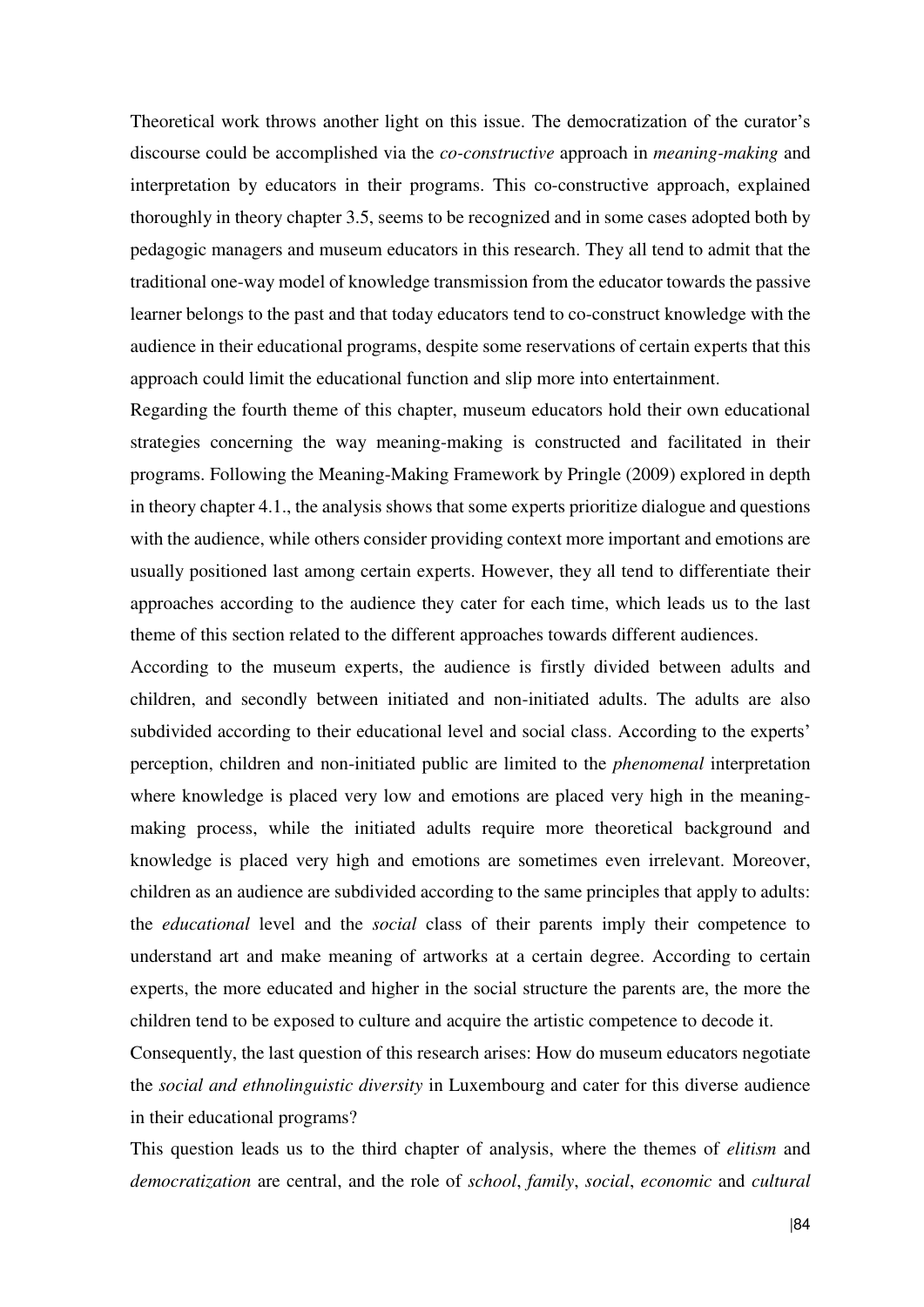*capital* are interrelated in the access to art museums and to their educational programs. Moreover, this chapter is related to inclusion of diverse ethnolinguistic and social groups in art museums and highlights the absence of two types of audience: disabled people and Portuguese people. In Luxembourg, there seems to be no inclusion policy by the government concerning communities, disadvantaged children or people with special needs, as all my informants confirm. In all the three institutions investigated however, the experts even though they acknowledge that one primordial mission of the museums is the inclusion of a broad audience, say that they have not integrated in their policies or practices any particular measures to that direction. This means, in our view that inclusion is still quite problematic in the three institutions.

Regarding the typical audience of art museums, most of the participants agree that it is always the same type of people visiting museums: people who are related to arts somehowartists themselves, art professors or art historians- or just art amateurs with a high educational and intellectual level, very often connected to high economic capital. However, they say that, regarding the cultural capital of visitors, it could vary even among representatives of the same social and economic capital due to their family tradition and education that allowed certain people to be more accustomed to art than others. According to the participants, this means that the role of the school is very significant in democratizing museums and encouraging children and their parents to involve and participate in the museum programs.

Whereas when it comes to *democratization* and *elitism* in art museums, experts hold dissonant views; on the one hand, they are supporters of the idea that art should remain elitist in its content and discourse to assure high quality standards, and on the other hand, they say that museums are meant for everyone and their mission is to make the artistic discourse accessible to everyone. Here it seems that *democratization* is opposed to *quality* where democratization challenges the quality of art, according to the experts. This reminds us of the main tensions in art museums identified by Rice (1995) in the theory chapter 3.2. where she explains that the main problem of art museums still today is that they value art quality by the art world validation, and thus they remain esoteric while their aspiration is to reach broader public. By broad public here we understand everybody who does not correspond to the typical museum visitor profile, does not necessarily have any relation to art and could come from a family and social background where visiting museums is not part of the cultural practices.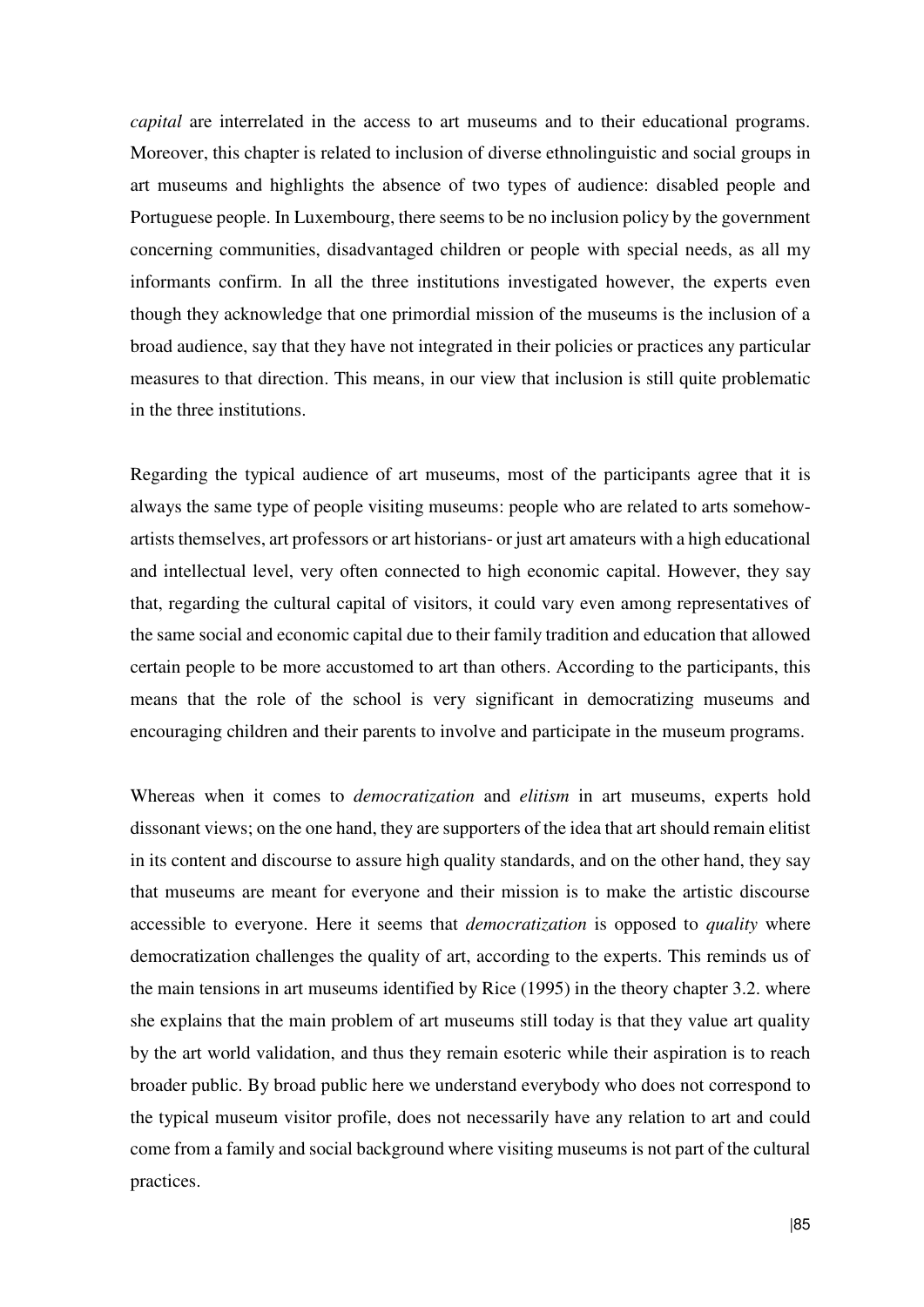Regarding disabled people, even though, all the informants acknowledge that they would make a great public for museums, it doesn't seem to be on the agenda in their institutions to take measures and adopt a policy for including and outreaching them. Most of the experts attribute the absence of disabled people in museums to their *lack of habit* and their lack of *natural tendency* of visiting museums, as certain experts name it, referring to their practices and habits. Although, some other factors could be related to their absence, such as the lack of specific educational policy in the institutions taking into account social inclusion of communities, disadvantaged children and people with special needs – but these did not appear in the interviews.

The question that arises, however, is the following: How can certain types of audience become interested in visiting exhibitions, if museums do not involve these people's needs and voices during their exhibition planning and communication, so that these people feel interested and included at the first place?

This has been achieved, as it is explained in the theory sections 5.2 and 5.3., in the UK, Australia and USA museums by the implementation of two different programs: first, the participatory action research (UK) that outreached disadvantaged teenagers that would never enter a museum in the exhibition planning and made them active participants; and second, the installation of the 'audience advocate' in the exhibition planning of museums in an effort to include more voices, other than the curator's voice, in the preparation of the exhibitions in order to provide exhibitions and texts around them that could appeal to a broader audience. So, these could potentially be steps that museums could take in an effort to include social groups that are not yet included in their programs that could function in two directions: first, they would change the tradition of museums exhibition planning and allow more voices to be heard and outreach to broader audiences; and second, create the foundations for a new tendency of certain social groups by the installation of programs that include them and are destined for them.

The same applies to Portuguese people, whose absence is due, according to the experts, either to their *lack of habit* or their level of *education* and social status; which implies that museums, finally, are not meant for everyone, since they tend to be visited only by highly educated people of the upper class, since they correspond to their *tastes* and preferences as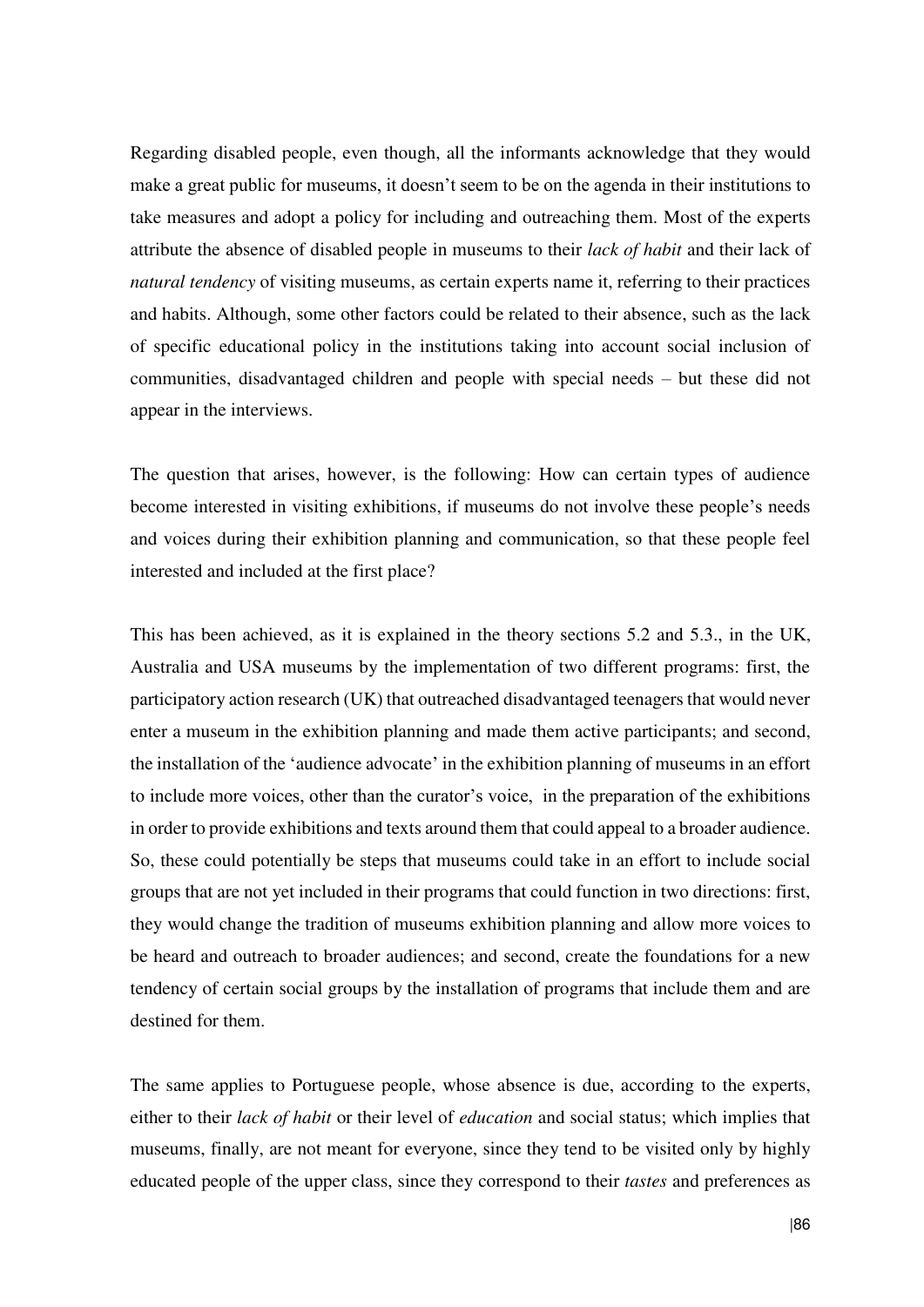Bourdieu (1979) would also argue. Again here, the experts attribute the absence of Portuguese people to their lack of habit or *habitus* as Bourdieu (1979) would say, and do not seem to consider other factors that could be implicated in their absence, such as the lack of outreaching them by the museums by creating exhibitions and educational programs that could be of their interest, while they could also be included in the planning and preparation to assure their voice is being taken into account and implicate them actively in the museum processes.

Furthermore, the significant presence of French, Luxembourgish and Italian visitors is again attributed to their *nature*. While *nature* here is implying the *habitus* (Bourdieu, 1979) of certain people, and does not imply their 'natural characteristics' that could be misinterpreted as discriminative or racist. Nevertheless, the fact that museum experts tend to attribute the presence of certain people and the absence of others to their *habits* and *nature*, or habitus and do not talk about how this could be changed is quite problematic since they seem not to take into account objective factors that could lead to this phenomenon, such as the lack of long-term exposure to art through education and the family background and how this could be remedied. Their tendency to attribute the preferences of certain types of audience to *nature* corroborates with the *natural distinction* as basic concept of the *charismatic ideology* (Bourdieu,1985) explicitly discussed in the theory section 2.5.This ideology supports the idea that the authentic experience with art is "affection" of the heart or immediate comprehension of the intuition of the laborious steps and comments of intelligence, ignoring the social and cultural conditions that make possible such experience and treats the virtuosity acquired through methodic learning as *natural*. (Bourdieu & Darbel, 1985, p. 108).

In conclusion, the main findings of the study suggest that the three art museums investigated are mostly visited by French (or French speaking), Luxembourgish and Italian people, who are members of a highly educated social group with a relation to art or art amateurs. Regarding the languages that are mostly used in the educational programs, it is mainly French and Luxembourgish and constitute also a priority for the museum experts. Furthermore, the access to the artistic discourse mainly designed and controlled by the curators is very limited to non-initiated audience and educators intervene to assure the democratization of that discourse with the audience that needs it the most, i.e. young children or non-initiated adults.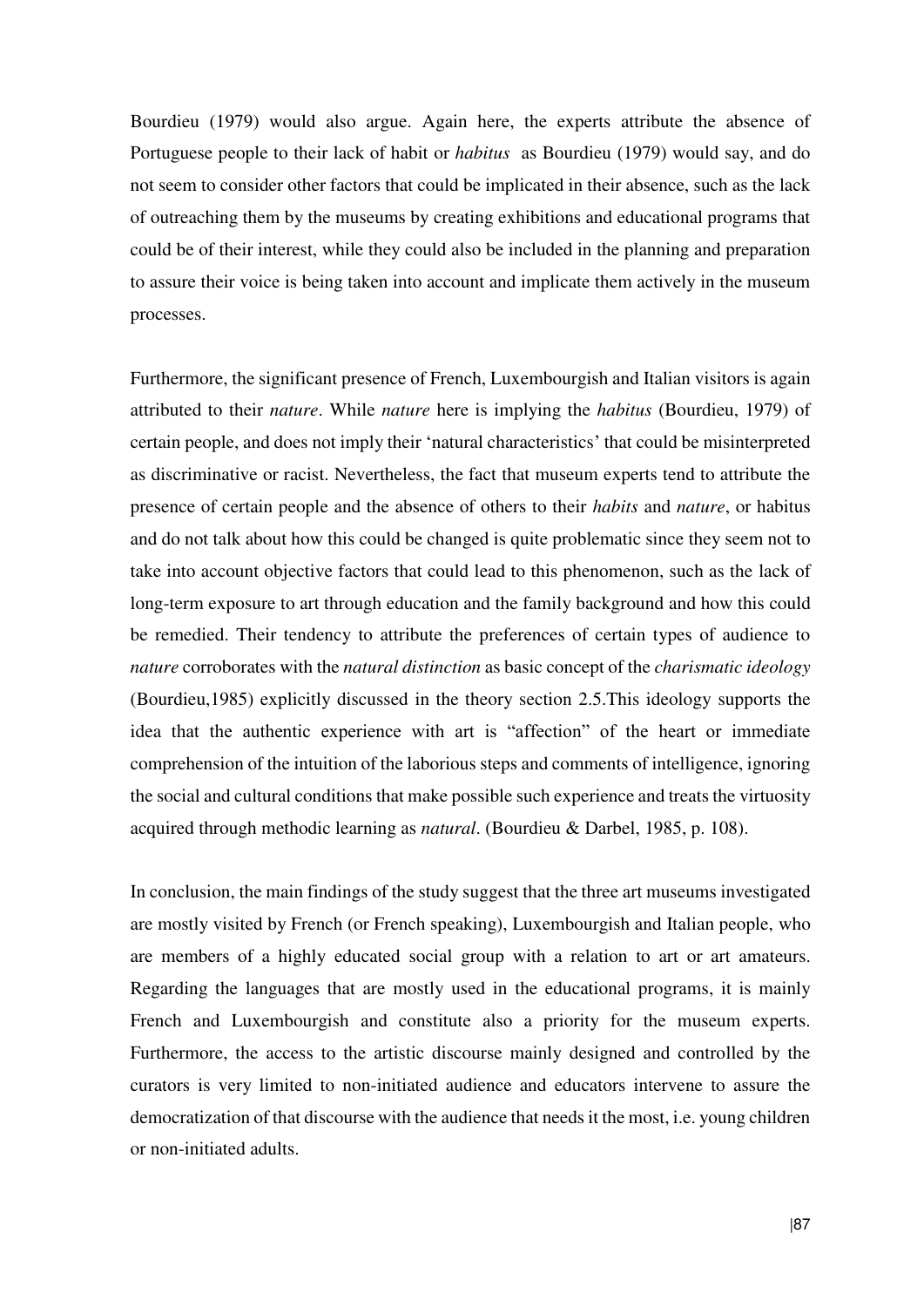This democratization of the artistic discourse remains a contested issue among museum experts, because of the fear that art could become very *popular* and challenge the quality of exhibitions. As a consequence, they prioritize quality that is validated by their peers, museum experts, curators, artists, and remain esoteric in the art world. This approach reflects the *elitism* that is still valid in the art museum field as a "quality guarantee" and is opposed to the museum experts' statements about their will to outreach a broader public. How could a broad public be outreached if the communication is made by an *elite* and is destined to the same elite of the traditional art museum audience? According to Hooper-Greenhill, museums as socio-cultural institutions, need to address a broader audience to justify their existence, and one way to develop their audience is through working together with groups of the communities, outreach communities and include them in the preparation of exhibitions and programs. (1994, p.22).

### **Limitations**

After the discussion of the main findings, I will present the shortcomings of this research and suggest potential topics of inquiry for future research.

Firstly, the present research is a small-scale and short-term project and therefore it has limitations and drawbacks. The main drawback is that the perspective remains one-sided, with no audience representatives interviewed, since the study focuses on the perceptions of the museum education experts only. Another drawback could be considered the lack of quantitative data and as a consequence, the impossibility to make generalizations. Consequently, the study would be more complete if audience's perception and quantitative data from visitors would be included; although, these were not included in the scope of the present study. Moreover, the theory section is mainly focused on theoretical and not on empirical studies. This is principally due to reasons of limited space and time, but also the choice of the researcher to focus on theoretical research since many theoretical concepts are used in the data analysis that needed to be explained thoroughly in the theory section in order for the analysis to be meaningful and valid. As a consequence, and in the frame of the small –scale and short-term project it was not possible to include empirical research as well. Nevertheless, the research would be more complete and sound if empirical research was also included in the theory section.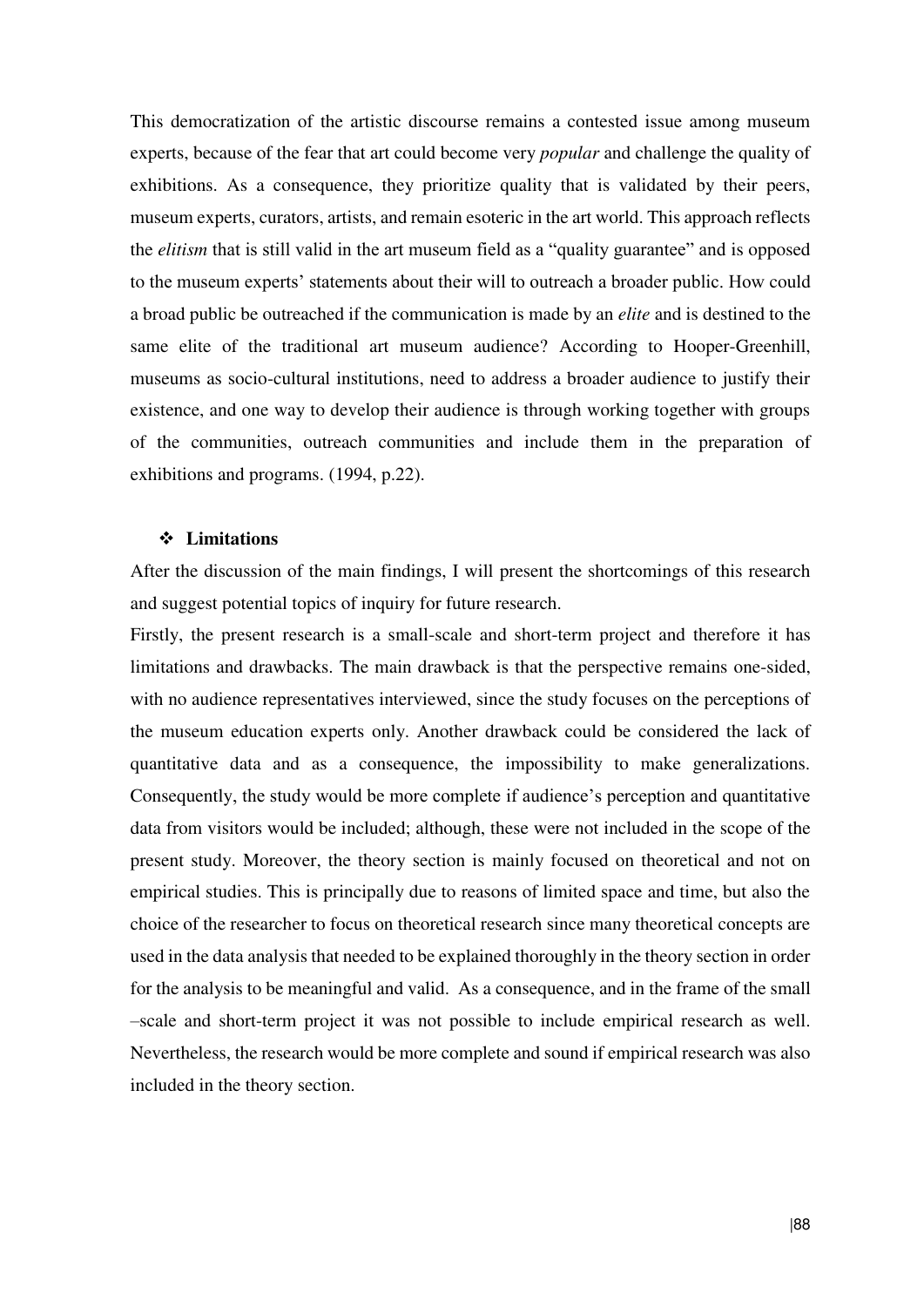#### **Future research**

Finally, future research in the field could add to our understanding about art museum field in general and in the educational programs in particular. Furthermore, it could shed light on the link between audience and museum relationships and unveil practices that could be adopted to ameliorate these relationships. A potential topic for future research in the art museum education field, could be to focus on the link between democratization and quality of art and its discourse, since it was just one of the inquiries of the present study and despite its importance, it was not given enough focus to develop it more. However, from the data, this emerged as a central theme that could be developed more in a future research.

Another suggestion would be to focus future research on the audience-museum relationship by including the perception of the audience on art museums; this research would result in providing better insight of the audience's perceptions to museum experts and would allow them to adapt their policies and practices according to that and be able to outreach to a broader public. Furthermore, I would suggest to investigate more the role of state school in the museum-audience relationships and the ways school can affect or not the relations to art and to art museums; this question could be also reversed to explore how art and art museum educational programs could facilitate the learning process in state schools and act as an agent of social cohesion among the different ethnolinguistic and social groups present in state schools, since as certain museum experts stated, contemporary art evens the differences among children and they are at all the same level before a contemporary artwork.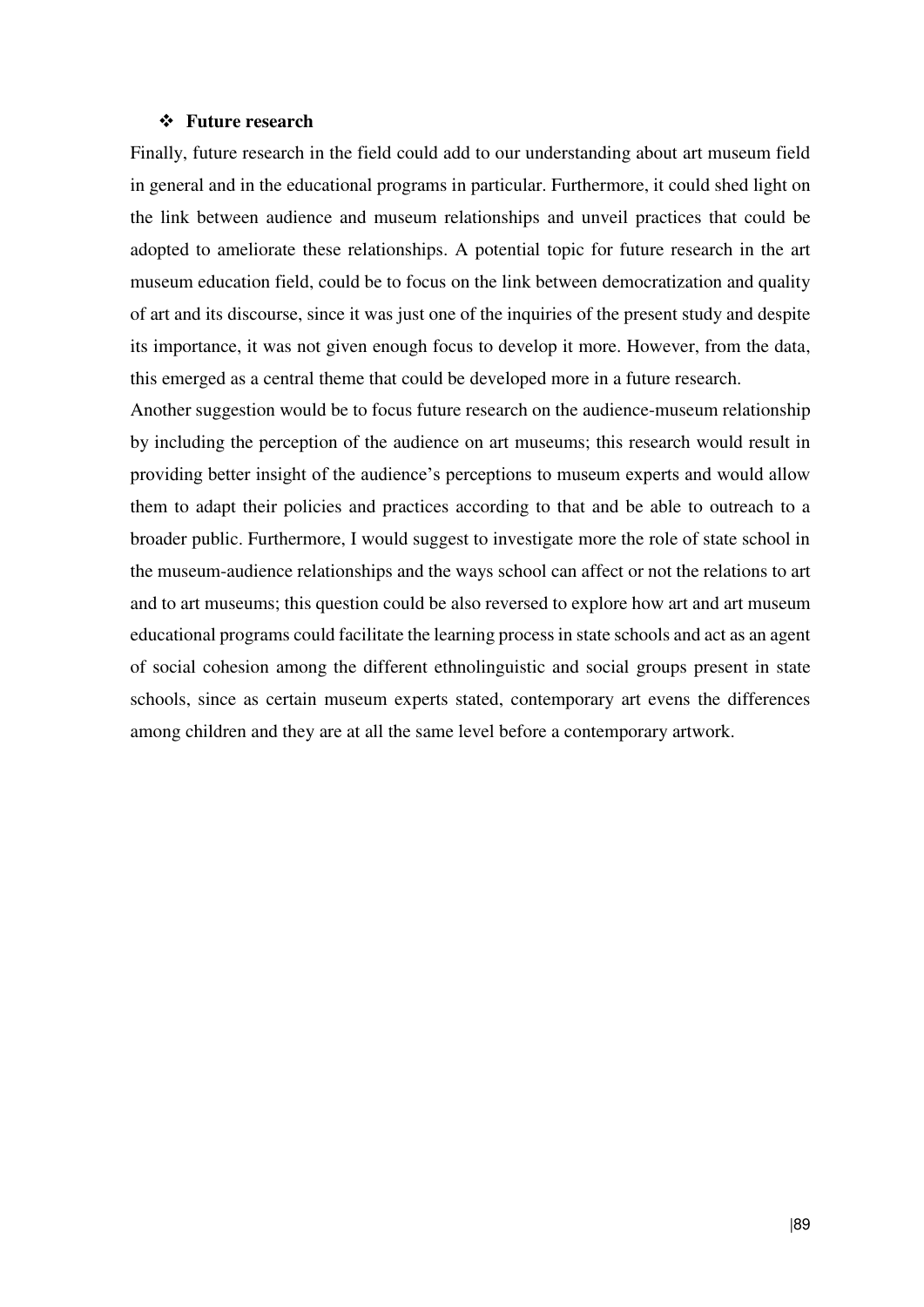### **10. References**

Bal, M. (1992). The Predicament of Semiotics [Review of *The Limits of Interpretation*]. *Poetics Today*, *13*(3), 543–552

Barrett, Terry. (1994). Principles for Interpreting Art. *Art Education, 47*(5), 8-13.

Bourdieu, Pierre. (1979). *La distinction : Critique sociale du jugement*. Paris: Éditions de Minuit.

Bourdieu, Pierre, Darbel, Alain, & Schnapper, Dominique. (1985). *L'amour de l'art : Les musées d'art européens et leur public* (2e éd. revue et augmentée. ed.). Paris: Éd. de minuit.

Bourdieu, Pierre, & Thompson, John B. (1991). *Language and symbolic power*. Cambridge, MA: Harvard Univ. Press.

Brasseur, L. (2015). *[Who Are We? Searching for Identities in Luxembourg: A Comparative](http://www.fondationrobertkrieps.lu/prix-de-la-fondation-robert-krieps-2014/)  [Exhibition Critique.](http://www.fondationrobertkrieps.lu/prix-de-la-fondation-robert-krieps-2014/)* Luxembourg: Editions D'Lëtzebuerger Land.

Burnham, R., & Kai-Kee, E. (2005). The Art of Teaching in the Museum. *The Journal of Aesthetic Education, 39*(1), 65-76.

CEFIS (Centre d'étude et de formation interculturelle et sociale). (2016). *Démographie Les principales nationalites (plus de 1000)* Retrieved from CEFIS (http://www.cefis.lu/resources/2-Principales-nat.pdf) (10/10/2016)

Dewey, John. (2005). *Art as experience*. New York: Berkley Pub.

Duncan, C. (1995). The art museum as ritual. *The Art Bulletin, 77*(1), 10.

Eakle, A. (2009). Museum Literacies and Adolescents Using Multiple Forms of Texts "On Their Own". *Journal of Adolescent & Adult Literacy, 53*(3), 204-214.

Eisner, Elliot W. (1999). Does Experience in the Arts Boost Academic Achievement? *Clearing House, 72*(3), 143-49.

Eisner, E. (2002). The Arts and the Creation of mind. Chapter 4. What the arts teach and how it shows (pp.70-92) Yale University Press

Falk, John Howard, & Dierking, Lynn Diane. (2000). *Learning from museums: Visitor experiences and the making of meaning*. Walnut Creek CA: Altamira Press.

Fehlen, Fernand. (2009). *BalaineBis. Une enquête sur une marché linguistique multilingue en profonde mutation. Luxemburgs Sprachenmarkt im Wandel*. (Recherche Etude Documentation No 12). Luxembourg: SESOPI Centre Intercommunautaire.

Foreman-Peck, L., & Travers, K. (2013). What is distinctive about museum pedagogy and how can museums best support learning in schools? An action research inquiry into the practice of three regional museums. *Educational Action Research,21*(1), 28-41.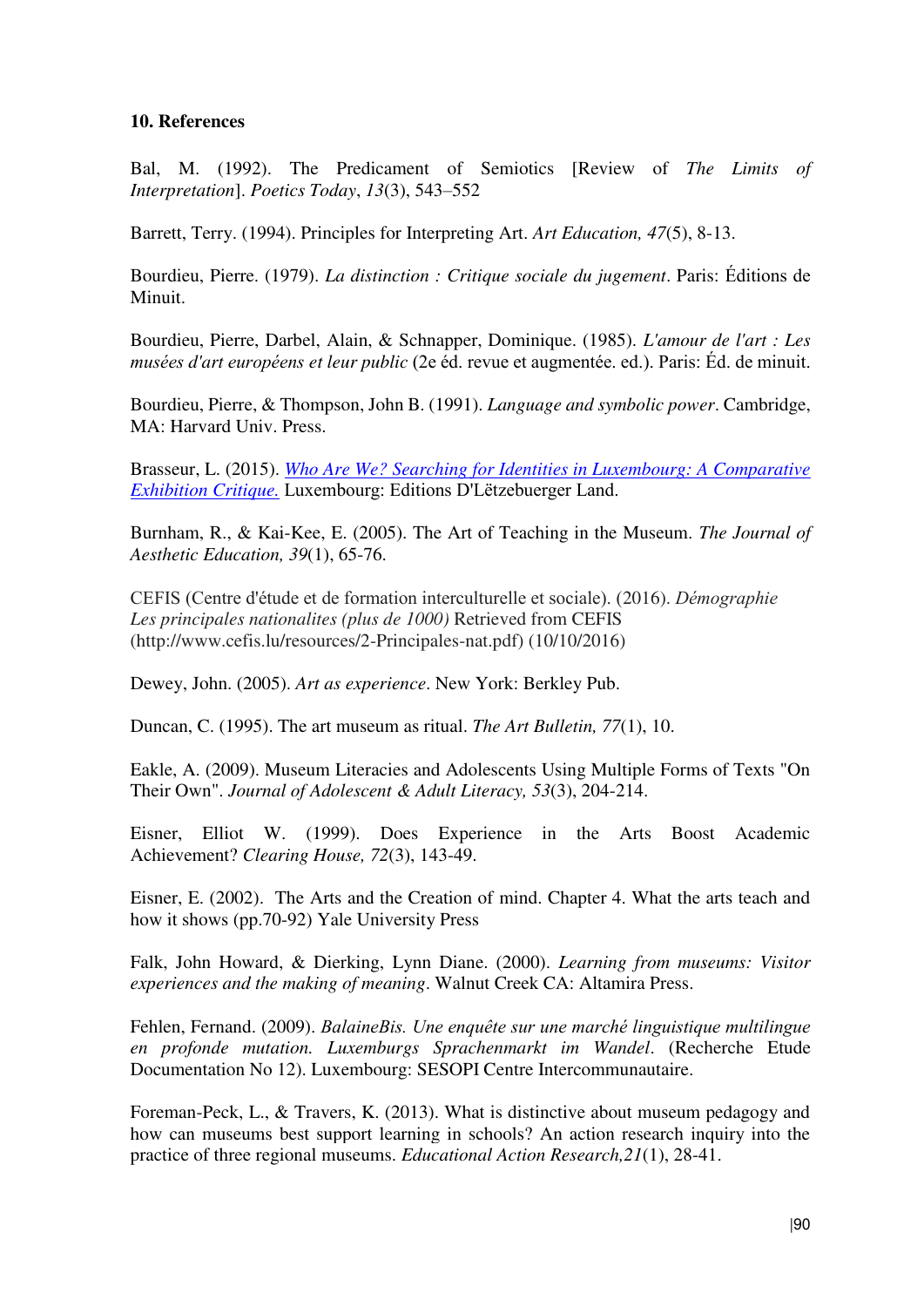Gee, J.P. (2011). *An Introduction to Discourse analysis: theory and method*. USA: Routledge Publications, Ltd. 3rd edition

Gilles, Peter & Moulin, Claudine. (2003). *Luxembourgish. In Ana Deumert & Wim Vandenbussche (Eds.) Germanic Standardizations. Past and Present*. Amsterdam: Benjamins: 303–329.

Hooper‐Greenhill, E. (1990). The space of the museum. *Continuum, 3*(1), 56-69.

Hooper-Greenhill, E. (1994). *Museums and their visitors*. London [etc.: Routledge.

Hooper-Greenhill, E. (2010). Changing Values in the Art Museum: Rethinking communication and learning. *International Journal of Heritage Studies, 6*(1), 9-31.

Horner, K., & Weber, J. (2008). The Language Situation in Luxembourg 1. *Current Issues in Language Planning, 9*(1), 69-128.

Hsieh & Shannon (2005).Three Approaches to Qualitative Content Analysis. *Qualitative Health Research,* Vol. 15 No. 9, November 2005 1277-1288. DOI: 10.1177/1049732305276687. Sage Publications

Hubard, O. (2007a). Negotiating Personal and Cultural Significance: A Theoretical Framework for Art Museum Education. *Curator: The Museum Journal, 50*(4), 401-416.

Hubard, O. (2007b). Productive Information: Contextual Knowledge in Art Museum Education. *Art Education, 60*(4), 17-23.

Hubard, O. (2007c). Complete Engagement: Embodied Response in Art Museum Education. *Art Education, 60*(6), 46-53.

Hubard, Olga (2011a). Rethinking critical thinking and its role in art museum education. Journal of Aesthetic Education 45 (3):15-21.)

Hubard, O. (2011b). Illustrating Interpretive Inquiry: A Reflection for Art Museum Education: Interpretive Inquiry. *Curator: The Museum Journal, 54*(2), 165-179.

Hubard, O. (2014). Concepts as Context: Thematic Museum Education and its Influence on Meaning Making. *International Journal of Art & Design Education, 33*(1), 103-115

Kvale, S. (2007). *Doing Interviews*, London: SAGE Publications, Ltd.

Macdonald, S. (2004). Museum politics: Power plays at the exhibition. *Political Communication, 21*(2), 267-269.

Maleuvre, D. (2012). Must museums be inclusive? *Journal of Educational Memory, Media, and Society, 4*(2), 112.

Mörsch, C. (2011) Alliances for Unlearning: On the Possibility of Future Collaborations between Gallery Education and Institutions of Critique. *Afterall,* Issue 26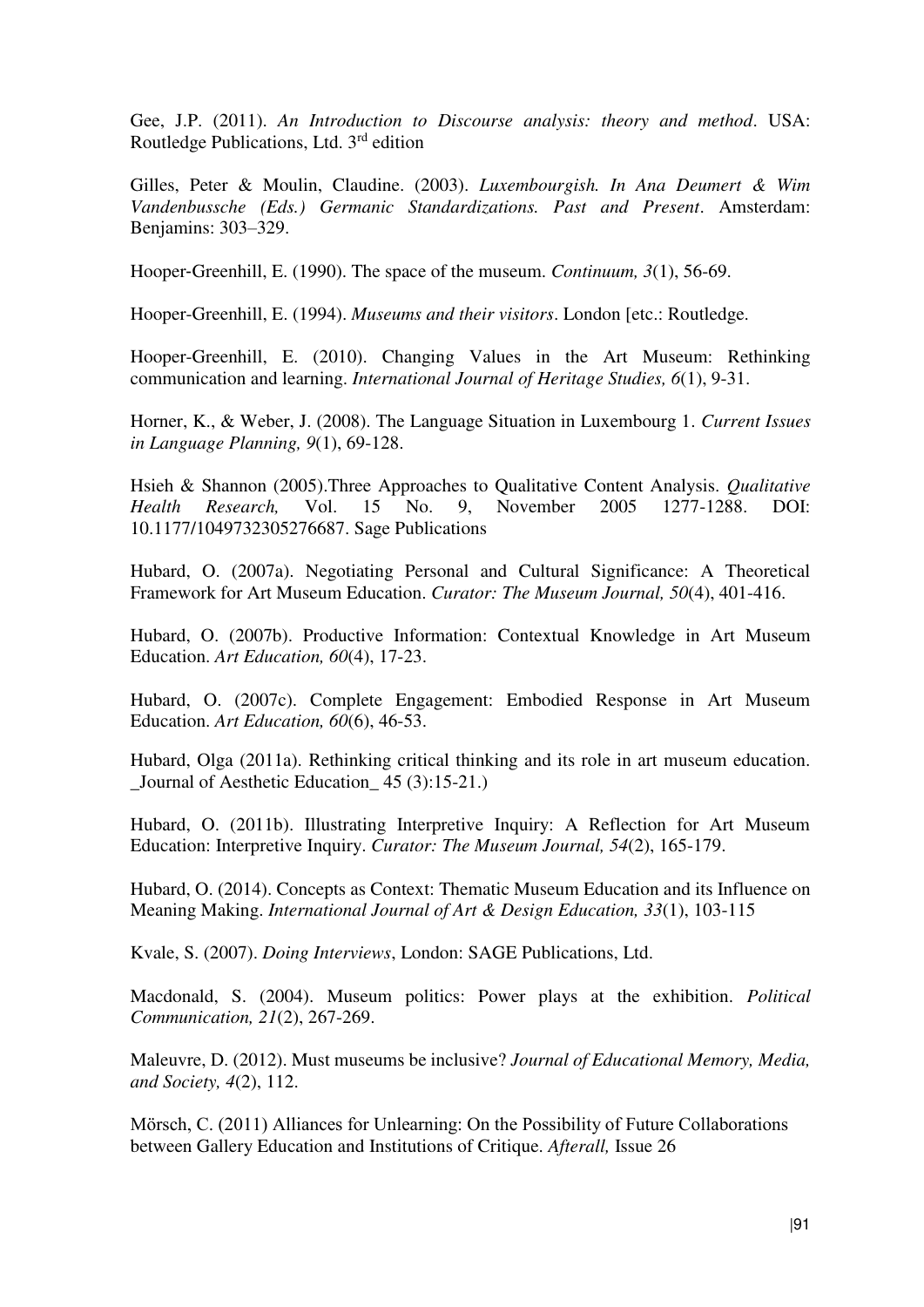Nagy Hesse-Biber, Sharlene & Leavy, Patricia. (2006). *The Practice of Qualitative Research*. Thousand Oaks; London: Sage Publications.

Pringle, E. (2009). The Artist-Led Pedagogic Process in the Contemporary Art Gallery: Developing a Meaning Making Framework.(Report). *International Journal of Art & Design Education, 28*(2), 174.

Rice, D. (1995). Museum education embracing uncertainty. *The Art Bulletin, 77*(1), 15.

Schorch, P. (2013). The experience of a museum space. *Museum Management and Curatorship, 28*(2), 193-208.

STATEC / Fehlen, Fernand; Heinz, Andreas; Peltier, François & Thill, Germaine. (2013). *N° 13 Les langues parlées au travail, à l'école et/ou à la maison*. Retrieved from

STATEC (http://www.statistiques.public.lu/fr/publications/series/rp2011/2013/13-13 langues/index.html) (15.11.16)

STATEC/ Germaine Thill, Francois Peltier (2016), Collection *REGARDS I 16 sur l'évolution de la population depuis le recensement de 2011 Retrieved from STATEC (*[http://www.statistiques.public.lu/fr/publications/series/regards/2016/16-16-evolution](http://www.statistiques.public.lu/fr/publications/series/regards/2016/16-16-evolution-population/index.html)[population/index.html\)](http://www.statistiques.public.lu/fr/publications/series/regards/2016/16-16-evolution-population/index.html) (10/10/2016)

Tzibazi, V. (2013). Participatory Action Research with young people in museums. *Museum Management and Curatorship,28*(2), 153-171.

Weber, J., & Horner, Kristine. (2012). *Introducing Multilingualism : A Social Approach*. Taylor and Francis.

Wiggins, J. (2015). Constructivism, Policy, and Arts Education. *Arts Education Policy Review, 116*(3), 115-117.

Zeller, T. (1987). Museums and the goals of art education. Art Education, 40(1), 50-55.

### URL

<http://www.luxembourg.public.lu/fr/actualites/2016/07/11-frontaliers/index.html> (10/10/2016) [http://www.luxembourg.public.lu/fr/actualites/2016/07/11](http://www.luxembourg.public.lu/fr/actualites/2016/07/11-frontaliers/index.html) [frontaliers/index.html\(](http://www.luxembourg.public.lu/fr/actualites/2016/07/11-frontaliers/index.html)10/10/2016) [http://ceser-grandest.eu/IMG/pdf/160707-ceser-grand-est-note-conjoncture-](http://ceser-grandest.eu/IMG/pdf/160707-ceser-grand-est-note-conjoncture-2.pdf)[2.pdf\(](http://ceser-grandest.eu/IMG/pdf/160707-ceser-grand-est-note-conjoncture-2.pdf)10/10/2016) [http://www.wort.lu/en/luxembourg/shocking-luxembourg-expose-children-punished-for-speaking](http://www.wort.lu/en/luxembourg/shocking-luxembourg-expose-children-punished-for-speaking-portuguese-in-kindergarten-maison-relais-5458e9a7b9b3988708082cb4)[portuguese-in-kindergarten-maison-relais-5458e9a7b9b3988708082cb4](http://www.wort.lu/en/luxembourg/shocking-luxembourg-expose-children-punished-for-speaking-portuguese-in-kindergarten-maison-relais-5458e9a7b9b3988708082cb4) , Published on Tuesday, 4 November, 2014 at 15:58, seen 30.04.2016.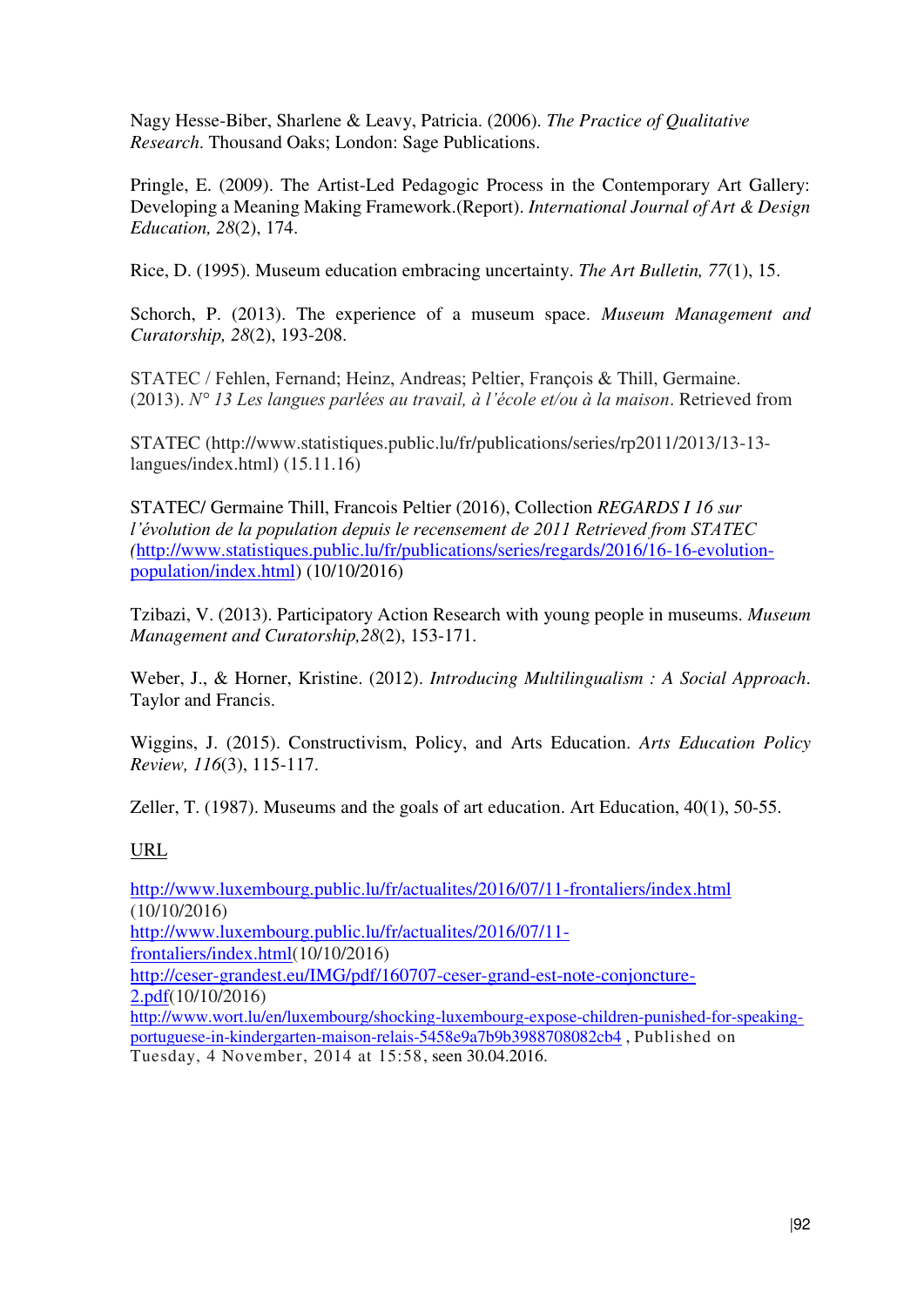### **11. Declaration**

I hereby declare that the thesis entitled

# **Discourse and Power in Art Museum Education: Exploring Linguistic Practices, Meaning-making and Power relations**

*Three case studies: Museum 1, 2 and 3*

has been carried out in the Master in Learning and Communication in Multilingual and Multicultural Contexts, at the University of Luxembourg, under the guidance of Prof. CONSTANZE WETH. The work is original and has not been submitted in part or full by me for any degree or diploma at any other University.

I further declare that the material obtained from other sources has been duly acknowledged in the thesis.

Luxembourg, January 2017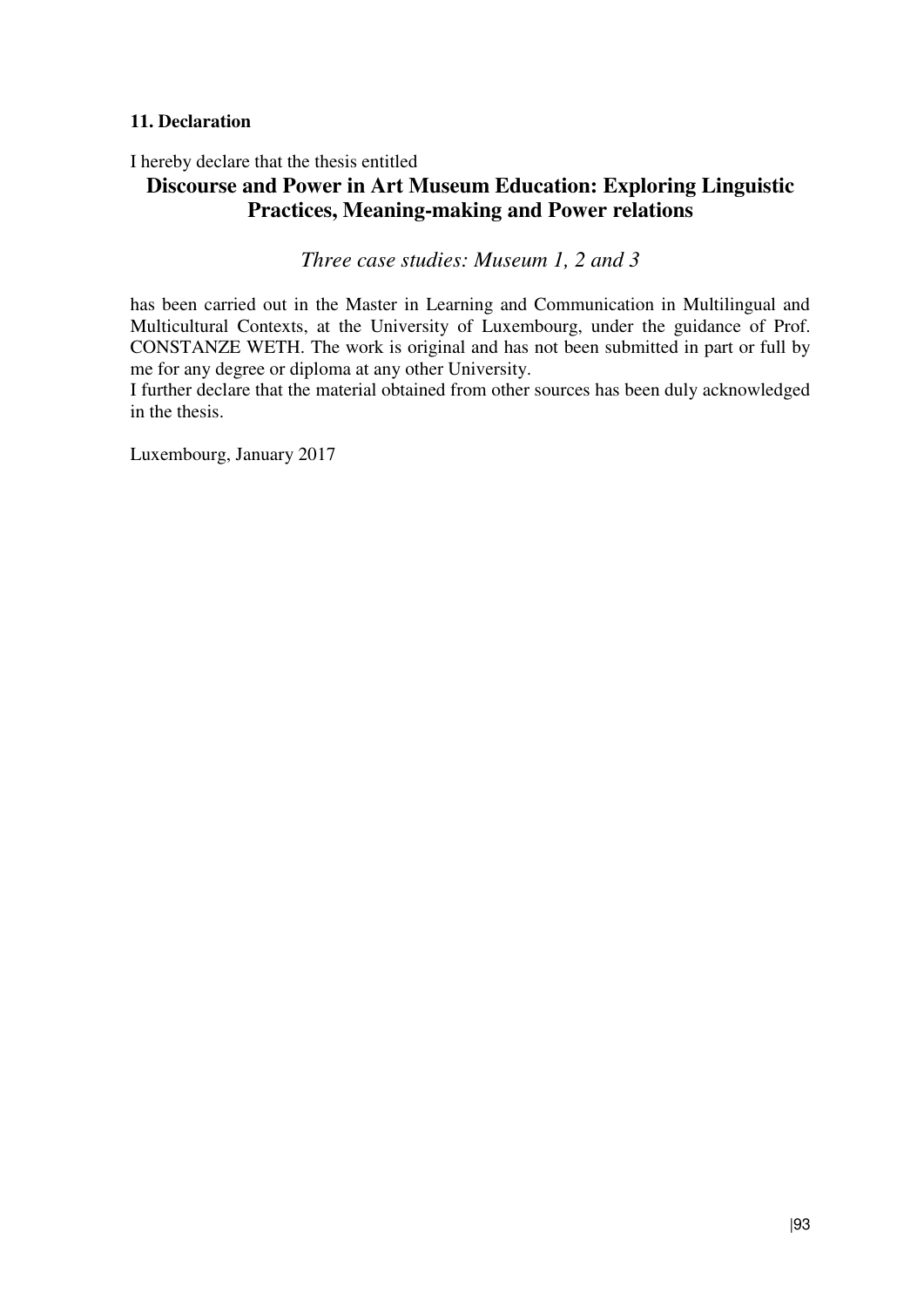# **12. Appendix**

## **I. Interview questions for Pedagogic managers and museum educators (EN/FR)**

**I. i. Pedagogic Managers (EN)** 

General Questions/ Background info

- Could you describe in a few words your educational background and your actual position?
- For how long have you worked for this institution?
- Can you describe your educational programs? To whom are they destined? How do you conceive them? Which agents (professors, educators, curators?) are implicated?
- What is your educational approach when you design a program? What are the main aspects/ factors you take into consideration?
- I know that your museum took part in the project [http://museumsmile.lu/ i](http://museumsmile.lu/)n February (1-19/02) which had as a title the "Experience Musee"ou "semaine Jeunes publics" and was conceived for secondary education classes. Can you describe this program and your museum's implication into that? What was the main objective of your ateliers?

# Linguistic Practices

- What is the linguistic policy of the museum? How do you comment on that?
- How do you deal with it in your ateliers?
- Do you think any of these languages is of priority?
- Question for Villa Vauban. I know that recently you added free guided tours in Spanish and Portuguese. What made you take this decision? Why these two languages on the top of the other three that the museum offers; French, German/ Lux, English?
- And for the others 2 museums the same question about Villa Vauban: Villa Vauban has recently integrated Spanish and Portuguese in their free tours. How do you comment on that? Do you have plans to integrate more languages and if yes, which languages would that be?
- (Discourse) What is the museum's policy around the institutional/ curatorial discourse of the exhibitions? Does it have a central role in the gallery education? Are the educators invited/ asked to follow this discourse?

Some theorists conceptualize museum spaces, objects, printed texts and labels as an integral text to be decoded, understood and critiqued by the visitors; it is what they call the museum's literacies. How do you organize your museum's literacies and are you aware of the visitors' perception of them? What is their role in the educational programs? [brochures/ texts on the walls/ audio guides/ other material]. Is it a discourse easily accessible to non-initiated public? Meaning-Making/ Interpretation

• Meaning- Making Framework by Emile Pringle (table 1.) In which order would you imagine/ put the following for the gallery education practice: dialogue/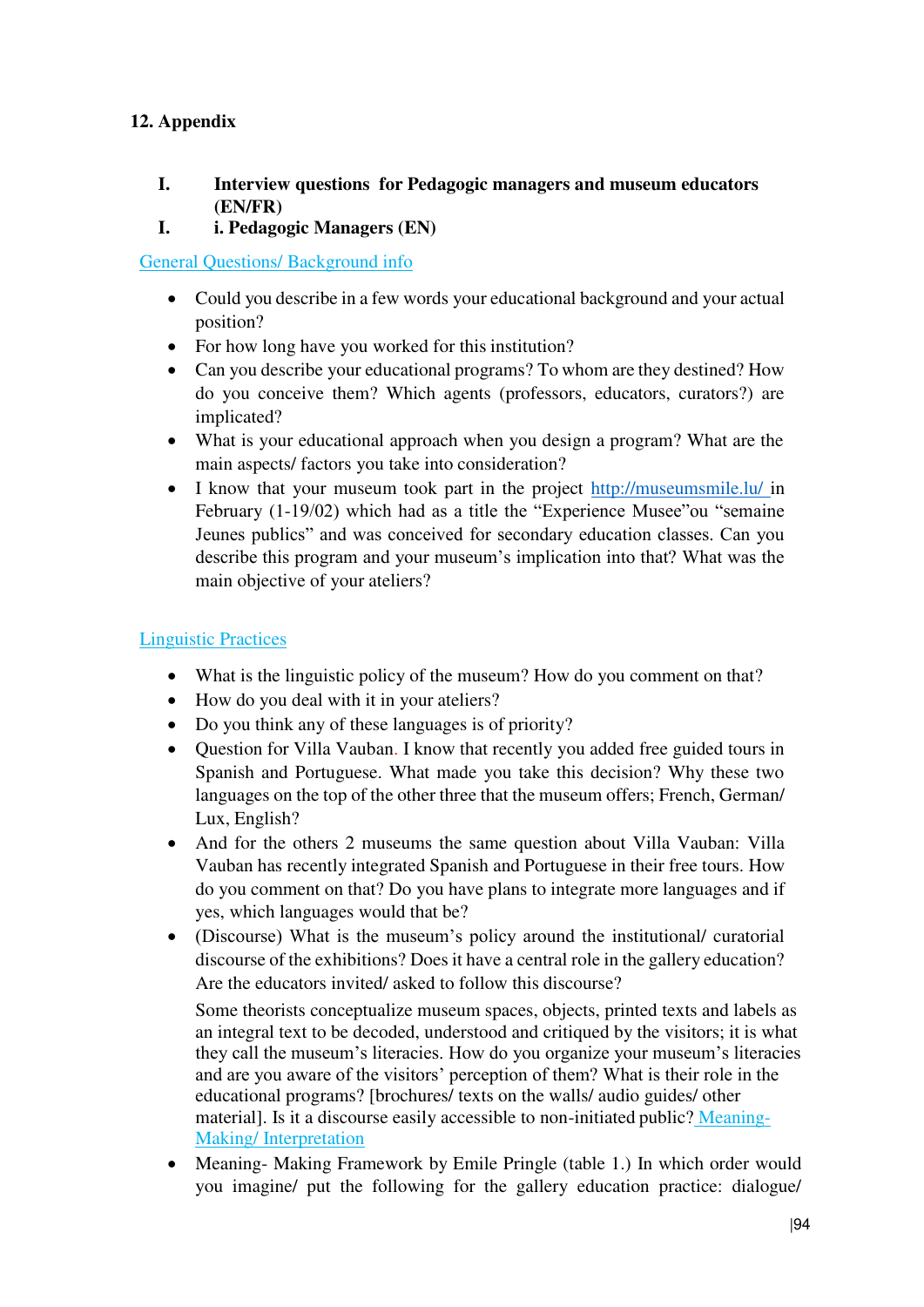knowledge/ meaning-making/ questions/ engagement/ emotions/ content/ learners/ artist educators

- The last years, especially since the feminist movement, the gallery education's discourse became more revolutionary and escaped the traditional model of oneway knowledge transmission from the expert to the learner. The tendency nowadays in art galleries education, such as Tate museum, MoMa etc., is to incorporate a postmodern educational approach that requires active learning and encourages co-construction of meaning, taking into account the audience's prior knowledge and emotions. What is your opinion? Do you agree with that tendency? Have you adopted that in your educational programs?
- According many art theorists, such as John Dewey already in the 1930s who wrote a homonym book, art is seen as an *experience*. What is your opinion on that? And if art is an experience, how do you manage to integrate this aspect in your educational programs?
- (Tzibazi, 2012, p156) To what extent do you think are museums willing to take risks and offer experiences that unleash the full potential of the participants and their imagination?
- (Tzibazi, 2012, p156) It is important for museums, if they want to be viable community institutions and not just to present their cultural offerings to their visitors but to create processes where visitors can be participants and act as cocreators of knowledge and museum experiences. How do you comment on that?
- Do you encourage young people to become co-creators of the produced experiences that museums offer during the ateliers/ guides?
- Art galleries' experimental approaches to art interpretations highlight the need for the development of emancipatory pedagogies in museum/ gallery education that acknowledge young people's expertise in the learning process (Sayers, 2011). Do you agree?

# Power Relations

- Do you believe the museum should be inclusive? And what about your museum? Do you think it is inclusive? If yes, in which way?
- Didier Maloeuvre in 2012 wrote an article defending the museum's educational role and advocating that postmodern museums should not sacrifice their educational role in their effort to be inclusive. His main argument is that social fairness and sensitivity is one thing and knowledge is another; the confusion of these two could endanger the moral mission of the museum. Do you agree?
- Are you familiar with your audience? Have you executed any survey of your audience?
- There is a big discourse the last years around the topic of arts education and a big movement of "democratization" of arts and its discourse. Are you familiar with this? If, yes, how do you deal with it in your educational projects?
- Helen- Grooper Greenhill, a British theorist of museum education mentions in one of her articles the different interpretive communities of the audience. She specifies that the audience apart from its demographic characteristics is also subdivided in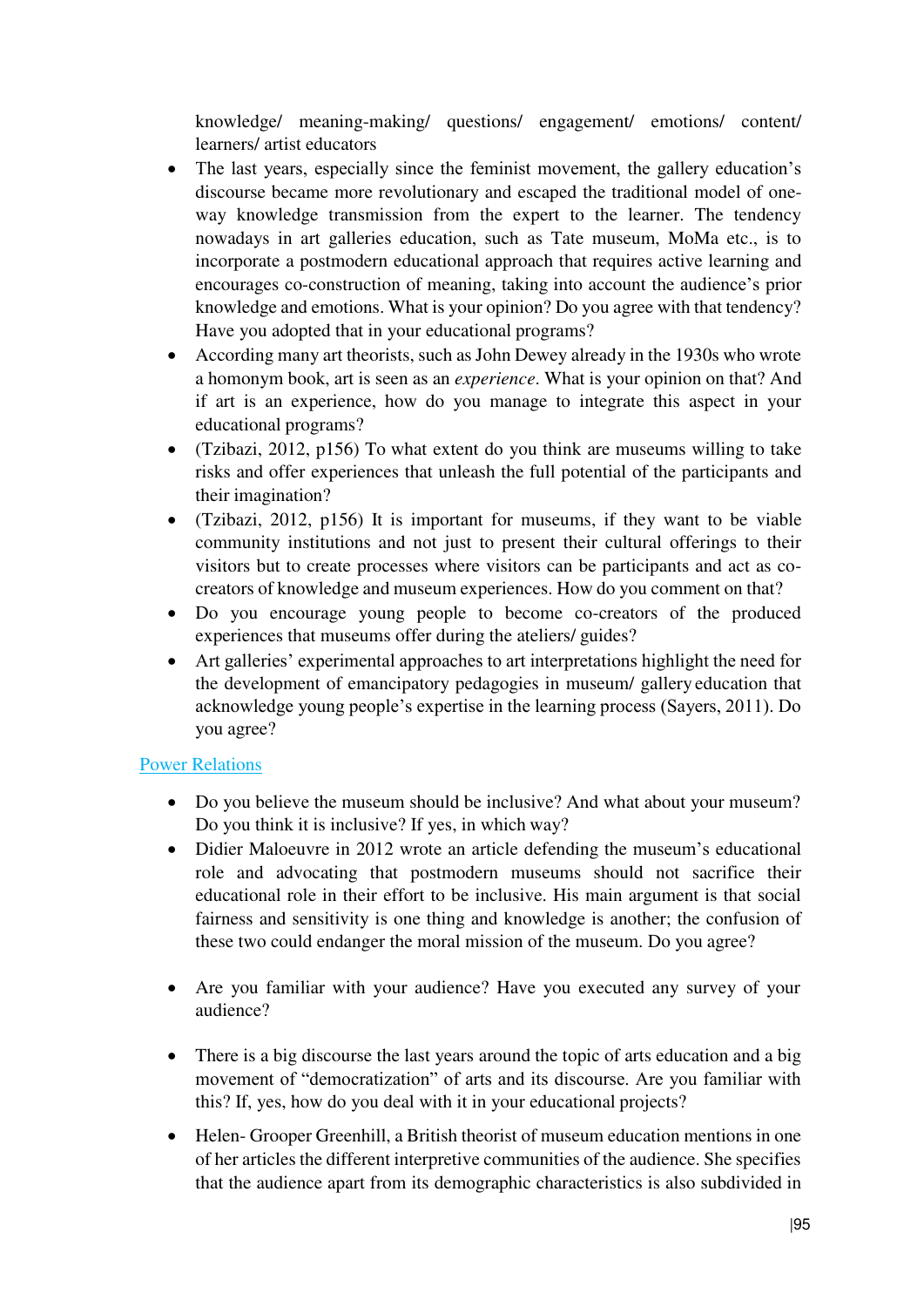some interpretive communities according their background, taste, cultural and social status. How do you comment on this? Would you take that into account for the designation of your pedagogic design?

- Museums struggle for funding, mecenats. How does the financial situation affect the educational role of the museum?
- Museums as an industry, market oriented. How does this influence the pedagogy in museums?
- The last years new roles have emerged in the museum administration; such as marketing manager, exhibition designer, museum educator. Do you think that the traditional roles of the curator and the artist are challenged? And if yes, in which way?
- Many museums especially in the UK, have conducted Action Research, some of them even Participatory Action Research (PAR) inviting also young people to contribute to their own reflections and practices. Are you familiar with this research? Would you be in favor to apply this in your museum?
- (Tzibazi, 2012, p. 156) If museums are placed in the role of teacher then there are some difficult questions to be asked. How open are museums prepared to be to their communities and what are museums hoping or intending to share?
- (Tzibazi, 2012,p.153) Since the introduction of the UK's New Labor governmental agenda for social inclusion, museums have sought to act as agents for social change and to engage in their programs young people (aged 13-19) who have traditionally been excluded by the museums. Although there is an ongoing discourse about the way museums and galleries exclude individuals and social groups in their cultural practices, there is a lack of in- depth research on young people's engagement in museum's practices. How do you comment on that? (Tzibazi, 2012, p. 155). Uk gov/ment Agenda: Museums were seen as institutions that could place an important role in "empowering marginalized groups" within the communities "to determine their place in the world" and "achieve their own potential" (DCMS, 2000,8). Is there any relevant specific policy of the institution you represent?
- P. 159 Museums are seen as places that "are of no interest, old, dead, and boring" focused on the preservation of the past. Similar perceptions of galleries seen as places "of no interest" have been portrayed in several research studies (Mason, and MacCarthy, New Zealand, 2006). How do you comment on that? Are there such studies/ surveys done by the institution you represent? // Are you aware of the young people's perception of your museum in Luxembourg?

# **I. ii. Responsables pédagogiques (FR)**

# Background info

- Pourriez-vous décrire en quelques mots votre formation éducative et votre poste actuel?
- Pendant combien du temps avez-vous occupez ce poste?
- Pourriez-vous décrire vos programmes éducatifs ? Ils sont destinés à qui? Comment vous les avez conçus? Quels agents sont impliqués? (professeurs, éducateurs, curateurs)
- Quel est votre approche éducative/ pédagogique quand vous désignez un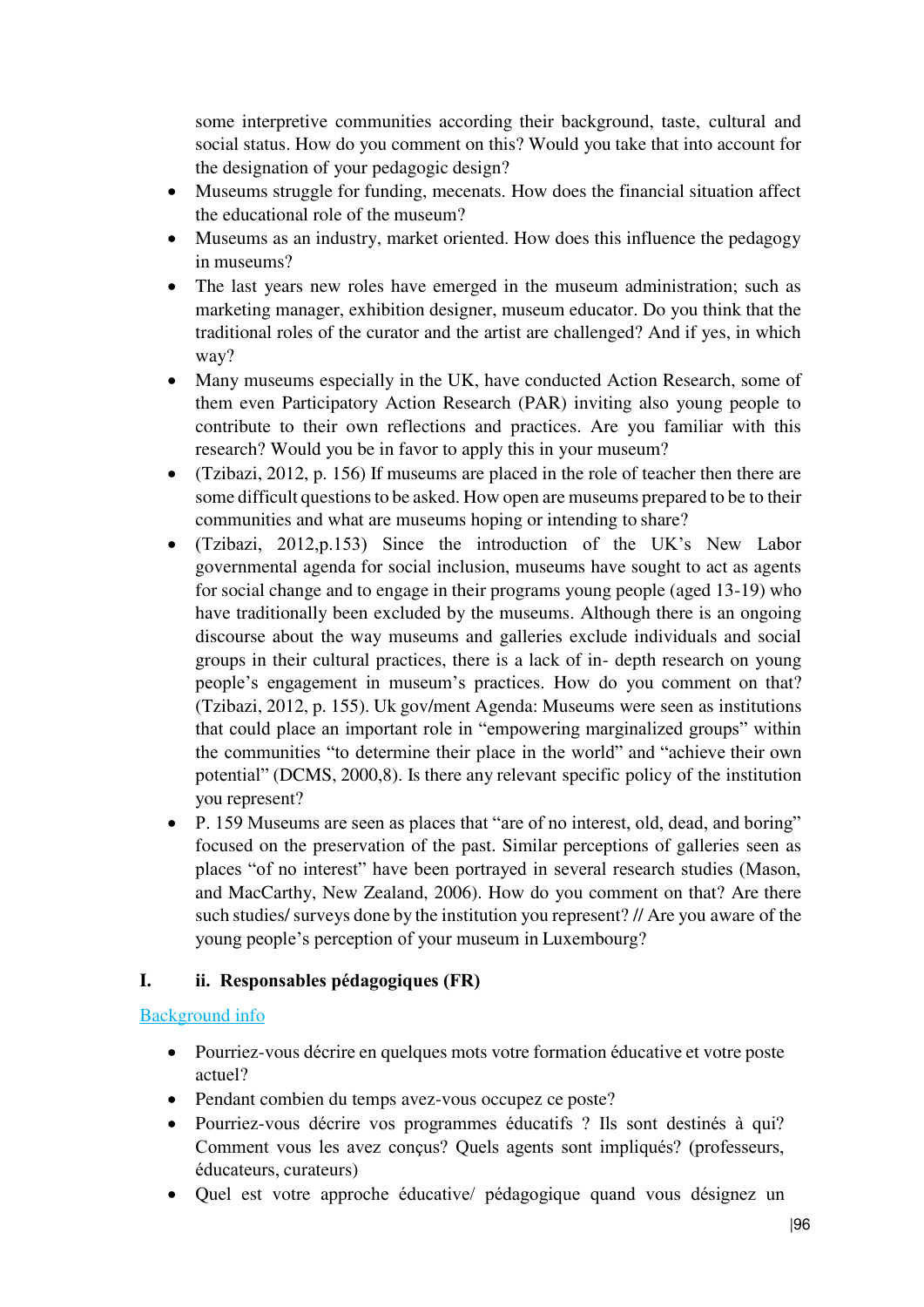programme? Quels sont les aspects/ facteurs que vous tenez en compte ?

 Je sais que votre musée a participé au <http://museumsmile.lu/>en février (1- 19/02) titré l'"Expérience au Musée "ou "semaine Jeunes publics" et a été conçu pour l'éducation secondaire. Pourriez-vous décrire votre/ vos programmes et l'implication du musée a ce projet ? Quel a été l'objectif principal de vos ateliers?

## Pratiques Linguistiques

- Quelle est la politique linguistique de votre musée? Qu'est-ce que vous en pensez ?
- Comment vous gérez/ intégrez cela dans la désignation de vos programmes?
- Pensez-vous qu'il a une priorité/ hiérarchie parmi ces langues?
- Question for Villa Vauban. Je sais que vous avez introduits récemment des tours de guide gratuits en espagnol et en portugais. Pour quelles raisons avez- vous pris cette décision ? Pourquoi ces deux langues au sommet des trois autres langues du musée : français, luxembourgeois et allemand ?
- And for the others 2 museums the same question about Villa Vauban: Villa Vauban a récemment introduit espagnol et portugais aux tours guidées gratuits. Qu'en pensez-vous? Est- ce que vous planifiez d'introduire/ intégrer plus des langues à vos programmes ? Et si oui, lesquelles?
- (Discours) Quelle est la politique du musée concernant le discours institutionnel/ du curateur des expositions ? Est-ce que ce discours est central dans l'éducation en gallérie ? Est-ce que les éducateurs/ médiateurs en salle sont invités à respecter ce discours?
- Certains théoriciens conçoivent les espaces du musée, des objets, des textes imprimés et des étiquettes comme un texte intégral à décoder, comprendre et critiqué par les visiteurs; il est ce qu'ils appellent les littératies du musée. Comment est-ce que vous organisez les littératies dans votre musée et êtes-vous conscient de la perception de vos visiteurs ? Quel est leur rôle dans vos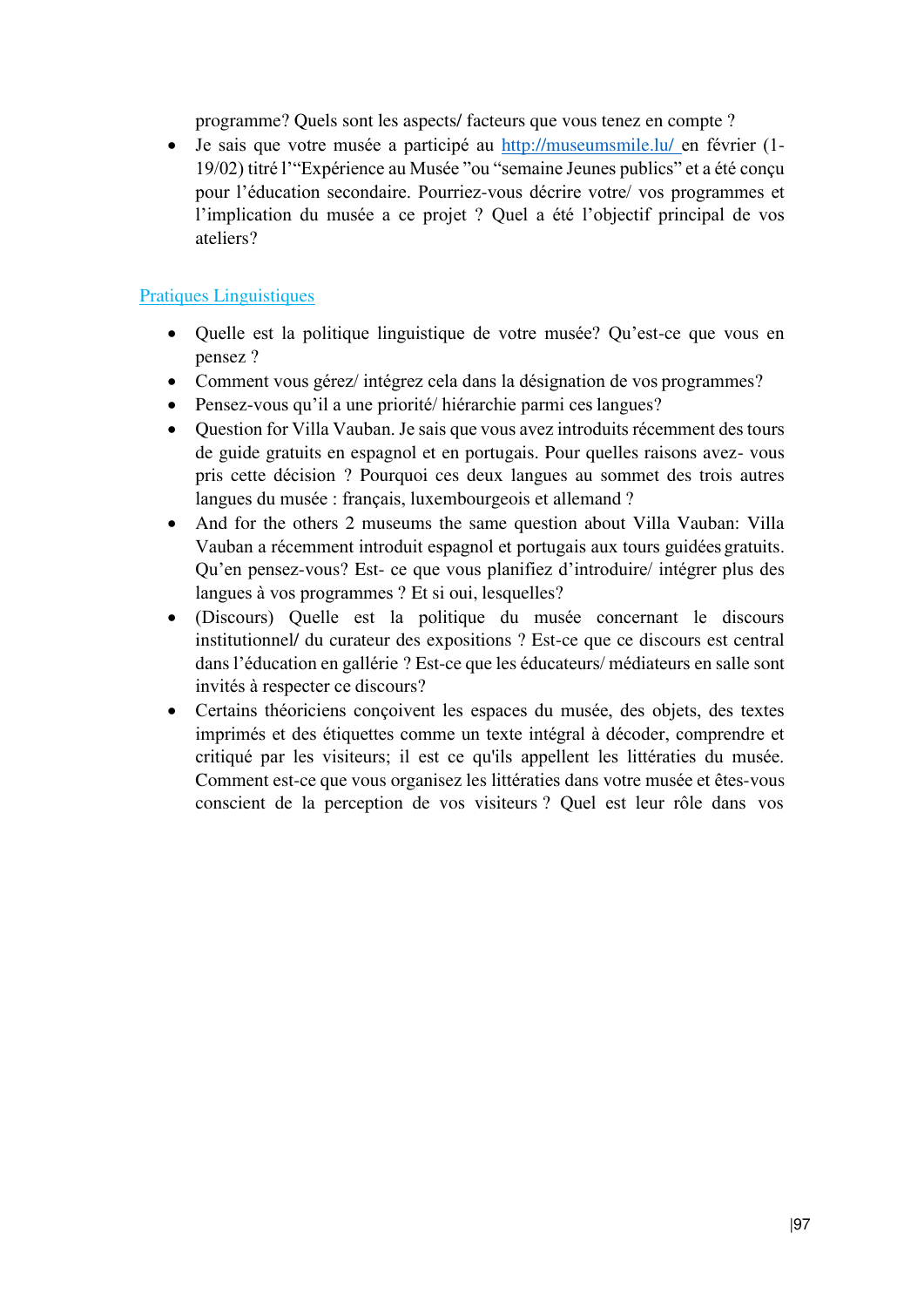programmes éducatifs? [brochures/ textes sur les murs/ audio guides/ autres matériels].

Pensez –vous que le discours est accessible au public non-initié ?

# Meaning- Making/ Interpretation

- Meaning-making Framework by Emile Pringle (tableau 1). Dans quel ordre mettriez-vous les suivants dans la pratique en gallérie: dialogue/ savoirconnaissances/ meaning-making (fabrication du sens) / questions/ engagement/ émotions/ content/ apprenants/ éducateurs d'art.
- Les dernières années, surtout depuis le mouvement féministe, le discours de l'éducation en gallérie est devenu plus révolutionnaire et il s'est échappé du modèle traditionnel de la transmission du savoir à sens unique de l'expert à l'apprenant. La tendance aujourd'hui dans le domaine d'éducation artistique est d'incorporer une approche pédagogique postmoderne qui nécessite d'apprentissage active et renforce la co-construction du sens, en tenant en compte les connaissances préalables et les émotions du public concerné. Qu'en pensez-vous? Etes-vous en accord avec cette tendance? Aviez-vous adopte cette perspective à vos programmes ?
- Selon de nombreux théoriciens de l'art, tels que John Dewey déjà dans les années 1930 qui a écrit un livre du même nom, l'art est considéré comme une expérience. Quelle est votre opinion à ce sujet? Et si l'art est une expérience, comment vous intégrez cet aspect dans vos programmes éducatifs?
- (Tzibazi, 2012, p156) Dans quelle mesure pensez-vous que sont les musées prêts à prendre des risques et d'offrir des expériences qui libèrent le plein potentiel des participants et de leur imagination?
- (Tzibazi, 2012, p156) Il est important pour les musées, se ils souhaitent être des institutions communautaires viables et pas seulement de présenter leurs offres culturelles à leurs visiteurs, mais de créer des processus où les visiteurs peuvent être participants et agir en tant que co-créateurs de connaissances et d'expériences muséales. Quels sont vos commentaires là-dessus?
- Avez-vous encouragé les jeunes à devenir co-créateurs des expériences produites que les musées offrent des cours aux Ateliers / guides?
- Les approches expérimentales de galeries d'art aux interprétations de l'art mettent en évidence la nécessité pour le développement de pédagogies émancipatrices en musée / éducation en gallérie qui tiennent compte de l'expertise des jeunes dans le processus d'apprentissage (Sayers, 2011). Êtesvous d'accord?

## Relations du pouvoir

- Pensez-vous que les musées doivent être inclusifs? Et votre musée, est-il inclusif ?
- Didier Maleuvre en 2012 a écrit un article défendant le rôle éducatif du musée et en préconisant que les musées postmodernes ne doivent pas sacrifier leur rôle éducatif dans leur effort pour être compris. Son principal argument est que l'équité sociale et la sensibilité est une chose et la connaissance est une autre; la confusion de ces deux pourrait mettre en danger la mission morale du musée. Êtes-vous d'accord?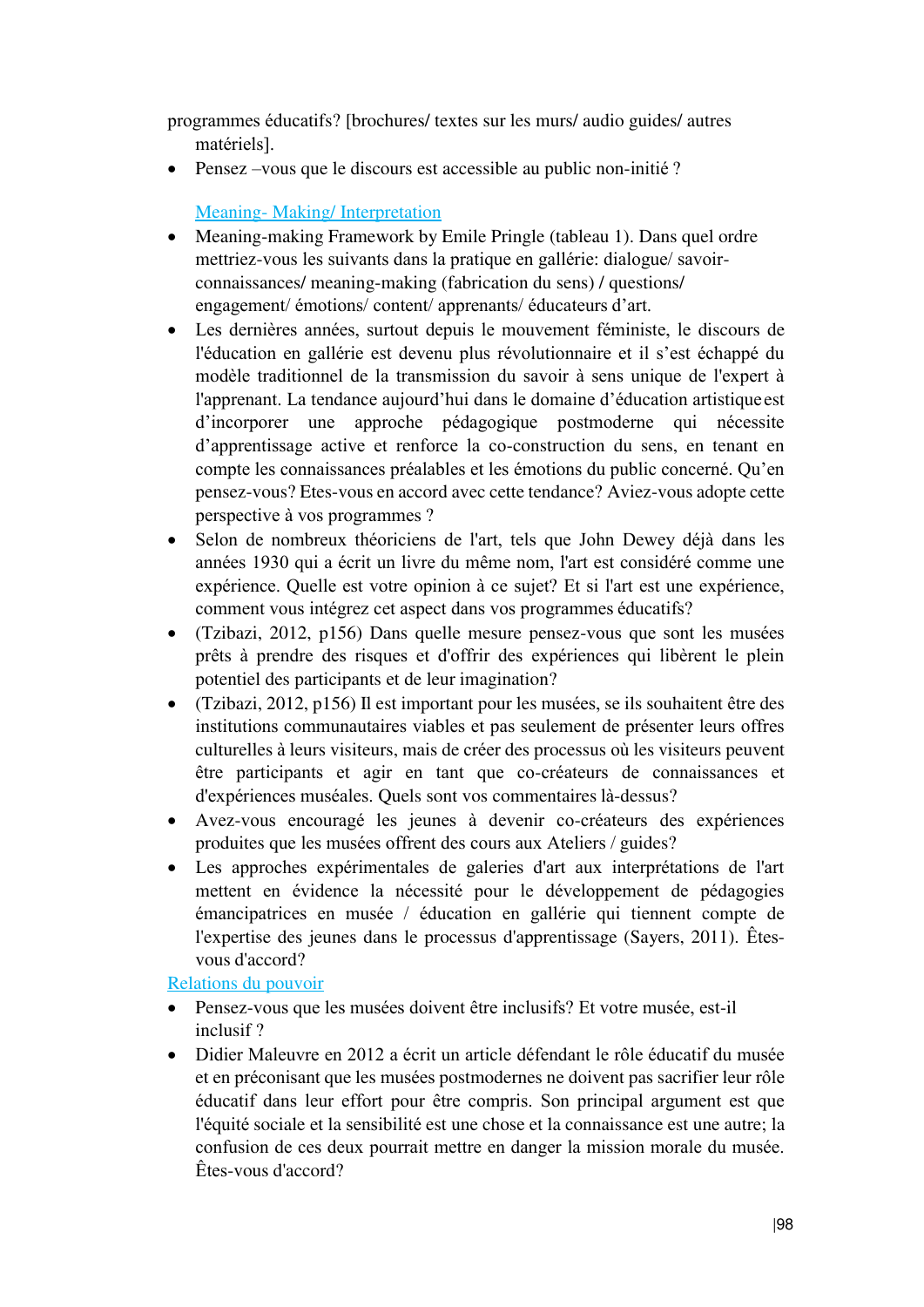- Connaissez-vous votre public? Avez-vous exécuté d'enquête de votre public?
- Il y a un grand discours ces dernières années autour du thème de l'éducation artistique et un grand mouvement de la «démocratisation» des arts et de son discours. Connaissez-vous cela? Tenez-vous en compte cela dans vos projets éducatifs?
- Helen- Grouper Greenhill, un théoricien britannique de l'éducation muséale mentionne dans un de ses articles les différentes communautés d'interprétation du public. Elle précise que le public en dehors de ses caractéristiques démographiques est également subdivisé dans certaines communautés d'interprétation selon leur origine, le goût, le statut culturel et social. Quels sont vos commentaires à ce sujet? Voulez-vous en tenir compte pour la désignation de votre conception pédagogique?
- Musées luttent pour le financement, mécénat. En quoi la situation financière affecte le rôle éducatif du musée?
- Les musées comme une industrie, orientée vers le marché. Comment cela influence la pédagogie dans les musées?
- Les dernières années, de nouveaux rôles ont vu le jour dans l'administration du musée; comme directeur du marketing, concepteur d'exposition, musée éducateur. Pensez-vous que les rôles traditionnels du curateur et de l'artiste sont mis au défi? Et si oui, de quelle manière?
- De nombreux musées en particulier au Royaume-Uni, ont mené la rechercheaction, certains d'entre eux, même recherche-action participative (PAR) a aussi invité les jeunes à contribuer à leurs propres réflexions et pratiques. Connaissezvous cette recherche? Seriez-vous en faveur d'appliquer cela dans votre musée?
- (Tzibazi, 2012, p. 156) Si les musées sont placés dans le rôle de l'enseignant, puis il y a des questions difficiles à poser. Sont les musées prêts à être ouvert à leurs communautés et quels sont les aspirations du musée à partager?
- (Tzibazi, 2012, p.153) Depuis l'introduction du nouveau plan gouvernemental de travail du Royaume-Uni pour l'inclusion sociale, les musées ont cherché à agir comme agents du changement social et de se livrer à leurs programmes des jeunes (âgés de 13-19) qui ont traditionnellement été exclus par les musées. Bien qu'il y ait un discours en cours sur la façon dont les musées et les galeries excluent les individus et les groupes sociaux dans leurs pratiques culturelles, il y a un manque de recherche en profondeur sur l'engagement des jeunes dans les pratiques des musées. Quels sont vos commentaires là-dessus?
- (Tzibazi, 2012, p. 155). Uk gov/ment Agenda: Musées ont été considérées comme des institutions qui pourraient placer un rôle important dans "l'autonomisation des groupes marginalisés» au sein des communautés "pour déterminer leur place dans le monde» et «réaliser leur propre potentiel" (DCMS, 20008). Y at-il une politique spécifique pertinente de l'institution que vous représentez?
- P. 159 Les musées sont considérés comme des endroits qui "sont d'aucun intérêt, vieux, mort, et ennuyeux" axé sur la préservation du passé. perceptions similaires de galeries vues comme des lieux "sans intérêt" ont été décrits dans plusieurs études de recherche (Mason, et McCarthy, Nouvelle-Zélande, 2006).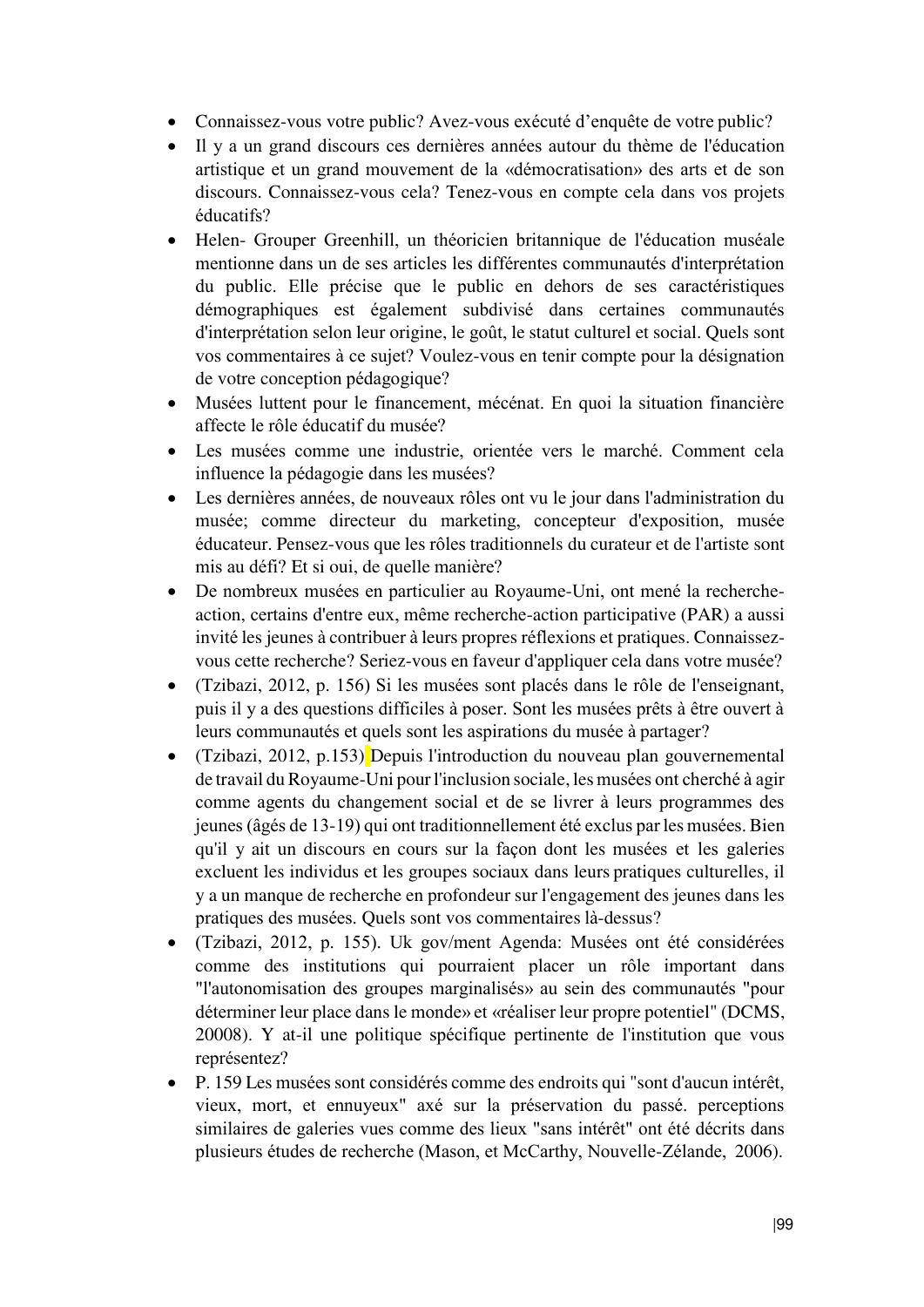Quels sont vos commentaires là-dessus? Y at-il de telles études / enquêtes effectuées par l'institution que vous représentez? // Etes-vous conscient de la perception des jeunes de votre musée au Luxembourg?

 Que changeriez-vous dans l'éducation de musée si vous le pouviez? Quelle est votre vision de la bonne pratique?

# **I. iii. Gallery educators (EN)**

General questions/ Background info

- Could you describe in a few words your educational background and your actual position?
- For how long have you worked for this institution?
- Have you received any specific training to become gallery educator?
- What are the qualities you think a gallery educator should have?
- Which is your pedagogic approach once in the gallery?
- How would you define yourself as artist and what particular knowledge and experience do you think you possess?

### Linguistic Practices

- In which languages do you provide gallery education?
- Do you think language affects in any way your pedagogic approach?
- Do you believe museum education should be provided in more than 3 languages? And which languages would that be?
- Do you code switch sometimes during the programme? Or do you encourage learners to code-switch during the program?
- What is the linguistic policy of the institution? How do you comment on that?
- Do you think there is a priority of any kind among the languages the museum communicates?
- What is the feedback you get from the visitors concerning the linguistic policy? Are there any groups that complain more often for their language not being represented?

### Meaning-making/ Interpretation

- Could you describe a typical, routine educational program that you provide?
- What are your strategies to facilitate learners' interpretation"? How do you encourage the interpretive process in the gallery?
- Do you take account of the learners' prior knowledge?
- Do you consider there is an "objective" knowledge/ learning in art?
- Are you in line with the curator's policy while providing a gallery education program?
- Do you integrate the museum's literacies (texts, labels, space, objects) in your gallery educational programs? Are you aware of the visitor's perception of them?
- Do you find sometimes the institutional discourse on the exhibition restrictive or limiting for your educational strategy?
- Would you encourage dialogue among the learners?
- Do you feel you are also learning during the gallery education?
- In which way do you encourage co-construction of knowledge?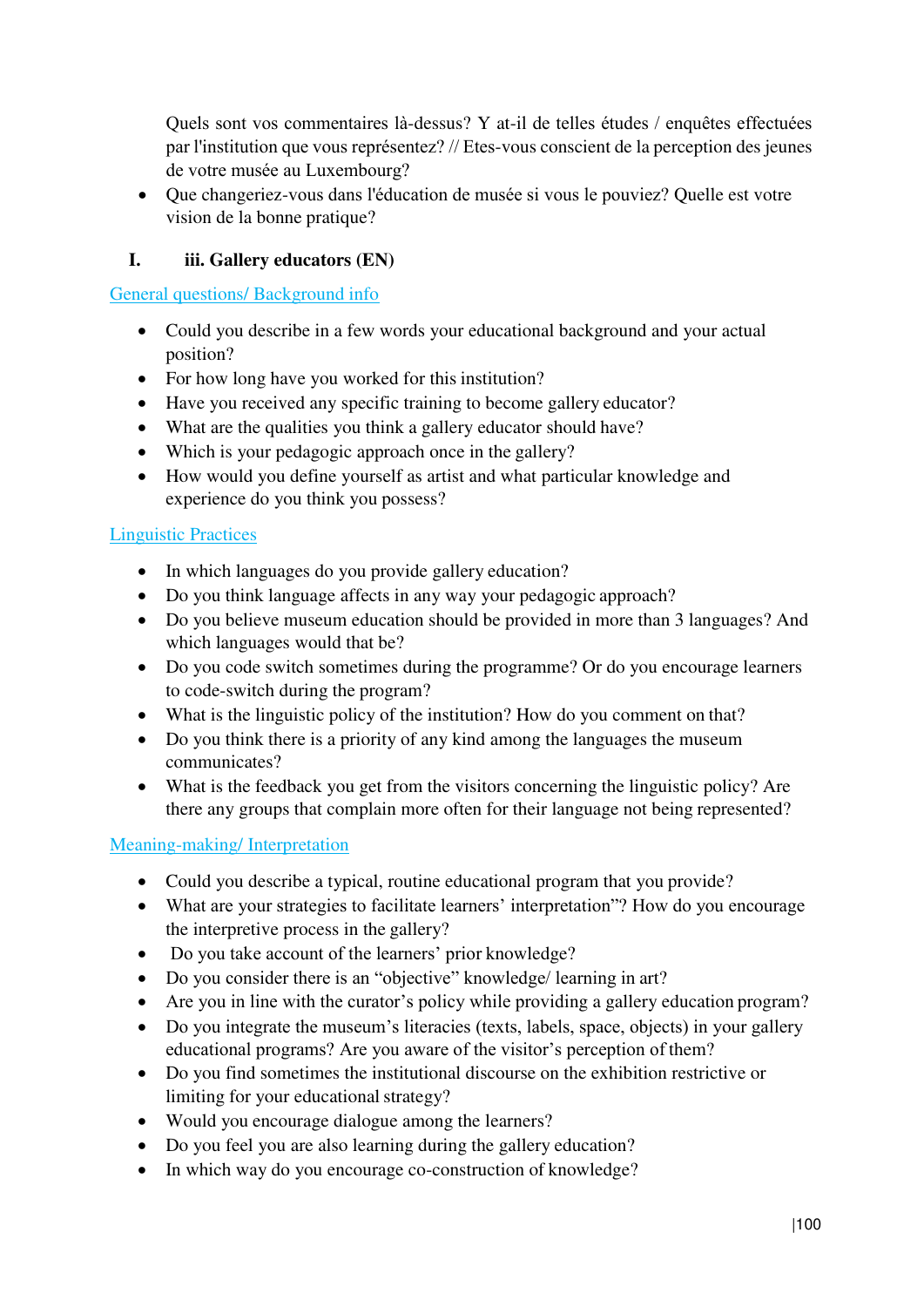- How does the piece of art contribute to the meaning making process itself? (Embodied knowledge)
- What are the requirements of the art practice in order to make meaning?
- What qualities are required for a museum educator?
- How does the space of the museum itself intervene in the interpretation and meaning making process?
- How would you define the educational role of the museum?
- Meaning-making Framework by Emile Pringle (table 1). In which order would you put the following for the gallery practice: dialogue/ knowledge/ meaning-making/ questions/ engagement/ emotions/ content/ learners/ artist educators.
- The concept of meaning-making has been of growing importance within the museum community, since it can help bring together human experience and museological practice as well as human needs and the role of museums with society. (Mason, 2005; Silverman as cited in Schorch, 2013). How do you comment on that? What are your strategies for enhancing meaningmaking in the gallery?
- Context is a heavily debated issue in today's museum world, one camp regarding it as essential to democratize cultural institutions and the other side accusing it of desecrating aesthetic pleasures. (Schorch, 2013). What do you think of context? How do you use it in your practice?

### Relations du pouvoir

- Do you think the museums should be inclusive? And what about your museum, is it inclusive?
- Do you think your educational programs are accessible to non-initiated audience?
- There is a big discourse around the democratization of arts education and its discourse. The role of the expert is challenged and the expert is put at the learner's position in order to co-construct meaning and share knowledge in a more interactive way, contrary to the traditional one-way knowledge transmission model, where learners are mainly passive. Are you aware of this trend? How do you feel about that?
- Do the new roles that have emerged in the museum industry, such as exhibition designer, marketing manager etc. affect your work? And in which way?
- Does the fact that museums are dependent on funding affect in any way their educational role?
- What would you change in museum education if you could? What is your vision of the best practice?

### **I. iv. Médiateurs**

### Background info

Pourriez-vous décrire votre formation professionnelle et votre poste actuel ?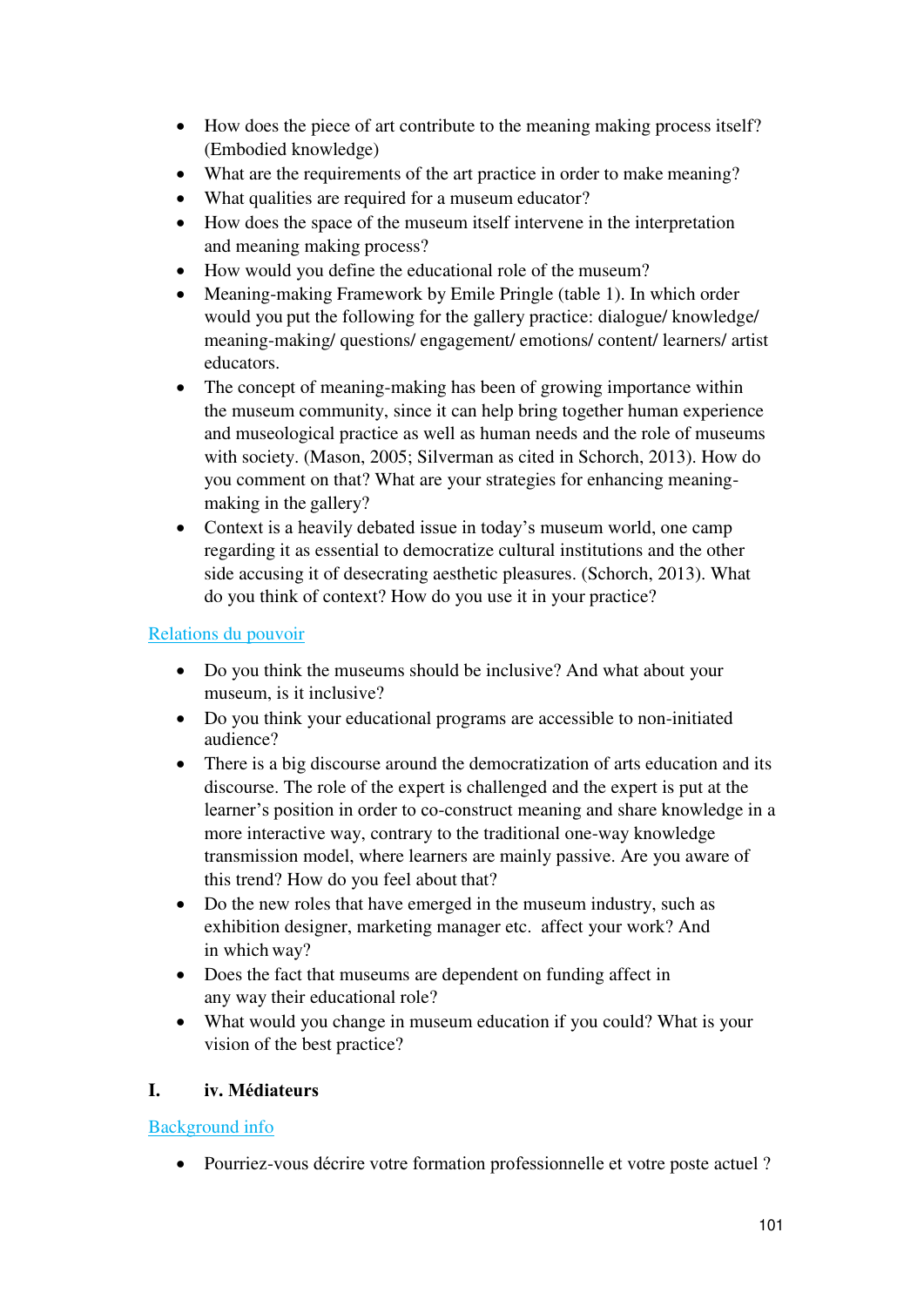- Combien du temps vous occupez ce poste?
- Est-ce que vous avez reçu de formation spécialisée pour devenir médiateur dans le musée?
- Quels sont les qualités d'après vous qu'un médiateur doive posséder ?
- Quel est votre approche pédagogique?
- Comment est-ce que vous vous définissez en tant qu'artiste et quel savoir et expérience possédez-vous, selon vous ?

## Pratiques linguistiqes

- Dans quelles langues vous animez des ateliers dans les musées ?
- Est-ce que vous croyez que la langue influence votre approche pédagogique ?
- Selon vous, est-ce que l'éducation dans le musée devrait-il se dérouler en plus des trois langues officielles ? Et quelles seraient les autres langues dans ce cas-là?
- Est-ce que vous faites de code-switching pendant l'atelier ? Encouragez-vous les apprenants à code-switcher pendant les ateliers ?
- Quel est la politique linguistique de l'institution? Comment vous la trouvez ?
- Est-ce qu'il y a une priorité d'une langue par rapport aux autres quoi que ce soit dans la façon le musée communique ?
- Quel est le retour que vous avez des visiteurs concernant la politique linguistique ? Est-ce qu'il y a des groups des gens qui se plaignent que leur langue ne soit pas représentée ?

### Meaning-making/ Interpretation

- Pourriez-vous décrire une routine / programme typique des ateliers que vous animer?
- Quels sont vos stratégies pour faciliter l'interprétation des apprenants ? Comment encourager vous le processus d' interprétation?
- Est-ce que vous tenez en compte le savoir préalable/ les connaissances préalables des apprenants?
- Croyez-vous qu'il y a un savoir / apprentissage « objectif » dans l'art ?
- Etes-vous en accord avec la politique du curateur tout en offrant un programme de formation en gallérie ?
- Est-ce que vous intégrez les literaties du musée (textes, labels, espace, objets) dans votre programme en gallérie ? Etes-vous conscient de la perception des visiteurs d'eux ?
- Trouvez-vous parfois le discours institutionnel de l'exposition restrictive ou de limiter votre stratégie éducative ?
- Voulez-vous encourager le dialogue et l'échange entre les apprenants?
- Sentez-vous que vous appreniez pendant l'atelier en gallérie ?
- De quelle manière encouragez-vous la co-construction des connaissances?
- Comment est-ce que l'œuvre d'art contribue-t-il au processus de fabrication du sens? (Embodied knowledge)
- Quels sont les exigences de la pratique de l'art dans le but de donner du sens?
- Ouelles sont les qualités requises pour un éducateur de musée?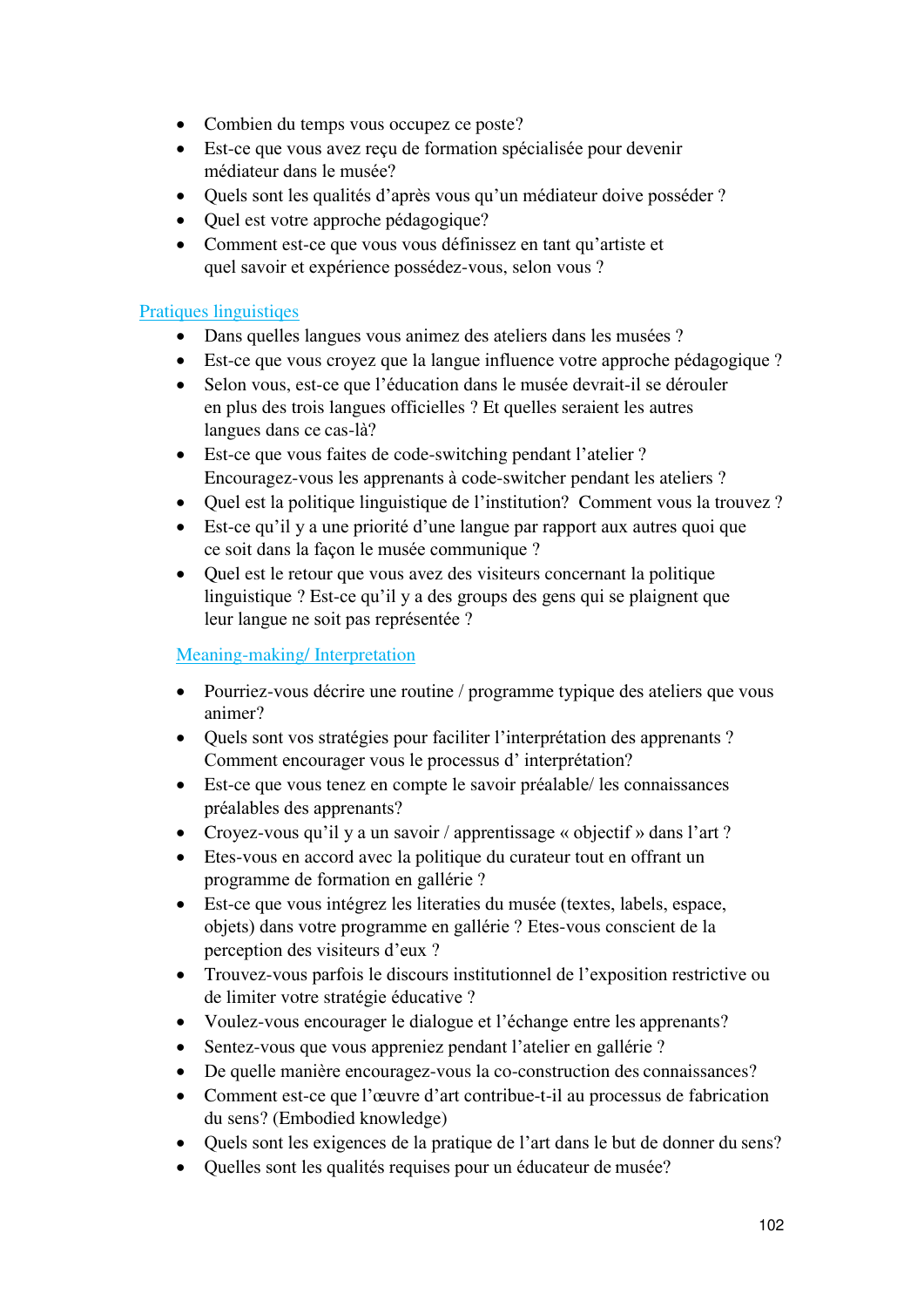- Comment est-ce que l'espace intervienne dans les processus de l'interprétation et de fabrication du sens?
- Comment définiriez-vous le rôle éducatif du musée?
- Meaning-making Framework by Emile Pringle (table 1). Dans quel ordre mettriez- vous les suivants dans la pratique en gallérie: dialogue/ knowledge/ meaning-making/ questions/ engagement/ émotions/ content/ apprenants/ artist educators.
- Le concept de fabrication de sens "meaning-making" est très important dans la communauté des musées, puisque il peut aider à rassembler l'expérience humaine et la pratique muséologique ainsi que les besoins humaines et le rôle du musée dans la société. (Mason, 2005; Silverman as cited in Schorch, 2013). Comment vous trouvez cette phrase? Quels sont vos stratégies pour renforcer "meaning-making' en gallérie?
- Le contexte est un aspect largement débattue dans le monde de musée aujourd'hui, d'un côté le considérant essentiel pour démocratiser les institutions culturels et de l'autre côté l'accusant d'avoir profané plaisirs esthétiques. (Schorch, 2013). Qu'est-ce que vous croyez du contexte? Comment d'en utilisez-vous dans votre pratique?

## Power Relations

- Pensez-vous que les musées doivent être inclusifs? Et votre musée, est-il inclusif ?
- Pensez-vous que vos programmes éducatifs sont accessibles aux non-initiés ?
- Il y a un grand discours de démocratisation dans l'éducation d'art et son discours. Le rôle de l'expert est contesté et l'expert est positionné a la place de l'apprenant afin de co-construire le sens (meaning) et partager les connaissances/ le savoir d'une manière plus interactive, contrairement au modèle traditionnel de transmission à sens unique, où les apprenants sont principalement passive. Etes-vous conscient de cette tendance? Comment vous réagissez par rapport à ça?
- Est-ce que les nouveaux rôles qui ont émergé dans l'industrie du musée, comme exhibition designer, directeur du marketing, etc. affectent votre travail? Et de quelle manière?
- Est-ce que le fait que les musées dépendent du financement affecte en rien leur rôle éducatif?
- Que changeriez-vous dans l'éducation de musée si vous le pouviez? Quelle est votre vision de la bonne pratique?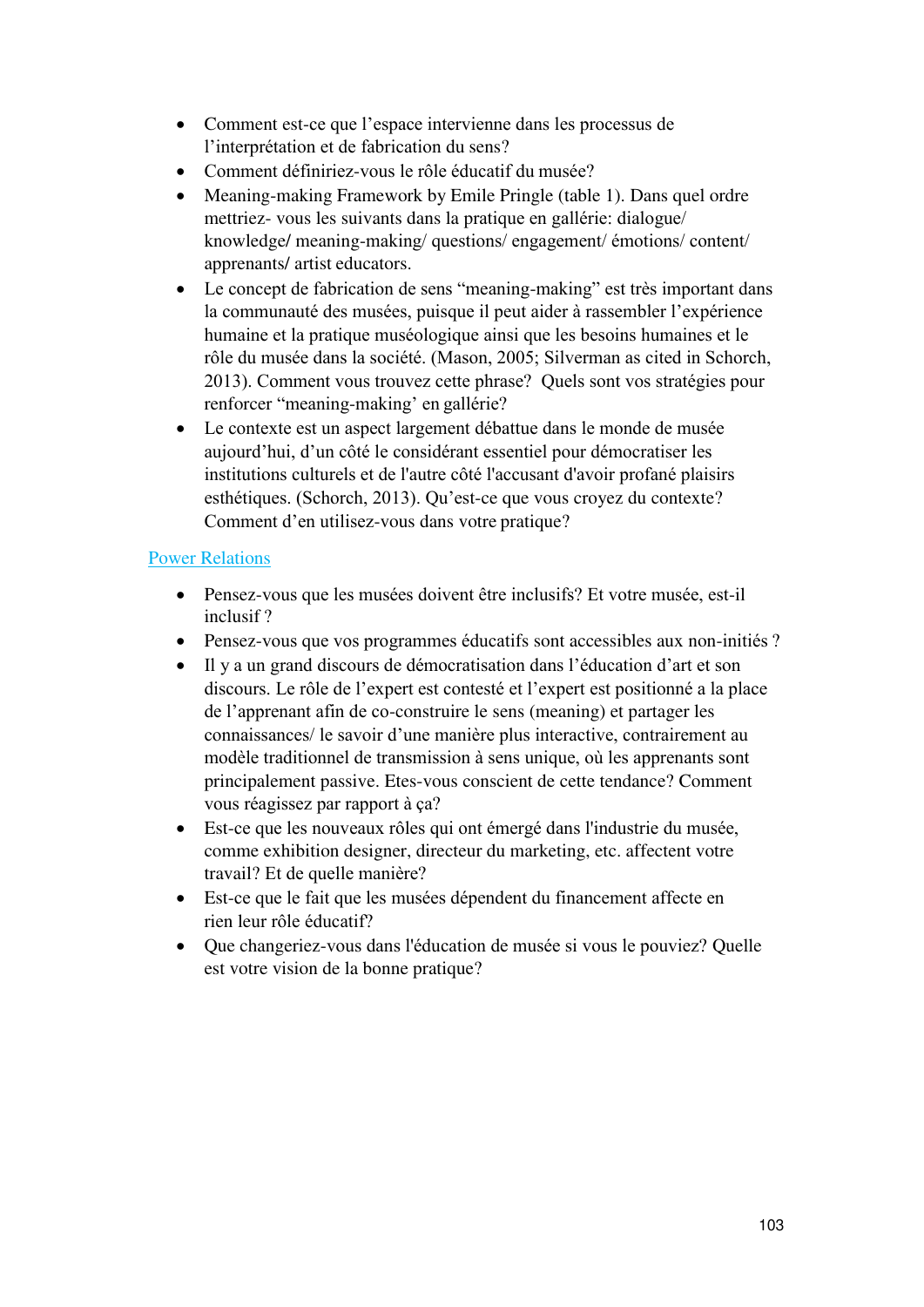#### II. **Interview Transcription example**

130

Nantia: To writing, we don't... It's very rare that we write it in Luxembourgish. 125 #00:00:10-1#

Georgia: Ok. So, do you think in any of these languages you mention that there is a priority for the museum or for the public maybe? #00:00:20-0#

Nantia: No! Not really. We really try to figure out also when it comes to the guided tours that we have regular guided tours free of charge that they could come ... also the languages are mostly catered to the public that is mostly present on these days. So, we try to. There is no priority. The idea is to cater to

- as many people as possible and you have to be very realistic about the 135 language situation in Luxembourg. And take that into account. But we have no program...that we have to push more one language or...French or another... #00:01:04-3#
- 140 Georgia: Depending on the public? #00:01:06-4#

Nantia: It really depends, #00:01:06-4#

Georgia: So, you even provide free guided tours in Luxembourgish or only the workshops? #00:01:10-5# 145

Nantia: Yes. We have them in the four languages. #00:01:14-2#

Georgia: In the four languages. Ok. I don't know if you are aware that

integrated recently Portuguese and Spanish in their free tours. I was 150 wondering why these languages on the top of the other four let's say... #00:01:31-5#

Nantia: Portuguese does make sense. When you look at the population in Luxembourg. We did have tours in Portuguese but they were not very 155 successful. And we have... It also depends on...we have on top of us, we have freelance tour guides, because we cannot cover all the tours. And when we have eh... The last person who was doing the Portuguese guided tours, when she left for maternity leave, then we stopped it as well. Because it was not really

successful, I am afraid. We tried several times, but it didn't bring a lot of public. 160 #00:02:18-3#